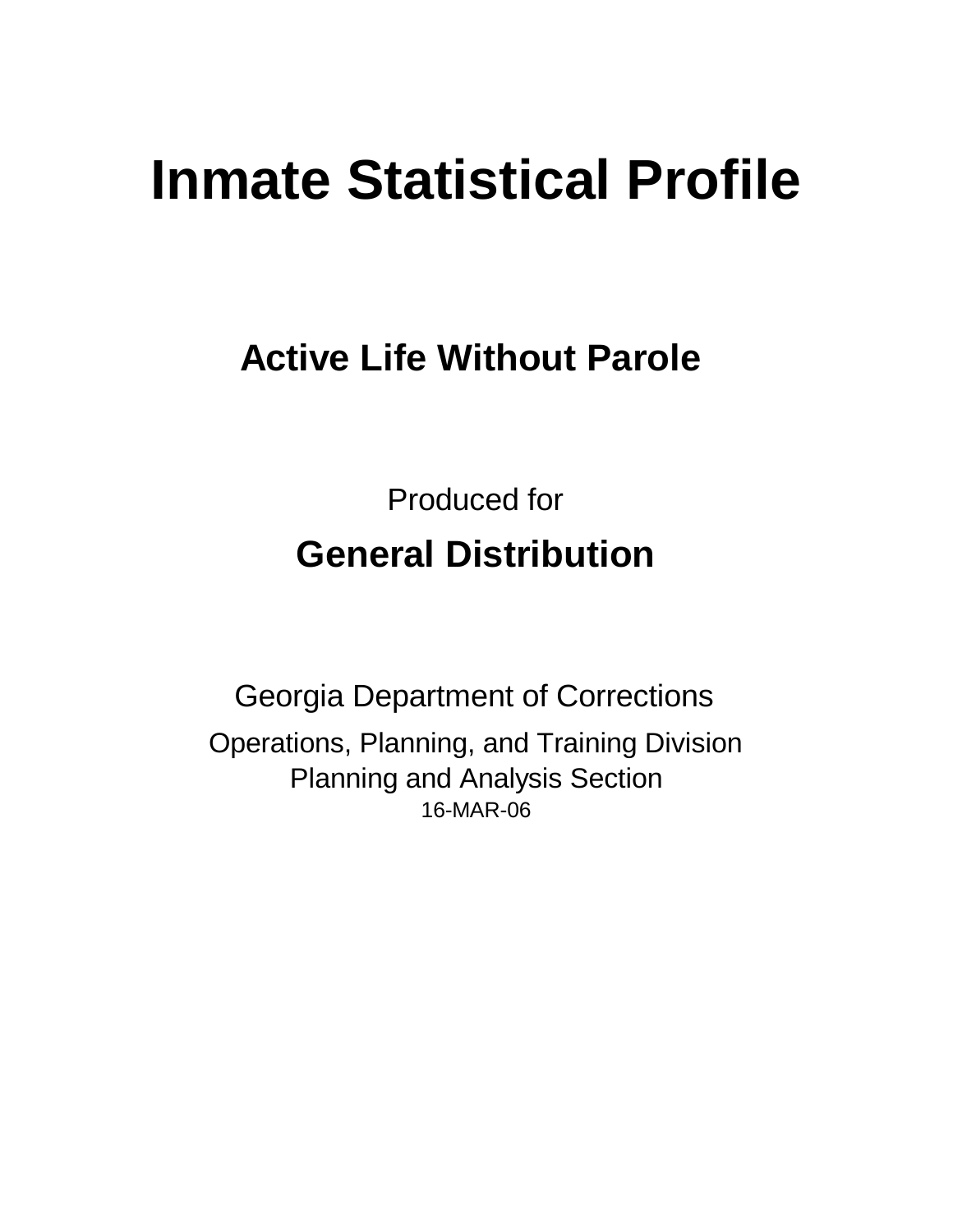**Active Life Without Parole** 

Produced for **General Distribution**

# Table of Contents

| <b>Demographic information</b>                                       |
|----------------------------------------------------------------------|
| 5 Current age, broken out in ten year age groups                     |
| 6 Race group                                                         |
| 7 Marital status, self-reported at entry to prison                   |
| 8 Number of children, self-reported at entry to prison               |
| 9 Religious affiliation, self-reported at entry to prison            |
| 10 Home county - self-reported at entry to prison                    |
| 13 Socioeconomic class, self-reported at entry to prison             |
| 14 Environment to age 16, self-reported at entry to prison           |
| 15 Guardian status to age 16, self-reported at entry to prison       |
| 16 Employment status before prison, self-reported at entry to prison |
| 17 Age at admission                                                  |
| 19 Age at release                                                    |
| 20 Height, measured at entry to prison                               |
| 21 Weight, measured at entry to prison                               |
| <b>Correctional information</b>                                      |
| 22 Type of admission to prison                                       |
| 23 Current / last security status                                    |
| 24 Current / last institution type                                   |
| 25 Institution type - transitional centers                           |
| 26 Institution type - mental hospitals                               |
| 27 Institution type - county prisons                                 |
| 28 Institution type - state prisons                                  |
| 29 Institution type - private prisons                                |
| 30 Institution type - prison annexes                                 |
| 31 Institution type - inmate boot camp                               |
| 32 Number of disciplinary reports                                    |
| 33 Number of transfers                                               |
| 34 Number of escapes                                                 |
| 35 Probable future release type                                      |
| 36 Actual release type                                               |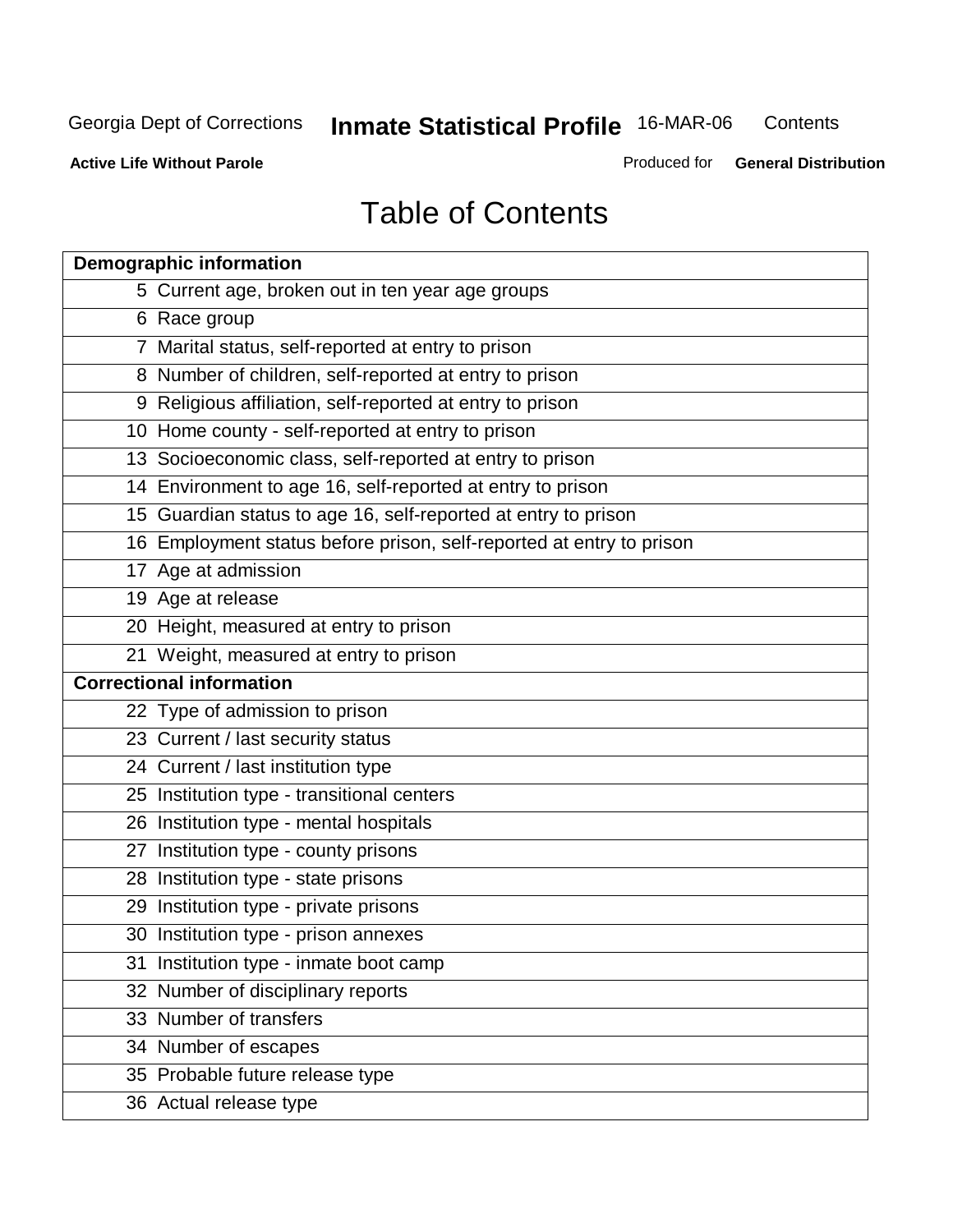**Active Life Without Parole** 

Produced for **General Distribution**

# Table of Contents

| <b>Correctional information</b>                                  |
|------------------------------------------------------------------|
| 37 Time served in current (or last) institution                  |
| Educational, psychological and physical information              |
| 38 Highest grade level attained                                  |
| 39 Culture fair IQ scores                                        |
| 40 Wide Range Achievement Test (WRAT) reading score              |
| 41 Wide Range Achievement Test (WRAT) math score                 |
| 42 Wide Range Achievement Test (WRAT) spelling score             |
| 43 Scope of substance abuse - summary                            |
| 44 Scope of substance abuse - detail                             |
| 45 Current / last mental health treatment level                  |
| 46 PULHESDWIT medical scale - 'P' overall condition ('P'hysical) |
| 47 PULHESDWIT medical scale - 'U' upper body                     |
| 48 PULHESDWIT medical scale - 'L' lower body                     |
| 49 PULHESDWIT medical scale - 'H' hearing                        |
| 50 PULHESDWIT medical scale - 'E' vision                         |
| 51 PULHESDWIT medical scale -'S' psychiatric                     |
| 52 PULHESDWIT medical scale - 'D' dental                         |
| 53 PULHESDWIT medical scale - 'W' work ability                   |
| 54 PULHESDWIT medical scale - 'I' impairment                     |
| 55 PULHESDWIT medical scale - 'T' transportability               |
| 56 Criminality in family, self-reported                          |
| 57 Alcoholism in family, self-reported                           |
| 58 Drug abuse in family, self-reported                           |
| 59 Subjected to frequent beatings, self-reported                 |
| 60 Father absent during inmate's childhood                       |
| Mother absent during inmate's childhood<br>61                    |
| 62 Inmate diagnosed as manipulative                              |
| 63 Inmate diagnosed as assaultive                                |
| <b>Crimes and criminal history information</b>                   |
| 64 Prison sentence in years                                      |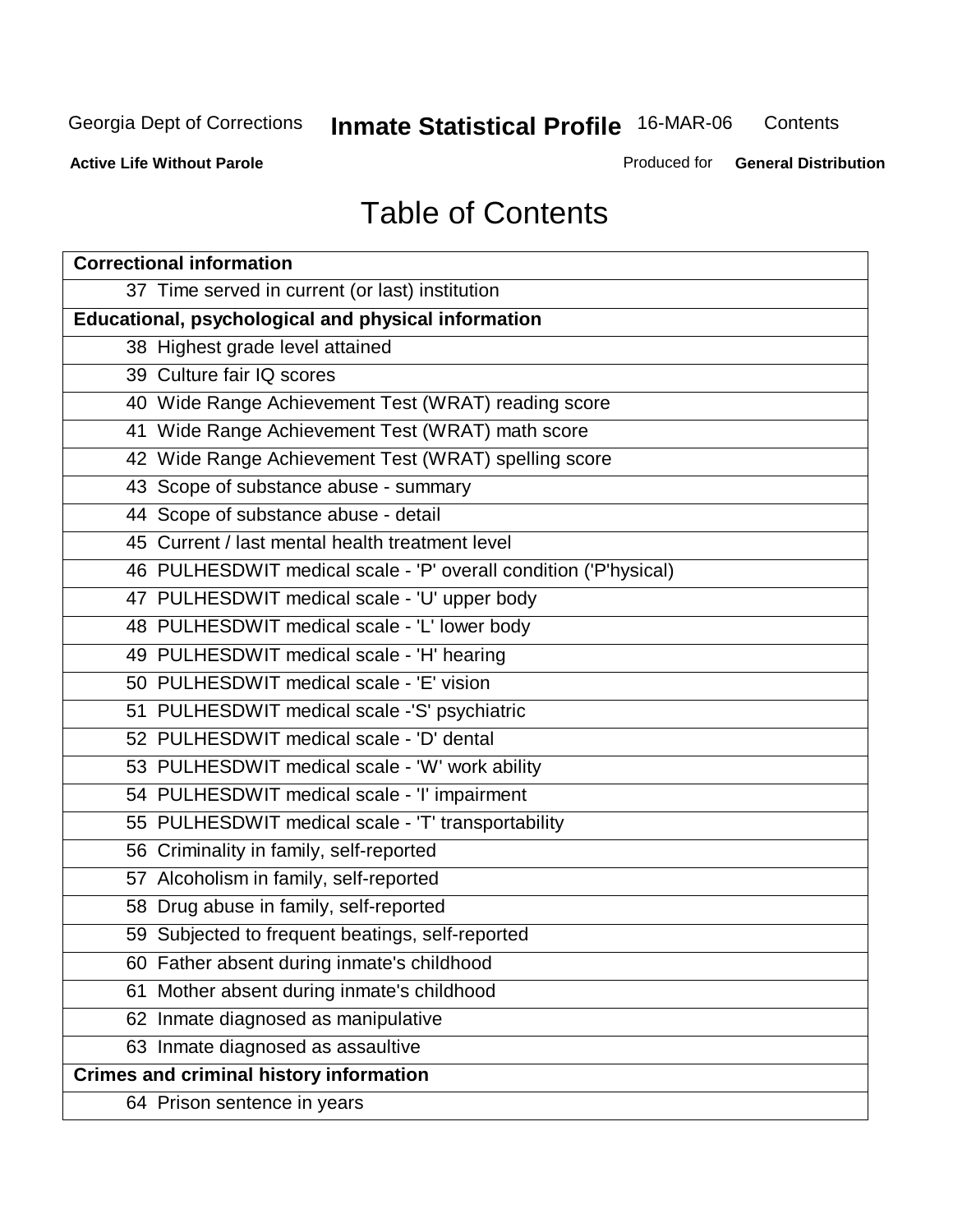**Active Life Without Parole** 

Produced for **General Distribution**

# Table of Contents

| <b>Crimes and criminal history information</b>                 |
|----------------------------------------------------------------|
| 65 Primary offense, broken out into felonies vs misdemeanors   |
| 66 Primary offense, broken out into six broad crime categories |
| 67 Primary offense, detailed offense code                      |
| 68 County of conviction of primary offense                     |
| 71 Circuit of conviction of primary offense                    |
| 73 Years served (jail + prison) in this incarceration          |
| <b>Medical information</b>                                     |
| 74 Results of most recent HIV test                             |
| 75 Results of most recent tuberculosis test                    |
| 76 Results of most recent syphilis test                        |
| 77 Results of most recent Hepatitis-C test                     |
| 78 Results of most recent pregnancy test                       |
| 79 Results of most recent diabetes test                        |
| 80 Results of most recent hypertension test                    |
| 81 Results of most recent asthma test                          |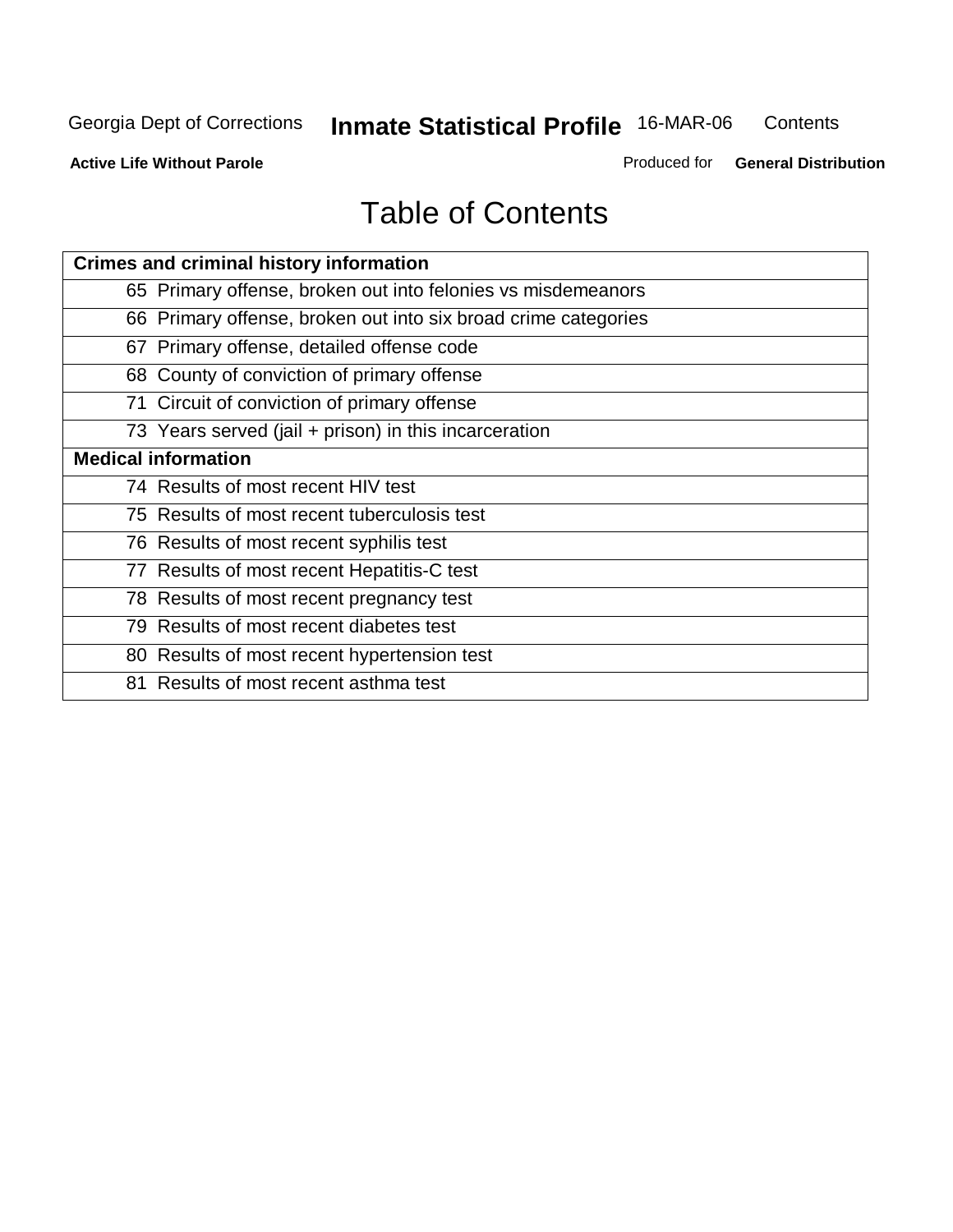#### **Active Life Without Parole**

#### Produced for **General Distribution**

### Current age, broken out in ten-year age groups

|                       |              | <b>Male</b> |         |              | <b>Female</b> |       | <b>Total</b>   |        |
|-----------------------|--------------|-------------|---------|--------------|---------------|-------|----------------|--------|
| <b>Current Age</b>    | <b>Count</b> | Col %       | Row %   | <b>Count</b> | Col %         | Row % | <b>Total</b>   | Col %  |
| <b>Teens</b>          |              | 0.24%       | 100.00% |              |               |       |                | 0.24%  |
| <b>Twenties</b>       | 76           | 18.58%      | 98.70%  |              | 16.67%        | 1.30% | 77 I           | 18.55% |
| <b>Thirties</b>       | 148          | 36.19%      | 98.67%  | 2            | 33.33%        | 1.33% | 150            | 36.14% |
| <b>Forties</b>        | 118          | 28.85%      | 97.52%  | 3            | 50.00%        | 2.48% | 121            | 29.16% |
| <b>Fifties</b>        | 53           | 12.96%      | 100.00% |              |               |       | 53 I           | 12.77% |
| <b>Sixties</b>        | 10           | 2.44%       | 100.00% |              |               |       | 10             | 2.41%  |
| Seventy +             | 3            | 0.73%       | 100.00% |              |               |       | 3 <sup>1</sup> | 0.72%  |
| <b>Total Reported</b> | 409          | 100%        | 98.55%  | 6            | 100%          | 1.45% | 415            | 100%   |

| <b><i>College Address</i></b><br>m.<br>τeα<br>$\sim$ and $\sim$ $\sim$ |     |     |
|------------------------------------------------------------------------|-----|-----|
| $f \wedge f \wedge f'$<br>$-0.011$<br>-                                | 100 | . . |

| Mean<br>(average)       | 40.18 | 39.33     | 40.17 |
|-------------------------|-------|-----------|-------|
| <b>Median (middle)</b>  | 39    | 42.5      | 39    |
| Mode<br>(most frequent) | 45    | 00<br>. . | 45    |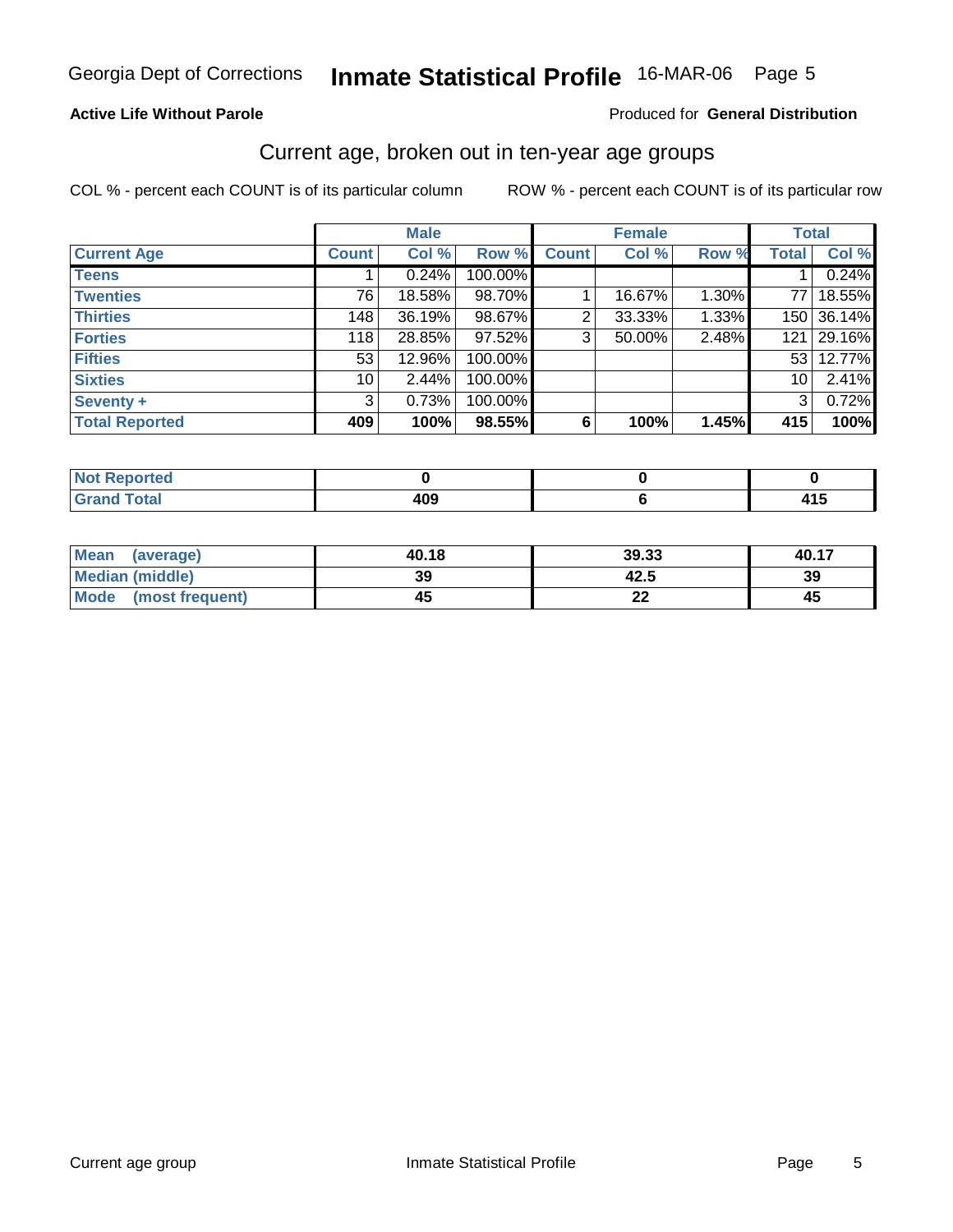### **Active Life Without Parole**

Produced for **General Distribution**

### Race group

|                       |              | <b>Male</b> |                    |   | <b>Female</b> |          |       | <b>Total</b> |
|-----------------------|--------------|-------------|--------------------|---|---------------|----------|-------|--------------|
| <b>Race Group</b>     | <b>Count</b> | Col %       | <b>Row % Count</b> |   | Col %         | Row %    | Total | Col %        |
| <b>White</b>          | 108          | $26.41\%$   | 96.43%             | 4 | 66.67%        | $3.57\%$ | 112   | $26.99\%$    |
| <b>Black</b>          | 301          | 73.59%      | 99.34%             | 2 | 33.33%        | $.66\%$  | 303   | 73.01%       |
| <b>Total Reported</b> | 409          | 100%        | 98.55%             |   | 100%          | 1.45%    | 415   | 100%         |

| norted<br>.<br>$\cdots$ |     |            |
|-------------------------|-----|------------|
| <b>Cotol</b><br>_____   | 409 | .<br>7 I J |

| ' M∩<br>nuemn<br> | Black | White | 3lack |
|-------------------|-------|-------|-------|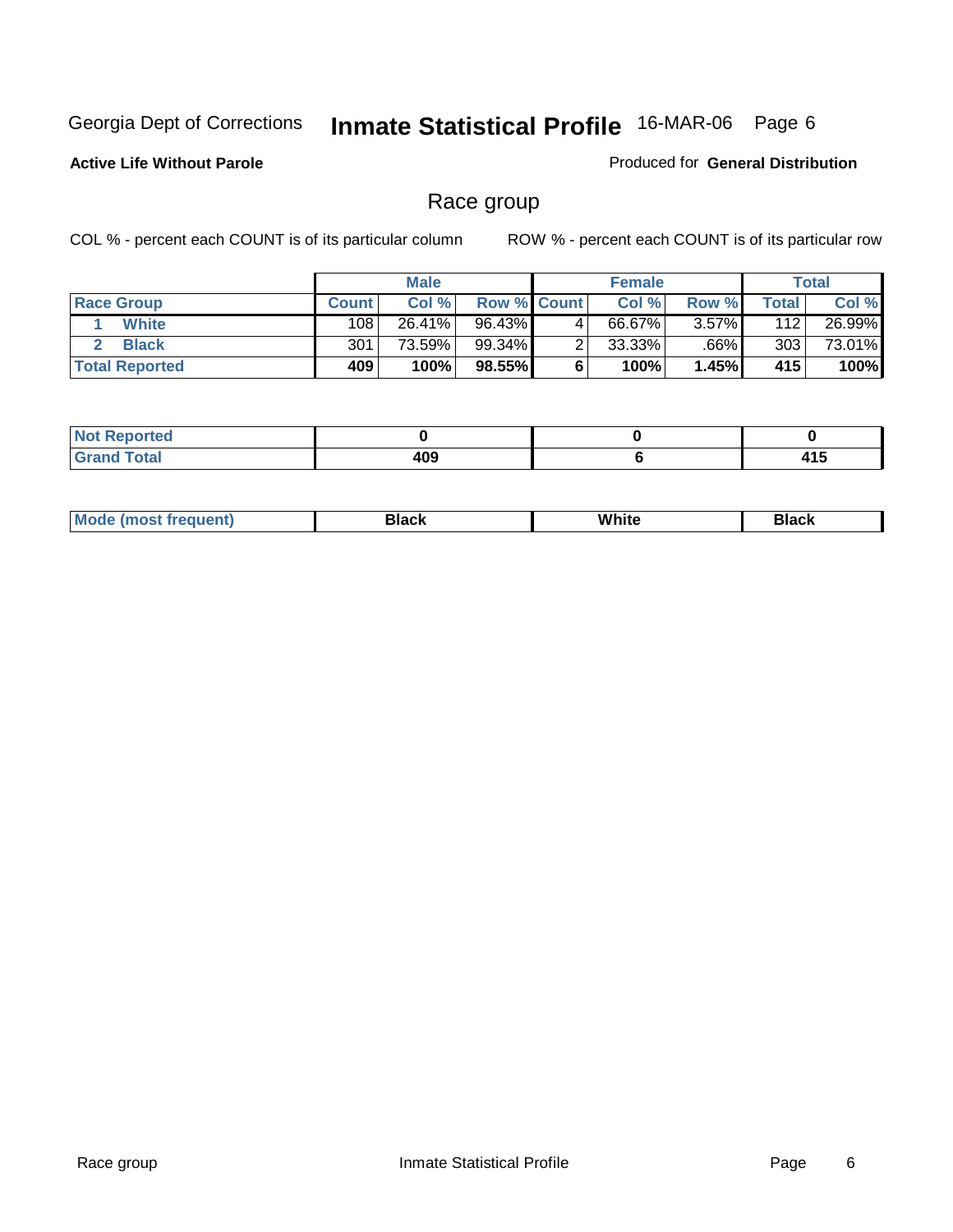#### **Active Life Without Parole**

#### Produced for **General Distribution**

### Marital status, self-reported at entry to prison

|                                  |              | <b>Male</b> |           |              | <b>Female</b> |        |              | <b>Total</b> |
|----------------------------------|--------------|-------------|-----------|--------------|---------------|--------|--------------|--------------|
| <b>Marital Status</b>            | <b>Count</b> | Col %       | Row %     | <b>Count</b> | Col %         | Row %  | <b>Total</b> | Col %        |
| <b>Single</b>                    | 172          | 56.39%      | 98.29%    | 3            | 60.00%        | 1.71%  | 175          | 56.45%       |
| <b>Married</b>                   | 40           | 13.11%      | 100.00%   |              |               |        | 40           | 12.90%       |
| <b>Separated</b><br>$\mathbf{3}$ | 12           | 3.93%       | 100.00%   |              |               |        | 12           | 3.87%        |
| <b>Divorced</b><br>4             | 43           | 14.10%      | 97.73%    |              | 20.00%        | 2.27%  | 44           | 14.19%       |
| <b>Widowed</b><br>5              | 9            | 2.95%       | $90.00\%$ |              | 20.00%        | 10.00% | 10           | 3.23%        |
| <b>Common Law</b><br>6           | 29           | 9.51%       | 100.00%   |              |               |        | 29           | 9.35%        |
| <b>Total Reported</b>            | 305          | 100%        | 98.39%    | 5            | 100%          | 1.61%  | 310          | 100%         |

|                      | 104<br>___ | ---<br>ט ו |
|----------------------|------------|------------|
| $\sim$ $\sim$ $\sim$ | ה ה        | .<br>7 I J |

|  | Mode (most frequent) | Sinale | ⊡nαle | male and a |
|--|----------------------|--------|-------|------------|
|--|----------------------|--------|-------|------------|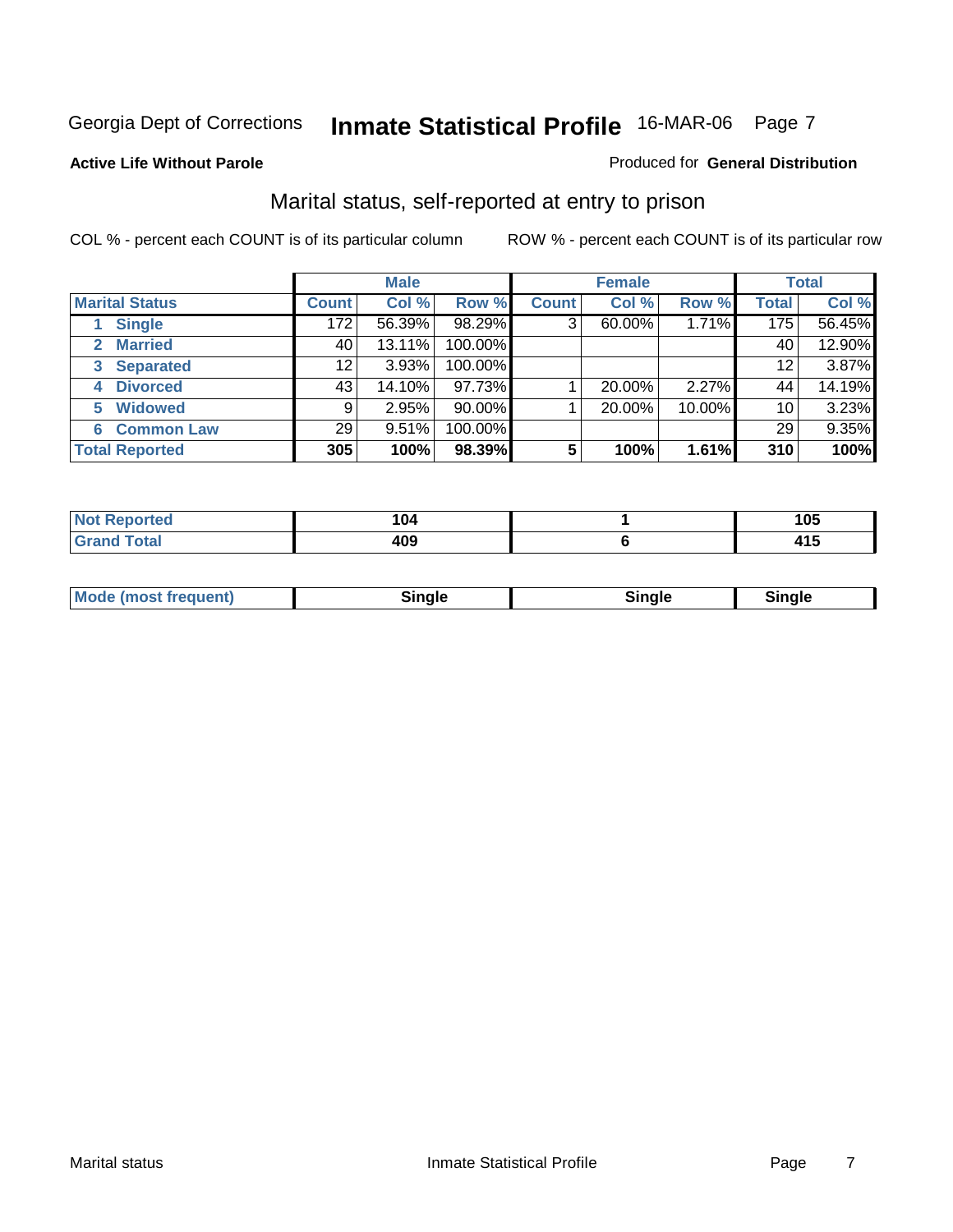#### **Active Life Without Parole**

#### Produced for **General Distribution**

### Number of children, self reported at entry to prison

|                           |              | <b>Male</b> |         |              | <b>Female</b> |       | <b>Total</b> |        |
|---------------------------|--------------|-------------|---------|--------------|---------------|-------|--------------|--------|
| <b>Number of Children</b> | <b>Count</b> | Col %       | Row %   | <b>Count</b> | Col %         | Row % | <b>Total</b> | Col %  |
|                           | 155          | 38.08%      | 98.73%  | 2            | 33.33%        | 1.27% | 157          | 38.01% |
|                           | 100          | 24.57%      | 97.09%  | 3            | 50.00%        | 2.91% | 103          | 24.94% |
| $\overline{2}$            | 67           | 16.46%      | 98.53%  |              | 16.67%        | 1.47% | 68           | 16.46% |
| 3                         | 49           | 12.04%      | 100.00% |              |               |       | 49           | 11.86% |
| 4                         | 16           | 3.93%       | 100.00% |              |               |       | 16           | 3.87%  |
| 5                         | 12           | 2.95%       | 100.00% |              |               |       | 12           | 2.91%  |
| 6                         | 2            | 0.49%       | 100.00% |              |               |       | 2            | 0.48%  |
|                           |              | 0.25%       | 100.00% |              |               |       |              | 0.24%  |
| 8                         |              | 0.25%       | 100.00% |              |               |       |              | 0.24%  |
| $\boldsymbol{9}$          |              | 0.25%       | 100.00% |              |               |       |              | 0.24%  |
| Over 10                   | 3            | 0.74%       | 100.00% |              |               |       | 3            | 0.73%  |
| <b>Total Reported</b>     | 407          | 100%        | 98.55%  | 6            | 100%          | 1.45% | 413          | 100%   |

| المناسبة المسا<br>тео<br>. |            |     |
|----------------------------|------------|-----|
| $T = 4$                    | <b>Anc</b> | . . |
| -                          | TV.        | ن ا |

| Mean<br>(average)    | l.42 | ده. | 1.41 |
|----------------------|------|-----|------|
| Median (middle)      |      |     |      |
| Mode (most frequent) |      |     |      |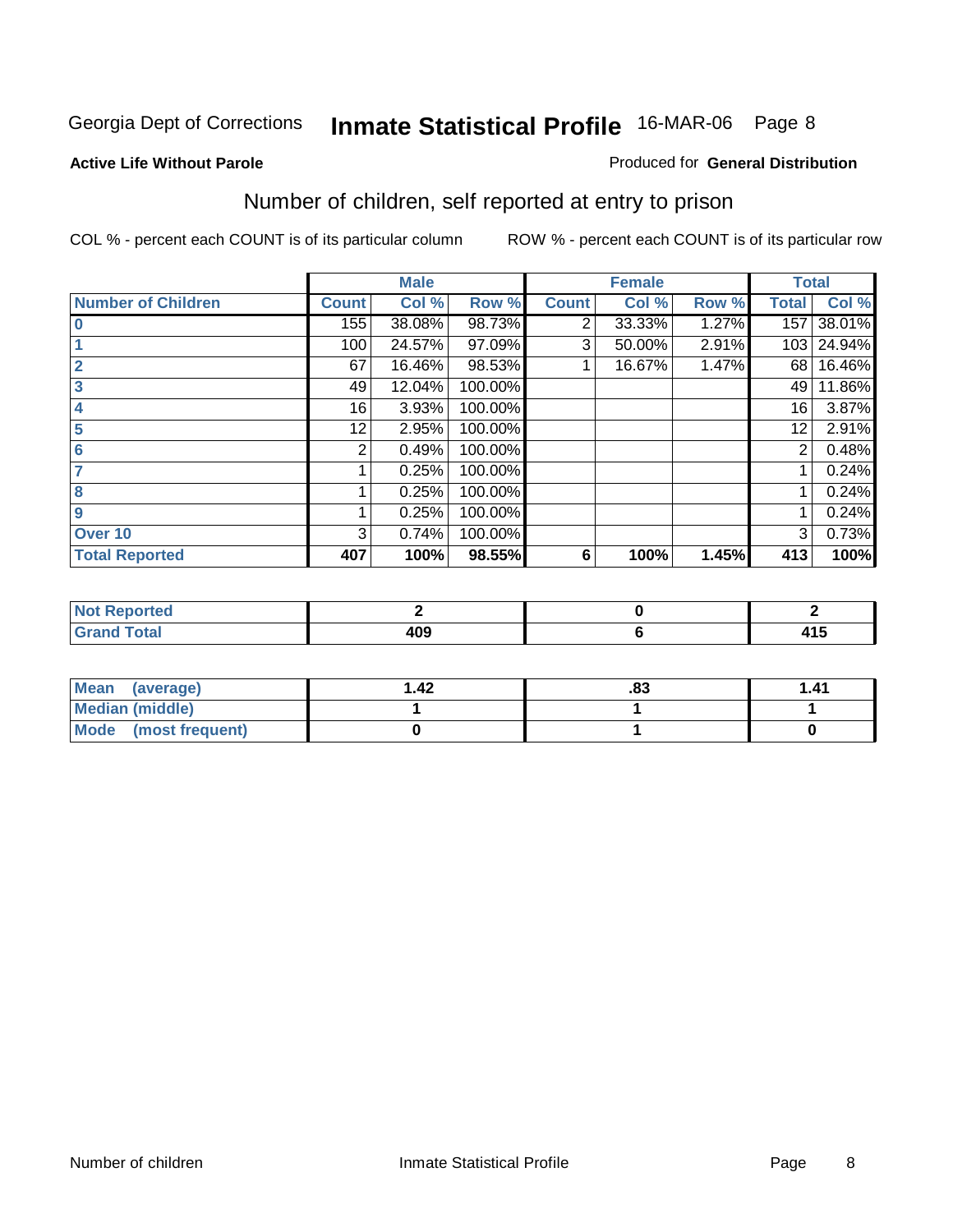#### **Active Life Without Parole**

#### Produced for **General Distribution**

### Religious affiliation, self-reported at entry to prison

|              |                              |                 | <b>Male</b> |         |              | <b>Female</b> |        |              | <b>Total</b> |
|--------------|------------------------------|-----------------|-------------|---------|--------------|---------------|--------|--------------|--------------|
|              | <b>Religious Affiliation</b> | <b>Count</b>    | Col %       | Row %   | <b>Count</b> | Col %         | Row %  | <b>Total</b> | Col %        |
|              | <b>Islam</b>                 | $\overline{29}$ | 8.38%       | 100.00% |              |               |        | 29           | 8.26%        |
| $\mathbf{2}$ | <b>Catholic</b>              | 10              | 2.89%       | 100.00% |              |               |        | 10           | 2.85%        |
| $\mathbf{3}$ | <b>Baptist</b>               | 156             | 45.09%      | 98.11%  | 3            | 60.00%        | 1.89%  | 159          | 45.30%       |
| 4            | <b>Methodist</b>             | 5               | 1.45%       | 100.00% |              |               |        | 5            | 1.42%        |
| 7            | <b>Chc Of God</b>            |                 | .29%        | 100.00% |              |               |        |              | .28%         |
| 8            | <b>Holiness</b>              | 9               | 2.60%       | 90.00%  |              | 20.00%        | 10.00% | 10           | 2.85%        |
| 9            | <b>Jewish</b>                |                 | .29%        | 100.00% |              |               |        |              | .28%         |
| 16           | <b>Seven D Ad</b>            | 4               | 1.16%       | 100.00% |              |               |        | 4            | 1.14%        |
| 17           | <b>Jehovah Wt</b>            | 6               | 1.73%       | 100.00% |              |               |        | 6            | 1.71%        |
| 18           | <b>Latr Day S</b>            |                 | .29%        | 100.00% |              |               |        |              | .28%         |
| 20           | <b>Other Prot</b>            | 46              | 13.29%      | 97.87%  |              | 20.00%        | 2.13%  | 47           | 13.39%       |
| 96           | <b>None</b>                  | 78              | 22.54%      | 100.00% |              |               |        | 78           | 22.22%       |
|              | <b>Total Reported</b>        | 346             | 100%        | 98.58%  | 5            | 100%          | 1.42%  | 351          | 100%         |

| тео | ^'<br>vv  | v                            |
|-----|-----------|------------------------------|
|     | ៱៱៱<br>__ | .<br>$\cdot$ $\cdot$ $\cdot$ |

| l Mo          | <b>aptist</b> | 3aptist              | Baptis. |
|---------------|---------------|----------------------|---------|
| <b>auent)</b> |               | $\sim$ $\sim$ $\sim$ |         |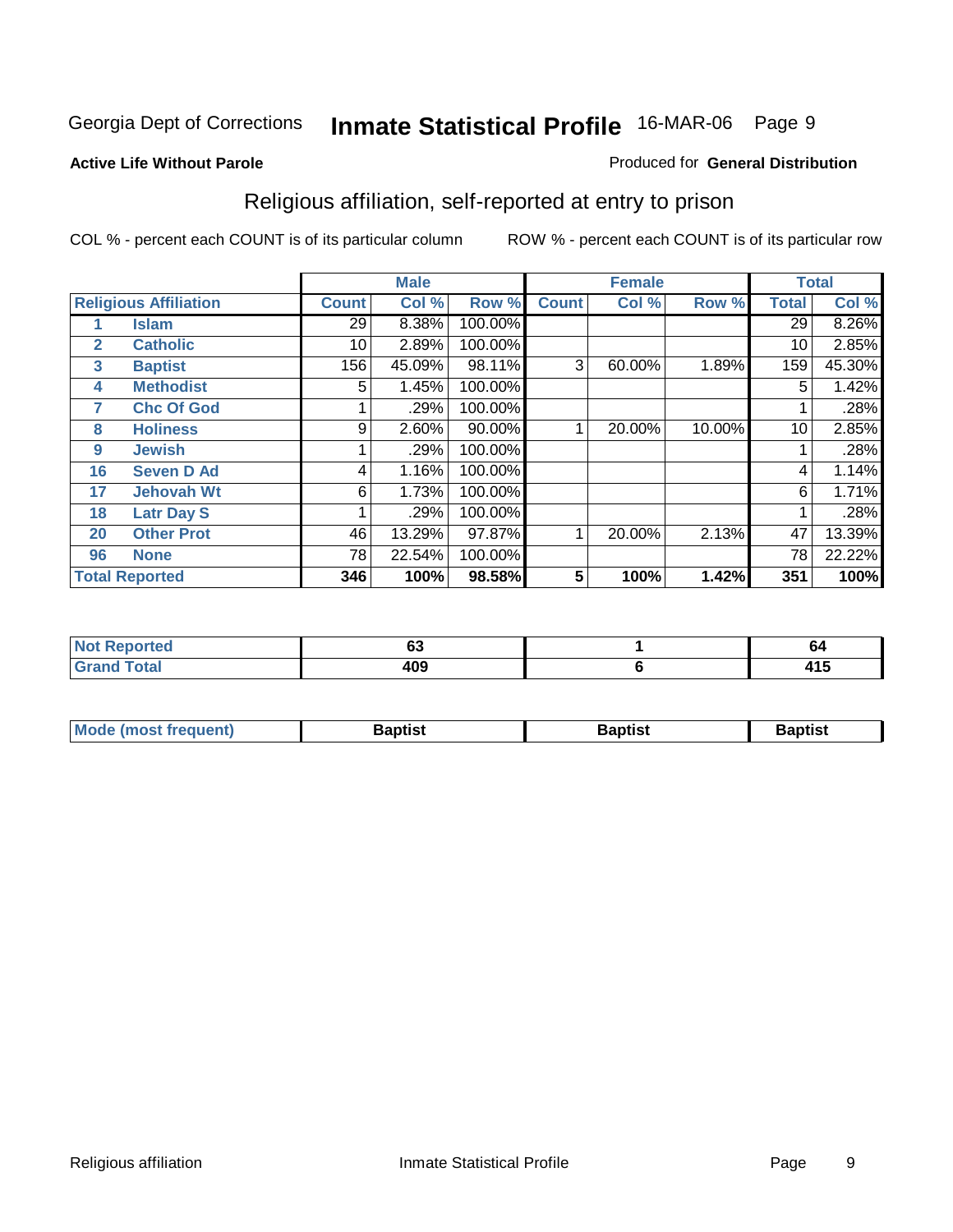#### **Active Life Without Parole**

#### Produced for **General Distribution**

### Home county, self-reported at entry to prison

|                         |                    |                 | <b>Male</b> |         |              | Female |        | <b>Total</b>    |        |
|-------------------------|--------------------|-----------------|-------------|---------|--------------|--------|--------|-----------------|--------|
|                         | <b>Home County</b> | <b>Count</b>    | Col %       | Row %   | <b>Count</b> | Col %  | Row %  | <b>Total</b>    | Col %  |
| $\overline{1}$          | <b>Appling</b>     | $\overline{2}$  | .54%        | 100.00% |              |        |        | $\overline{2}$  | .53%   |
| $\overline{\mathbf{2}}$ | <b>Atkinson</b>    | 1               | .27%        | 100.00% |              |        |        | 1               | .27%   |
| 5                       | <b>Baldwin</b>     | $\overline{3}$  | .82%        | 100.00% |              |        |        | 3               | .80%   |
| $\overline{7}$          | <b>Barrow</b>      | $\overline{3}$  | .82%        | 100.00% |              |        |        | $\overline{3}$  | .80%   |
| 8                       | <b>Bartow</b>      | $\overline{3}$  | .82%        | 100.00% |              |        |        | $\overline{3}$  | .80%   |
| 9                       | <b>Ben Hill</b>    | $\overline{3}$  | .82%        | 100.00% |              |        |        | $\overline{3}$  | .80%   |
| 11                      | <b>Bibb</b>        | $\overline{9}$  | 2.45%       | 100.00% |              |        |        | 9               | 2.41%  |
| 12                      | <b>Bleckley</b>    | 3               | .82%        | 100.00% |              |        |        | $\overline{3}$  | .80%   |
| 14                      | <b>Brooks</b>      | 1               | .27%        | 100.00% |              |        |        | 1               | .27%   |
| 16                      | <b>Bulloch</b>     | 1               | .27%        | 100.00% |              |        |        | 1               | .27%   |
| 17                      | <b>Burke</b>       | $\overline{2}$  | .54%        | 100.00% |              |        |        | $\overline{c}$  | .53%   |
| 18                      | <b>Butts</b>       | 1               | .27%        | 100.00% |              |        |        | 1               | .27%   |
| 20                      | <b>Camden</b>      | $\overline{2}$  | .54%        | 100.00% |              |        |        | $\overline{2}$  | .53%   |
| 22                      | <b>Carroll</b>     | $\overline{2}$  | .54%        | 100.00% |              |        |        | $\overline{2}$  | .53%   |
| 25                      | <b>Chatham</b>     | $\overline{18}$ | 4.89%       | 100.00% |              |        |        | 18              | 4.81%  |
| 28                      | <b>Cherokee</b>    | $\overline{2}$  | .54%        | 100.00% |              |        |        | $\overline{2}$  | .53%   |
| 29                      | <b>Clarke</b>      | $\overline{10}$ | 2.72%       | 100.00% |              |        |        | 10              | 2.67%  |
| 31                      | <b>Clayton</b>     | $\overline{10}$ | 2.72%       | 90.91%  | $\mathbf{1}$ | 16.67% | 9.09%  | $\overline{11}$ | 2.94%  |
| 33                      | <b>Cobb</b>        | 11              | 2.99%       | 100.00% |              |        |        | 11              | 2.94%  |
| 34                      | <b>Coffee</b>      | 1               | .27%        | 100.00% |              |        |        | $\mathbf{1}$    | .27%   |
| 35                      | <b>Colquitt</b>    | $\overline{2}$  | .54%        | 100.00% |              |        |        | $\overline{2}$  | .53%   |
| 36                      | <b>Columbia</b>    | $\overline{2}$  | .54%        | 100.00% |              |        |        | $\overline{2}$  | .53%   |
| 37                      | <b>Cook</b>        | 1               | .27%        | 100.00% |              |        |        | 1               | .27%   |
| 38                      | <b>Coweta</b>      | 1               | .27%        | 100.00% |              |        |        | 1               | .27%   |
| 40                      | <b>Crisp</b>       | 1               | .27%        | 100.00% |              |        |        | 1               | .27%   |
| 43                      | <b>Decatur</b>     | $\overline{2}$  | .54%        | 100.00% |              |        |        | $\overline{2}$  | .53%   |
| 44                      | <b>Dekalb</b>      | $\overline{26}$ | 7.07%       | 100.00% |              |        |        | $\overline{26}$ | 6.95%  |
| 47                      | <b>Dougherty</b>   | $\overline{9}$  | 2.45%       | 100.00% |              |        |        | $\overline{9}$  | 2.41%  |
| 48                      | <b>Douglas</b>     | 5               | 1.36%       | 83.33%  | 1            | 16.67% | 16.67% | $\overline{6}$  | 1.60%  |
| 51                      | <b>Effingham</b>   | 1               | .27%        | 100.00% |              |        |        | 1               | .27%   |
| 52                      | <b>Elbert</b>      | $\overline{2}$  | .54%        | 100.00% |              |        |        | $\overline{2}$  | .53%   |
| 56                      | <b>Fayette</b>     | $\overline{2}$  | .54%        | 100.00% |              |        |        | $\overline{2}$  | .53%   |
| 57                      | <b>Floyd</b>       | $\overline{3}$  | .82%        | 100.00% |              |        |        | $\overline{3}$  | .80%   |
| 59                      | <b>Franklin</b>    | $\overline{2}$  | .54%        | 100.00% |              |        |        | $\overline{2}$  | .53%   |
| 60                      | <b>Fulton</b>      | $\overline{47}$ | 12.77%      | 100.00% |              |        |        | 47              | 12.57% |
| 61                      | <b>Gilmer</b>      | 1               | .27%        | 100.00% |              |        |        | 1               | .27%   |
| 63                      | <b>Glynn</b>       | 7               | 1.90%       | 100.00% |              |        |        | $\overline{7}$  | 1.87%  |
| 64                      | <b>Gordon</b>      | 1               | .27%        | 100.00% |              |        |        | 1               | .27%   |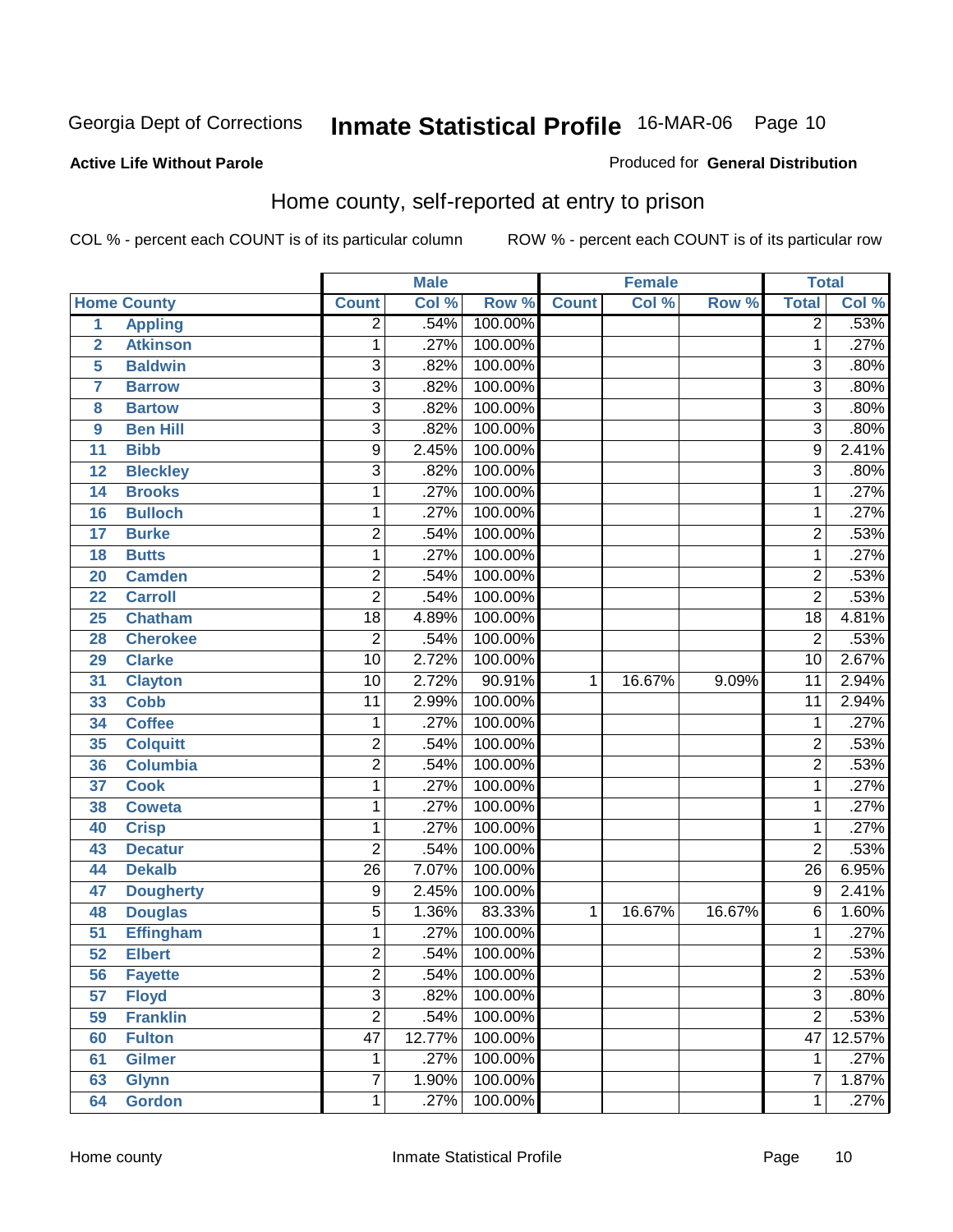#### **Active Life Without Parole**

#### Produced for **General Distribution**

### Home county, self-reported at entry to prison

|     |                    |                 | <b>Male</b> |         |              | <b>Female</b> |        | <b>Total</b>    |       |
|-----|--------------------|-----------------|-------------|---------|--------------|---------------|--------|-----------------|-------|
|     | <b>Home County</b> | <b>Count</b>    | Col %       | Row %   | <b>Count</b> | Col %         | Row %  | <b>Total</b>    | Col % |
| 66  | <b>Greene</b>      | $\mathbf 1$     | .27%        | 100.00% |              |               |        | 1               | .27%  |
| 67  | <b>Gwinnett</b>    | 6               | 1.63%       | 100.00% |              |               |        | $\overline{6}$  | 1.60% |
| 68  | <b>Habersham</b>   | 1               | .27%        | 100.00% |              |               |        | 1               | .27%  |
| 69  | <b>Hall</b>        | 7               | 1.90%       | 100.00% |              |               |        | 7               | 1.87% |
| 70  | <b>Hancock</b>     | $\overline{2}$  | .54%        | 100.00% |              |               |        | $\overline{2}$  | .53%  |
| 72  | <b>Harris</b>      | 1               | .27%        | 100.00% |              |               |        | $\mathbf{1}$    | .27%  |
| 73  | <b>Hart</b>        | 2               | .54%        | 100.00% |              |               |        | $\overline{2}$  | .53%  |
| 75  | <b>Henry</b>       | $\overline{3}$  | .82%        | 100.00% |              |               |        | $\overline{3}$  | .80%  |
| 76  | <b>Houston</b>     | 6               | 1.63%       | 100.00% |              |               |        | $\overline{6}$  | 1.60% |
| 78  | <b>Jackson</b>     | 3               | .82%        | 100.00% |              |               |        | $\overline{3}$  | .80%  |
| 80  | <b>Jeff Davis</b>  | 1               | .27%        | 100.00% |              |               |        | 1               | .27%  |
| 82  | <b>Jenkins</b>     | 2               | .54%        | 100.00% |              |               |        | $\overline{2}$  | .53%  |
| 87  | <b>Laurens</b>     | $\overline{2}$  | .54%        | 100.00% |              |               |        | $\overline{2}$  | .53%  |
| 89  | <b>Liberty</b>     | 4               | 1.09%       | 100.00% |              |               |        | 4               | 1.07% |
| 90  | <b>Lincoln</b>     | 1               | .27%        | 100.00% |              |               |        | 1               | .27%  |
| 91  | Long               | 1               | .27%        | 100.00% |              |               |        | $\mathbf{1}$    | .27%  |
| 92  | <b>Lowndes</b>     | $\overline{3}$  | .82%        | 100.00% |              |               |        | $\overline{3}$  | .80%  |
| 96  | <b>Marion</b>      | 1               | .27%        | 100.00% |              |               |        | 1               | .27%  |
| 97  | <b>Mcduffie</b>    | 1               | .27%        | 100.00% |              |               |        | 1               | .27%  |
| 98  | <b>Mcintosh</b>    | 2               | .54%        | 100.00% |              |               |        | $\overline{2}$  | .53%  |
| 100 | <b>Miller</b>      | 1               | .27%        | 100.00% |              |               |        | 1               | .27%  |
| 101 | <b>Mitchell</b>    | 1               | .27%        | 100.00% |              |               |        | 1               | .27%  |
| 102 | <b>Monroe</b>      | 1               | .27%        | 100.00% |              |               |        | 1               | .27%  |
| 104 | <b>Morgan</b>      | 1               | .27%        | 100.00% |              |               |        | $\mathbf{1}$    | .27%  |
| 106 | <b>Muscogee</b>    | $\overline{11}$ | 2.99%       | 100.00% |              |               |        | $\overline{11}$ | 2.94% |
| 107 | <b>Newton</b>      | $\overline{c}$  | .54%        | 66.67%  | $\mathbf{1}$ | 16.67%        | 33.33% | 3               | .80%  |
| 109 | <b>Oglethorpe</b>  | $\overline{2}$  | .54%        | 100.00% |              |               |        | 2               | .53%  |
| 110 | <b>Paulding</b>    | 1               | .27%        | 100.00% |              |               |        | $\mathbf{1}$    | .27%  |
| 113 | <b>Pierce</b>      | 1               | .27%        | 100.00% |              |               |        | 1               | .27%  |
| 114 | <b>Pike</b>        | 2               | .54%        | 66.67%  | 1            | 16.67%        | 33.33% | 3               | .80%  |
| 115 | <b>Polk</b>        | 1               | .27%        | 100.00% |              |               |        | 1               | .27%  |
| 117 | <b>Putnam</b>      | $\overline{2}$  | .54%        | 100.00% |              |               |        | $\overline{2}$  | .53%  |
| 119 | <b>Rabun</b>       | 1               | .27%        | 100.00% |              |               |        | 1               | .27%  |
| 120 | <b>Randolph</b>    | $\overline{2}$  | .54%        | 100.00% |              |               |        | $\overline{2}$  | .53%  |
| 121 | <b>Richmond</b>    | $\overline{15}$ | 4.08%       | 93.75%  | 1            | 16.67%        | 6.25%  | 16              | 4.28% |
| 122 | <b>Rockdale</b>    | 1               | .27%        | 100.00% |              |               |        | 1               | .27%  |
| 125 | <b>Seminole</b>    | 1               | .27%        | 100.00% |              |               |        | 1               | .27%  |
| 126 | <b>Spalding</b>    | $\overline{5}$  | 1.36%       | 100.00% |              |               |        | $\overline{5}$  | 1.34% |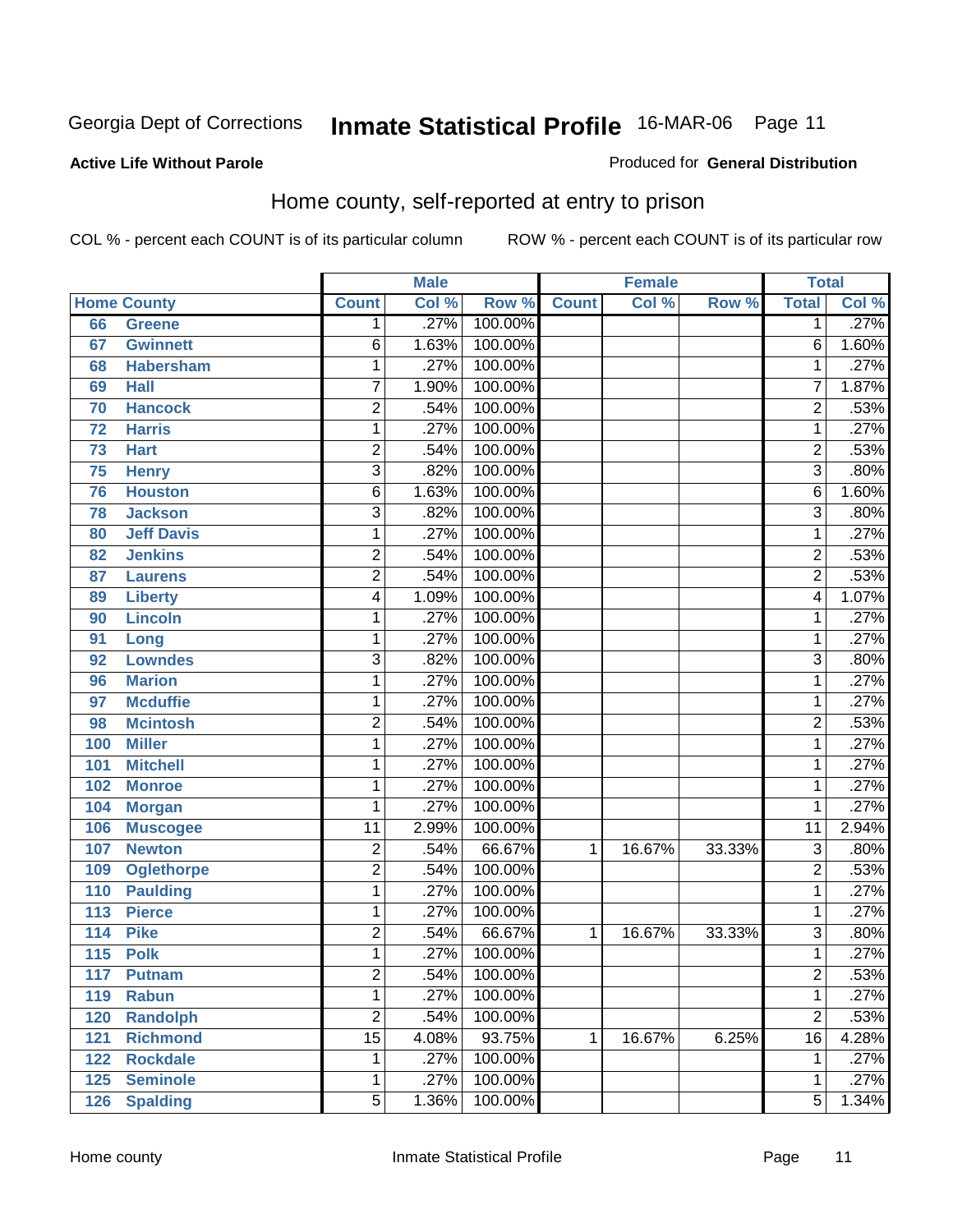#### **Active Life Without Parole**

### Produced for **General Distribution**

### Home county, self-reported at entry to prison

|     |                      |                | <b>Male</b> |         |                | <b>Female</b> |        | <b>Total</b>   |       |
|-----|----------------------|----------------|-------------|---------|----------------|---------------|--------|----------------|-------|
|     | <b>Home County</b>   | <b>Count</b>   | Col %       | Row %   | <b>Count</b>   | Col %         | Row %  | <b>Total</b>   | Col % |
| 127 | <b>Stephens</b>      |                | .27%        | 100.00% |                |               |        | 1.             | .27%  |
| 129 | <b>Sumter</b>        |                | .27%        | 100.00% |                |               |        | 1              | .27%  |
| 132 | <b>Tattnall</b>      |                | .27%        | 100.00% |                |               |        | 1              | .27%  |
| 136 | <b>Thomas</b>        | 2              | .54%        | 100.00% |                |               |        | $\overline{2}$ | .53%  |
| 137 | <b>Tift</b>          | 2              | .54%        | 100.00% |                |               |        | $\overline{2}$ | .53%  |
| 138 | <b>Toombs</b>        | 3              | .82%        | 100.00% |                |               |        | $\overline{3}$ | .80%  |
| 141 | <b>Troup</b>         |                | .27%        | 100.00% |                |               |        |                | .27%  |
| 144 | <b>Union</b>         |                | .27%        | 100.00% |                |               |        | 1              | .27%  |
| 145 | <b>Upson</b>         |                | .27%        | 100.00% |                |               |        | $\mathbf{1}$   | .27%  |
| 146 | <b>Walker</b>        | $\overline{2}$ | .54%        | 66.67%  | 1              | 16.67%        | 33.33% | 3              | .80%  |
| 147 | <b>Walton</b>        | 2              | .54%        | 100.00% |                |               |        | $\overline{2}$ | .53%  |
| 148 | <b>Ware</b>          | 5              | 1.36%       | 100.00% |                |               |        | 5              | 1.34% |
| 150 | <b>Washington</b>    | 3              | .82%        | 100.00% |                |               |        | $\overline{3}$ | .80%  |
| 151 | <b>Wayne</b>         | 3              | .82%        | 100.00% |                |               |        | 3              | .80%  |
| 155 | <b>Whitfield</b>     | 2              | .54%        | 100.00% |                |               |        | $\overline{2}$ | .53%  |
| 158 | <b>Wilkinson</b>     |                | .27%        | 100.00% |                |               |        | 1              | .27%  |
| 160 | <b>Unknown</b>       | 33             | 8.97%       | 100.00% |                |               |        | 33             | 8.82% |
|     | <b>Total Rported</b> | 368            | 100%        | 98.4%   | $6\phantom{1}$ | 100%          | 1.6%   | 374            | 100%  |

| <b>Reported</b><br> |            |                     |
|---------------------|------------|---------------------|
| <b>otal</b>         | ה ה<br>4VJ | 1 <i>8</i> E<br>41J |

| <b>Mou</b><br>ıltor<br>$-$<br> | $\sim$ $\sim$ | ultor |
|--------------------------------|---------------|-------|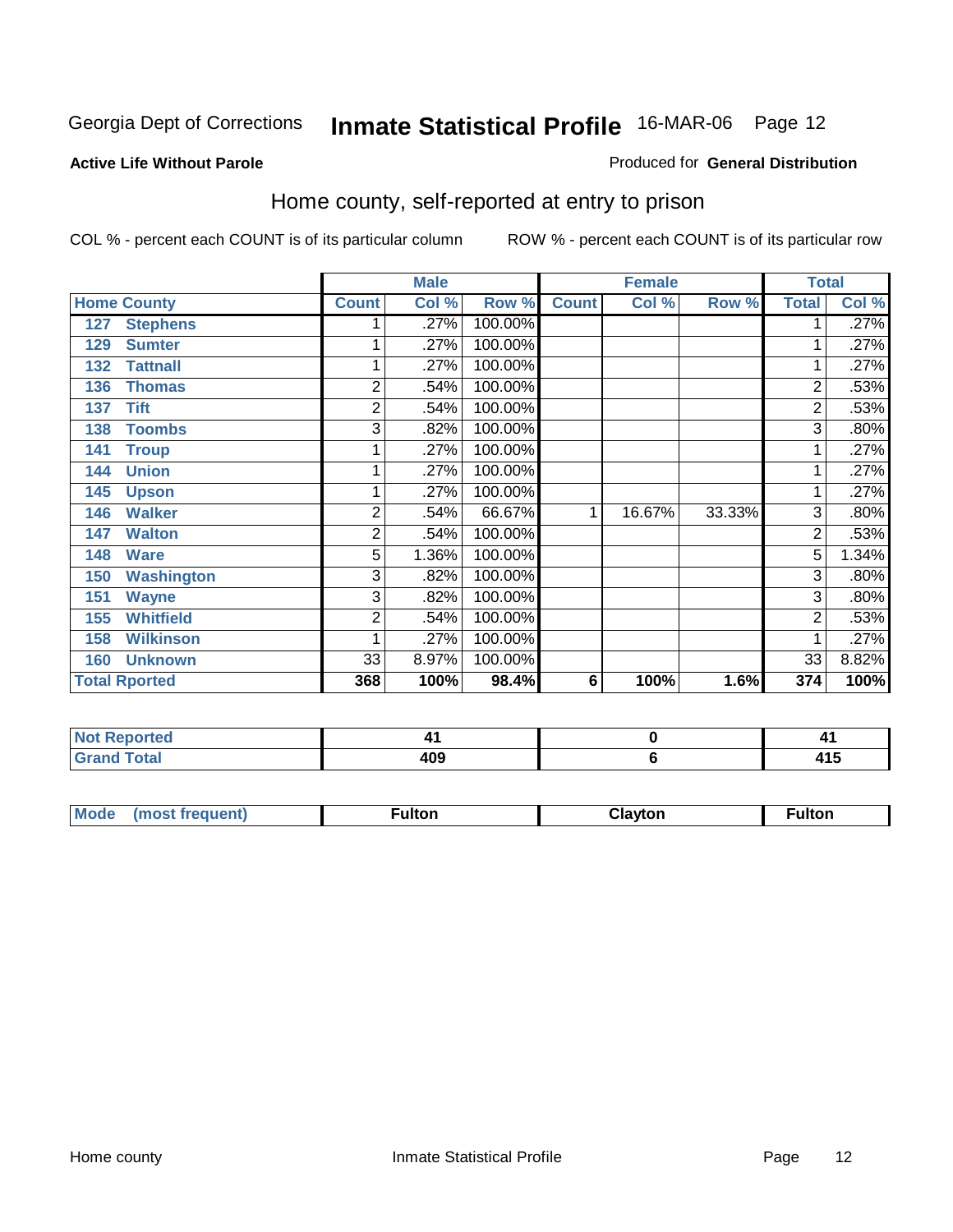#### **Active Life Without Parole**

#### Produced for **General Distribution**

### Socioeconomic class, self-reported at entry to prison

|                            |              | <b>Male</b> |         | <b>Female</b> |           |       | <b>Total</b> |        |
|----------------------------|--------------|-------------|---------|---------------|-----------|-------|--------------|--------|
| <b>Socioeconomic Class</b> | <b>Count</b> | Col %       | Row %   | <b>Count</b>  | Col %     | Row % | Total        | Col %  |
| <b>Welfare</b>             | 23           | 6.05%       | 100.00% |               |           |       | 23           | 5.99%  |
| <b>Occ Employ</b>          | 18           | 4.74%       | 100.00% |               |           |       | 18           | 4.69%  |
| <b>Minimum Std</b>         | 207          | 54.47%      | 99.52%  |               | $25.00\%$ | .48%  | 208          | 54.17% |
| <b>Middle</b>              | 132          | 34.74%      | 97.78%I | ີ             | 75.00%    | 2.22% | 135          | 35.16% |
| <b>Total Reported</b>      | 380          | 100%        | 98.96%  |               | 100%      | 1.04% | 384          | 100%   |

| and an an<br>тео | nr.<br>29 |  |
|------------------|-----------|--|
| --               | 409       |  |

| <b>Minin</b><br>Std<br>3td<br>aic<br>.<br>____ |
|------------------------------------------------|
|------------------------------------------------|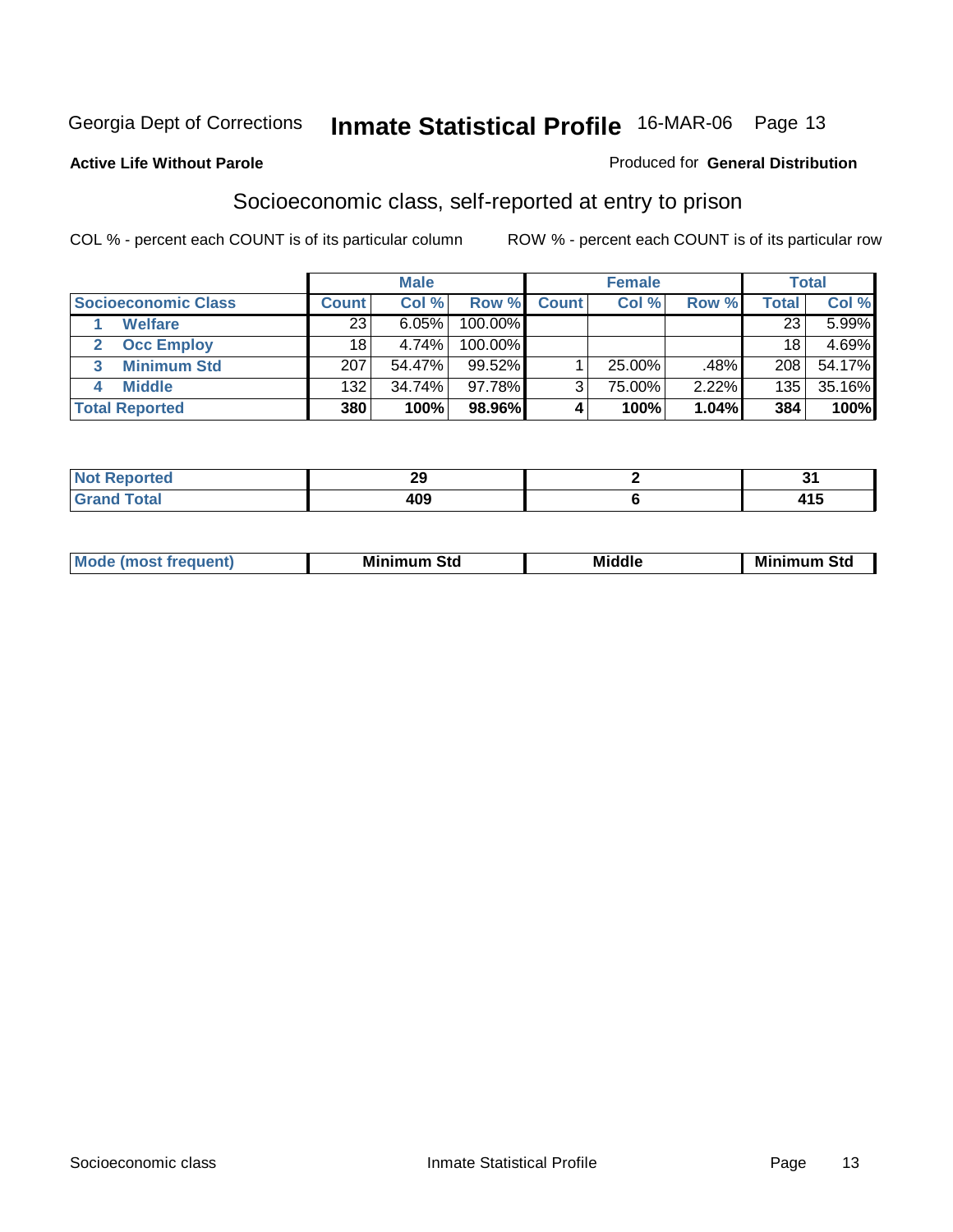#### **Active Life Without Parole**

#### Produced for **General Distribution**

### Environment to age 16, self-reported at entry to prison

|                              |                 | <b>Male</b> |           |              | <b>Female</b> |       |       | <b>Total</b> |
|------------------------------|-----------------|-------------|-----------|--------------|---------------|-------|-------|--------------|
| <b>Environment to age 16</b> | <b>Count</b>    | Col %       | Row %     | <b>Count</b> | Col %         | Row % | Total | Col %        |
| <b>Rural/Farm</b>            |                 | 1.81%       | 100.00%   |              |               |       |       | 1.79%        |
| <b>Rural/Nfarm</b><br>2      | 20 <sub>1</sub> | 5.18%       | $90.91\%$ |              | 40.00%        | 9.09% | 22    | 5.63%        |
| S.M.S.A<br>3                 | 160             | 41.45%      | 100.00%   |              |               |       | 160   | 40.92%       |
| <b>Urban</b>                 | 77 <sub>1</sub> | 19.95%      | $97.47\%$ | ⌒            | 40.00%        | 2.53% | 79    | 20.20%       |
| <b>Small Town</b><br>5.      | 122             | 31.61%      | 99.19%    |              | 20.00%        | .81%  | 123   | 31.46%       |
| <b>Total Reported</b>        | 386             | 100%        | 98.72%    |              | 100%          | 1.28% | 391   | 100%         |

| ∩rted<br>NO)                 | --  |      |
|------------------------------|-----|------|
| <b>Total</b><br><b>Grand</b> | 409 | - 12 |

| M | M | <b>17516</b><br>----- | M<br>Ð<br>______ |
|---|---|-----------------------|------------------|
|   |   |                       |                  |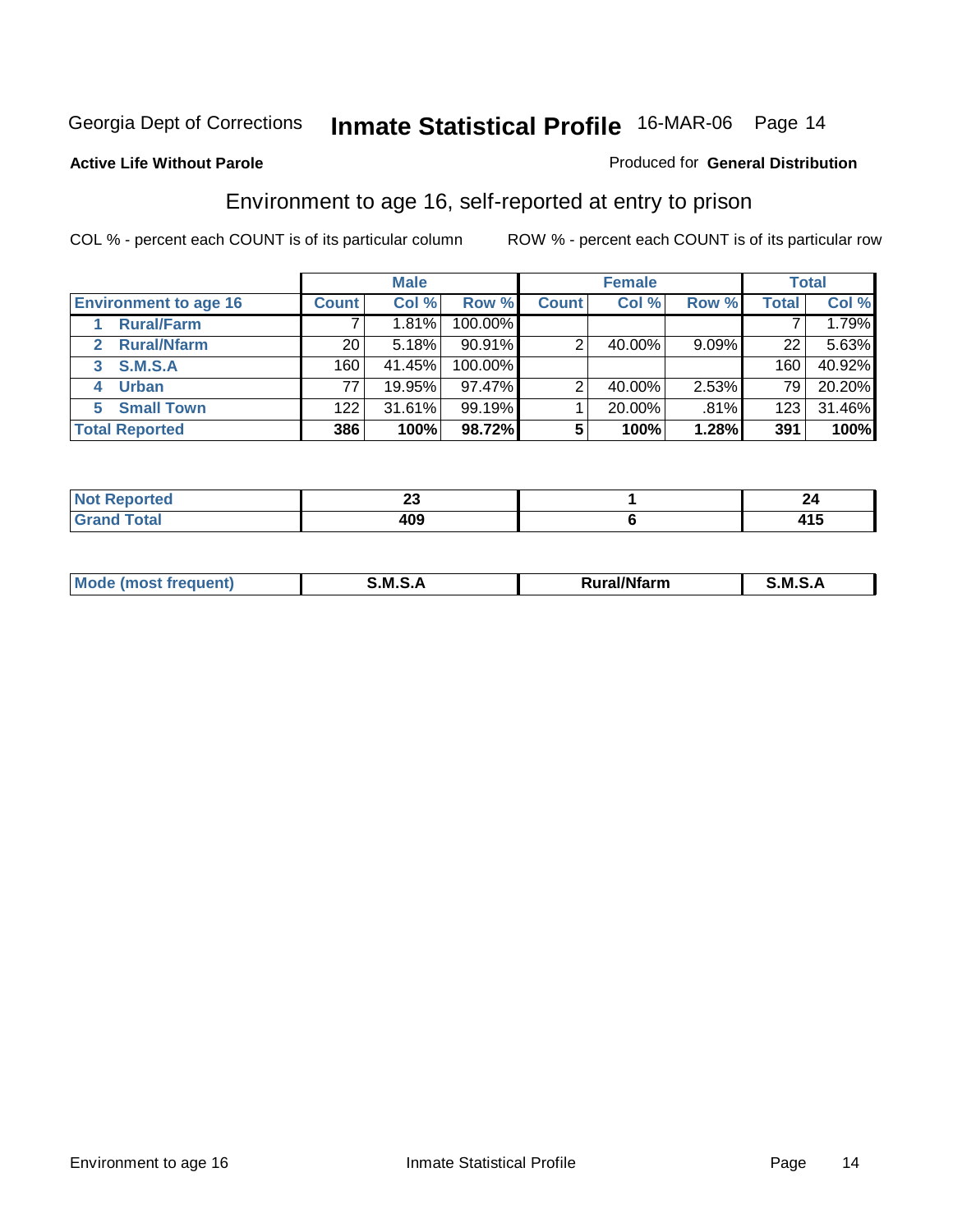#### **Active Life Without Parole**

#### Produced for **General Distribution**

### Guardian status to age 16, self-reported at entry to prison

|                                  |              | <b>Male</b> |         |              | <b>Female</b> |       |       | <b>Total</b> |
|----------------------------------|--------------|-------------|---------|--------------|---------------|-------|-------|--------------|
| <b>Guardian Status To Age 16</b> | <b>Count</b> | Col %       | Row %   | <b>Count</b> | Col %         | Row % | Total | Col %        |
| 2 Father Only                    | 5            | 1.74%       | 100.00% |              |               |       | 5     | 1.71%        |
| 3 Ftr Mtr Hd                     | 23           | 7.99%       | 100.00% |              |               |       | 23    | 7.85%        |
| <b>4 Mother Only</b>             | 112          | 38.89%      | 100.00% |              |               |       | 112   | 38.23%       |
| 5 Mtr Ftr Hd                     | 104          | 36.11%      | 96.30%  | 4            | 80.00%        | 3.70% | 108   | 36.86%       |
| <b>6 Oth Female</b>              | 9            | 3.13%       | 100.00% |              |               |       | 9     | 3.07%        |
| <b>7 Oth Male</b>                | 2            | .69%        | 100.00% |              |               |       | 2     | .68%         |
| 8 Step-Parnts                    | 9            | 3.13%       | 100.00% |              |               |       | 9     | 3.07%        |
| 9 Foster Home                    | 6            | 2.08%       | 100.00% |              |               |       | 6     | 2.05%        |
| <b>10 Grand Prnts</b>            | 18           | 6.25%       | 94.74%  |              | 20.00%        | 5.26% | 19    | 6.48%        |
| <b>Total Reported</b>            | 288          | 100%        | 98.29%  | 5            | 100%          | 1.71% | 293   | 100%         |

|   | $L_{\rm{L}}$ |
|---|--------------|
| . | .            |

| <b>Mod</b> | <b>Mother</b><br>Onlv | Hc<br>. <u>.</u><br>Mtr | Only |
|------------|-----------------------|-------------------------|------|
|            |                       |                         |      |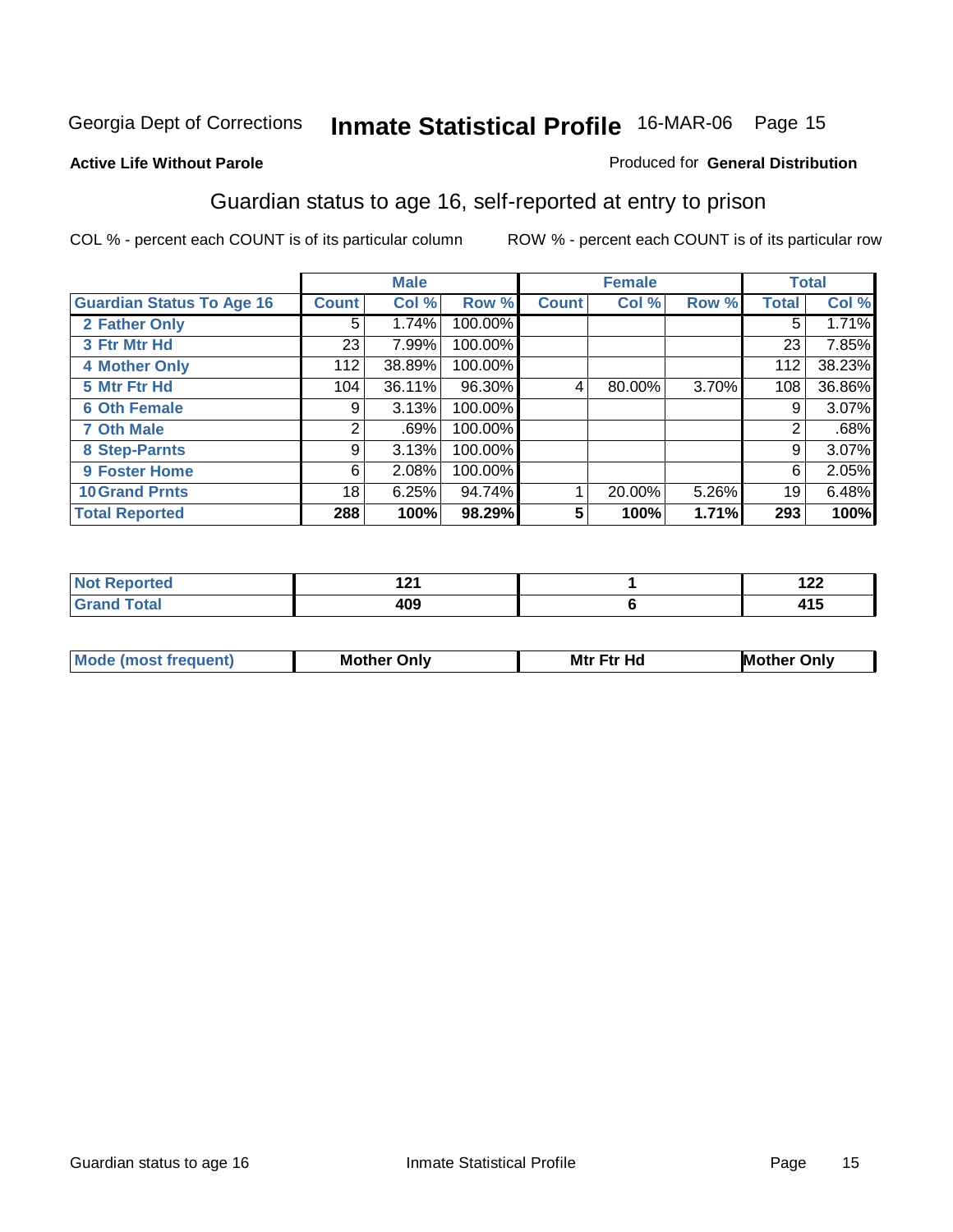### **Active Life Without Parole**

#### Produced for **General Distribution**

### Employment status before prison, self-reported at entry to prison

|              |                          |              | <b>Male</b> |         |              | <b>Female</b> |          |              | <b>Total</b> |
|--------------|--------------------------|--------------|-------------|---------|--------------|---------------|----------|--------------|--------------|
|              | <b>Employment Status</b> | <b>Count</b> | Col %       | Row %   | <b>Count</b> | Col %         | Row %    | <b>Total</b> | Col %        |
|              | <b>Full Time</b>         | 200          | 56.66%      | 98.04%  | 4            | 100.00%       | $1.96\%$ | 204          | 57.14%       |
| $\mathbf{2}$ | <b>Part Time</b>         | 17           | 4.82%       | 100.00% |              |               |          | 17           | 4.76%        |
| 3            | Unempl $<$ 6m            | 37           | 10.48%      | 100.00% |              |               |          | 37           | 10.36%       |
| 4            | Unempl $> 6m$            | 58           | 16.43%      | 100.00% |              |               |          | 58           | 16.25%       |
| 5            | <b>Never Workd</b>       | 25           | 7.08%       | 100.00% |              |               |          | 25           | 7.00%        |
| 6            | <b>Student</b>           |              | .28%        | 100.00% |              |               |          |              | .28%         |
|              | <b>Incapable</b>         | 15           | 4.25%       | 100.00% |              |               |          | 15           | 4.20%        |
|              | <b>Total Reported</b>    | 353          | 100%        | 98.88%  |              | 100%          | 1.12%    | 357          | 100%         |

|                 | . .<br><b>Jp</b> | - -<br>. .<br>ູບເ |
|-----------------|------------------|-------------------|
| $- - - - - - -$ | 409              | . .<br>טו ד       |

| Mo | un | ur<br>the contract of the contract of the contract of the contract of the contract of the contract of the contract of | <b>Full Time</b> |
|----|----|-----------------------------------------------------------------------------------------------------------------------|------------------|
|    |    |                                                                                                                       |                  |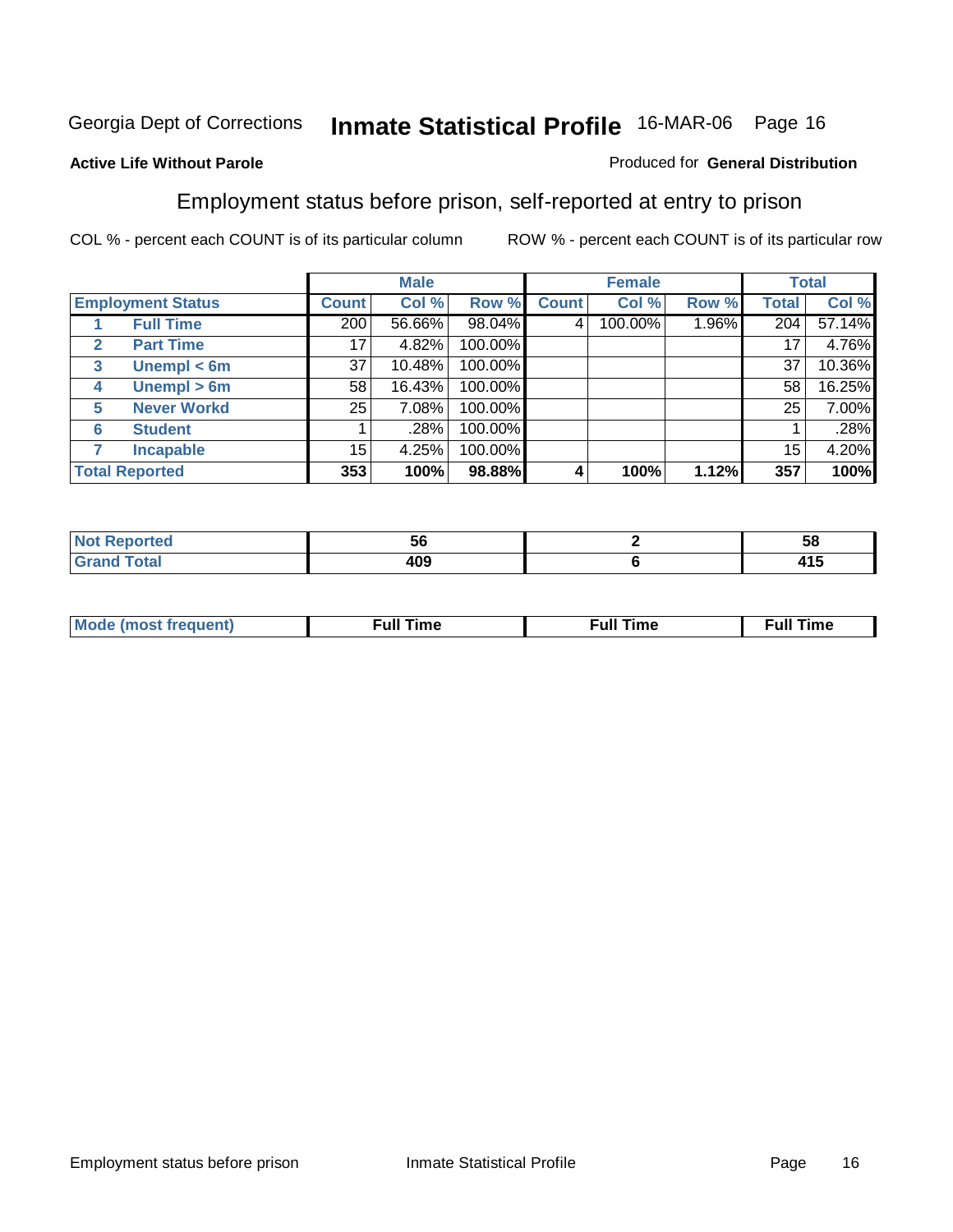#### **Active Life Without Parole**

Produced for **General Distribution**

### Age at admission

|                         |                 | <b>Male</b> |         |              | <b>Female</b> |        | <b>Total</b>    |       |
|-------------------------|-----------------|-------------|---------|--------------|---------------|--------|-----------------|-------|
| <b>Age At Admission</b> | <b>Count</b>    | Col %       | Row %   | <b>Count</b> | Col %         | Row %  | <b>Total</b>    | Col % |
| 17                      | 1               | 0.24%       | 100.00% |              |               |        | 1               | 0.24% |
| 18                      | $\overline{3}$  | 0.73%       | 100.00% |              |               |        | $\overline{3}$  | 0.72% |
| 19                      | 11              | 2.69%       | 100.00% |              |               |        | $\overline{11}$ | 2.65% |
| 20                      | $\overline{6}$  | 1.47%       | 85.71%  | 1            | 16.67%        | 14.29% | 7               | 1.69% |
| $\overline{21}$         | $\overline{15}$ | 3.67%       | 100.00% |              |               |        | $\overline{15}$ | 3.61% |
| $\overline{22}$         | $\overline{22}$ | 5.38%       | 100.00% |              |               |        | $\overline{22}$ | 5.30% |
| 23                      | $\overline{14}$ | 3.42%       | 100.00% |              |               |        | $\overline{14}$ | 3.37% |
| 24                      | $\overline{14}$ | 3.42%       | 100.00% |              |               |        | 14              | 3.37% |
| $\overline{25}$         | $\overline{16}$ | 3.91%       | 94.12%  | 1            | 16.67%        | 5.88%  | $\overline{17}$ | 4.10% |
| $\overline{26}$         | 16              | 3.91%       | 100.00% |              |               |        | 16              | 3.86% |
| 27                      | $\overline{13}$ | 3.18%       | 100.00% |              |               |        | $\overline{13}$ | 3.13% |
| 28                      | $\overline{15}$ | 3.67%       | 100.00% |              |               |        | $\overline{15}$ | 3.61% |
| 29                      | $\overline{16}$ | 3.91%       | 100.00% |              |               |        | $\overline{16}$ | 3.86% |
| 30                      | $\overline{12}$ | 2.93%       | 100.00% |              |               |        | $\overline{12}$ | 2.89% |
| 31                      | $\overline{13}$ | 3.18%       | 100.00% |              |               |        | $\overline{13}$ | 3.13% |
| 32                      | 14              | 3.42%       | 93.33%  | 1            | 16.67%        | 6.67%  | $\overline{15}$ | 3.61% |
| 33                      | $\overline{12}$ | 2.93%       | 100.00% |              |               |        | $\overline{12}$ | 2.89% |
| 34                      | 7               | 1.71%       | 100.00% |              |               |        | 7               | 1.69% |
| 35                      | $\overline{15}$ | 3.67%       | 100.00% |              |               |        | $\overline{15}$ | 3.61% |
| 36                      | 18              | 4.40%       | 100.00% |              |               |        | $\overline{18}$ | 4.34% |
| 37                      | $\overline{11}$ | 2.69%       | 100.00% |              |               |        | $\overline{11}$ | 2.65% |
| 38                      | $\overline{14}$ | 3.42%       | 100.00% |              |               |        | $\overline{14}$ | 3.37% |
| 39                      | $\overline{12}$ | 2.93%       | 100.00% |              |               |        | $\overline{12}$ | 2.89% |
| 40                      | $\overline{7}$  | 1.71%       | 100.00% |              |               |        | 7               | 1.69% |
| 41                      | 18              | 4.40%       | 100.00% |              |               |        | 18              | 4.34% |
| 42                      | $\overline{12}$ | 2.93%       | 100.00% |              |               |        | $\overline{12}$ | 2.89% |
| 43                      | $\overline{9}$  | 2.20%       | 100.00% |              |               |        | $\overline{9}$  | 2.17% |
| 44                      | 8               | 1.96%       | 88.89%  | 1            | 16.67%        | 11.11% | 9               | 2.17% |
| 45                      | $\overline{12}$ | 2.93%       | 100.00% |              |               |        | $\overline{12}$ | 2.89% |
| 46                      | $\overline{7}$  | 1.71%       | 87.50%  | 1            | 16.67%        | 12.50% | $\overline{8}$  | 1.93% |
| 47                      | $\overline{3}$  | 0.73%       | 100.00% |              |               |        | $\overline{3}$  | 0.72% |
| 48                      | $\overline{7}$  | 1.71%       | 87.50%  | 1            | 16.67%        | 12.50% | 8               | 1.93% |
| 49                      | 10              | 2.44%       | 100.00% |              |               |        | $\overline{10}$ | 2.41% |
| 50                      | 3               | 0.73%       | 100.00% |              |               |        | $\overline{3}$  | 0.72% |
| 51                      | 3               | 0.73%       | 100.00% |              |               |        | 3               | 0.72% |
| 52                      | 6               | 1.47%       | 100.00% |              |               |        | 6               | 1.45% |
| 54                      | 1               | 0.24%       | 100.00% |              |               |        | 1               | 0.24% |
| $\overline{56}$         | 3               | 0.73%       | 100.00% |              |               |        | 3               | 0.72% |
| 57                      | 3               | 0.73%       | 100.00% |              |               |        | $\overline{3}$  | 0.72% |
| 58                      | $\overline{2}$  | 0.49%       | 100.00% |              |               |        | $\overline{2}$  | 0.48% |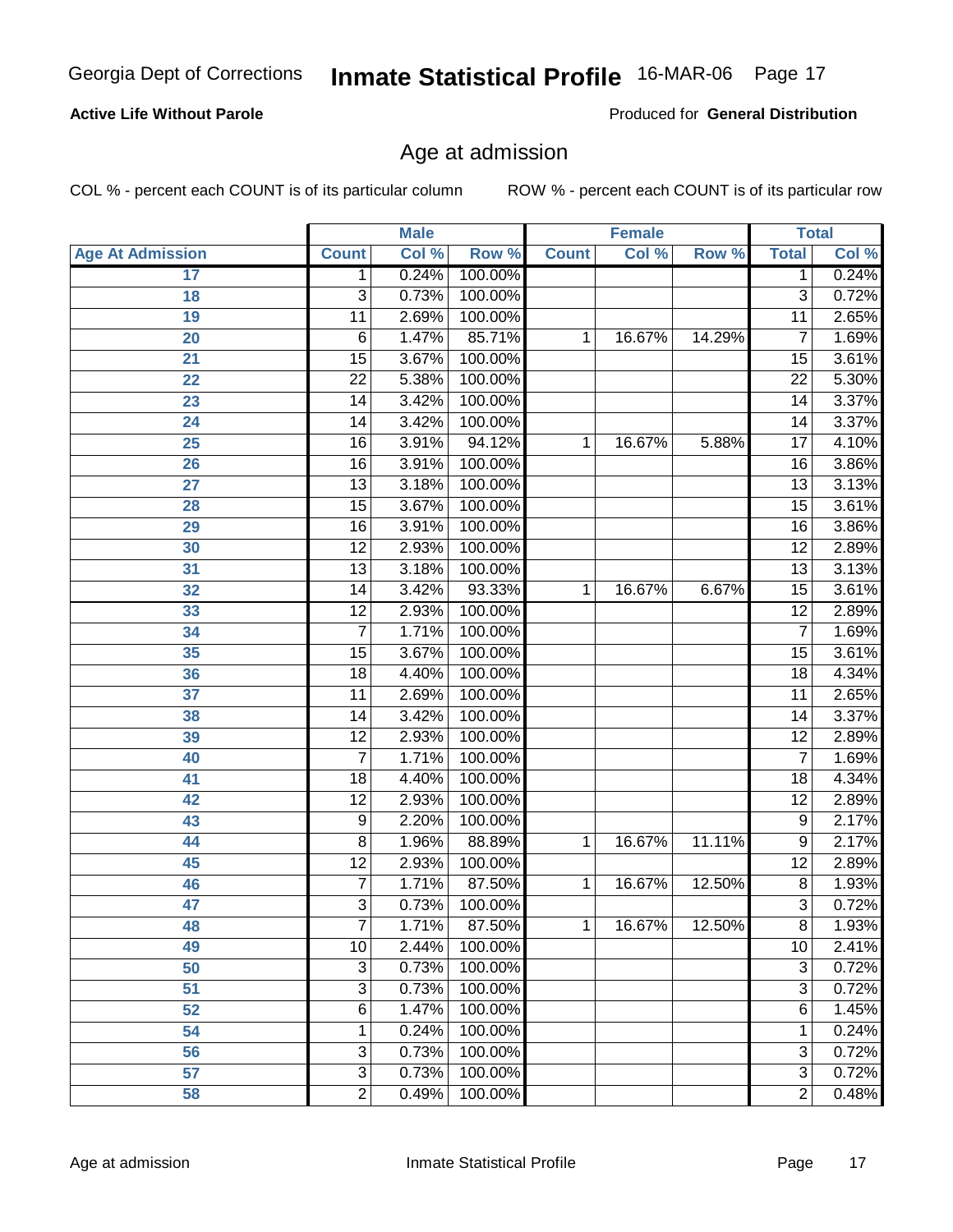#### **Active Life Without Parole**

Produced for **General Distribution**

### Age at admission

|                         |              | <b>Male</b> |         |              | <b>Female</b> |       |              | Total |
|-------------------------|--------------|-------------|---------|--------------|---------------|-------|--------------|-------|
| <b>Age At Admission</b> | <b>Count</b> | Col %       | Row %   | <b>Count</b> | Col %         | Row % | <b>Total</b> | Col % |
| 63                      |              | 0.24%       | 100.00% |              |               |       |              | 0.24% |
| 64                      | 2            | 0.49%       | 100.00% |              |               |       |              | 0.48% |
| 65                      |              | 0.24%       | 100.00% |              |               |       |              | 0.24% |
| 66                      |              | 0.24%       | 100.00% |              |               |       |              | 0.24% |
| <b>Total Reported</b>   | 409          | 100%        | 98.55%  | 6            | 100%          | 1.45% | 415          | 100%  |

| NO1<br>теа                                      |     |           |
|-------------------------------------------------|-----|-----------|
| $\sim$<br>$\sim$<br>$\sim$ $\sim$ $\sim$ $\sim$ | 409 | .<br>11 V |

| Mean<br>(average)       | 33.91 | 35.83 | 33.94        |
|-------------------------|-------|-------|--------------|
| Median (middle)         | JJ    | 38    | n n<br>აა    |
| Mode<br>(most frequent) | -4    | 20    | $\sim$<br>LL |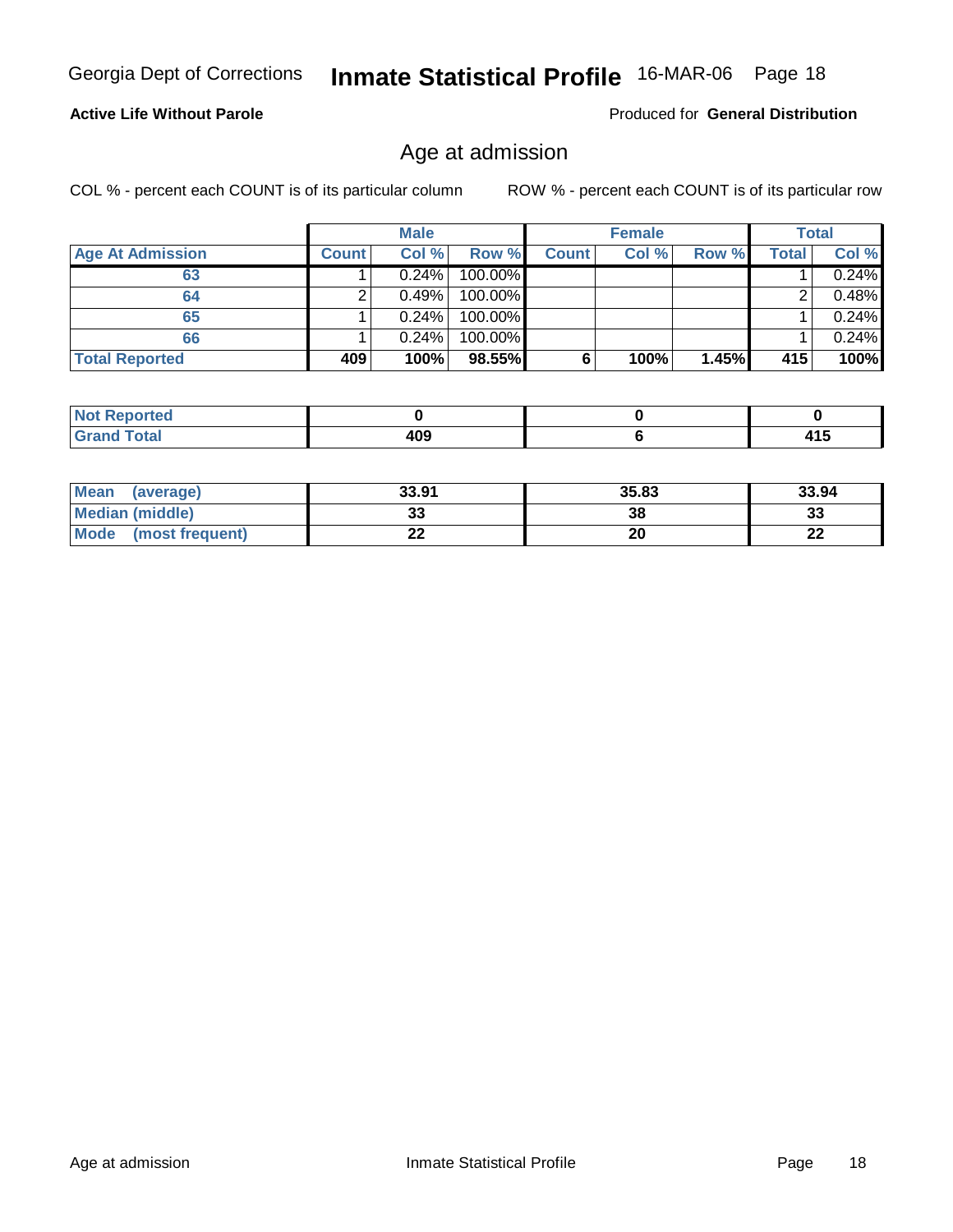**Not Reported Grand Total**

 **Still Active**

 **Total Reported**

| <b>Mean</b><br>(average)       | N/A | N/A | N/A |
|--------------------------------|-----|-----|-----|
| <b>Median (middle)</b>         | N/A | N/A | N/A |
| <b>Mode</b><br>(most frequent) | N/A | N/A | N/A |

 **Age At Release Count Col % Row % Count Col % Row % Total Col %** 

### Age at release

**Male**

 **409 0 409**

COL % - percent each COUNT is of its particular column ROW % - percent each COUNT is of its particular row

 **6 0 6**

Produced for **General Distribution**

**Female Total**

 **415 0 415**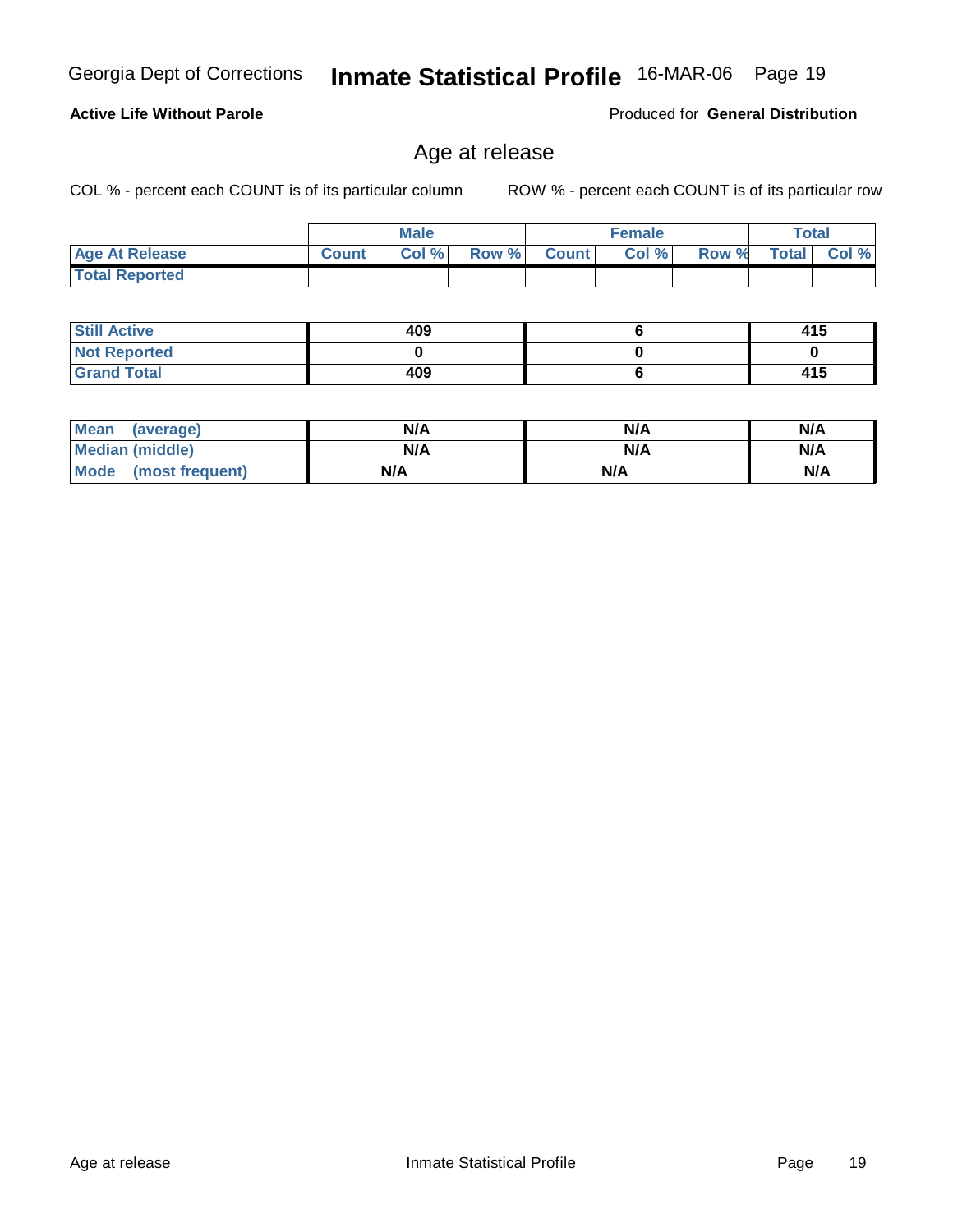### **Active Life Without Parole**

#### Produced for **General Distribution**

### Height, measured at entry to prison

|                       |                 | <b>Male</b> |         |                | <b>Female</b> |        | <b>Total</b>    |        |
|-----------------------|-----------------|-------------|---------|----------------|---------------|--------|-----------------|--------|
| <b>Height</b>         | <b>Count</b>    | Col %       | Row %   | <b>Count</b>   | Col %         | Row %  | <b>Total</b>    | Col %  |
| 5'01''                | 1               | 0.24%       | 100.00% |                |               |        | 1.              | 0.24%  |
| 5'02"                 | $\overline{2}$  | 0.49%       | 100.00% |                |               |        | $\overline{2}$  | 0.48%  |
| 5'03"                 | $\overline{c}$  | 0.49%       | 50.00%  | $\overline{2}$ | 33.33%        | 50.00% | 4               | 0.96%  |
| 5'04"                 | 4               | 0.98%       | 80.00%  | 1              | 16.67%        | 20.00% | $\overline{5}$  | 1.20%  |
| 5'05"                 | 14              | 3.42%       | 93.33%  | 1              | 16.67%        | 6.67%  | $\overline{15}$ | 3.61%  |
| 5'06"                 | 32              | 7.82%       | 100.00% |                |               |        | $\overline{32}$ | 7.71%  |
| 5'07''                | 27              | 6.60%       | 96.43%  | 1              | 16.67%        | 3.57%  | 28              | 6.75%  |
| 5'08"                 | 41              | 10.02%      | 97.62%  | 1              | 16.67%        | 2.38%  | 42              | 10.12% |
| 5'09''                | $\overline{47}$ | 11.49%      | 100.00% |                |               |        | 47              | 11.33% |
| 5'10''                | 50              | 12.22%      | 100.00% |                |               |        | 50              | 12.05% |
| 5'11"                 | 58              | 14.18%      | 100.00% |                |               |        | 58              | 13.98% |
| 6'00"                 | 47              | 11.49%      | 100.00% |                |               |        | 47              | 11.33% |
| 6'01"                 | 32              | 7.82%       | 100.00% |                |               |        | 32              | 7.71%  |
| 6'02"                 | 20              | 4.89%       | 100.00% |                |               |        | 20              | 4.82%  |
| 6'03''                | 14              | 3.42%       | 100.00% |                |               |        | $\overline{14}$ | 3.37%  |
| 6'04"                 | 11              | 2.69%       | 100.00% |                |               |        | 11              | 2.65%  |
| 6'05"                 | 4               | 0.98%       | 100.00% |                |               |        | 4               | 0.96%  |
| 6'06"                 | 2               | 0.49%       | 100.00% |                |               |        | 2               | 0.48%  |
| Seven feet +          | 1               | 0.24%       | 100.00% |                |               |        | 1               | 0.24%  |
| <b>Total Reported</b> | 409             | 100%        | 98.55%  | 6              | 100%          | 1.45%  | 415             | 100%   |

| ortea<br>. |             |       |
|------------|-------------|-------|
| $\sim$     | 409<br>$ -$ | 7 I J |

| Mean<br>(average)       | 5'10" | 5'05" | 5'10"        |
|-------------------------|-------|-------|--------------|
| <b>Median (middle)</b>  | 5'10" |       | 5'10"        |
| Mode<br>(most frequent) | 544"  | 5'03" | <b>K'11"</b> |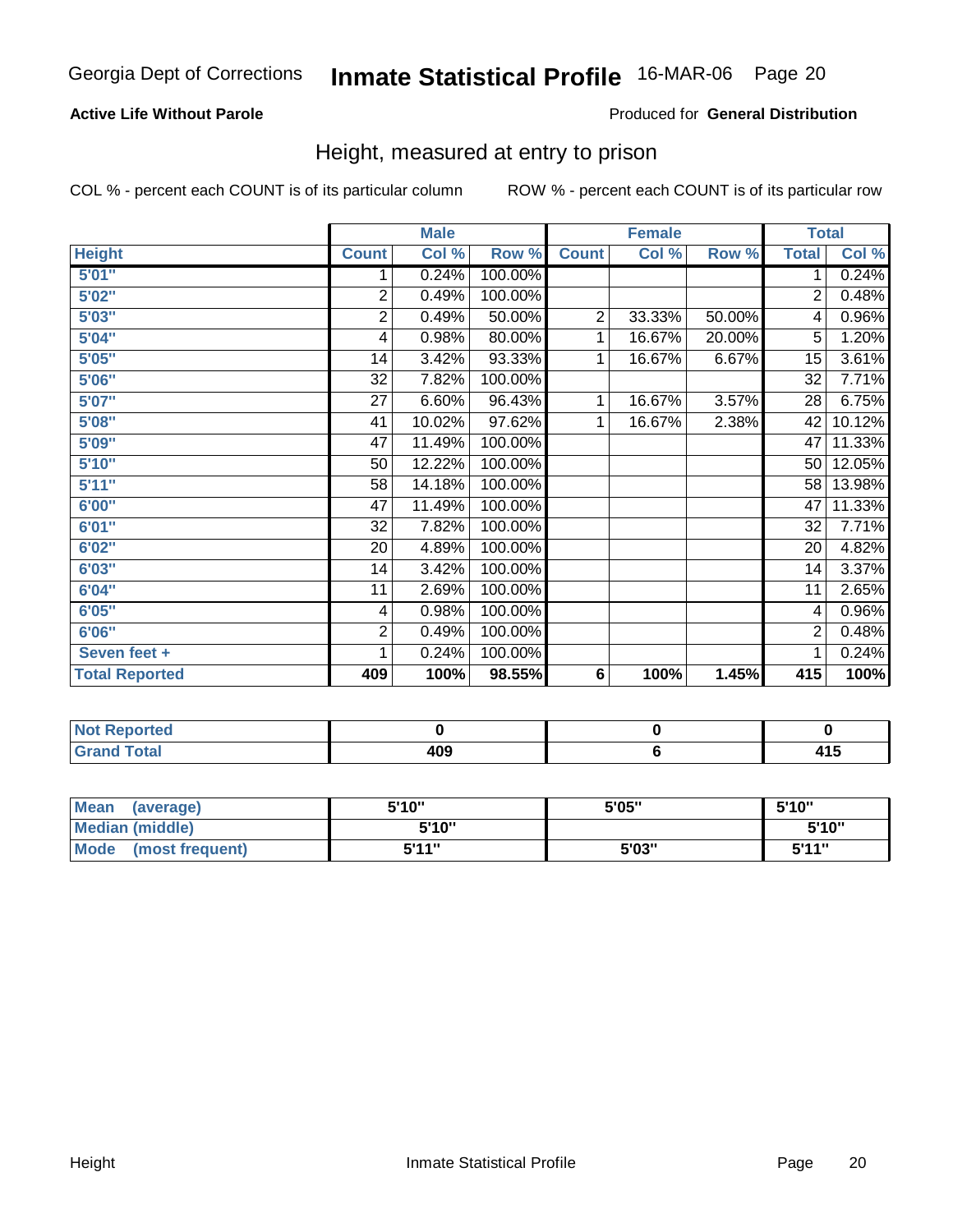### **Active Life Without Parole**

#### Produced for **General Distribution**

### Weight, measured at entry to prison

|                       |                 | <b>Male</b> |         |                | <b>Female</b> |        |                 | <b>Total</b> |
|-----------------------|-----------------|-------------|---------|----------------|---------------|--------|-----------------|--------------|
| Weight                | <b>Count</b>    | Col %       | Row %   | <b>Count</b>   | Col %         | Row %  | <b>Total</b>    | Col %        |
| 110 - 119 pounds      | 1               | 0.24%       | 50.00%  | 1.             | 16.67%        | 50.00% | $\overline{2}$  | 0.48%        |
| 120 - 129 pounds      | 4               | 0.98%       | 80.00%  | 1              | 16.67%        | 20.00% | $\overline{5}$  | 1.20%        |
| 130 - 139 pounds      | 9               | 2.20%       | 100.00% |                |               |        | 9               | 2.17%        |
| 140 - 149 pounds      | $\overline{27}$ | 6.60%       | 100.00% |                |               |        | $\overline{27}$ | 6.51%        |
| 150 - 159 pounds      | 30              | 7.33%       | 96.77%  | 1              | 16.67%        | 3.23%  | 31              | 7.47%        |
| 160 - 169 pounds      | 63              | 15.40%      | 96.92%  | 2              | 33.33%        | 3.08%  | 65              | 15.66%       |
| 170 - 179 pounds      | 53              | 12.96%      | 98.15%  | 1              | 16.67%        | 1.85%  | 54              | 13.01%       |
| 180 - 189 pounds      | 54              | 13.20%      | 100.00% |                |               |        | 54              | 13.01%       |
| 190 - 199 pounds      | 42              | 10.27%      | 100.00% |                |               |        | 42              | 10.12%       |
| 200 - 209 pounds      | $\overline{28}$ | 6.85%       | 100.00% |                |               |        | 28              | 6.75%        |
| 210 - 219 pounds      | 29              | 7.09%       | 100.00% |                |               |        | 29              | 6.99%        |
| 220 - 229 pounds      | $\overline{27}$ | 6.60%       | 100.00% |                |               |        | $\overline{27}$ | 6.51%        |
| 230 - 239 pounds      | $\overline{12}$ | 2.93%       | 100.00% |                |               |        | 12              | 2.89%        |
| 240 - 249 pounds      | 6               | 1.47%       | 100.00% |                |               |        | 6               | 1.45%        |
| 250 - 259 pounds      | $\overline{5}$  | 1.22%       | 100.00% |                |               |        | 5               | 1.20%        |
| 260 - 269 pounds      | 10              | 2.44%       | 100.00% |                |               |        | $\overline{10}$ | 2.41%        |
| 270 - 279 pounds      | 2               | 0.49%       | 100.00% |                |               |        | $\overline{2}$  | 0.48%        |
| 280 - 289 pounds      | $\overline{3}$  | 0.73%       | 100.00% |                |               |        | $\overline{3}$  | 0.72%        |
| 290 - 299 pounds      | 1               | 0.24%       | 100.00% |                |               |        | 1               | 0.24%        |
| 310 - 319 pounds      | $\overline{2}$  | 0.49%       | 100.00% |                |               |        | $\overline{2}$  | 0.48%        |
| 400 pounds and over   | 1               | 0.24%       | 100.00% |                |               |        | 1               | 0.24%        |
| <b>Total Reported</b> | 409             | 100%        | 98.55%  | $6\phantom{a}$ | 100%          | 1.45%  | 415             | 100%         |

| <b>NO</b><br>тео                             |             |            |
|----------------------------------------------|-------------|------------|
| $A + I$<br>$\sim$ $\sim$ $\sim$ $\sim$<br>-- | 100<br>$ -$ | <b>TIV</b> |

| Mean<br>(average)    | 188 | 149   | 188 |
|----------------------|-----|-------|-----|
| Median (middle)      | 184 | 159.5 | 183 |
| Mode (most frequent) | 170 | 110   | 170 |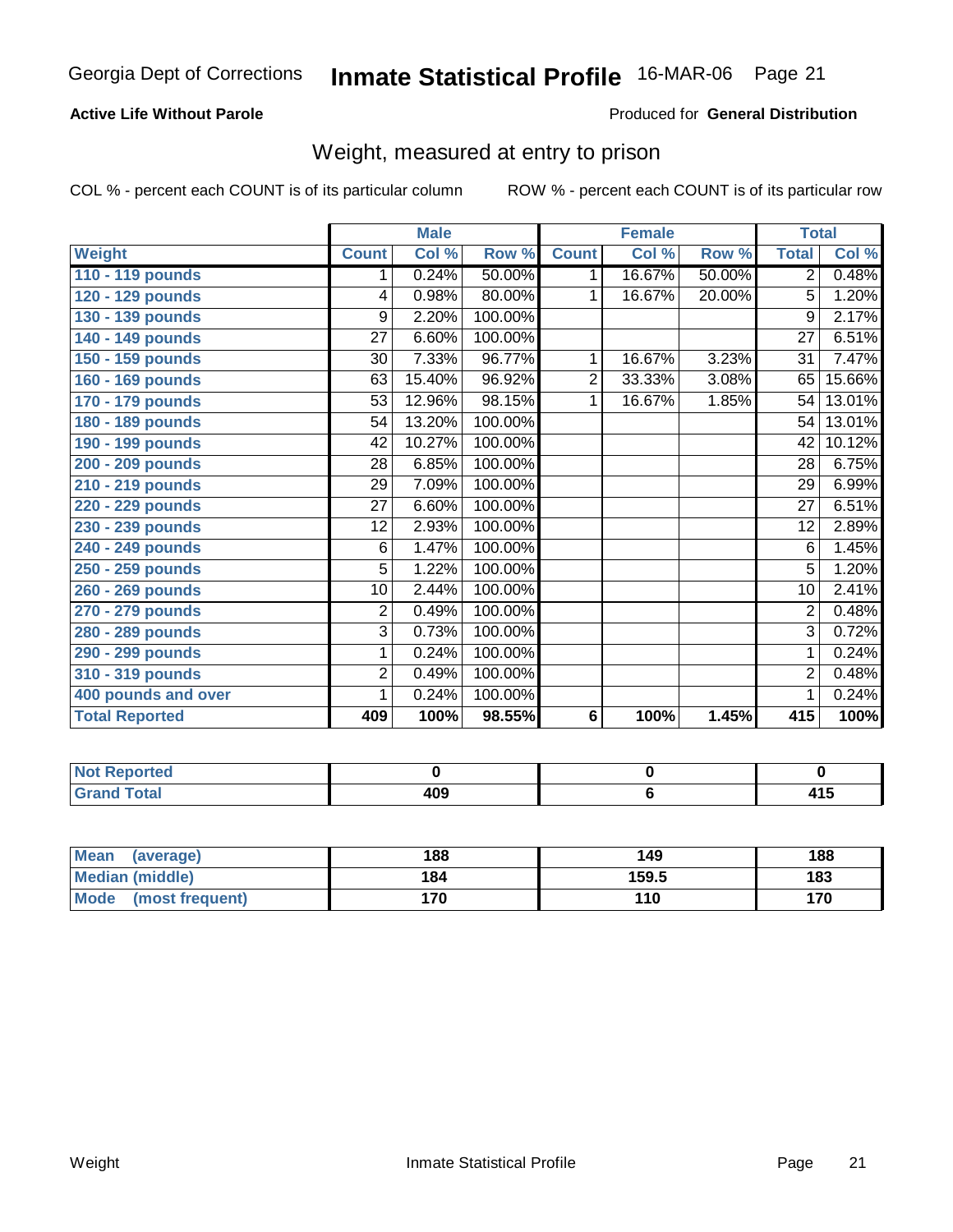#### **Active Life Without Parole**

#### Produced for **General Distribution**

### Type of admission to prison

|    |                             |                 | <b>Male</b> |                    |   | <b>Female</b> |       |              | <b>Total</b> |
|----|-----------------------------|-----------------|-------------|--------------------|---|---------------|-------|--------------|--------------|
|    | <b>Type of Admission</b>    | <b>Count</b>    | Col %       | <b>Row % Count</b> |   | Col %         | Row % | <b>Total</b> | Col %        |
|    | <b>Committed From Court</b> | 113             | 27.63%      | 97.41%             | 3 | 50.00%        | 2.59% | 116          | 27.95%       |
| 3  | <b>Parole Rev/New Sent</b>  | 32              | 7.82%       | 100.00%            |   |               |       | 32           | 7.71%        |
| 4  | <b>Par Rev/No New Sent</b>  | 5               | 1.22%       | 100.00%            |   |               |       | 5            | 1.20%        |
| 6  | <b>Prob Viol/Partial</b>    | 3               | .73%        | 100.00%            |   |               |       | 3            | .72%         |
| 9  | <b>Prob Rev/Remainder</b>   | 10 <sup>1</sup> | 2.44%       | 100.00%            |   |               |       | 10           | 2.41%        |
| 10 | <b>New Sent/Par Rev Pnd</b> |                 | .24%        | 100.00%            |   |               |       |              | .24%         |
| 11 | <b>Life W/O Parole</b>      | 244             | 59.66%      | 98.79%             | 3 | 50.00%        | 1.21% | 247          | 59.52%       |
| 30 | <b>Par Rev/Rsn Unknown</b>  |                 | .24%        | 100.00%            |   |               |       |              | .24%         |
|    | <b>Total Reported</b>       | 409             | 100%        | 98.55%             | 6 | 100%          | 1.45% | 415          | 100%         |

| ported?<br>NOT                 |     |          |
|--------------------------------|-----|----------|
| <b>Total</b><br>Cron<br>------ | 100 | .<br>- - |

| <b>Mode (most frequent)</b> | f W/O Par | <b>Court Cmmt</b> | `W/O Par |
|-----------------------------|-----------|-------------------|----------|
|                             |           |                   |          |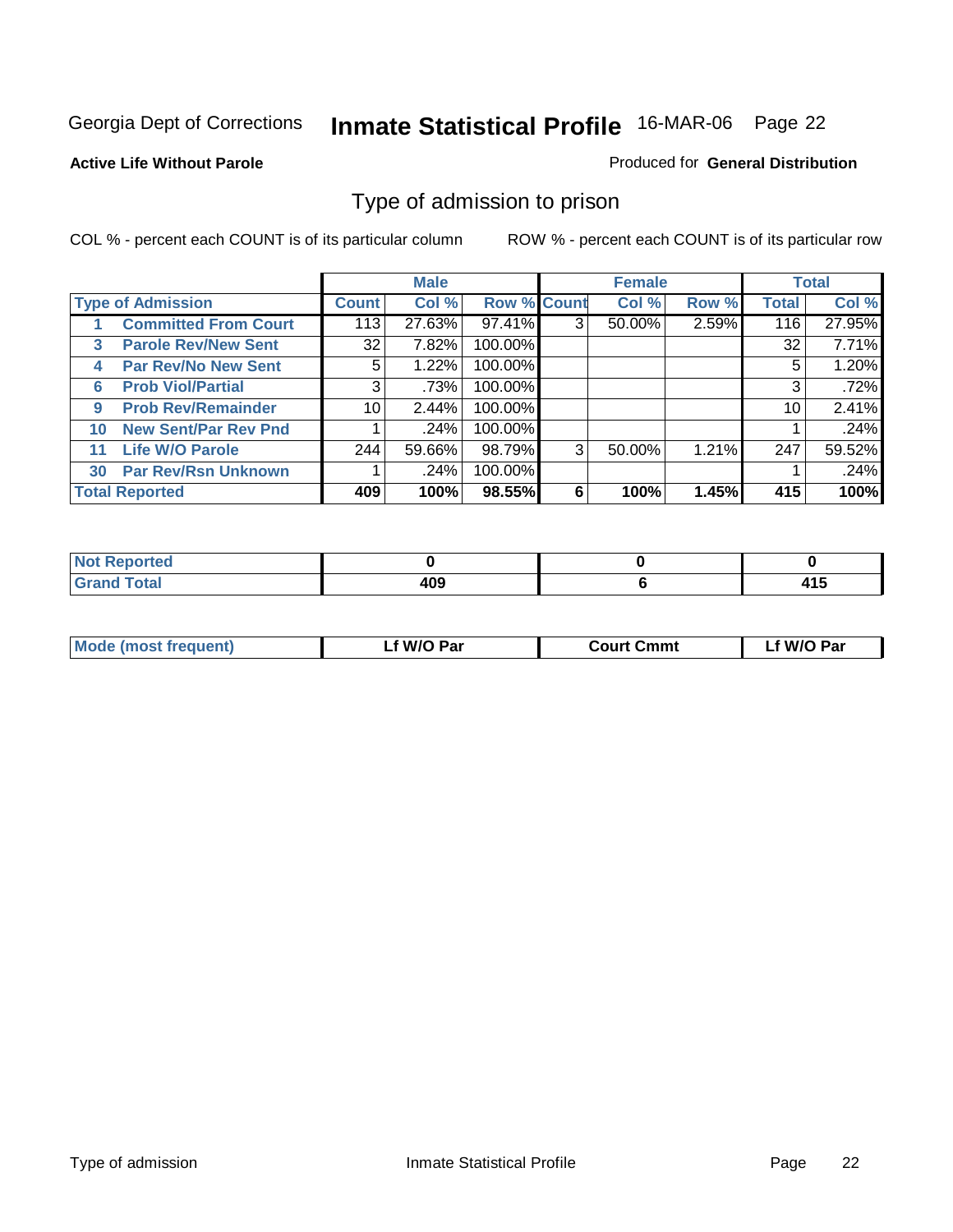#### **Active Life Without Parole**

#### Produced for **General Distribution**

### Current / last security status

|                        |              | <b>Male</b> |             |   | <b>Female</b> |       |       | Total  |
|------------------------|--------------|-------------|-------------|---|---------------|-------|-------|--------|
| <b>Security Status</b> | <b>Count</b> | Col %       | Row % Count |   | Col %         | Row % | Total | Col %  |
| 3 Minimum              |              | .25%        | 100.00%     |   | $.00\%$       |       |       | .24%   |
| 4 Medium               | 43           | 10.57%      | $100.00\%$  |   | $.00\%$       |       | 43    | 10.41% |
| 5 Close                | 339          | 83.29%      | 98.26%      | 6 | 100.00%       | 1.74% | 345   | 83.54% |
| 6 Maximum              | 24           | 5.90%       | $100.00\%$  |   | $.00\%$       |       | 24    | 5.81%  |
| <b>Total Reported</b>  | 407          | 100%        | 98.55%      | 6 | 100%          | 1.45% | 413   | 100%   |

| <b>Still being diagnosed</b> |     |     |
|------------------------------|-----|-----|
| <b>Not Reported</b>          |     |     |
| <b>Grand Total</b>           | 409 | 415 |

| <b>Mode (most frequent)</b> | Close | Close | Close |
|-----------------------------|-------|-------|-------|
|-----------------------------|-------|-------|-------|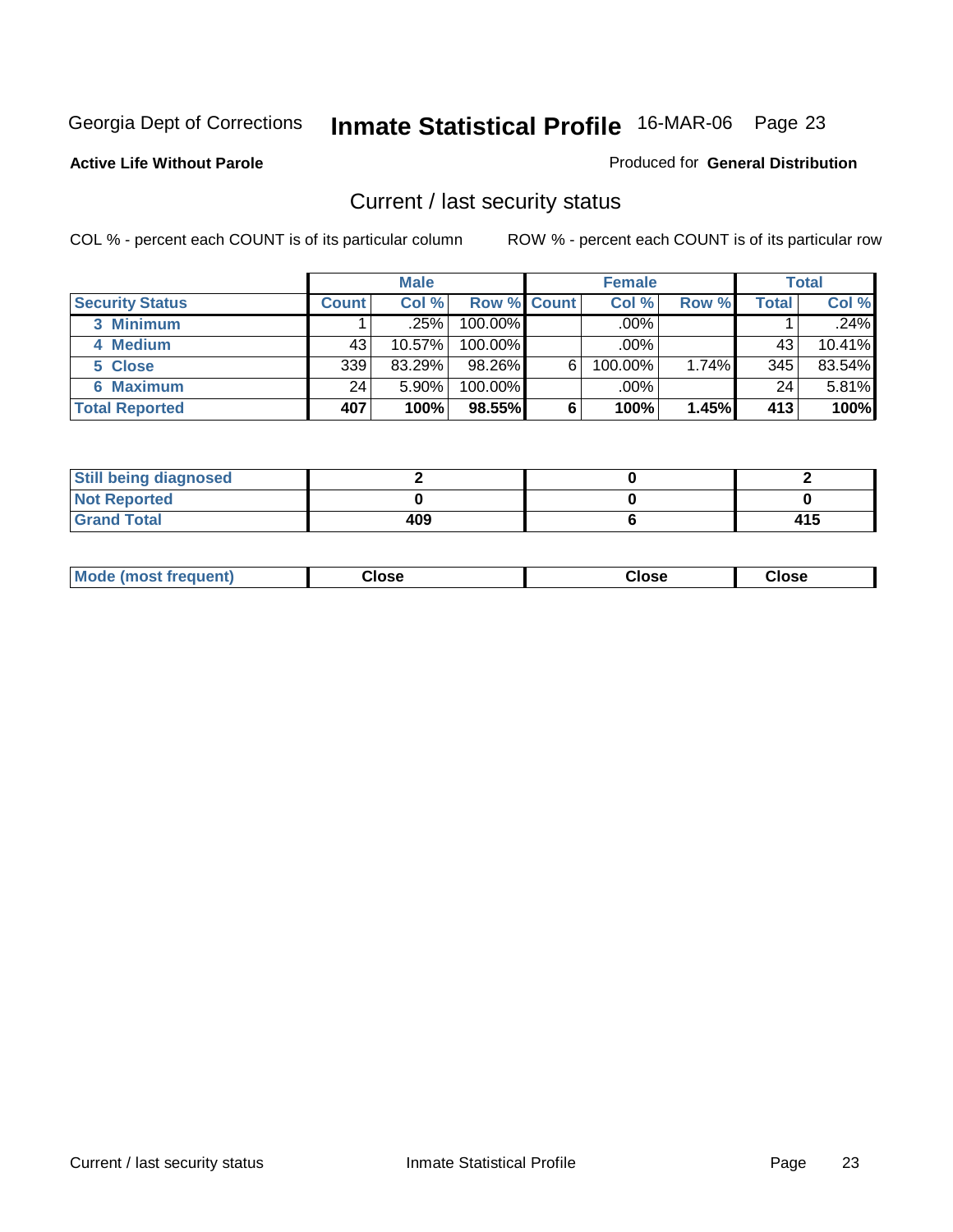**Active Life Without Parole** 

Produced for **General Distribution**

### Current / last type of institution

|                            |              | <b>Male</b> |                    | <b>Female</b> |          |              | Total   |
|----------------------------|--------------|-------------|--------------------|---------------|----------|--------------|---------|
| <b>Type of Institution</b> | <b>Count</b> | Col %       | <b>Row % Count</b> | Col %         | Row %    | <b>Total</b> | Col %   |
| <b>State Prison</b>        | 4091         | 100.00%     | 98.55%             | 100.00%」      | $1.45\%$ | 415          | 100.00% |
| <b>Total Rported</b>       | 409          | 100%        | 98.55%             | 100%          | 1.45%    | 415          | 100%    |

| σι    |     |    |
|-------|-----|----|
| -     | 400 | .  |
| _____ | אש  | __ |

|  | <b>Mode (most frequent)</b> | <b>State Prison</b> | <b>State Prison</b> | <b>State Prison</b> |
|--|-----------------------------|---------------------|---------------------|---------------------|
|--|-----------------------------|---------------------|---------------------|---------------------|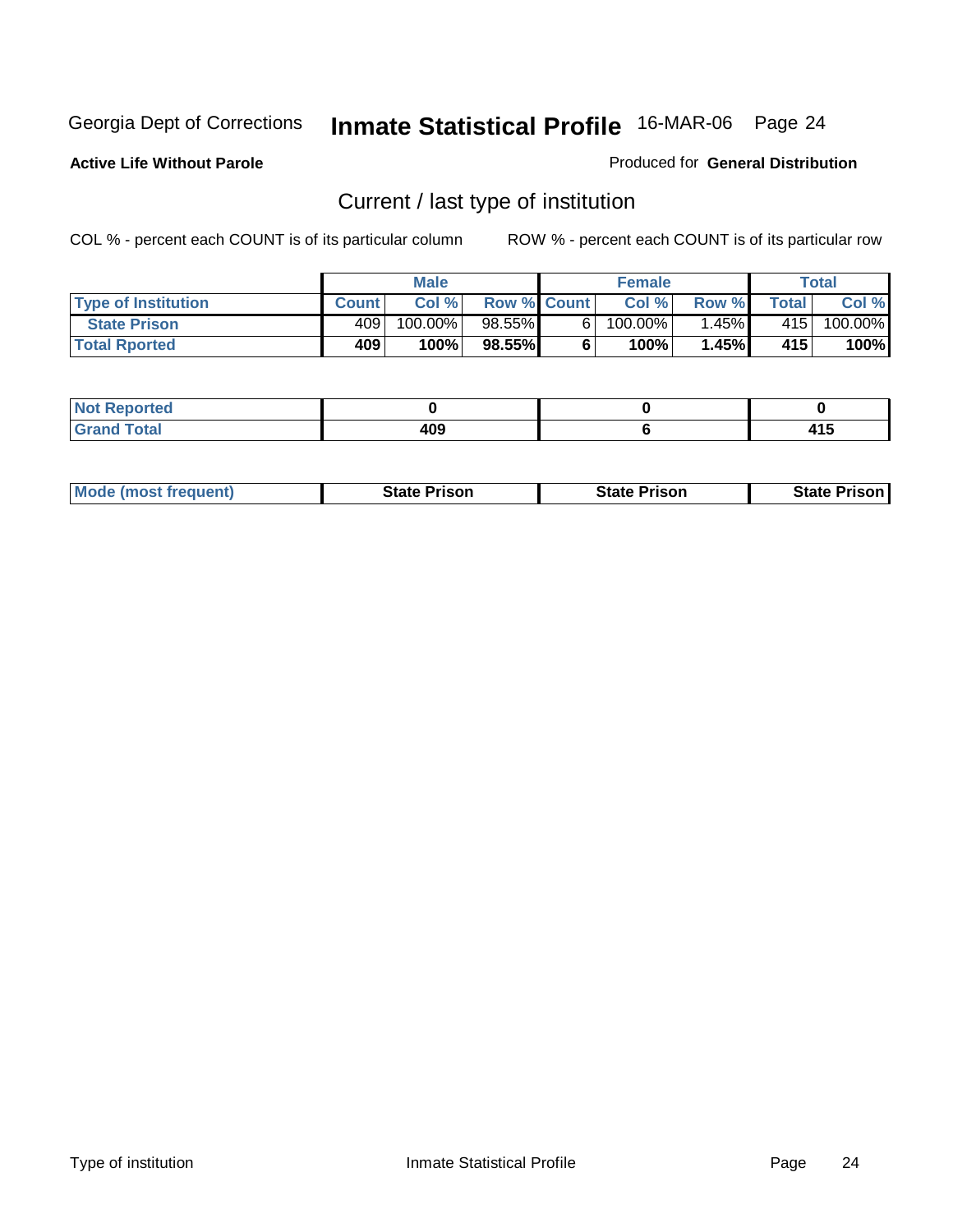**Active Life Without Parole** 

#### Produced for **General Distribution**

### Institution type - transitional centers

|                                                | <b>Male</b> |                          | <b>Female</b> |                   | <b>Total</b> |
|------------------------------------------------|-------------|--------------------------|---------------|-------------------|--------------|
| <b>Institution Type - Trans. Centers Count</b> |             | <b>Col %</b> Row % Count |               | Col % Row % Total | Col %        |
| <b>Total Rported</b>                           |             |                          |               |                   |              |

| <b>Reported</b><br><b>NOT</b> |  |  |
|-------------------------------|--|--|
| <b>Total</b><br>$C$ ro'<br>_  |  |  |

| <b>Mode (most frequent)</b> | <b>Null</b> | <b>Null</b> | <b>Null</b> |
|-----------------------------|-------------|-------------|-------------|
|                             |             |             |             |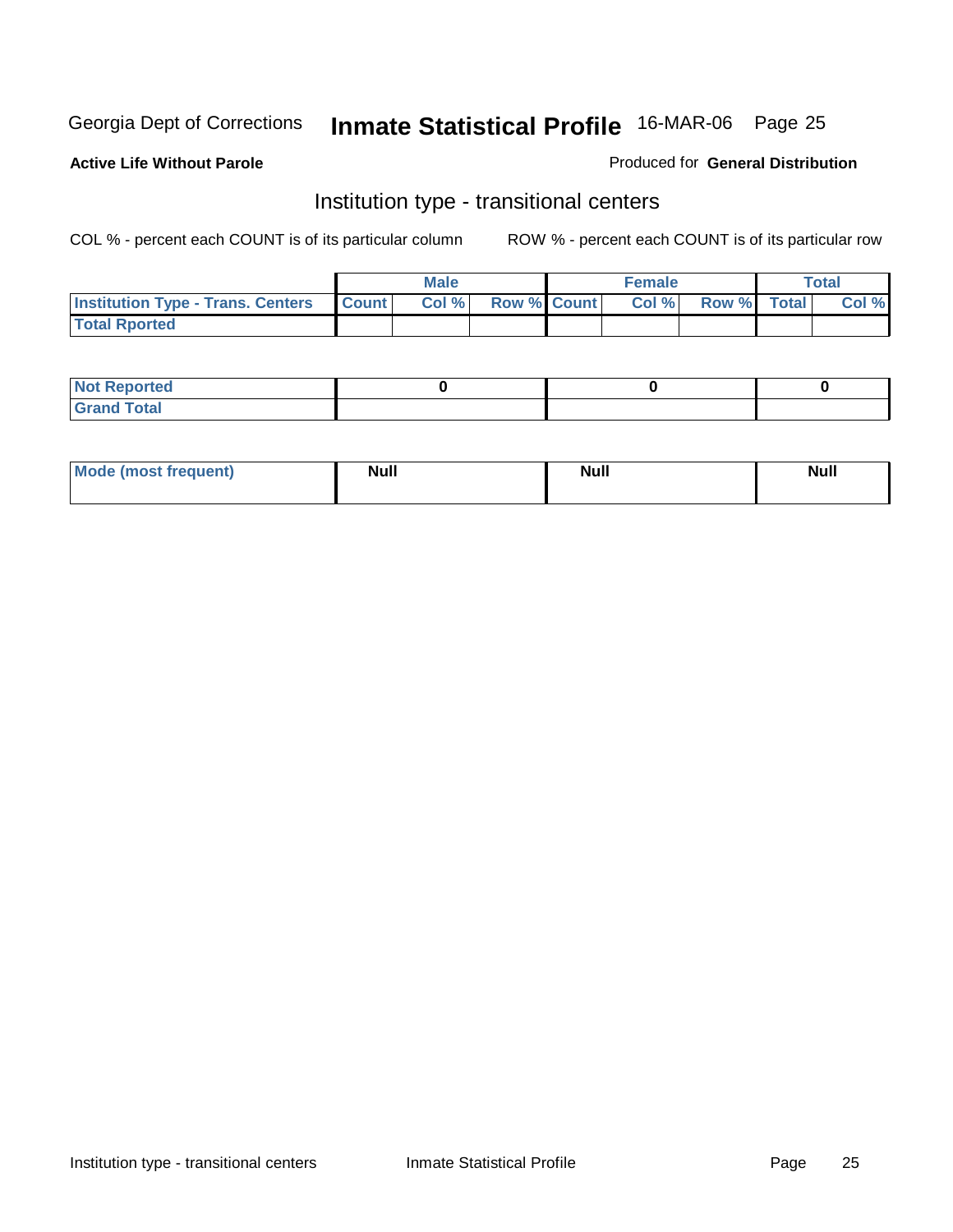### **Active Life Without Parole**

#### Produced for **General Distribution**

### Institution type - mental hospitals

|                                                  | <b>Male</b> |                    | <b>Female</b> |                          | Total |
|--------------------------------------------------|-------------|--------------------|---------------|--------------------------|-------|
| <b>Institution Type - Mental Hospitals Count</b> | Col %       | <b>Row % Count</b> |               | <b>Col %</b> Row % Total | Col % |
| <b>Total Rported</b>                             |             |                    |               |                          |       |

| <b>Not Reported</b> |  |  |
|---------------------|--|--|
| <b>Total</b><br>r.  |  |  |

| Mode (most frequent) | <b>Null</b> | <b>Null</b> | <b>Null</b> |
|----------------------|-------------|-------------|-------------|
|                      |             |             |             |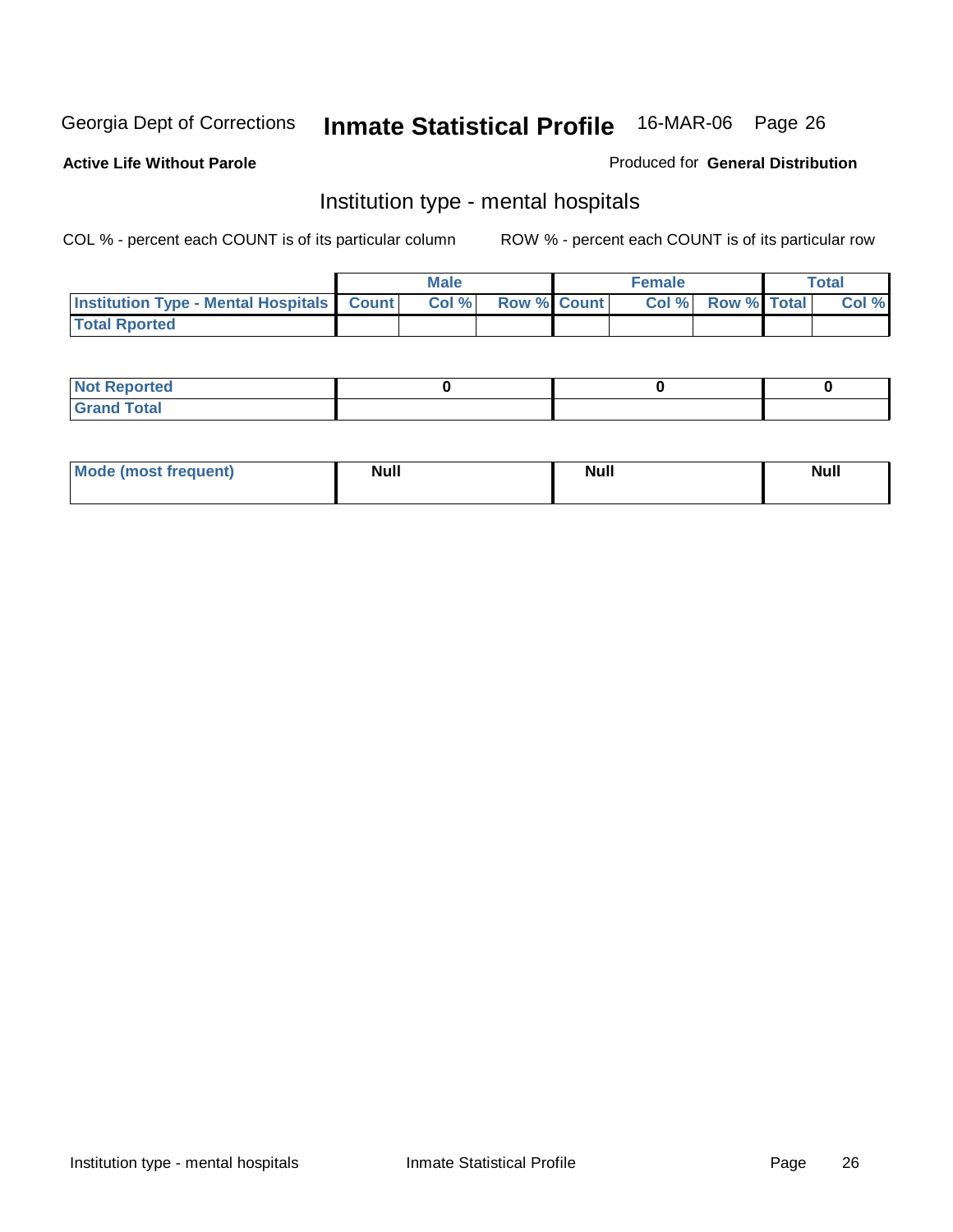**Active Life Without Parole** 

Produced for **General Distribution**

### Institution type - county prisons

|                                                    | <b>Male</b> |                    | <b>Female</b> |       |              | <b>Total</b> |
|----------------------------------------------------|-------------|--------------------|---------------|-------|--------------|--------------|
| <b>Institution Type - County Prisons   Count  </b> | Col %       | <b>Row % Count</b> | CoI%          | Row % | <b>Total</b> | Col %        |
| <b>Total Rported</b>                               |             |                    |               |       |              |              |

| <b>Not Reported</b>       |  |  |
|---------------------------|--|--|
| <b>otal</b><br>.Grar<br>- |  |  |

| <b>Mode</b><br><b>ost frequent)</b> | <b>Null</b> | <b>Modl</b><br>'YUI. | <b>Null</b> |
|-------------------------------------|-------------|----------------------|-------------|
|                                     |             |                      |             |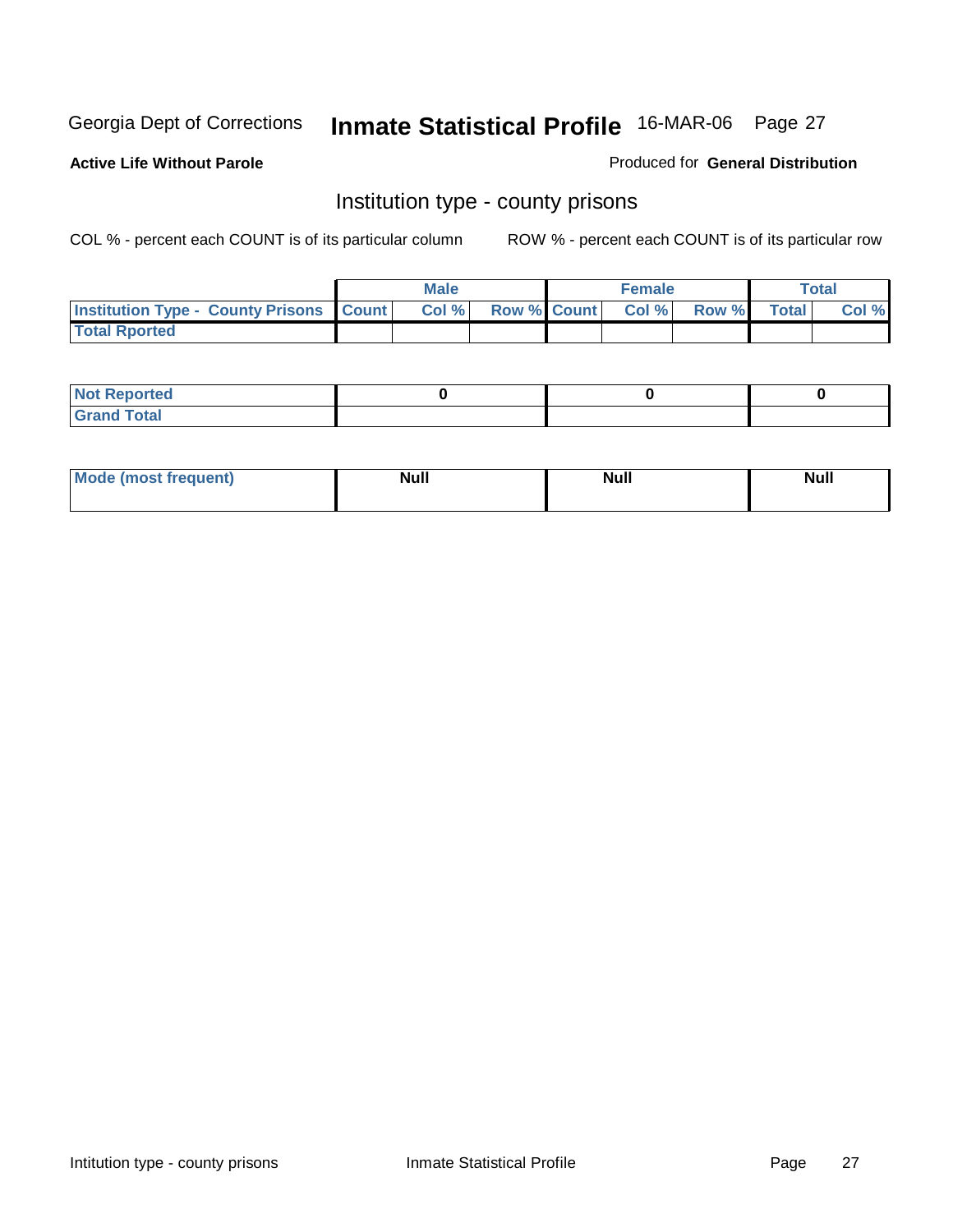#### **Active Life Without Parole**

#### Produced for **General Distribution**

### Institution type - state prisons

|                                         |                 | <b>Male</b> |         |                | <b>Female</b> |         | <b>Total</b> |        |
|-----------------------------------------|-----------------|-------------|---------|----------------|---------------|---------|--------------|--------|
| <b>Institution Type - State Prisons</b> | <b>Count</b>    | Col %       | Row %   | <b>Count</b>   | Col %         | Row %   | <b>Total</b> | Col %  |
| <b>Arrendale State Prison</b><br>508    |                 |             |         | $\overline{2}$ | 33.33%        | 100.00% | 2            | .48%   |
| 532<br><b>Augusta State Med.</b>        | $\overline{15}$ | 3.67%       | 100.00% |                |               |         | 15           | 3.61%  |
| <b>Prison</b>                           |                 |             |         |                |               |         |              |        |
| <b>Autry State Prison</b><br>543        | 1               | .24%        | 100.00% |                |               |         |              | .24%   |
| <b>Baldwin State Prison</b><br>553      | 1               | .24%        | 100.00% |                |               |         | 1            | .24%   |
| <b>Calhoun State Prison</b><br>547      | 3               | .73%        | 100.00% |                |               |         | 3            | .72%   |
| <b>Coastal State Prison</b><br>523      | 6               | 1.47%       | 100.00% |                |               |         | 6            | 1.45%  |
| <b>Ga Diag &amp; Class Pris</b><br>521  | 4               | .98%        | 100.00% |                |               |         | 4            | .96%   |
| <b>Ga Diag &amp; Class Pris-</b><br>522 |                 | .24%        | 100.00% |                |               |         |              | .24%   |
| <b>Perm</b>                             |                 |             |         |                |               |         |              |        |
| <b>Ga State Prison</b><br>517           | 59              | 14.43%      | 100.00% |                |               |         | 59           | 14.22% |
| <b>Hancock State Prison</b><br>541      | 33              | 8.07%       | 100.00% |                |               |         | 33           | 7.95%  |
| <b>Hays State Prison</b><br>540         | 29              | 7.09%       | 100.00% |                |               |         | 29           | 6.99%  |
| <b>Macon State Prison</b><br>549        | 69              | 16.87%      | 100.00% |                |               |         | 69           | 16.63% |
| <b>Phillips State Prison</b><br>505     | 18              | 4.40%       | 100.00% |                |               |         | 18           | 4.34%  |
| <b>Pulaski State Prison (W)</b><br>557  |                 |             |         | 4              | 66.67%        | 100.00% | 4            | .96%   |
| <b>Smith State Prison</b><br>550        | $\overline{36}$ | 8.80%       | 100.00% |                |               |         | 36           | 8.67%  |
| <b>Telfair State Prison</b><br>542      | 59              | 14.43%      | 100.00% |                |               |         | 59           | 14.22% |
| <b>Valdosta State Prison</b><br>537     | 36              | 8.80%       | 100.00% |                |               |         | 36           | 8.67%  |
| <b>Ware State Prison</b><br>501         | 32              | 7.82%       | 100.00% |                |               |         | 32           | 7.71%  |
| <b>Washington Sp</b><br>552             | 7               | 1.71%       | 100.00% |                |               |         | 7            | 1.69%  |
| <b>Total Rported</b>                    | 409             | 100%        | 98.55%  | 6              | 100%          | 1.45%   | 415          | 100%   |

| N <sub>of</sub><br><b>Reported</b><br>$\sim$ |     |                            |
|----------------------------------------------|-----|----------------------------|
| <b>Total</b><br>Cron<br>------               | 409 | <i><b>AAC</b></i><br>7 I J |

| Mode (most frequent) | <b>1549 Macon State Prison</b> | [557 Pulaski State Prison (W)] 549 Macon State |               |
|----------------------|--------------------------------|------------------------------------------------|---------------|
|                      |                                |                                                | <b>Prison</b> |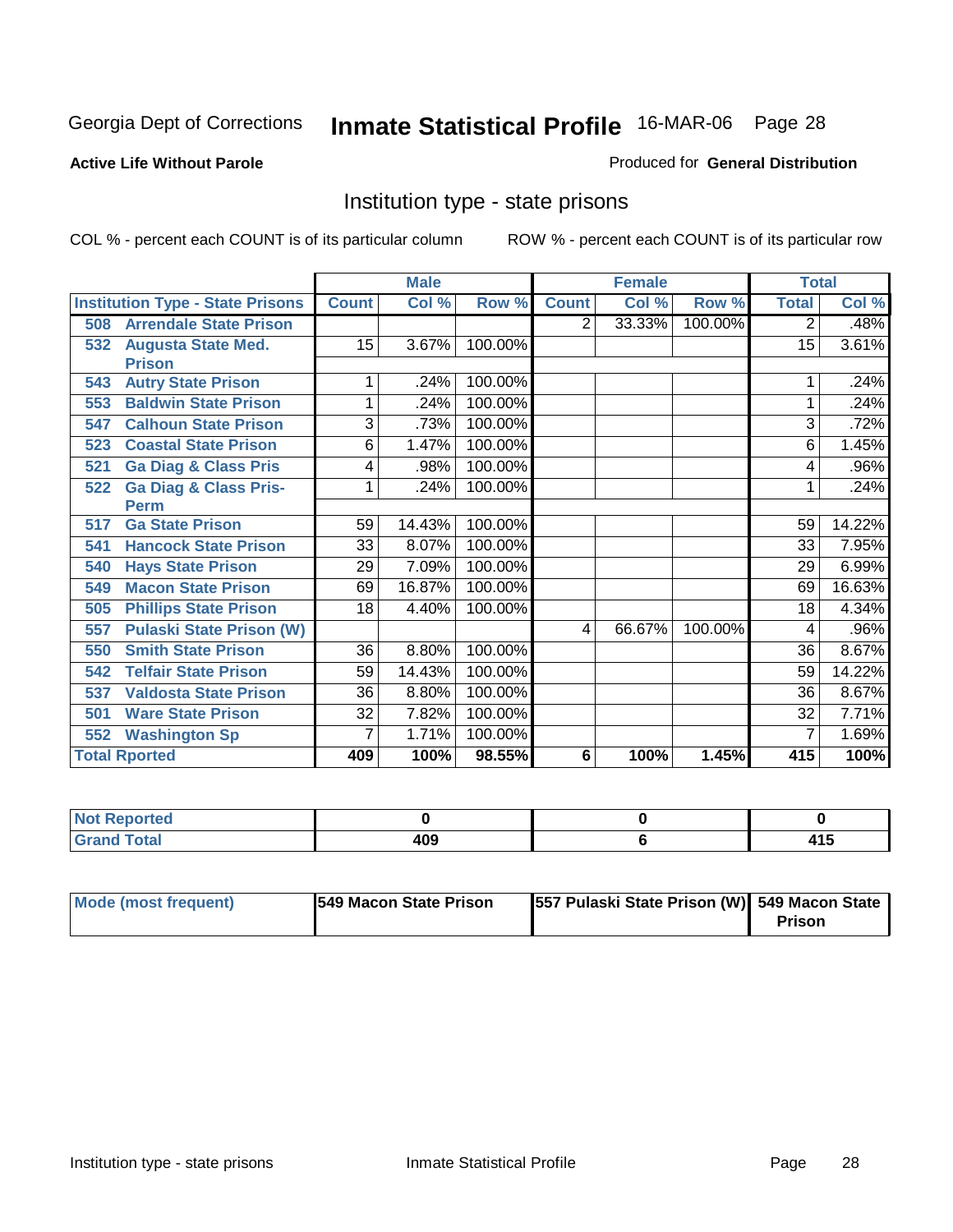#### **Active Life Without Parole**

#### Produced for **General Distribution**

### Institution type - private prisons

|                                                     | <b>Male</b> |                    | <b>Female</b> |             | <b>Total</b> |
|-----------------------------------------------------|-------------|--------------------|---------------|-------------|--------------|
| <b>Institution Type - Private Prisons   Count  </b> | Col%        | <b>Row % Count</b> | Col %         | Row % Total | Col %        |
| <b>Total Rported</b>                                |             |                    |               |             |              |

| <b>Not Reported</b>               |  |  |
|-----------------------------------|--|--|
| <b>Total</b><br>$C$ rar<br>$\sim$ |  |  |

| Mode (most frequent) | Null | <b>Null</b> | <b>Null</b> |
|----------------------|------|-------------|-------------|
|                      |      |             |             |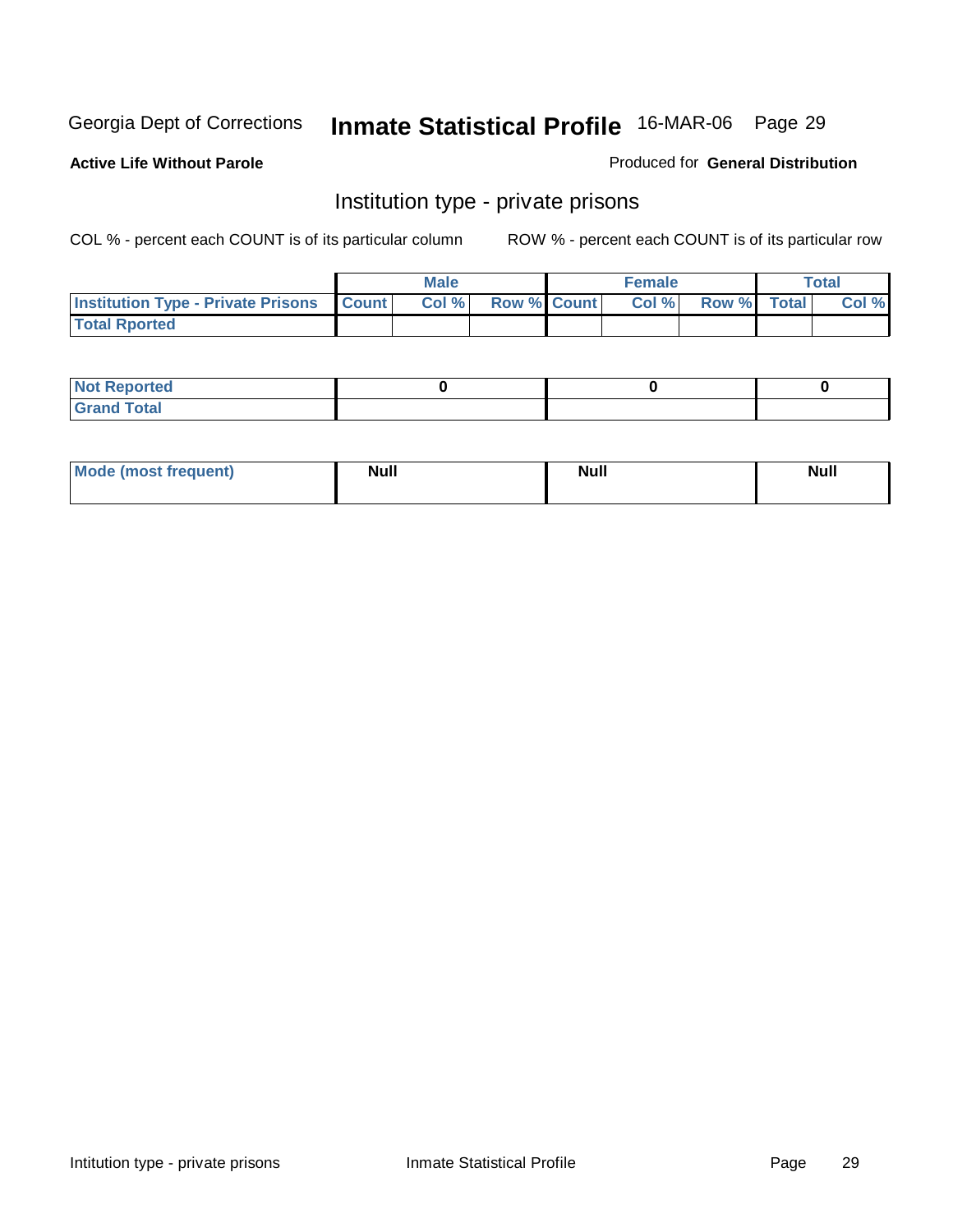**Active Life Without Parole** 

Produced for **General Distribution**

### Institution type - prison annexes

|                                                   | <b>Male</b> |             | <b>Female</b> |             | <b>Total</b> |
|---------------------------------------------------|-------------|-------------|---------------|-------------|--------------|
| <b>Institution Type - Prison Annexe   Count  </b> | Col %       | Row % Count | Col %         | Row % Total | Col %        |
| <b>Total Rported</b>                              |             |             |               |             |              |

| $N$ nt R<br>Reported         |  |  |
|------------------------------|--|--|
| <b>Total</b><br><b>Grano</b> |  |  |

| Mode (most frequent) | <b>Null</b> | <b>Null</b> | <b>Null</b> |
|----------------------|-------------|-------------|-------------|
|                      |             |             |             |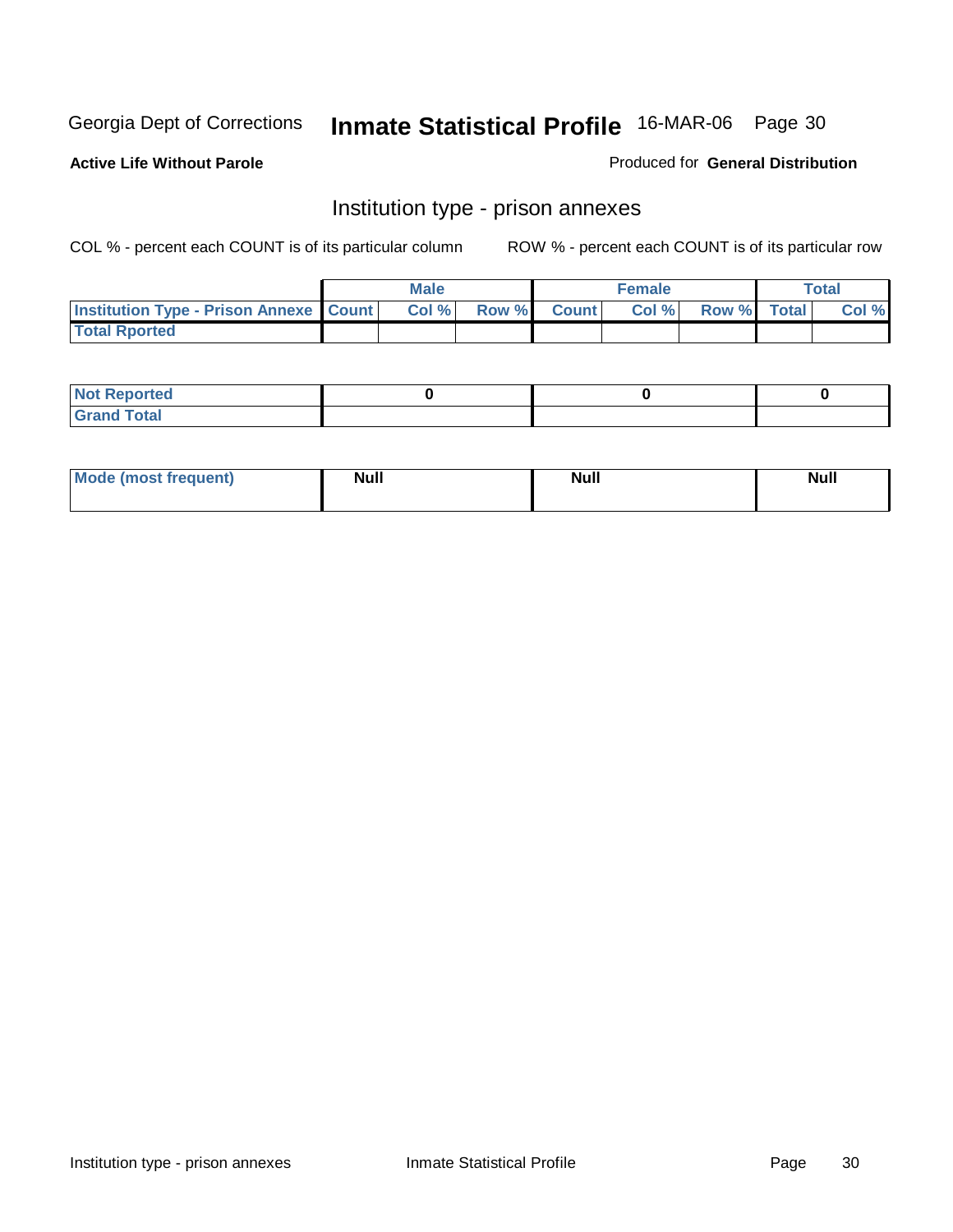**Active Life Without Parole** 

#### Produced for **General Distribution**

### Institution type - inmate boot camp

|                                      |              | <b>Male</b> |                    | Female |             | Total |
|--------------------------------------|--------------|-------------|--------------------|--------|-------------|-------|
| <b>Institution Type - Boot Camps</b> | <b>Count</b> | Col%        | <b>Row % Count</b> | Col %  | Row % Total | Col % |
| <b>Total Rported</b>                 |              |             |                    |        |             |       |

| <b>Not Reported</b> |  |  |
|---------------------|--|--|
| $f$ ota'<br>C<br>.  |  |  |

| <b>Mode (most frequent)</b> | <b>Null</b> | <b>Null</b> | <b>Null</b> |
|-----------------------------|-------------|-------------|-------------|
|                             |             |             |             |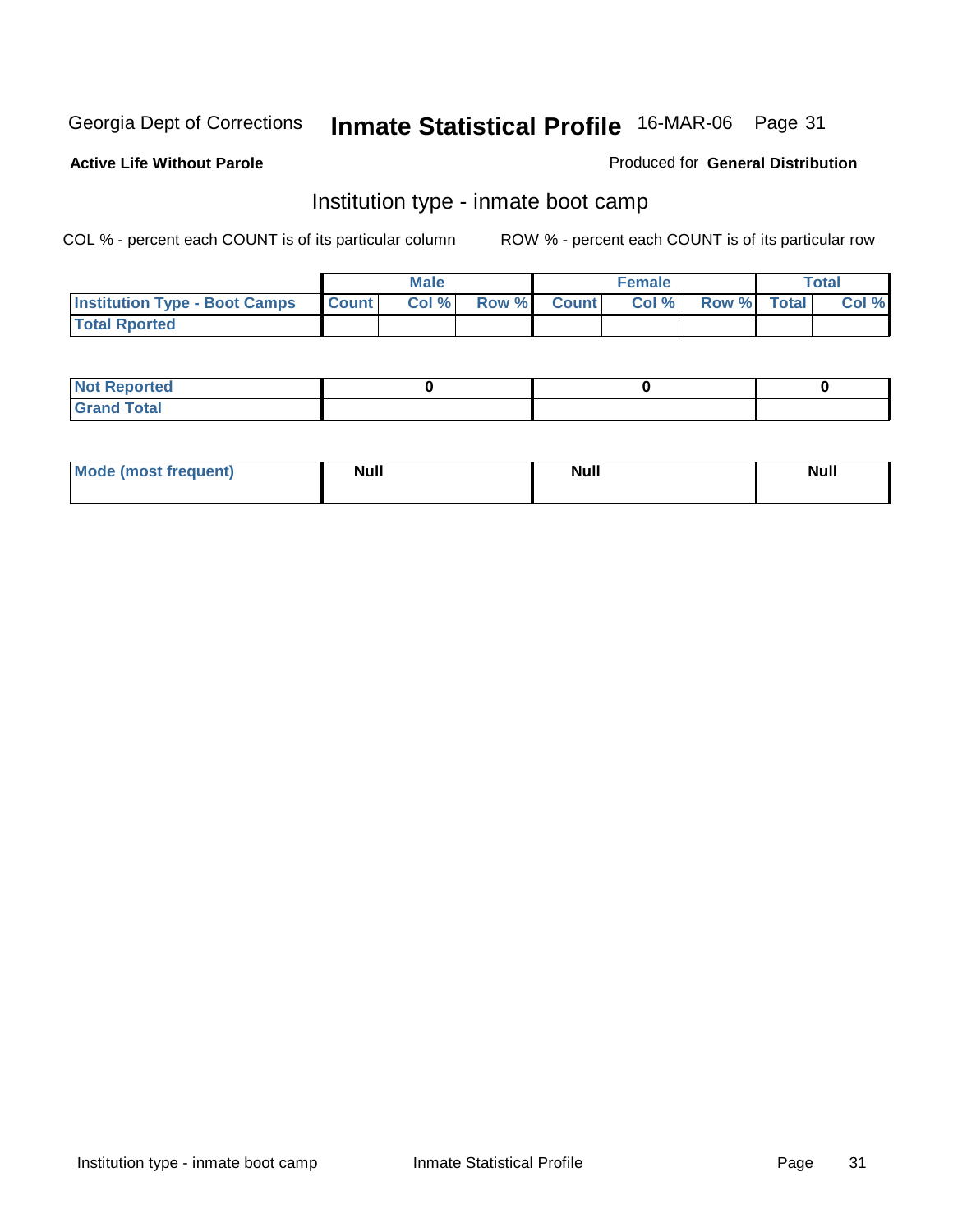#### **Active Life Without Parole**

#### Produced for **General Distribution**

### Number of disciplinary reports

|                               |              | <b>Male</b> |             |   | <b>Female</b> |          |       | <b>Total</b> |
|-------------------------------|--------------|-------------|-------------|---|---------------|----------|-------|--------------|
| Number of Disciplinary Report | <b>Count</b> | Col %       | Row % Count |   | Col %         | Row %    | Total | Col %        |
|                               | 93           | 22.74%      | 96.88%      | 3 | 50.00%        | 3.13%    | 96    | 23.13%       |
|                               | 54           | 13.20%      | 100.00%     |   |               |          | 54    | 13.01%       |
|                               | 38           | 9.29%       | 97.44%      |   | 16.67%        | $2.56\%$ | 39    | 9.40%        |
| 3                             | 33           | 8.07%       | 100.00%     |   |               |          | 33    | 7.95%        |
|                               | 23           | 5.62%       | 100.00%     |   |               |          | 23    | 5.54%        |
| 5                             | 25           | 6.11%       | 100.00%     |   |               |          | 25    | 6.02%        |
| <b>More Than 5</b>            | 143          | 34.96%      | 98.62%      | 2 | 33.33%        | 1.38%    | 145   | 34.94%       |
| <b>Total Reported</b>         | 409          | 100%        | 98.55%      | 6 | 100%          | 1.45%    | 415   | 100%         |

| тео.<br>N       |                     |                    |
|-----------------|---------------------|--------------------|
| $int^{\bullet}$ | Anr<br>TV J<br>$ -$ | . .<br>.<br>$\sim$ |

| Mean (average)       | 6.65 | 6.66 |
|----------------------|------|------|
| Median (middle)      |      |      |
| Mode (most frequent) |      |      |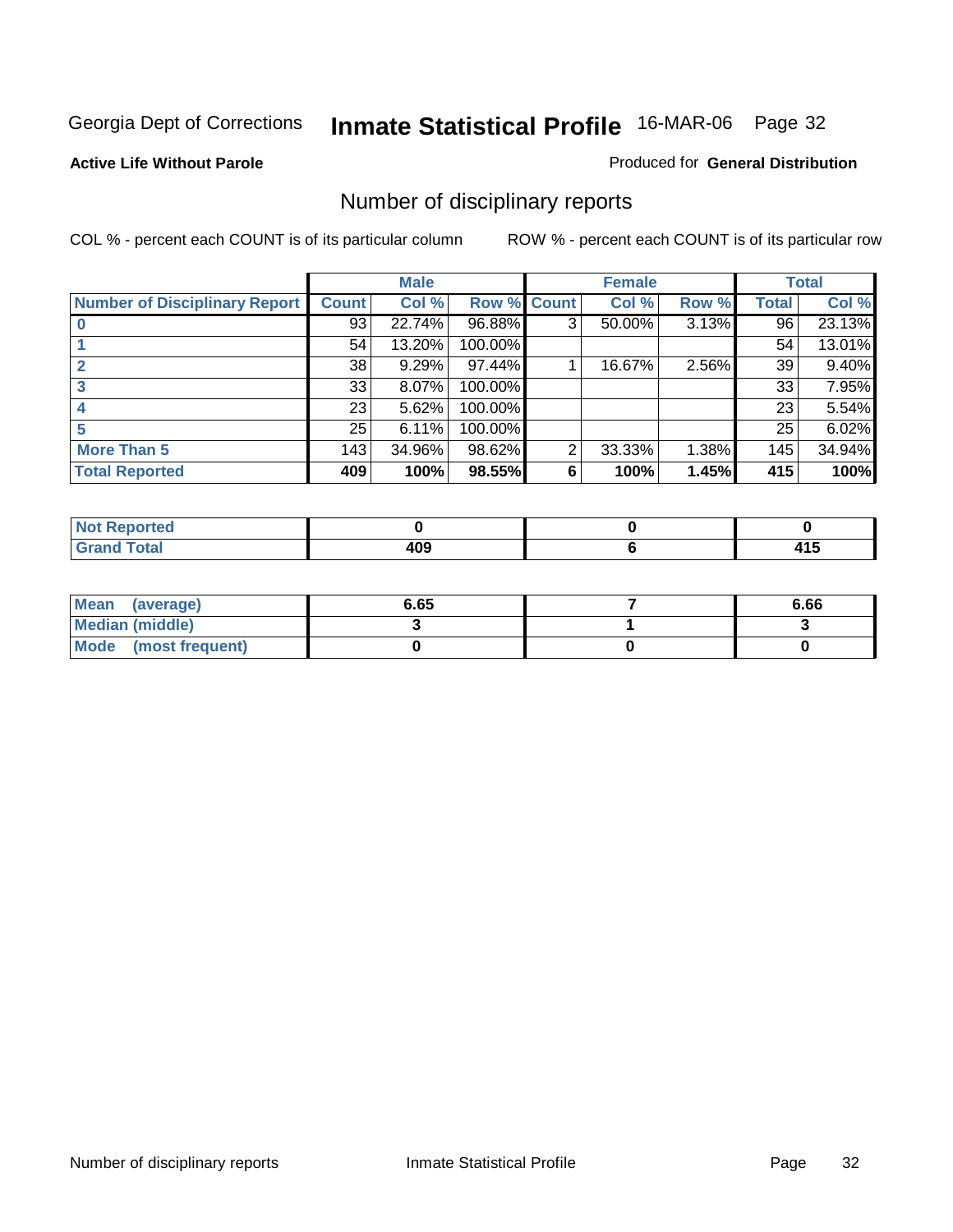#### **Active Life Without Parole**

#### Produced for **General Distribution**

### Number of transfers

|                            |        | <b>Male</b> |             |                | <b>Female</b> |       |              | <b>Total</b> |
|----------------------------|--------|-------------|-------------|----------------|---------------|-------|--------------|--------------|
| <b>Number of Transfers</b> | Count! | Col %       | Row % Count |                | Col %         | Row % | <b>Total</b> | Col %        |
|                            |        | 0.98%       | 100.00%     |                |               |       | 4            | 0.96%        |
|                            | 134    | 32.76%      | 97.10%      | 4              | 66.67%        | 2.90% | 138          | 33.25%       |
| $\mathbf{c}$               | 103    | 25.18%      | 98.10%      | $\overline{2}$ | 33.33%        | 1.90% | 105          | 25.30%       |
| 3                          | 79     | 19.32%      | 100.00%     |                |               |       | 79           | 19.04%       |
|                            | 40     | 9.78%       | 100.00%     |                |               |       | 40           | 9.64%        |
|                            | 15     | 3.67%       | 100.00%     |                |               |       | 15           | 3.61%        |
| <b>More Than 5</b>         | 34     | 8.31%       | 100.00%     |                |               |       | 34           | 8.19%        |
| <b>Total Reported</b>      | 409    | 100%        | 98.55%      | 6              | 100%          | 1.45% | 415          | 100%         |

| .<br>τeα<br>N |                |                 |
|---------------|----------------|-----------------|
| - - - - -     | .<br>m<br>$ -$ | 1 I V<br>$\sim$ |

| Mean (average)       | 2.58 | 1.33 | 2.56 |
|----------------------|------|------|------|
| Median (middle)      |      |      |      |
| Mode (most frequent) |      |      |      |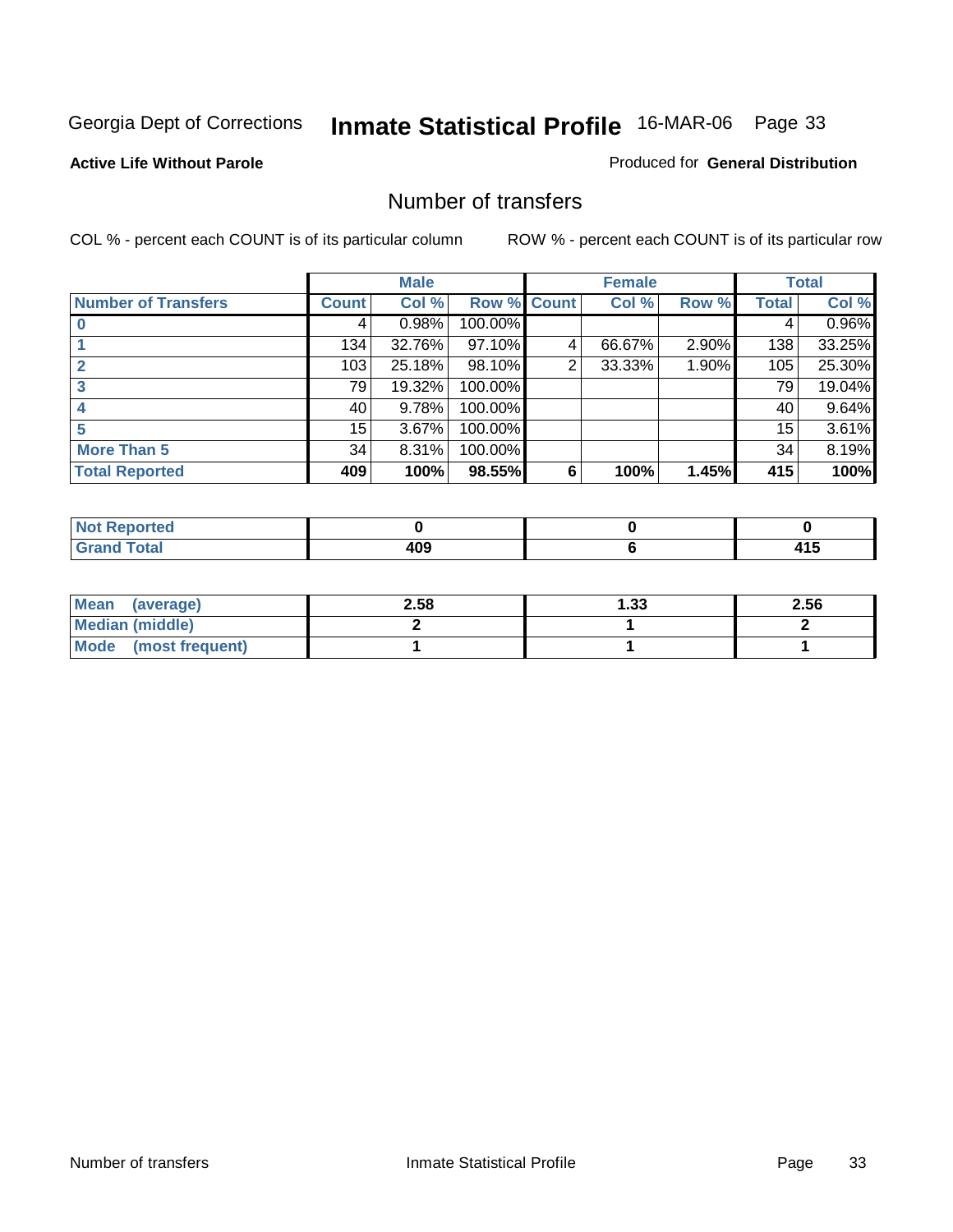**Active Life Without Parole** 

Produced for **General Distribution**

### Number of escapes

|                          |              | <b>Male</b> |                    |    | <b>Female</b> |         |       | Total    |
|--------------------------|--------------|-------------|--------------------|----|---------------|---------|-------|----------|
| <b>Number of Escapes</b> | <b>Count</b> | Col %       | <b>Row % Count</b> |    | Col %         | Row %   | Total | Col %    |
|                          | 408          | 99.76%      | 98.55% <b>I</b>    | 6. | 100.00%       | 1.45% I | 414   | 99.76%   |
|                          |              | 0.24%       | 100.00%            |    |               |         |       | $0.24\%$ |
| <b>Total Reported</b>    | 409          | 100%        | 98.55%             | 6  | 100%          | 1.45%   | 415   | 100%     |

| the seat of the<br>n eo<br>NO. |     |       |
|--------------------------------|-----|-------|
| <b>Total</b>                   | 10C | 1 A L |
| ا dilu                         | TVJ | 4 I J |

| Mean (average)       |  |  |
|----------------------|--|--|
| Median (middle)      |  |  |
| Mode (most frequent) |  |  |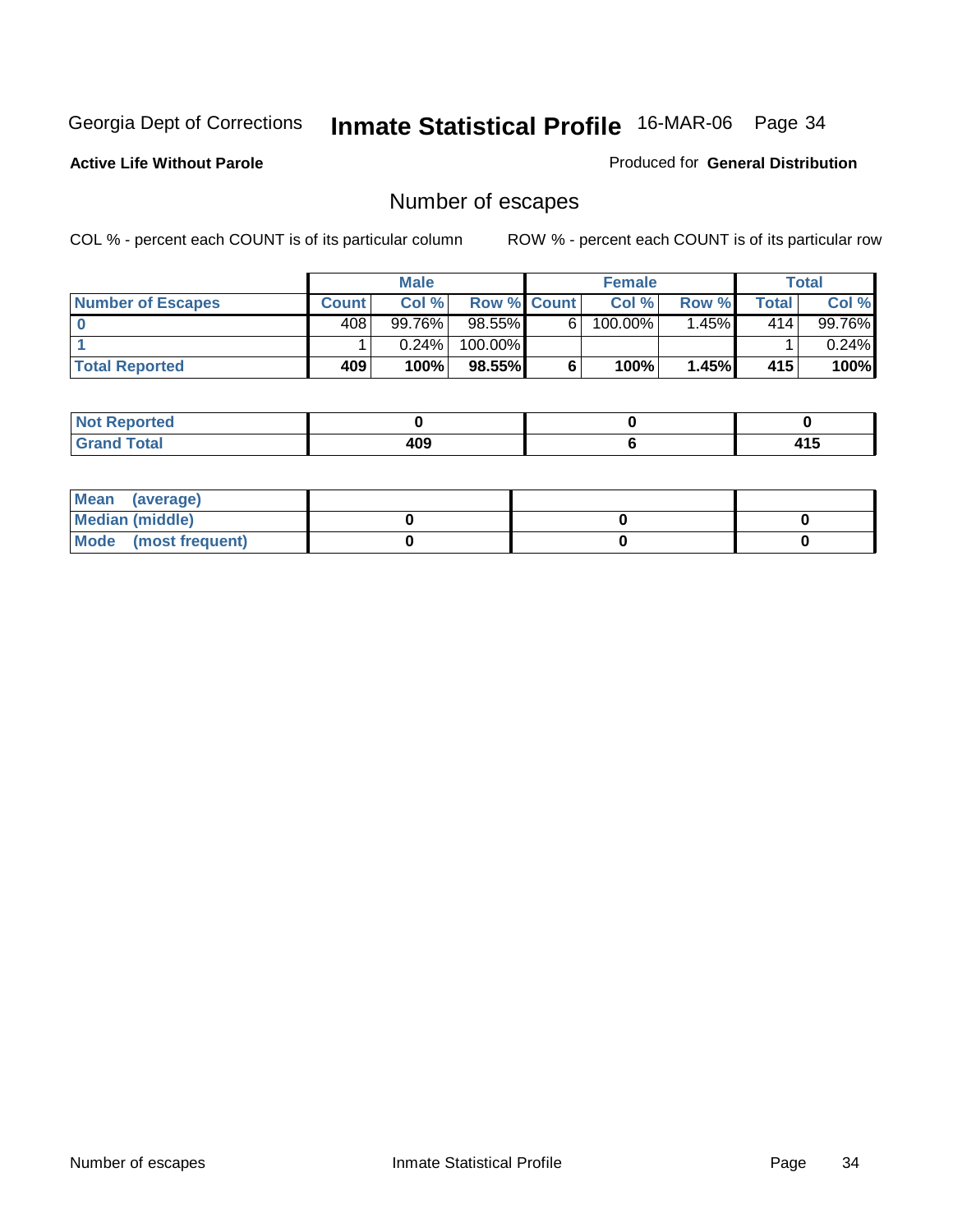**Active Life Without Parole** 

Produced for **General Distribution**

### Probable future release type

|                                     |              | <b>Male</b> |                    |   | <b>Female</b> |             | Total              |         |
|-------------------------------------|--------------|-------------|--------------------|---|---------------|-------------|--------------------|---------|
| <b>Probable Future Release Type</b> | <b>Count</b> | Col%        | <b>Row % Count</b> |   |               | Col % Row % | Total <sub>1</sub> | Col %   |
| <b>Life, LWOP or death sentence</b> | 4091         | $100.00\%$  | 98.55%             | 6 | 100.00%       | $1.45\%$    | 415                | 100.00% |
| <b>Total Reported</b>               | 409          | 100%        | 98.55%             | 6 | 100%          | 1.45%       | 415                | 100%    |

| <b>rted</b>           |     |     |               |
|-----------------------|-----|-----|---------------|
| <b>otal</b><br>------ | 409 | 409 | 44 E<br>1 I J |

| <b>Mode (most frequent)</b> | Life, LWOP or death | Life, LWOP or death | Life, LWOP or death |
|-----------------------------|---------------------|---------------------|---------------------|
|-----------------------------|---------------------|---------------------|---------------------|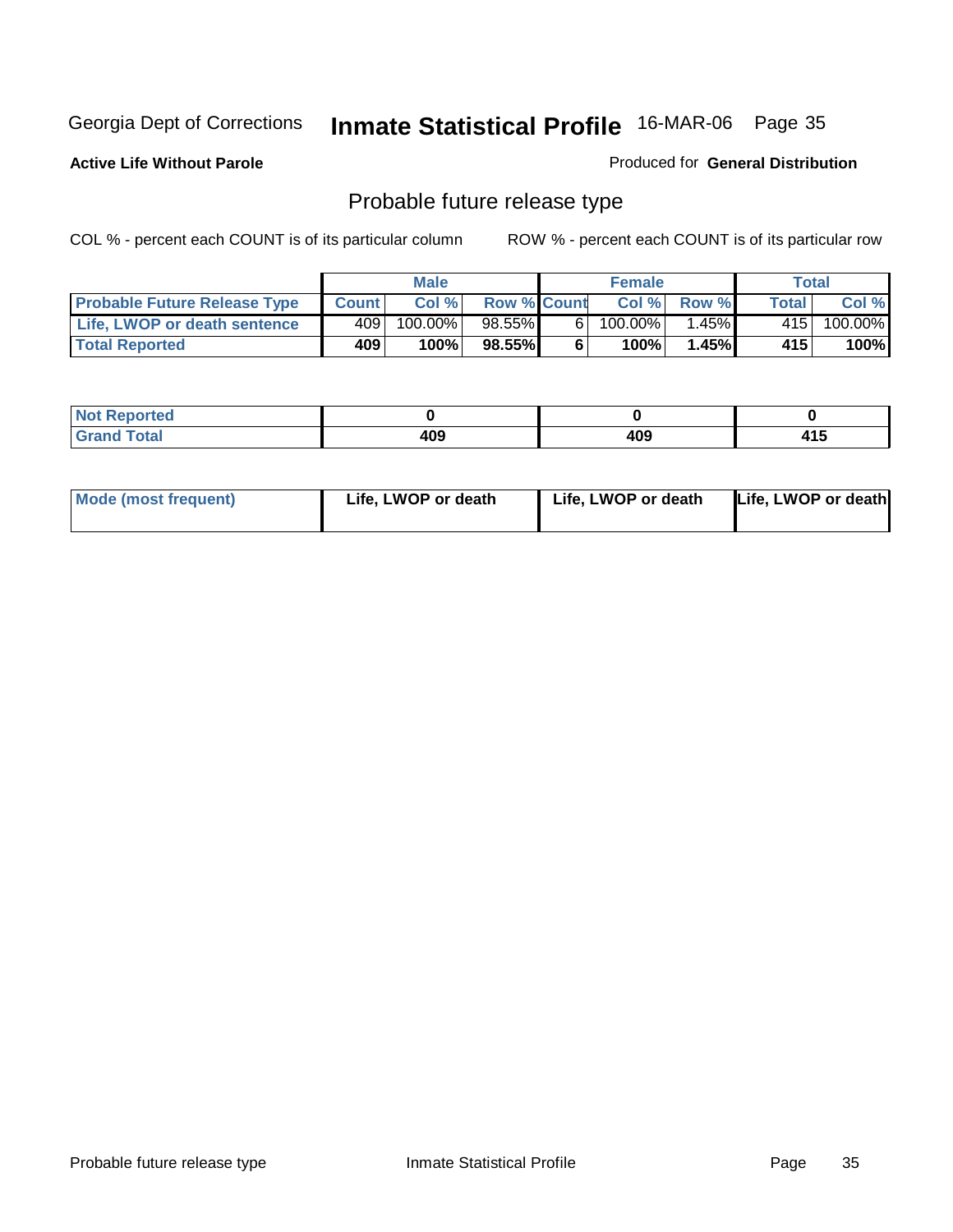**Active Life Without Parole** 

Produced for **General Distribution**

### Actual release type

|                            |         | <b>Male</b> |                    | Female |       |              | $\tau$ otal |
|----------------------------|---------|-------------|--------------------|--------|-------|--------------|-------------|
| <b>Actual Release Type</b> | Count i | Col %       | <b>Row % Count</b> | Col %  | Row % | <b>Total</b> | Col %       |
| <b>Total Reported</b>      |         | %           | %                  | %      | %     |              | %           |

| <b>Still Active</b> | 409 | 415 |
|---------------------|-----|-----|
| <b>Not Reported</b> |     |     |
| <b>Grand Total</b>  | 409 | 415 |

| - -<br>ш | ,,,,,, |
|----------|--------|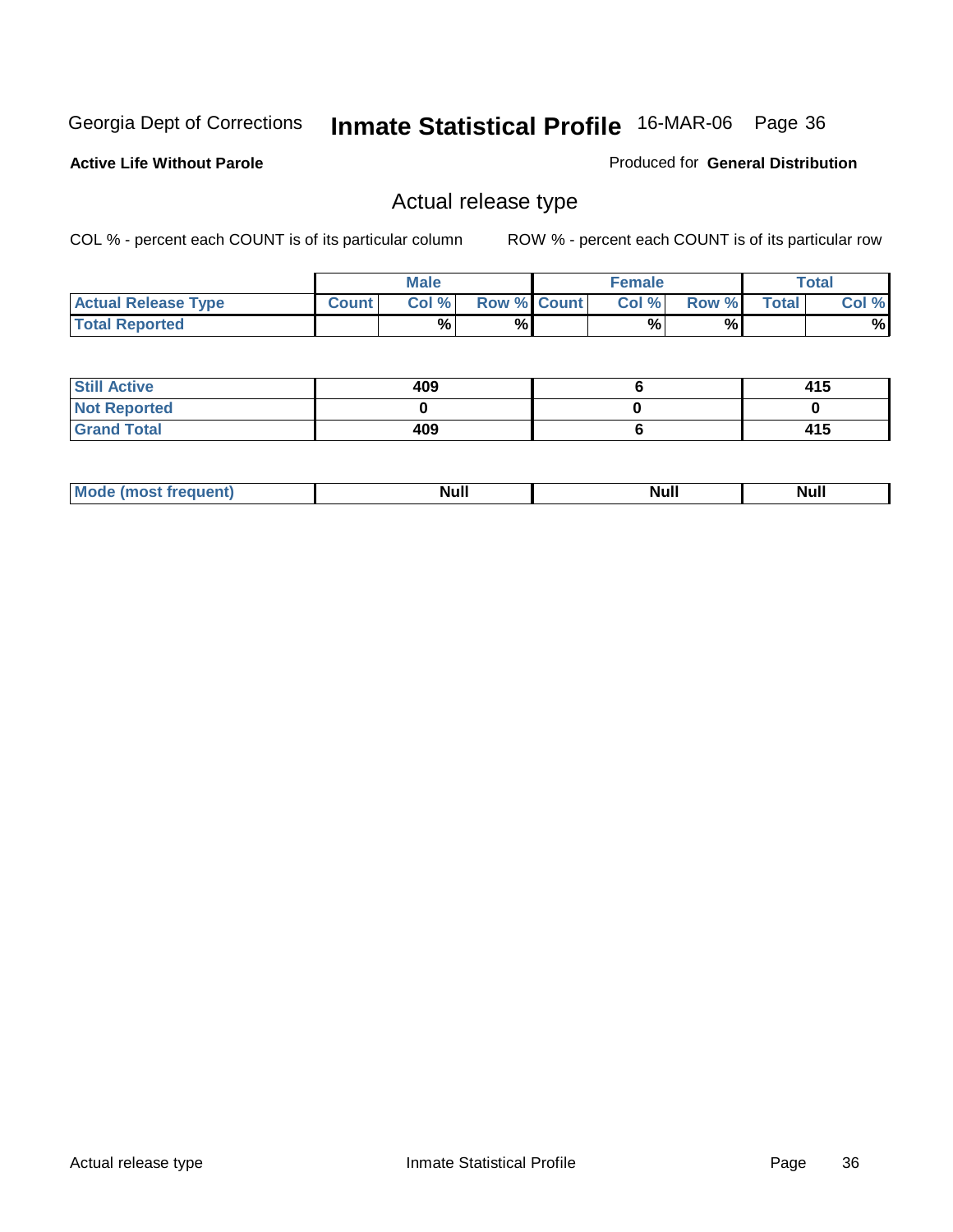### **Active Life Without Parole**

#### Produced for **General Distribution**

### Time served in current (or last) institution

|                            |              | <b>Male</b> |         |                 | <b>Female</b> |       |              | <b>Total</b> |
|----------------------------|--------------|-------------|---------|-----------------|---------------|-------|--------------|--------------|
| <b>Time In Institution</b> | <b>Count</b> | Col %       | Row %   | <b>Count</b>    | Col %         | Row % | <b>Total</b> | Col %        |
| 0 to 3 months              | 38           | 9.29%       | 97.44%  |                 | 16.67%        | 2.56% | 39           | 9.40%        |
| <b>3.01 to 6 months</b>    | 30           | 7.33%       | 100.00% |                 |               |       | 30           | 7.23%        |
| 6.01 to 9 months           | 28           | 6.85%       | 100.00% |                 |               |       | 28           | 6.75%        |
| 9.01 to 12 months          | 34           | 8.31%       | 94.44%  | $\overline{2}$  | 33.33%        | 5.56% | 36           | 8.67%        |
| 12.01 to 18 months         | 44           | 10.76%      | 97.78%  | 1               | 16.67%        | 2.22% | 45           | 10.84%       |
| 18.01 to 24 months         | 29           | 7.09%       | 96.67%  | 1               | 16.67%        | 3.33% | 30           | 7.23%        |
| 2.01 to 3 years            | 45           | 11.00%      | 100.00% |                 |               |       | 45           | 10.84%       |
| 3.01 to 4 years            | 52           | 12.71%      | 100.00% |                 |               |       | 52           | 12.53%       |
| 4.01 to 5 years            | 35           | 8.56%       | 100.00% |                 |               |       | 35           | 8.43%        |
| 5.01 to 6 years            | 27           | 6.60%       | 100.00% |                 |               |       | 27           | 6.51%        |
| 6.01 to 7 years            | 11           | 2.69%       | 100.00% |                 |               |       | 11           | 2.65%        |
| $7.01$ to 8 years          | 13           | 3.18%       | 92.86%  | 1               | 16.67%        | 7.14% | 14           | 3.37%        |
| 8.01 to 9 years            | 9            | 2.20%       | 100.00% |                 |               |       | 9            | 2.17%        |
| 9.01 to 10 years           | 6            | 1.47%       | 100.00% |                 |               |       | 6            | 1.45%        |
| Over 10 years              | 8            | 1.96%       | 100.00% |                 |               |       | 8            | 1.93%        |
| <b>Total Reported</b>      | 409          | 100%        | 98.55%  | $6\phantom{1}6$ | 100%          | 1.45% | 415          | 100%         |

| <b>Not Reported</b> |     |  |
|---------------------|-----|--|
| $f$ ota!            | 409 |  |

| <b>Mean</b><br>(average) | 34 months | 25 months | 34 months |
|--------------------------|-----------|-----------|-----------|
| Median (middle)          | 24 months | 12 months | 24 months |
| Mode (most frequent)     | 5 months  | l months  | 1 months  |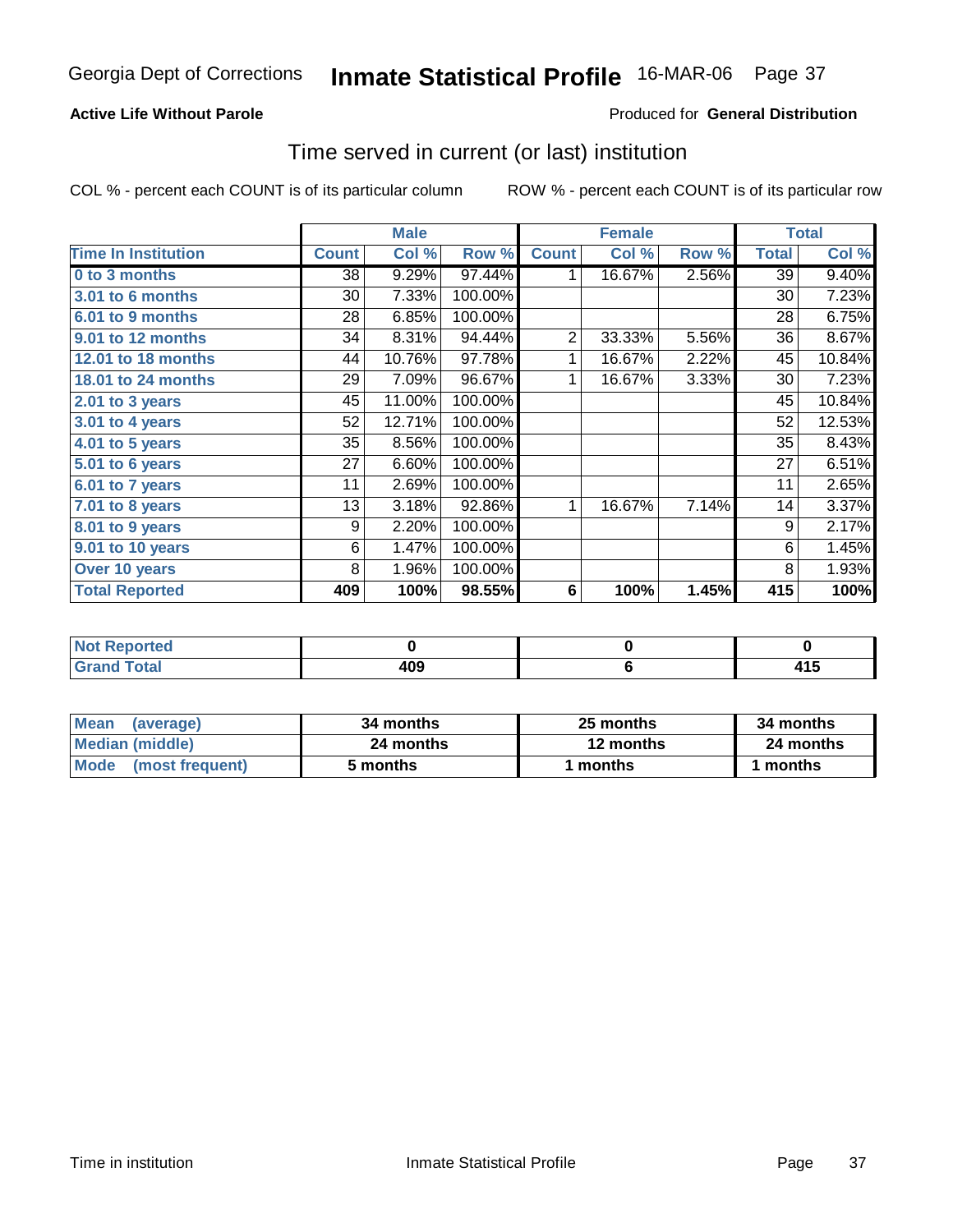#### **Active Life Without Parole**

#### Produced for **General Distribution**

### Highest grade level attained

|                              |                | <b>Male</b> |                    |   | <b>Female</b> |       |                 | <b>Total</b> |
|------------------------------|----------------|-------------|--------------------|---|---------------|-------|-----------------|--------------|
| <b>Grade Level</b>           | <b>Count</b>   | Col %       | <b>Row % Count</b> |   | Col %         | Row % | <b>Total</b>    | Col %        |
| <b>Grade 1</b>               | 1              | 0.26%       | 100.00%            |   |               |       | 1               | 0.25%        |
| <b>Grade 4</b>               | 3              | 0.77%       | 100.00%            |   |               |       | 3               | 0.76%        |
| Grade 5                      | 3              | 0.77%       | 100.00%            |   |               |       | 3               | 0.76%        |
| Grade 6                      | 7              | 1.79%       | 100.00%            |   |               |       | 7               | 1.77%        |
| <b>Grade 7</b>               | 16             | 4.10%       | 100.00%            |   |               |       | 16              | 4.05%        |
| <b>Grade 8</b>               | 39             | 10.00%      | 100.00%            |   |               |       | 39              | 9.87%        |
| <b>Grade 9</b>               | 51             | 13.08%      | 98.08%             | 1 | 20.00%        | 1.92% | 52              | 13.16%       |
| Grade 10                     | 83             | 21.28%      | 98.81%             | 1 | 20.00%        | 1.19% | 84              | 21.27%       |
| Grade 11                     | 55             | 14.10%      | 96.49%             | 2 | 40.00%        | 3.51% | 57              | 14.43%       |
| <b>Grade 12 or GED</b>       | 63             | 16.15%      | 98.44%             | 1 | 20.00%        | 1.56% | 64              | 16.20%       |
| <b>Some tech school</b>      | 10             | 2.56%       | 100.00%            |   |               |       | 10 <sup>1</sup> | 2.53%        |
| <b>Completed tech school</b> | 10             | 2.56%       | 100.00%            |   |               |       | 10              | 2.53%        |
| College, 1 year              | 13             | 3.33%       | 100.00%            |   |               |       | 13              | 3.29%        |
| College, 2 year              | 16             | 4.10%       | 100.00%            |   |               |       | 16              | 4.05%        |
| College, 3 year              | 5              | 1.28%       | 100.00%            |   |               |       | 5               | 1.27%        |
| <b>Bachelor's degree</b>     | 9              | 2.31%       | 100.00%            |   |               |       | $\overline{9}$  | 2.28%        |
| <b>Master's degree</b>       | 3              | 0.77%       | 100.00%            |   |               |       | 3               | 0.76%        |
| Ph.D. degree                 |                | 0.26%       | 100.00%            |   |               |       | 1               | 0.25%        |
| Law degree                   | $\overline{2}$ | 0.51%       | 100.00%            |   |               |       | $\overline{c}$  | 0.51%        |
| <b>Total Reported</b>        | 390            | 100%        | 98.73%             | 5 | 100%          | 1.27% | 395             | 100%         |

| .       |       | - -   |
|---------|-------|-------|
| τeα     |       | n,    |
| NO      | ıJ    | ZU    |
| <b></b> | 10C   | .     |
| $\sim$  | $+0z$ | . . ∪ |

| <b>Mean</b><br>(average) | 10.62    | 10.6     | 10.62    |
|--------------------------|----------|----------|----------|
| Median (middle)          | Grade 10 | Grade 11 | Grade 10 |
| Mode (most frequent)     | Grade 10 | Grade 11 | Grade 10 |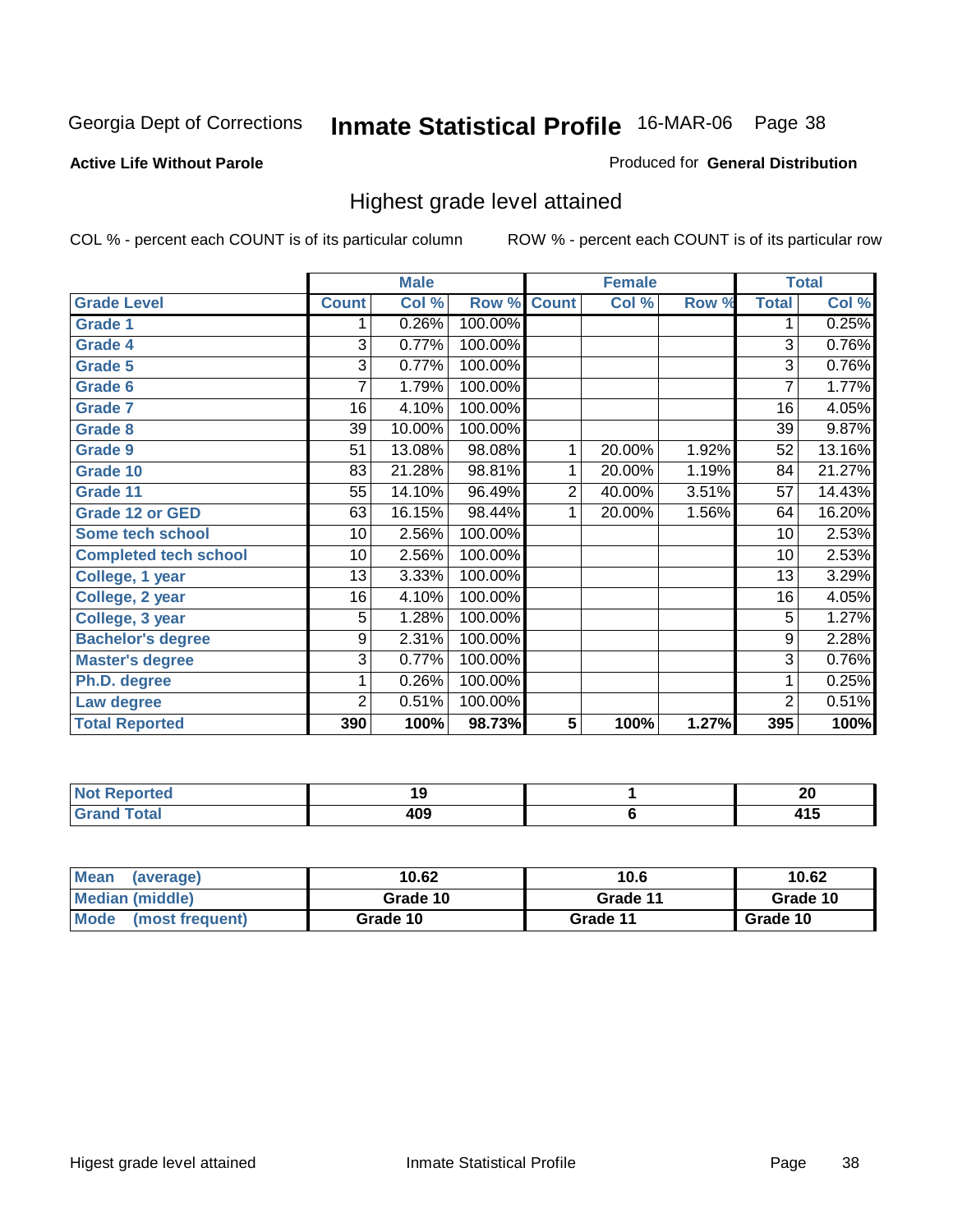### **Active Life Without Parole**

### Produced for **General Distribution**

### Culture fair IQ scores

|                       |                 | <b>Male</b> |             |                | <b>Female</b> |       |       | <b>Total</b> |
|-----------------------|-----------------|-------------|-------------|----------------|---------------|-------|-------|--------------|
| <b>IQ Scores</b>      | <b>Count</b>    | Col %       | Row % Count |                | Col %         | Row % | Total | Col %        |
| $60 - 69$             | 16              | 4.46%       | 100.00%     |                |               |       | 16    | 4.38%        |
| $70 - 79$             | 26 <sup>1</sup> | 7.24%       | 100.00%     |                |               |       | 26    | 7.12%        |
| $80 - 89$             | 52              | 14.48%      | 98.11%      |                | 16.67%        | 1.89% | 53    | 14.52%       |
| $90 - 99$             | 60              | 16.71%      | 96.77%      | $\overline{2}$ | 33.33%        | 3.23% | 62    | 16.99%       |
| $100 - 109$           | 102             | 28.41%      | 99.03%      |                | 16.67%        | 0.97% | 103   | 28.22%       |
| $110 - 119$           | 86              | 23.96%      | 98.85%      |                | 16.67%        | 1.15% | 87    | 23.84%       |
| $120 - 129$           | 17              | 4.74%       | 94.44%      |                | 16.67%        | 5.56% | 18    | 4.93%        |
| <b>Total Reported</b> | 359             | 100%        | 98.36%      | 6              | 100.0%        | 1.64% | 365   | 100%         |

| <b>Not Reported</b>         | 49  | 49  |
|-----------------------------|-----|-----|
| <b>Not Valid (under 60)</b> |     |     |
| <b>Grand Total</b>          | 409 | 415 |

| Mean (average)         | 99  | 104 | 99  |
|------------------------|-----|-----|-----|
| <b>Median (middle)</b> | 102 | 99  | 102 |
| Mode (most frequent)   | 110 | 96  | 110 |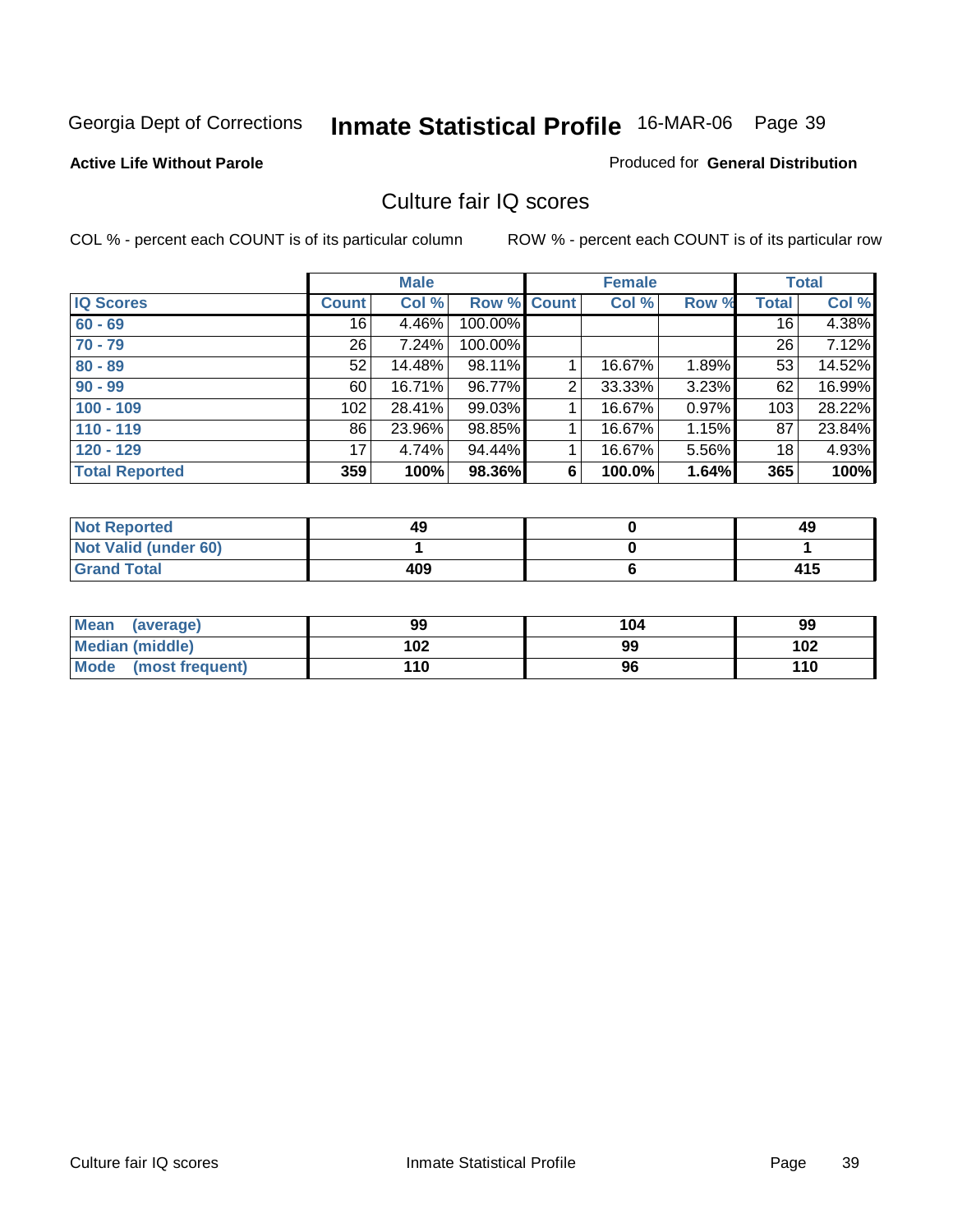#### **Active Life Without Parole**

#### Produced for **General Distribution**

# Wide Range Achievement Test (WRAT) reading score

|                           |              | <b>Male</b> |         |              | <b>Female</b>  |       |              | <b>Total</b> |
|---------------------------|--------------|-------------|---------|--------------|----------------|-------|--------------|--------------|
| <b>WRAT Reading Score</b> | <b>Count</b> | Col %       | Row %   | <b>Count</b> | Col %          | Row % | <b>Total</b> | Col %        |
| Less than 1               | 6            | 1.64%       | 100.00% |              |                |       | 6            | 1.62%        |
| 1.1 to 1.9                | 8            | 2.19%       | 100.00% |              |                |       | 8            | 2.16%        |
| 2.1 to 2.9                | 23           | 6.30%       | 95.83%  | 1            | 16.67%         | 4.17% | 24           | 6.47%        |
| 3.1 to 3.9                | 18           | 4.93%       | 100.00% |              |                |       | 18           | 4.85%        |
| 4.1 to 4.9                | 28           | 7.67%       | 100.00% |              |                |       | 28           | 7.55%        |
| 5.1 to 5.9                | 34           | 9.32%       | 97.14%  | 1            | 16.67%         | 2.86% | 35           | 9.43%        |
| 6.1 to 6.9                | 34           | 9.32%       | 100.00% |              |                |       | 34           | 9.16%        |
| 7.1 to 7.9                | 16           | 4.38%       | 100.00% |              |                |       | 16           | 4.31%        |
| 8.1 to 8.9                | 26           | 7.12%       | 100.00% |              |                |       | 26           | 7.01%        |
| 9.1 to 9.9                | 34           | 9.32%       | 97.14%  | 1            | 16.67%         | 2.86% | 35           | 9.43%        |
| 10.1 to 10.9              | 12           | 3.29%       | 100.00% |              |                |       | 12           | 3.23%        |
| 11.1 to 11.9              | 22           | 6.03%       | 100.00% |              |                |       | 22           | 5.93%        |
| 12.1 to 12.9              | 60           | 16.44%      | 100.00% |              |                |       | 60           | 16.17%       |
| 13                        | 44           | 12.05%      | 93.62%  | 3            | 50.00%         | 6.38% | 47           | 12.67%       |
| <b>Total Reported</b>     | 365          | 100%        | 98.38%  | 6            | 100.0%         | 1.62% | 371          | 100%         |
|                           |              |             |         |              |                |       |              |              |
| <b>Not Reported</b>       |              | 44          |         |              | $\pmb{0}$      |       |              | 44           |
| <b>Grand Total</b>        |              | 409         |         |              | $6\phantom{1}$ |       |              | 415          |

| Mean (average)         | 8.31 | 9.35 | 8.33 |
|------------------------|------|------|------|
| <b>Median (middle)</b> | 8.5  | 4444 | 8.5  |
| Mode (most frequent)   | ט ו  | ں ∟  |      |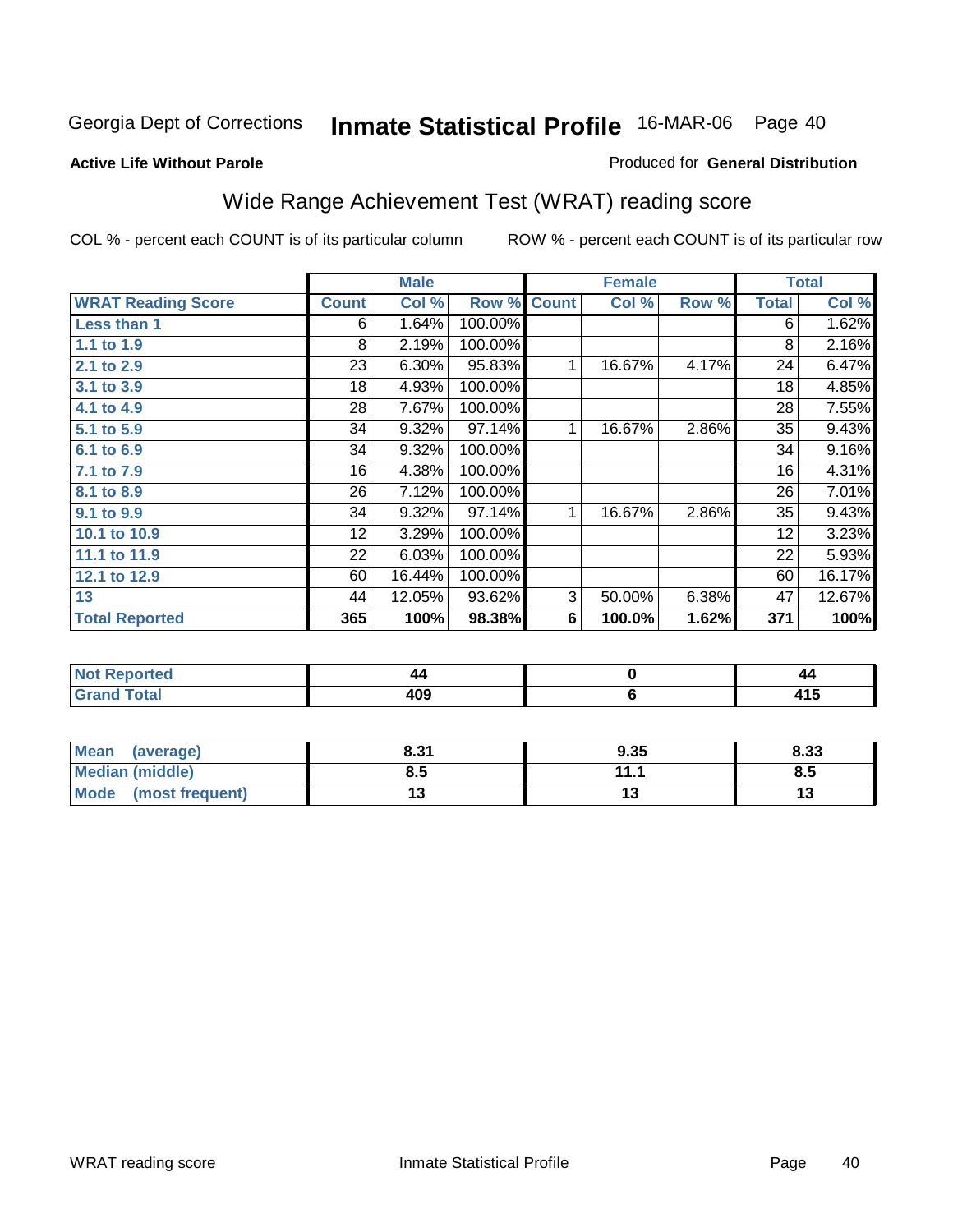#### **Active Life Without Parole**

#### Produced for **General Distribution**

# Wide Range Achievement Test (WRAT) math score

|                              |                | <b>Male</b> |         |              | <b>Female</b> |        |                | <b>Total</b> |
|------------------------------|----------------|-------------|---------|--------------|---------------|--------|----------------|--------------|
| <b>WRAT Mathematic Score</b> | <b>Count</b>   | Col %       | Row %   | <b>Count</b> | Col %         | Row %  | <b>Total</b>   | Col %        |
| $1.1$ to $1.9$               | $\overline{2}$ | 0.55%       | 100.00% |              |               |        | $\overline{2}$ | 0.54%        |
| 2.1 to 2.9                   | 14             | 3.84%       | 100.00% |              |               |        | 14             | 3.77%        |
| 3.1 to 3.9                   | 24             | 6.58%       | 100.00% |              |               |        | 24             | 6.47%        |
| 4.1 to 4.9                   | 37             | 10.14%      | 97.37%  |              | 16.67%        | 2.63%  | 38             | 10.24%       |
| 5.1 to 5.9                   | 45             | 12.33%      | 100.00% |              |               |        | 45             | 12.13%       |
| 6.1 to 6.9                   | 89             | 24.38%      | 100.00% |              |               |        | 89             | 23.99%       |
| 7.1 to 7.9                   | 47             | 12.88%      | 97.92%  | 1            | 16.67%        | 2.08%  | 48             | 12.94%       |
| 8.1 to 8.9                   | 25             | 6.85%       | 96.15%  | 1            | 16.67%        | 3.85%  | 26             | 7.01%        |
| 9.1 to 9.9                   | 38             | 10.41%      | 95.00%  | 2            | 33.33%        | 5.00%  | 40             | 10.78%       |
| 10.1 to 10.9                 | 18             | 4.93%       | 100.00% |              |               |        | 18             | 4.85%        |
| 11 to 11.9                   | 11             | 3.01%       | 100.00% |              |               |        | 11             | 2.96%        |
| 12 to 12.9                   | 8              | 2.19%       | 100.00% |              |               |        | 8              | 2.16%        |
| 13                           |                | 1.92%       | 87.50%  |              | 16.67%        | 12.50% | 8              | 2.16%        |
| <b>Total Reported</b>        | 365            | 100%        | 98.38%  | 6            | 100.0%        | 1.62%  | 371            | 100%         |

| neo                     | 44         | 44 |
|-------------------------|------------|----|
| υιαι<br>$- \cdot \cdot$ | 000<br>TVJ | .  |

| <b>Mean</b><br>(average) | 7.02 | 077<br>O.I.                   | 7.05 |
|--------------------------|------|-------------------------------|------|
| <b>Median (middle)</b>   | 6.9  | $\mathbf{o} \cdot \mathbf{v}$ | 6.9  |
| Mode<br>(most frequent)  | 6.9  | 4.C                           | 6.9  |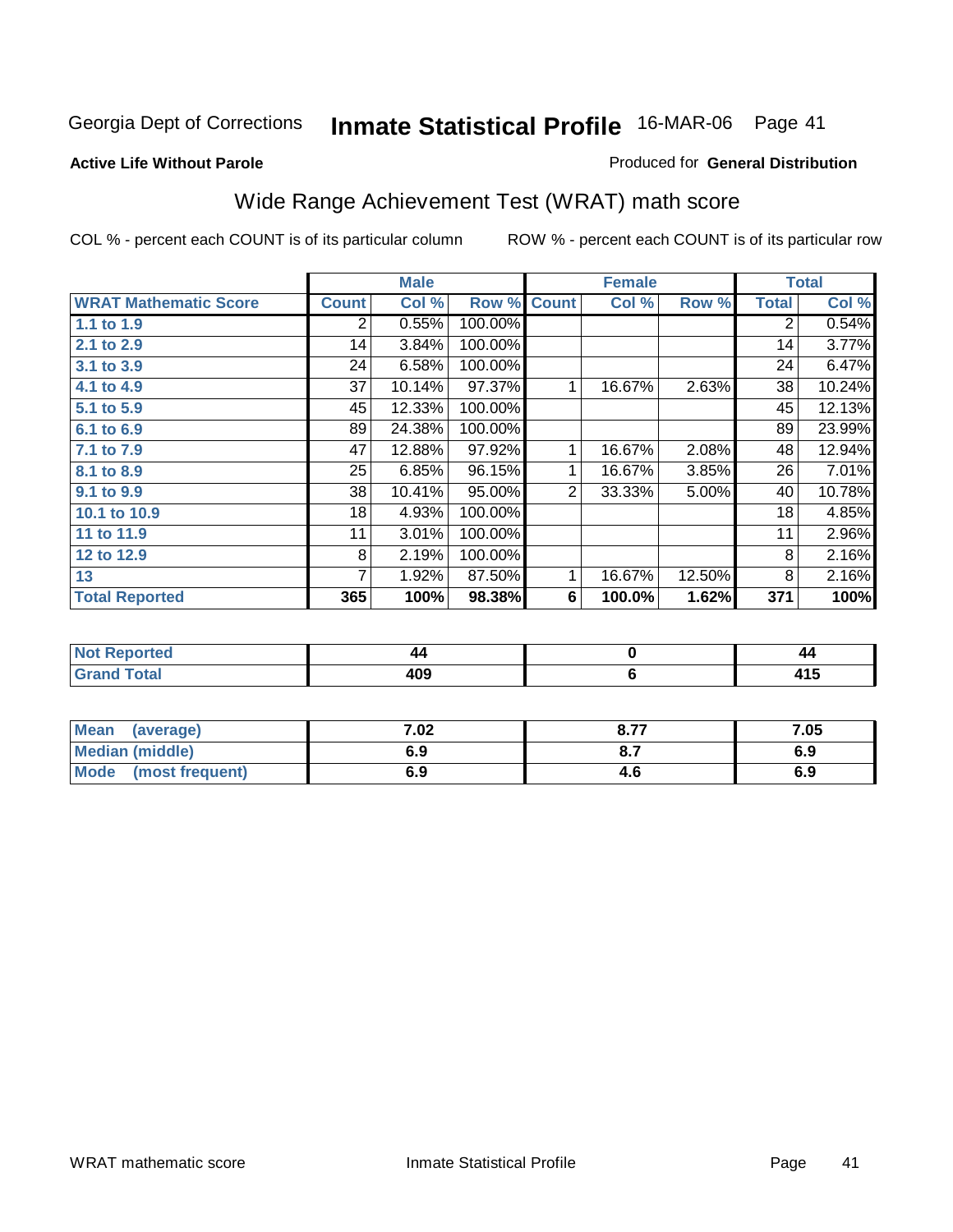#### **Active Life Without Parole**

#### Produced for **General Distribution**

### Wide Range Achievement Test (WRAT) spelling score

|                            |                | <b>Male</b> |         |                | <b>Female</b> |       |                | <b>Total</b> |
|----------------------------|----------------|-------------|---------|----------------|---------------|-------|----------------|--------------|
| <b>WRAT Spelling Score</b> | <b>Count</b>   | Col %       | Row %   | <b>Count</b>   | Col %         | Row % | <b>Total</b>   | Col %        |
| Less than 1                | $\overline{2}$ | 0.55%       | 100.00% |                |               |       | $\overline{2}$ | 0.54%        |
| 1.1 to 1.9                 | 14             | 3.85%       | 100.00% |                |               |       | 14             | 3.78%        |
| 2.1 to 2.9                 | 31             | 8.52%       | 100.00% |                |               |       | 31             | 8.38%        |
| 3.1 to 3.9                 | 20             | 5.49%       | 100.00% |                |               |       | 20             | 5.41%        |
| 4.1 to 4.9                 | 36             | 9.89%       | 97.30%  | 1              | 16.67%        | 2.70% | 37             | 10.00%       |
| 5.1 to 5.9                 | 33             | 9.07%       | 100.00% |                |               |       | 33             | 8.92%        |
| 6.1 to 6.9                 | 45             | 12.36%      | 97.83%  | 1              | 16.67%        | 2.17% | 46             | 12.43%       |
| 7.1 to 7.9                 | 33             | 9.07%       | 100.00% |                |               |       | 33             | 8.92%        |
| 8.1 to 8.9                 | 29             | 7.97%       | 100.00% |                |               |       | 29             | 7.84%        |
| 9.1 to 9.9                 | 31             | 8.52%       | 100.00% |                |               |       | 31             | 8.38%        |
| 10.1 to 10.9               | 23             | 6.32%       | 100.00% |                |               |       | 23             | 6.22%        |
| 11.1 to 11.9               | 19             | 5.22%       | 95.00%  | $\mathbf{1}$   | 16.67%        | 5.00% | 20             | 5.41%        |
| 12.1 to 12.9               | 29             | 7.97%       | 93.55%  | $\overline{2}$ | 33.33%        | 6.45% | 31             | 8.38%        |
| 13                         | 19             | 5.22%       | 95.00%  | 1              | 16.67%        | 5.00% | 20             | 5.41%        |
| <b>Total Reported</b>      | 364            | 100%        | 98.38%  | 6              | 100.0%        | 1.62% | 370            | 100.0%       |
|                            |                |             |         |                |               |       |                |              |
| <b>Not Reported</b>        |                | 45          |         |                | $\pmb{0}$     |       |                | 45           |
| <b>Grand Total</b>         |                | 409         |         |                | 6             |       |                | 415          |

| <b>Mean</b><br>(average) | 7.30       | 9.9                    | 7.34 |
|--------------------------|------------|------------------------|------|
| <b>Median (middle)</b>   | ن. ا       | 11.8                   | ن. ا |
| Mode<br>(most frequent)  | r n<br>v.z | 12 <sub>2</sub><br>د.ء | ν.Ζ  |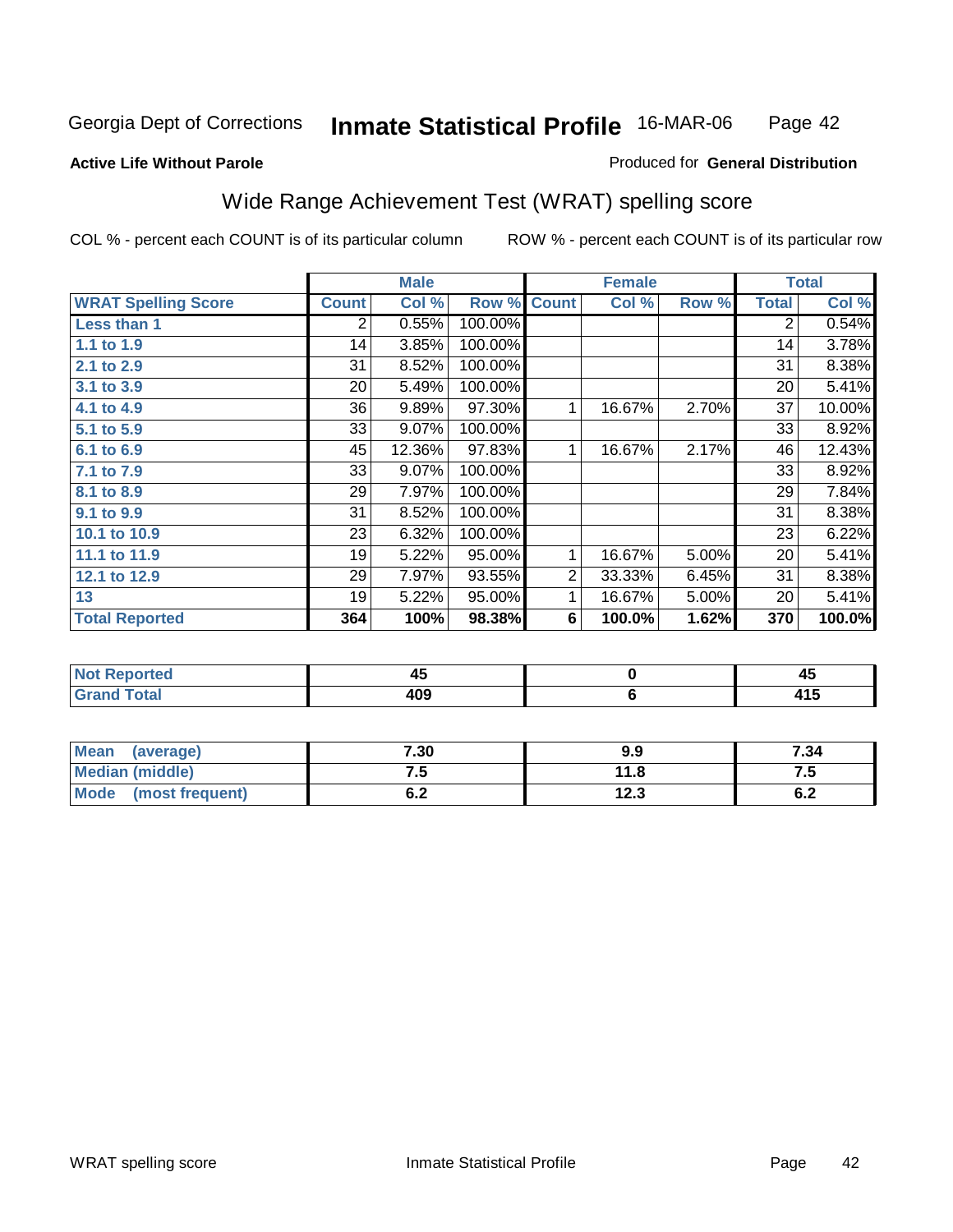### **Active Life Without Parole**

Produced for **General Distribution**

### Scope of substance abuse - summary

|                        |                  | <b>Male</b> |           |                    | <b>Female</b> |       |       | <b>Total</b> |
|------------------------|------------------|-------------|-----------|--------------------|---------------|-------|-------|--------------|
| <b>Substance Abuse</b> | <b>Count</b>     | Col %       |           | <b>Row % Count</b> | Col%          | Row % | Total | Col %        |
| <b>None</b>            | 406 <sup>'</sup> | 99.27%      | $98.54\%$ | 6'                 | $100.00\%$    | .46%  | 412   | $99.28\%$    |
|                        |                  | 0.73%       | 100.00%   |                    |               |       |       | 0.72%        |
| <b>Total Reported</b>  | 409              | 100%        | 98.55%    |                    | 100%          | 1.45% | 415   | 100%         |

| <b>rted</b><br>- 131              |                          |          |
|-----------------------------------|--------------------------|----------|
| A <sub>1</sub><br>ı ulal<br>_____ | <b>A 0</b><br><b>TIL</b> | 11C<br>. |

|  | Mode | lone | None | <b>None</b> |
|--|------|------|------|-------------|
|--|------|------|------|-------------|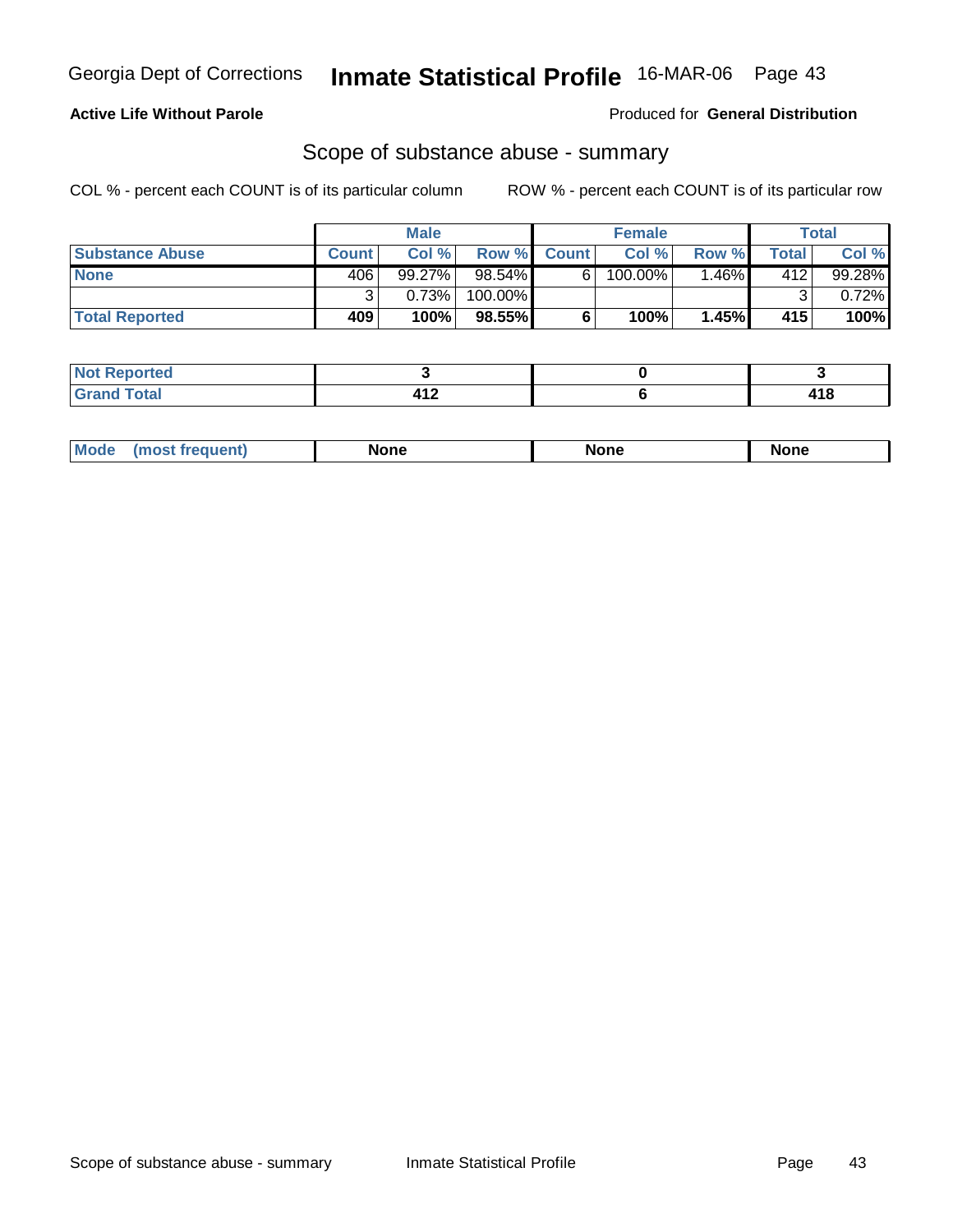### **Active Life Without Parole**

#### Produced for **General Distribution**

### Scope of substance abuse - detail

|                             |                  | <b>Male</b> |           |              | <b>Female</b> |         |       | <b>Total</b> |
|-----------------------------|------------------|-------------|-----------|--------------|---------------|---------|-------|--------------|
| <b>Substance Abuse</b>      | <b>Count</b>     | Col%        | Row %     | <b>Count</b> | Col%          | Row %   | Total | Col %        |
| No drug or alcohol problems | 406 <sup>'</sup> | 99.27%      | $98.54\%$ | 6'           | $100.00\%$    | $.46\%$ | 412'  | $99.28\%$    |
|                             | ◠                | 0.73%       | 100.00%   |              |               |         | ົ     | $0.72\%$     |
| <b>Total Reported</b>       | 409              | 100%        | 98.55%    |              | 100%          | 1.45%   | 415   | 100%         |

| <b>Not</b><br>Reported              |       |    |
|-------------------------------------|-------|----|
| <b>Total</b><br>Gran<br>$- \cdot -$ | <br>. | 10 |

| Mode (most frequent) | No drug or alcohol problems No drug or alcohol problems | No drug or       |
|----------------------|---------------------------------------------------------|------------------|
|                      |                                                         | alcohol problems |
|                      |                                                         |                  |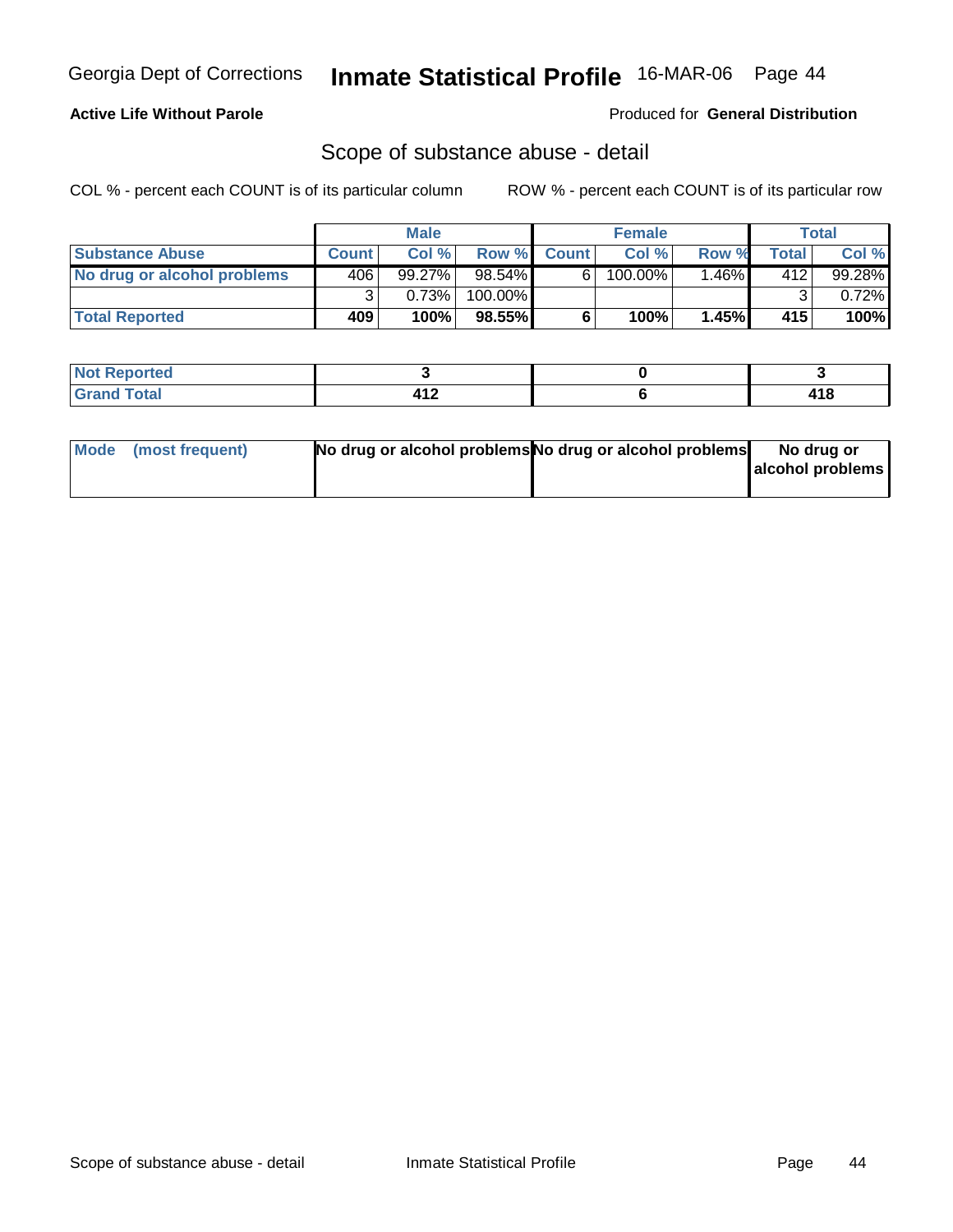#### **Active Life Without Parole**

### Produced for **General Distribution**

### Current / last mental health treatment level

|                                    |              | <b>Male</b> |            |              | <b>Female</b> |       |              | <b>Total</b> |
|------------------------------------|--------------|-------------|------------|--------------|---------------|-------|--------------|--------------|
| <b>Mental Health Treatment Lev</b> | <b>Count</b> | Col %       | Row %      | <b>Count</b> | Col %         | Row % | <b>Total</b> | Col %        |
| 1 No problem at current time       | 69           | 45.70%      | 98.57%     |              | 20.00%        | 1.43% | 70           | 44.87%       |
| 2 Receiving outpatient             | 60           | 39.74%      | 93.75%     | 4            | 80.00%        | 6.25% | 64           | 41.03%       |
| treatment                          |              |             |            |              |               |       |              |              |
| 3 Inpatient, moderate              | 19           | 12.58%      | 100.00%    |              |               |       | 19           | 12.18%       |
| treatment                          |              |             |            |              |               |       |              |              |
| 4 Inpatient, intensive             | 3            | 1.99%       | $100.00\%$ |              |               |       | 3            | 1.92%        |
| treatment                          |              |             |            |              |               |       |              |              |
| <b>Total Evaluated</b>             | 151          | 100%        | 96.79%     | 5            | 100%          | 3.21% | 156          | 100%         |

| Never had MH evaluation | 258 | 259 |
|-------------------------|-----|-----|
| $\tau$ otal<br>. Gre    | 409 |     |

| <b>Median (middle)</b> | <b>Receiving outpatient</b><br>treatment | <b>Receiving outpatient</b><br>treatment | <b>Receiving</b><br>outpatient<br>treatment |
|------------------------|------------------------------------------|------------------------------------------|---------------------------------------------|
| <b>Mode</b>            | No problem at current time               | <b>Receiving outpatient</b>              | No problem at                               |
| (most frequent)        |                                          | treatment                                | current time                                |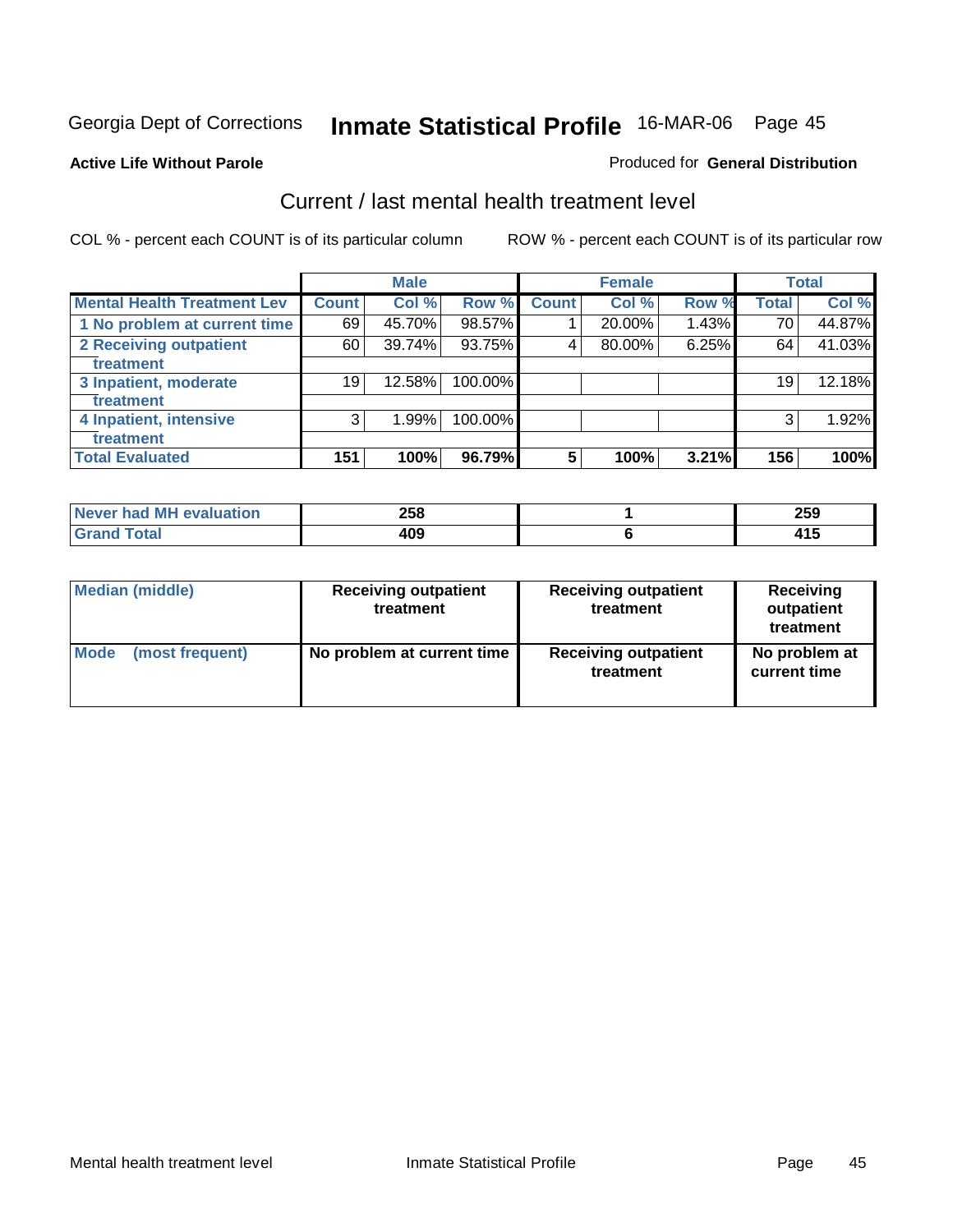### **Active Life Without Parole**

#### Produced for **General Distribution**

# PULHESDWIT medical scale - 'P' overall condition ('P'hysical)

|                             |              | <b>Male</b> |         |             | <b>Female</b> |       |              | <b>Total</b> |
|-----------------------------|--------------|-------------|---------|-------------|---------------|-------|--------------|--------------|
| 'P' Overall Condition       | <b>Count</b> | Col %       |         | Row % Count | Col %         | Row % | <b>Total</b> | Col %        |
| 1 No medical illness        | 277          | 67.89%      | 98.93%  | ◠           | 50.00%        | 1.07% | 280          | 67.63%       |
| 2 Well-controlled chronic   | 73           | 17.89%      | 96.05%  | ົ           | 50.00%        | 3.95% | 76           | 18.36%       |
| <b>illness</b>              |              |             |         |             |               |       |              |              |
| 3 Poorly-controlled chronic | 57           | $13.97\%$   | 100.00% |             |               |       | 57           | 13.77%       |
| <b>illness</b>              |              |             |         |             |               |       |              |              |
| 4 Significant problems      |              | 0.25%       | 100.00% |             |               |       |              | 0.24%        |
| requiring special housing   |              |             |         |             |               |       |              |              |
| <b>Total Reported</b>       | 408          | 100%        | 98.55%  | 6           | 100%          | 1.45% | 414          | 100%         |

| rtea<br>and a second to the co<br>$\sim$ |       |          |
|------------------------------------------|-------|----------|
| ---                                      | A O O | .<br>טוי |

| Mode | (most frequent) | 1 No medical illness | <sup>1</sup> No medical illness | 1 No medical<br>illness |
|------|-----------------|----------------------|---------------------------------|-------------------------|
|------|-----------------|----------------------|---------------------------------|-------------------------|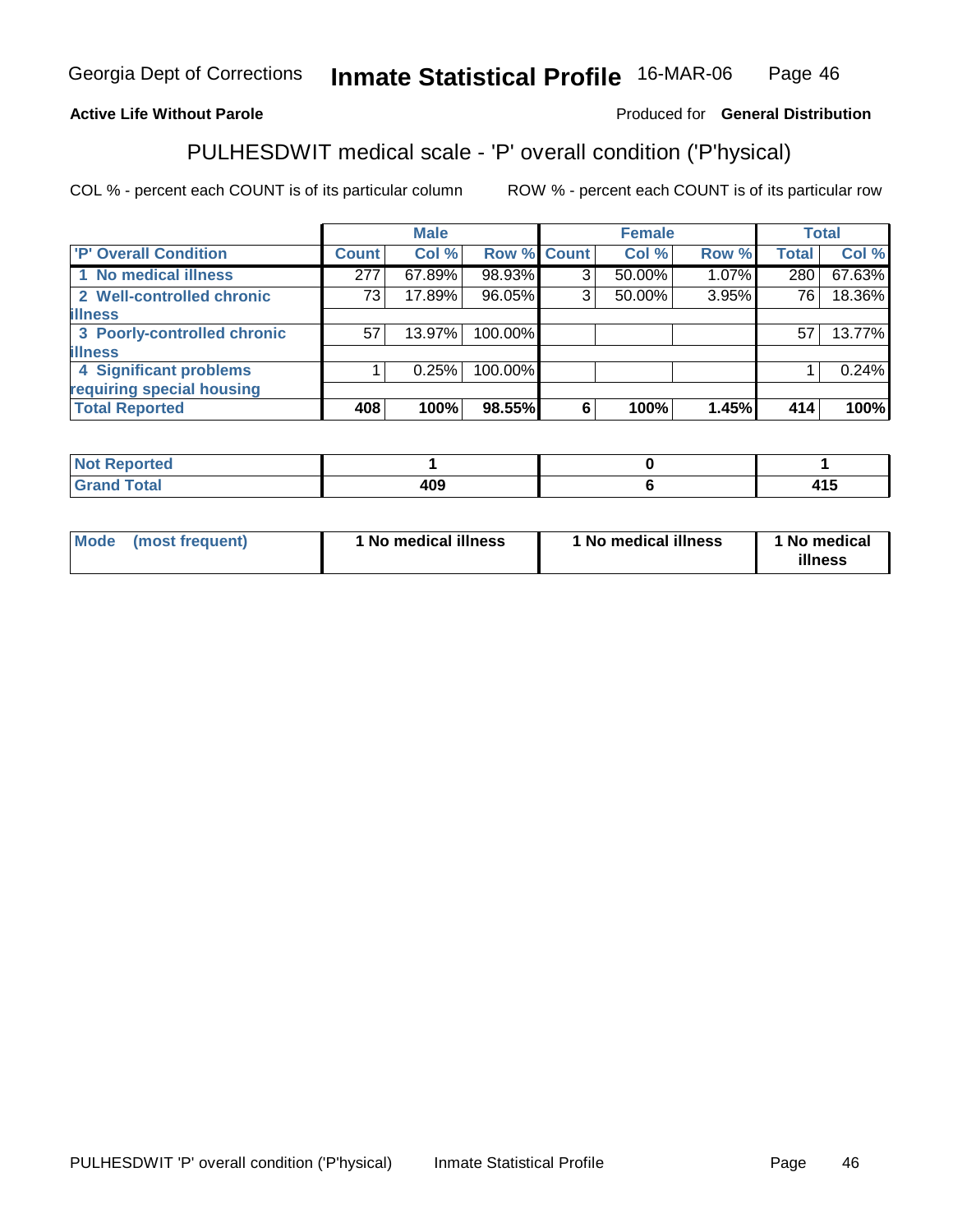#### **Active Life Without Parole**

#### Produced for **General Distribution**

### PULHESDWIT medical scale - 'U' upper body

|                              |              | <b>Male</b> |         |              | <b>Female</b> |       |              | <b>Total</b> |
|------------------------------|--------------|-------------|---------|--------------|---------------|-------|--------------|--------------|
| <b>U' Upper Body</b>         | <b>Count</b> | Col %       | Row %   | <b>Count</b> | Col %         | Row % | <b>Total</b> | Col %        |
| 1 Upper bones, joints,       | 391          | 95.83%      | 98.49%  | 6            | 100.00%       | 1.51% | 397          | 95.89%       |
| muscles all OK               |              |             |         |              |               |       |              |              |
| 2 One or both arms minimally | 10           | 2.45%       | 100.00% |              |               |       | 10           | 2.42%        |
| limited                      |              |             |         |              |               |       |              |              |
| 3 One or both arms           |              | 1.72%       | 100.00% |              |               |       |              | 1.69%        |
| moderately limited           |              |             |         |              |               |       |              |              |
| <b>Total Reported</b>        | 408          | 100%        | 98.55%  | 6            | 100%          | 1.45% | 414          | 100%         |

| <b>Not Reported</b>         |     |   |
|-----------------------------|-----|---|
| <b>Total</b><br><b>Gran</b> | 409 | . |

|  | Mode (most frequent) | 1 Upper bones, joints,<br>muscles all OK | 1 Upper bones, joints,<br>muscles all OK | 1 Upper bones,<br>joints, muscles all<br>ΟK |
|--|----------------------|------------------------------------------|------------------------------------------|---------------------------------------------|
|--|----------------------|------------------------------------------|------------------------------------------|---------------------------------------------|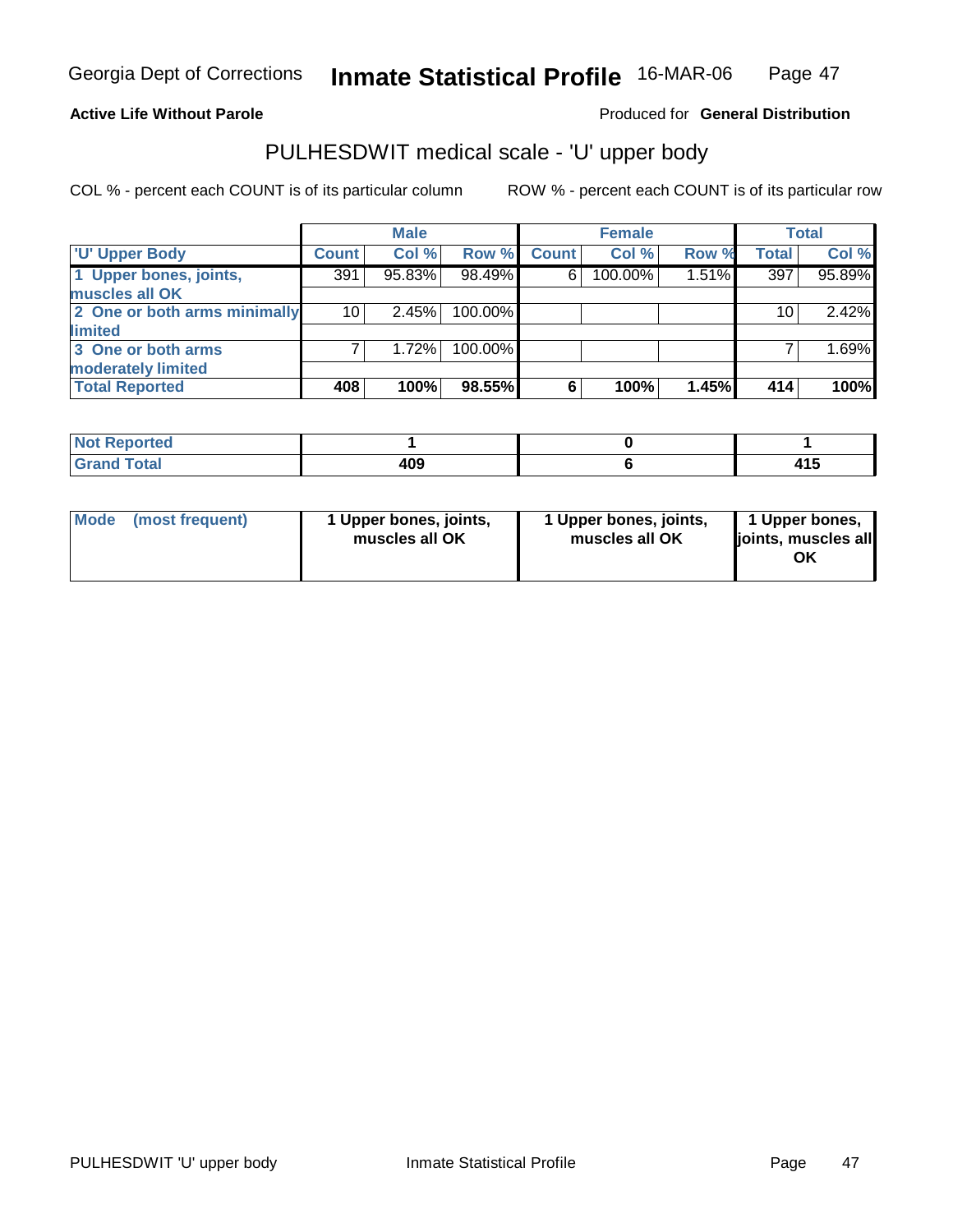#### **Active Life Without Parole**

#### Produced for **General Distribution**

### PULHESDWIT medical scale - 'L' lower body

|                              |                    | <b>Male</b> |         |              | <b>Female</b> |       |              | <b>Total</b> |
|------------------------------|--------------------|-------------|---------|--------------|---------------|-------|--------------|--------------|
| 'L' Lower Body               | Count <sup>1</sup> | Col %       | Row %   | <b>Count</b> | Col %         | Row % | <b>Total</b> | Col %        |
| 1 Lower bones, joints,       | 369                | 90.44%      | 98.66%  | 5            | 83.33%        | 1.34% | 374          | 90.34%       |
| muscles all OK               |                    |             |         |              |               |       |              |              |
| 2 One or both legs minimally | 29                 | 7.11%       | 96.67%  |              | 16.67%        | 3.33% | 30           | 7.25%        |
| limited                      |                    |             |         |              |               |       |              |              |
| 3 One or both legs           | 9                  | 2.21%       | 100.00% |              |               |       | 9            | 2.17%        |
| moderately limited           |                    |             |         |              |               |       |              |              |
| 4 One leg disabled,          |                    | 0.25%       | 100.00% |              |               |       |              | 0.24%        |
| paralyzed, or amputated      |                    |             |         |              |               |       |              |              |
| <b>Total Reported</b>        | 408                | 100%        | 98.55%  | 6            | 100%          | 1.45% | 414          | 100%         |

| rtea<br>∴∧epu<br>     |            |   |
|-----------------------|------------|---|
| $T0+0$<br>Grand Total | ה ה<br>rvə | . |

| l Mode | (most frequent) | 1 Lower bones, joints,<br>muscles all OK | 1 Lower bones, joints,<br>muscles all OK | 1 Lower bones,<br>joints, muscles all<br>ОK |
|--------|-----------------|------------------------------------------|------------------------------------------|---------------------------------------------|
|--------|-----------------|------------------------------------------|------------------------------------------|---------------------------------------------|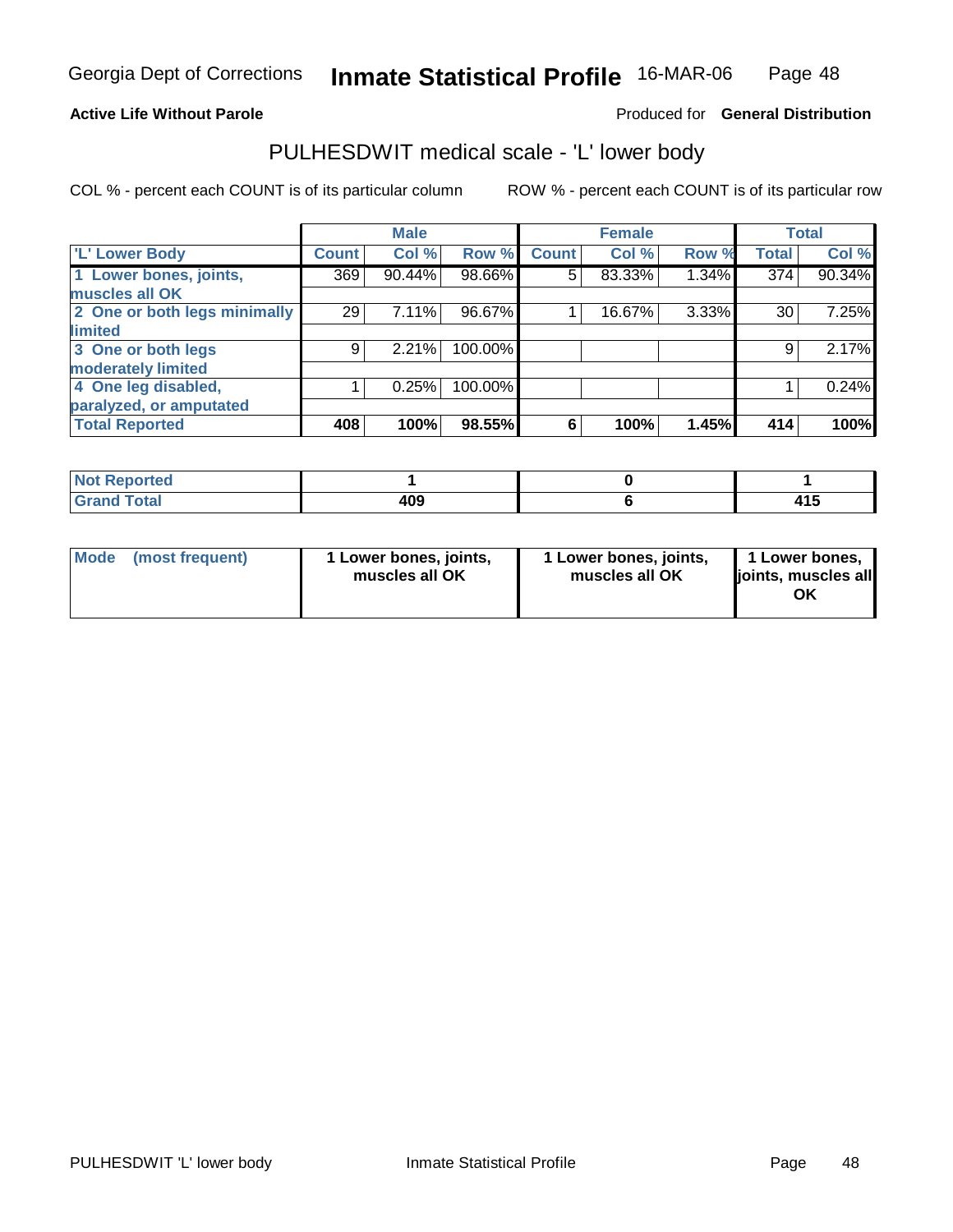#### **Active Life Without Parole**

Produced for **General Distribution**

### PULHESDWIT medical scale - 'H' hearing

|                                |              | <b>Male</b> |             |    | <b>Female</b> |       | <b>Total</b> |        |
|--------------------------------|--------------|-------------|-------------|----|---------------|-------|--------------|--------|
| 'H' Hearing                    | <b>Count</b> | Col%        | Row % Count |    | Col%          | Row % | <b>Total</b> | Col %  |
| 1 Normal hearing both ears     | 407          | $99.75\%$   | $98.55\%$   | 61 | $100.00\%$    | 1.45% | 413          | 99.76% |
| 2 Some loss in one ear with    |              | 0.25%       | 100.00%     |    |               |       |              | 0.24%  |
| other OK, or mild loss in both |              |             |             |    |               |       |              |        |
| <b>Total Reported</b>          | 408          | 100%        | 98.55%      | 6  | 100%          | 1.45% | 414          | 100%   |

| and an anti-<br>N<br>тео |      |        |
|--------------------------|------|--------|
| <b>Cotal</b>             | ה הו | .      |
|                          | $ -$ | $\sim$ |

| Mode (most frequent) | 1 Normal hearing both ears 1 Normal hearing both ears 1 Normal hearing | both ears |
|----------------------|------------------------------------------------------------------------|-----------|
|                      |                                                                        |           |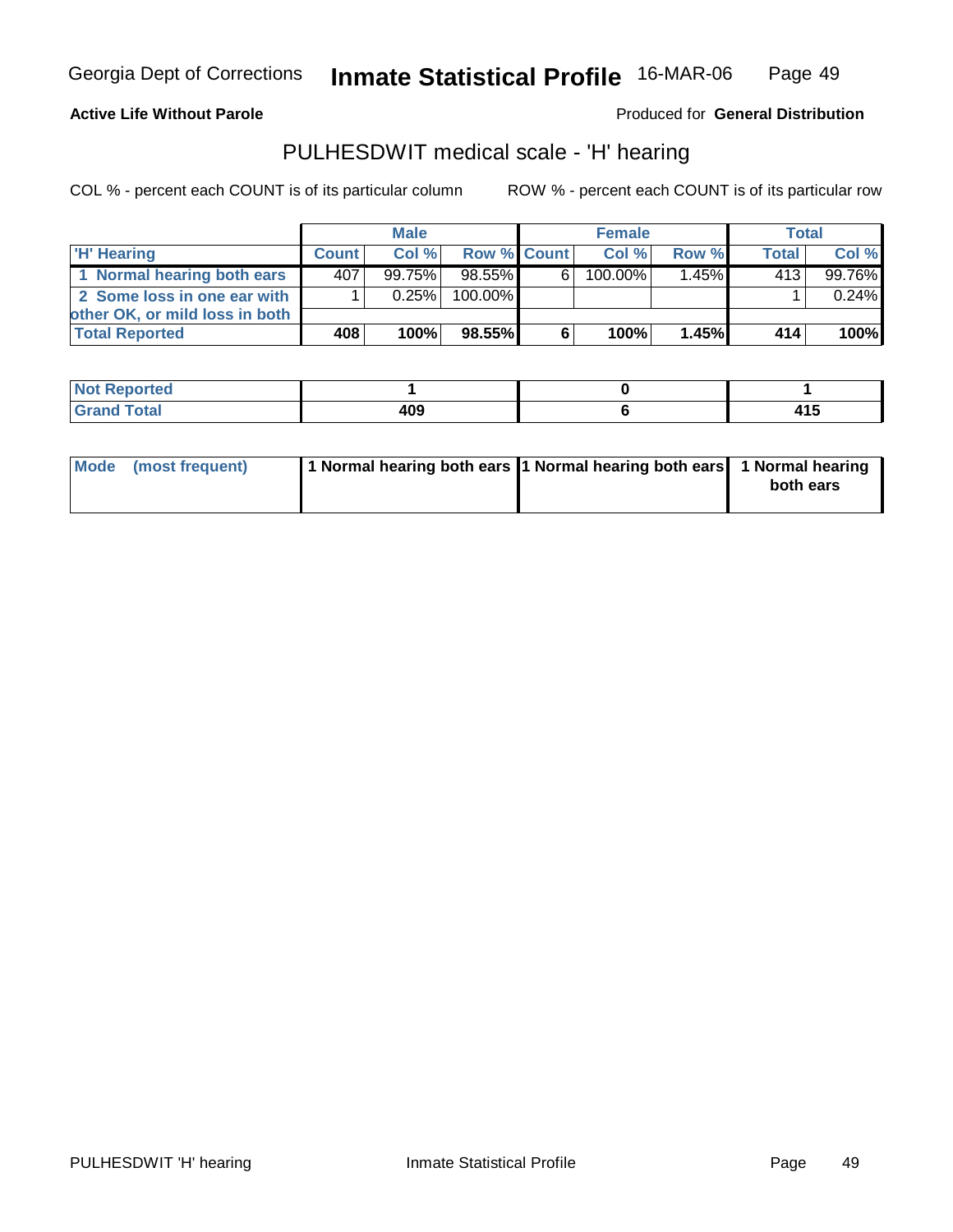#### **Active Life Without Parole**

#### Produced for **General Distribution**

### PULHESDWIT medical scale - 'E' vision

|                                 |              | <b>Male</b> |                    |   | <b>Female</b> |       |              | <b>Total</b> |
|---------------------------------|--------------|-------------|--------------------|---|---------------|-------|--------------|--------------|
| <b>E' Vision</b>                | <b>Count</b> | Col %       | <b>Row % Count</b> |   | Col %         | Row % | <b>Total</b> | Col %        |
| 1 Correctable to 20/40 in both  | 338          | 82.84%      | 98.83%             | 4 | 66.67%        | 1.17% | 342          | 82.61%       |
| eyes                            |              |             |                    |   |               |       |              |              |
| 2 Correctable to 20/70 in one   | 63           | 15.44%      | 96.92%             | 2 | 33.33%        | 3.08% | 65           | 15.70%       |
| eye, may be blind in other      |              |             |                    |   |               |       |              |              |
| 3 Correctable to 20/200 in one  | 5            | 1.23%       | 100.00%            |   |               |       | 5            | 1.21%        |
| eye, may be blind in other      |              |             |                    |   |               |       |              |              |
| 4 One eye not correctable to    |              | 0.25%       | 100.00%            |   |               |       |              | 0.24%        |
| 20/200, other may be blind      |              |             |                    |   |               |       |              |              |
| 5 Blind in both eyes, requiring |              | 0.25%       | 100.00%            |   |               |       |              | 0.24%        |
| special housing                 |              |             |                    |   |               |       |              |              |
| <b>Total Reported</b>           | 408          | 100%        | 98.55%             | 6 | 100%          | 1.45% | 414          | 100%         |

| <b>Not Reported</b>              |     |            |
|----------------------------------|-----|------------|
| T <sub>ofol</sub><br><b>Crop</b> | 409 | .<br>7 I V |

| Mode (most frequent) | 1 Correctable to 20/40 in<br>both eyes | 1 Correctable to 20/40 in   1 Correctable to<br>both eves | 20/40 in both eyes |
|----------------------|----------------------------------------|-----------------------------------------------------------|--------------------|
|----------------------|----------------------------------------|-----------------------------------------------------------|--------------------|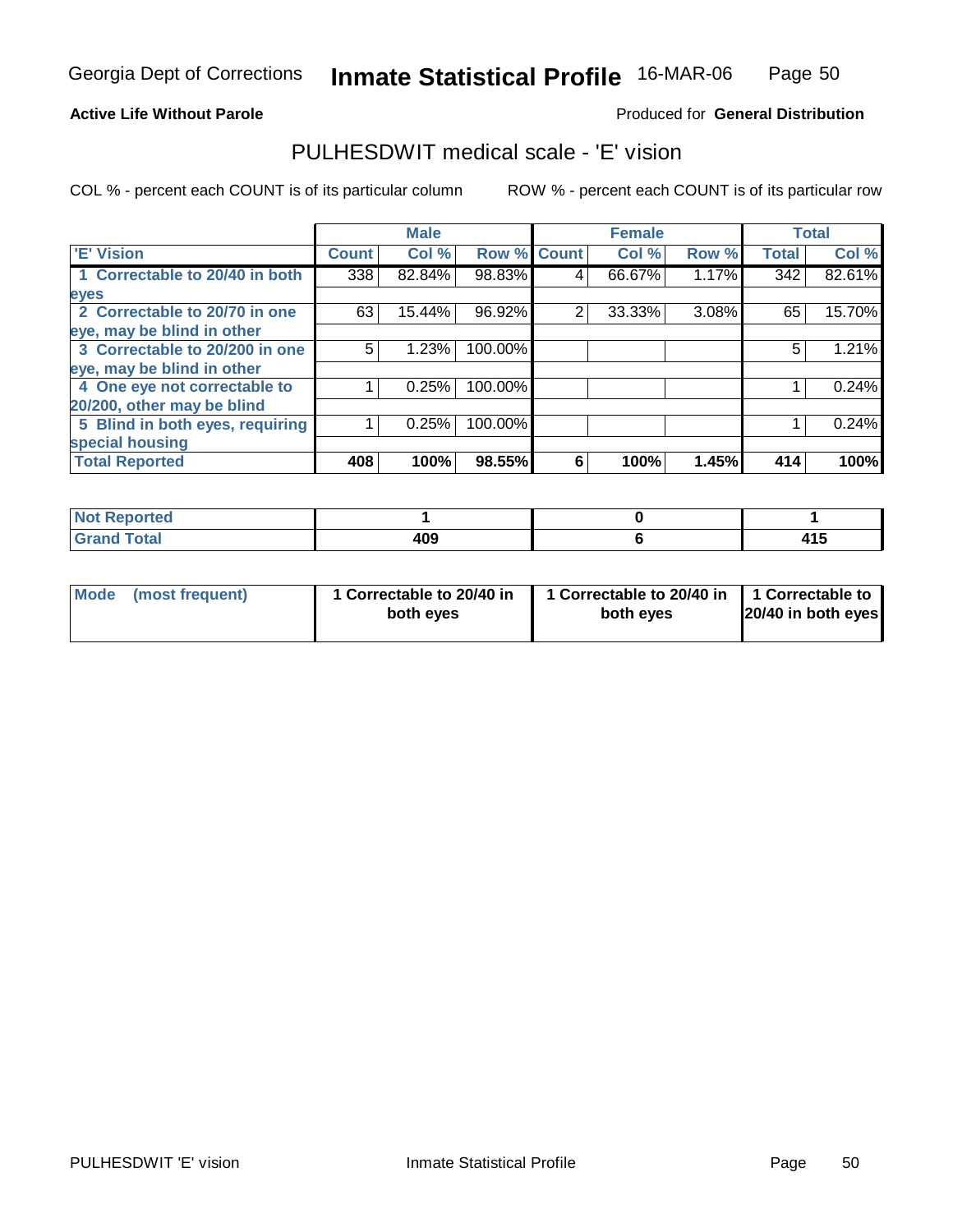#### **Active Life Without Parole**

#### Produced for **General Distribution**

### PULHESDWIT medical scale - 'S' pSychiatric

|                                |              | <b>Male</b> |             |   | <b>Female</b> |       |              | <b>Total</b> |
|--------------------------------|--------------|-------------|-------------|---|---------------|-------|--------------|--------------|
| 'S' pSychiatric                | <b>Count</b> | Col %       | Row % Count |   | Col %         | Row % | <b>Total</b> | Col %        |
| 1 No impairment or disorders   | 324          | $81.20\%$   | 99.39%      |   | 33.33%        | 0.61% | 326          | 80.49%       |
| 2 Stable, or in remission, or  | 61           | 15.29%      | 93.85%      | 4 | 66.67%        | 6.15% | 65           | 16.05%       |
| mild impairment or retardation |              |             |             |   |               |       |              |              |
| 3 Requires moderate inpatient  | 11           | 2.76%       | 100.00%     |   |               |       | 11           | 2.72%        |
| treatment                      |              |             |             |   |               |       |              |              |
| 4 Requires intensive inpatient | 3            | 0.75%       | 100.00%     |   |               |       | 3            | 0.74%        |
| treatment                      |              |             |             |   |               |       |              |              |
| <b>Total Reported</b>          | 399          | 100%        | 98.52%      | 6 | 100%          | 1.48% | 405          | 100%         |

| <b>Not Reported</b>         |     | יי     |
|-----------------------------|-----|--------|
| <b>Grand Total</b><br>Grand | 409 | 1. I A |

| Mode (most frequent) | 1 No impairment or<br>disorders | 2 Stable, or in remission, 1 No impairment or<br>or mild impairment or | disorders |  |
|----------------------|---------------------------------|------------------------------------------------------------------------|-----------|--|
|                      |                                 | retardation                                                            |           |  |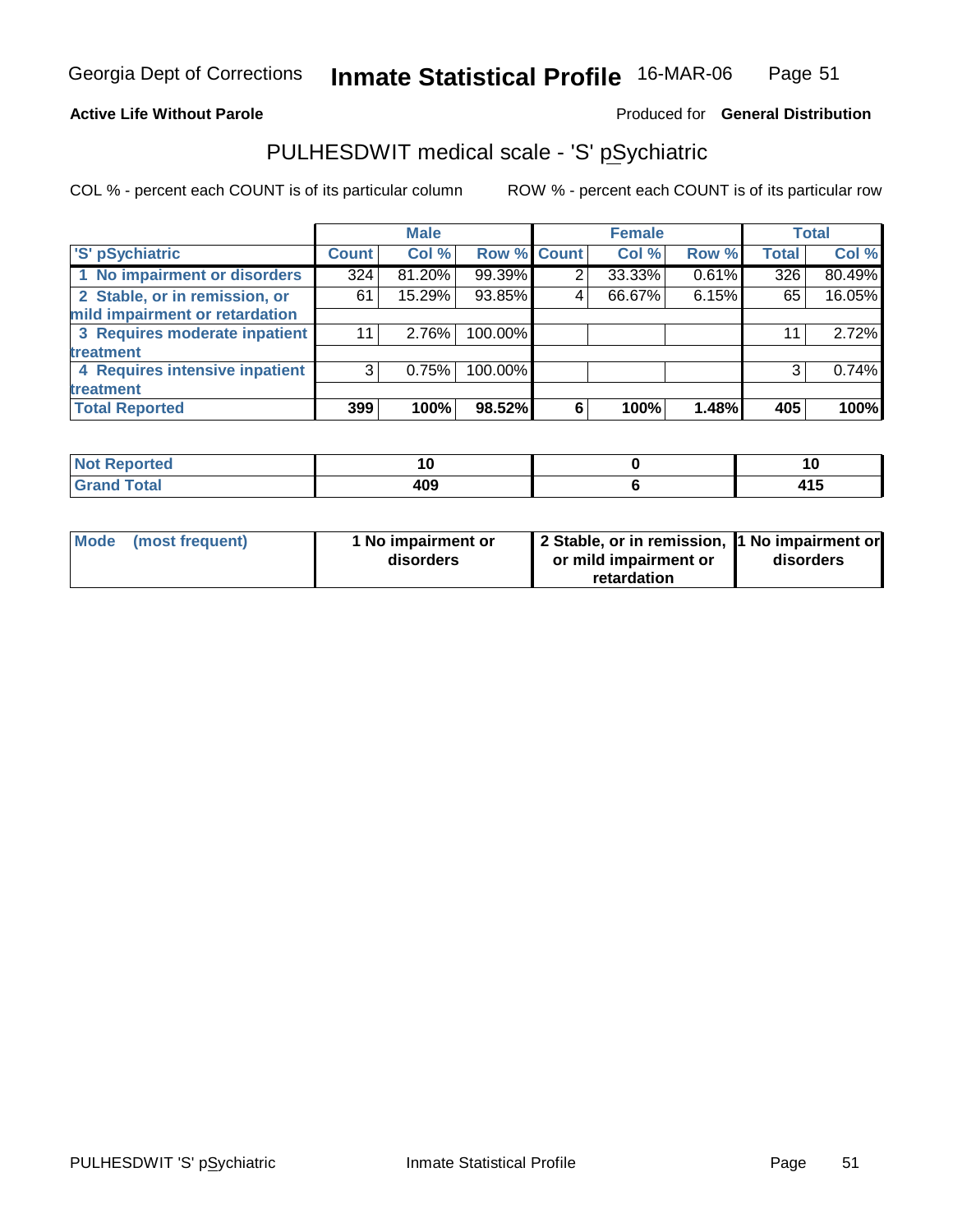#### **Active Life Without Parole**

### Produced for **General Distribution**

### PULHESDWIT medical scale - 'D' dental

|                                 |              | <b>Male</b> |             |   | <b>Female</b> |       |              | Total  |
|---------------------------------|--------------|-------------|-------------|---|---------------|-------|--------------|--------|
| <b>D'</b> Dental                | <b>Count</b> | Col %       | Row % Count |   | Col %         | Row % | <b>Total</b> | Col %  |
| 1 Minimal routine dental health | 198          | 50.00%      | 98.02%      |   | 66.67%        | 1.98% | 202          | 50.25% |
| <b>needs</b>                    |              |             |             |   |               |       |              |        |
| 2 Moderate cavities and/or      | 167          | 42.17%      | 98.82%      |   | 33.33%        | 1.18% | 169          | 42.04% |
| gum disease                     |              |             |             |   |               |       |              |        |
| 3 Extensive gum disease         | 31           | 7.83%       | 100.00%     |   |               |       | 31           | 7.71%  |
| and/or widespread decay         |              |             |             |   |               |       |              |        |
| <b>Total Reported</b>           | 396          | 100%        | 98.51%      | 6 | 100%          | 1.49% | 402          | 100%   |

| N                                                 | . .<br>$\overline{\phantom{a}}$ |                |
|---------------------------------------------------|---------------------------------|----------------|
| $f$ oto $f$<br>$\sim$ $\sim$ $\sim$ $\sim$ $\sim$ | A O.O<br>40J<br>$ -$            | - - -<br>7 I J |

| <b>Mode</b><br>(most frequent) | 1 Minimal routine dental<br>health needs | health needs | Minimal routine dental 1 Minimal routine<br>dental health<br>needs |
|--------------------------------|------------------------------------------|--------------|--------------------------------------------------------------------|
|--------------------------------|------------------------------------------|--------------|--------------------------------------------------------------------|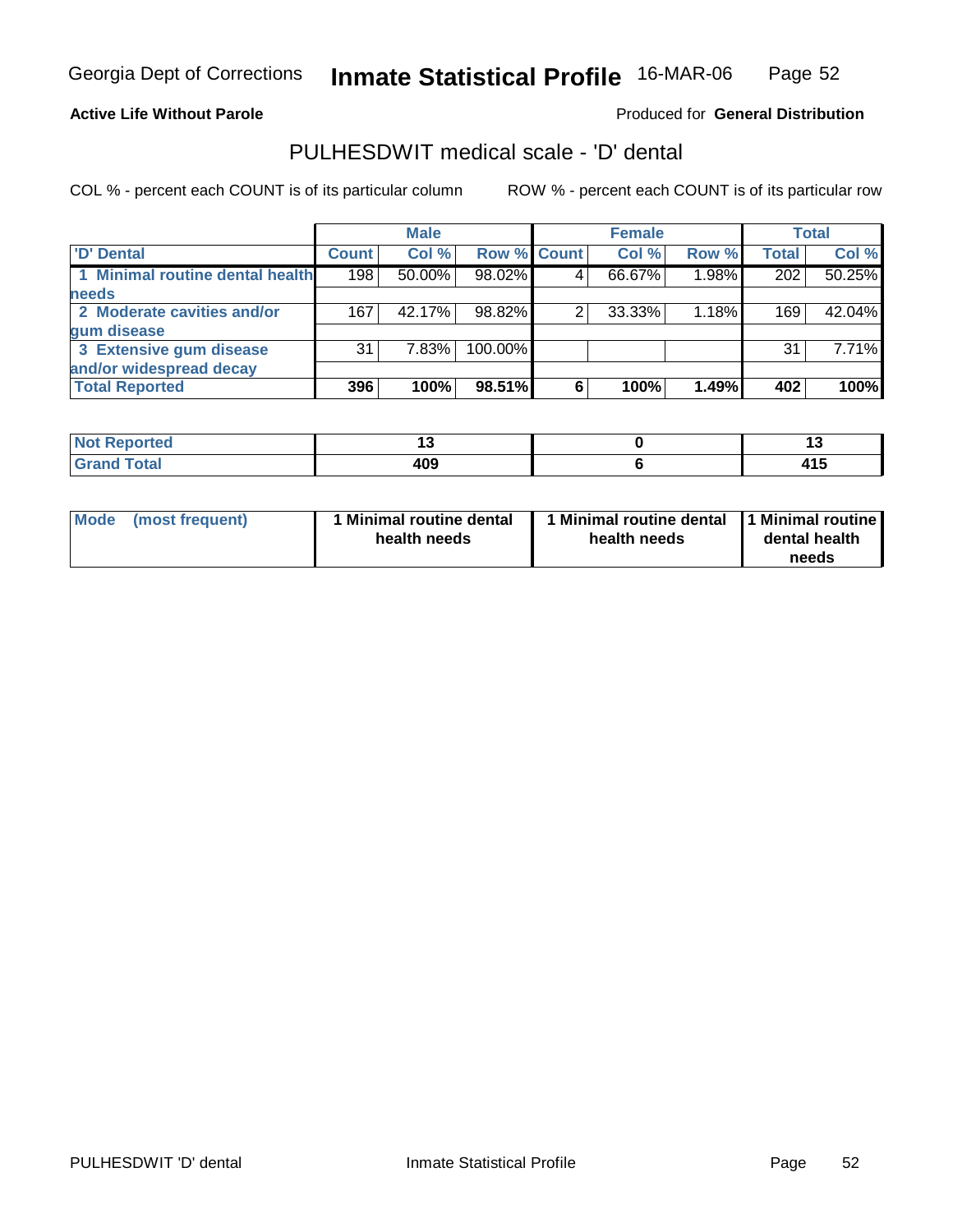#### **Active Life Without Parole**

#### Produced for **General Distribution**

### PULHESDWIT medical scale - 'W' work ability

|                                 |              | <b>Male</b> |             |   | <b>Female</b> |          |              | Total  |
|---------------------------------|--------------|-------------|-------------|---|---------------|----------|--------------|--------|
| <b>W'</b> work ability          | <b>Count</b> | Col %       | Row % Count |   | Col %         | Row %    | <b>Total</b> | Col %  |
| 1 Unrestricted work or activity | 326          | 79.90%      | 98.49%      | 5 | 83.33%        | $1.51\%$ | 331          | 79.95% |
| 2 Minor restrictions on type of | 60           | 14.71%      | 98.36%      |   | 16.67%        | 1.64%    | 61           | 14.73% |
| <b>work</b>                     |              |             |             |   |               |          |              |        |
| 3 Moderate restrictions on      | 15           | 3.68%       | 100.00%     |   |               |          | 15           | 3.62%  |
| type of work                    |              |             |             |   |               |          |              |        |
| 4 Major restrictions on type of |              | 1.72%       | 100.00%     |   |               |          |              | 1.69%  |
| <b>work</b>                     |              |             |             |   |               |          |              |        |
| <b>Total Reported</b>           | 408          | 100%        | 98.55%      | 6 | 100%          | 1.45%    | 414          | 100%   |

| <b>Not Reported</b> |     |              |
|---------------------|-----|--------------|
| <b>Grand Total</b>  | 409 | 44 E<br>טו ד |

| Mode | (most frequent) | 1 Unrestricted work or<br>activity | 1 Unrestricted work or<br>activity | 1 Unrestricted<br>work or activity |
|------|-----------------|------------------------------------|------------------------------------|------------------------------------|
|      |                 |                                    |                                    |                                    |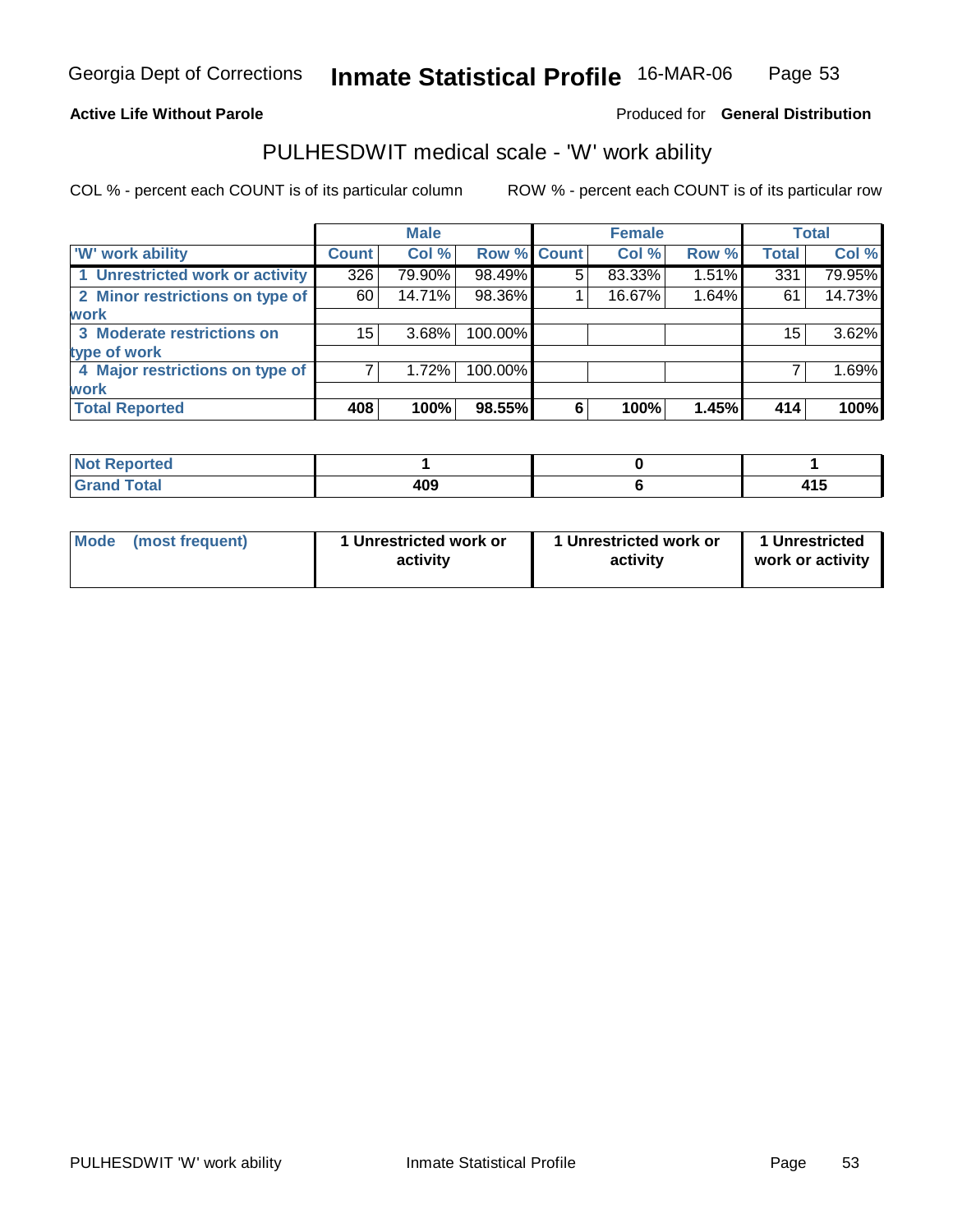#### **Active Life Without Parole**

### Produced for **General Distribution**

### PULHESDWIT medical scale - 'I' impairment

|                                 |              | <b>Male</b> |             |   | <b>Female</b> |       |              | <b>Total</b> |
|---------------------------------|--------------|-------------|-------------|---|---------------|-------|--------------|--------------|
| I' Impairment                   | <b>Count</b> | Col %       | Row % Count |   | Col %         | Row % | <b>Total</b> | Col %        |
| 1 No impairments or             | 405          | $99.26\%$   | $98.54\%$   | 6 | 100.00%       | 1.46% | 411          | 99.28%       |
| disabilities                    |              |             |             |   |               |       |              |              |
| 4 Needs moderate Assisted       |              | 0.25%       | $100.00\%$  |   |               |       |              | 0.24%        |
| <b>Living (level II)</b>        |              |             |             |   |               |       |              |              |
| <b>5 Needs maximal Assisted</b> |              | 0.49%       | 100.00%     |   |               |       |              | 0.48%        |
| Living (level III)              |              |             |             |   |               |       |              |              |
| <b>Total Reported</b>           | 408          | 100%        | 98.55%      | 6 | 100%          | 1.45% | 414          | 100%l        |

| 'eported<br>. IN OT     |             |       |
|-------------------------|-------------|-------|
| <b>Total</b><br>_______ | 409<br>$ -$ | 7 I J |

| <b>Mode</b>     | 1 No impairments or | 1 No impairments or | 1 1 No impairments |
|-----------------|---------------------|---------------------|--------------------|
| (most frequent) | disabilities        | disabilities        | or disabilities    |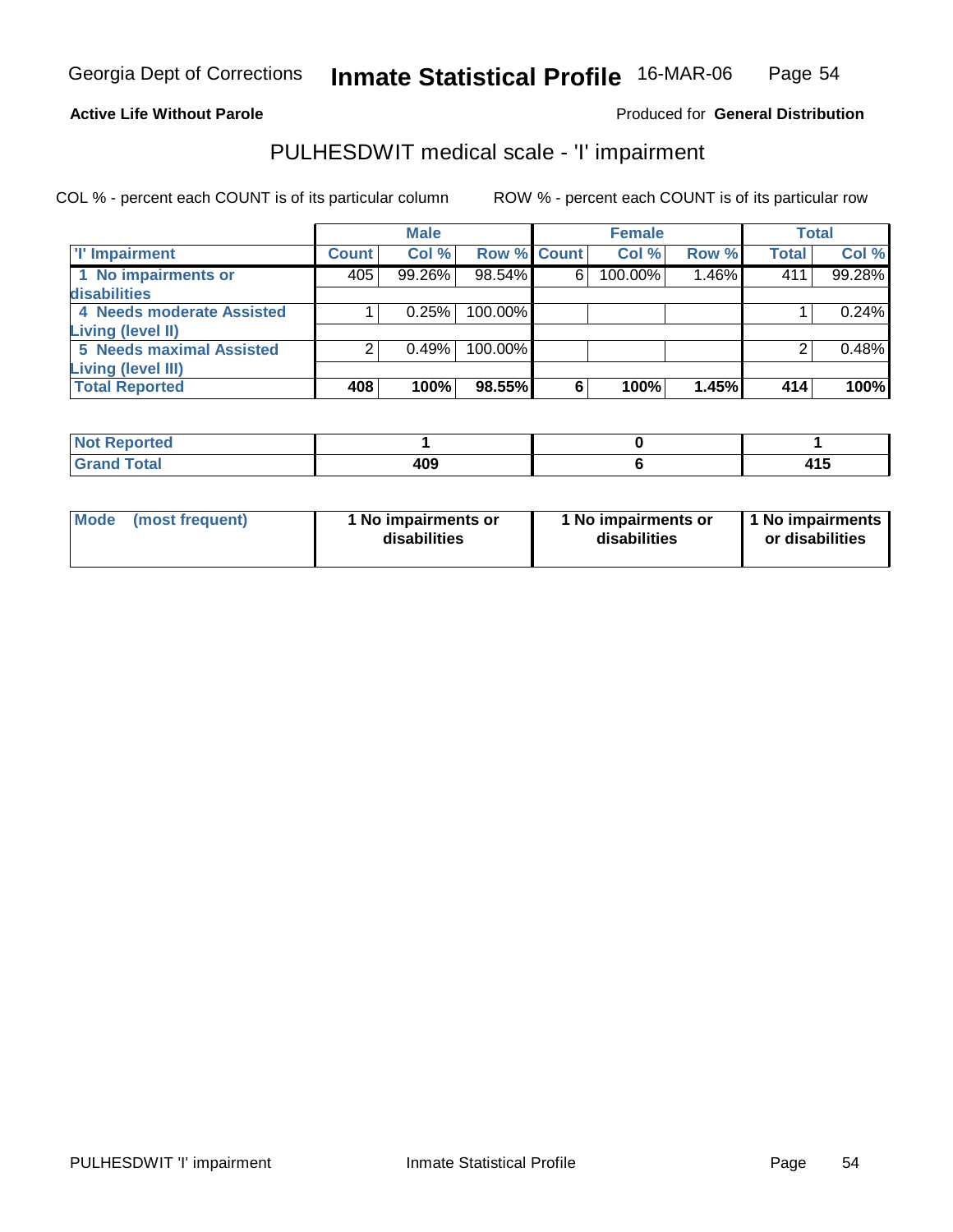Georgia Dept of Corrections

**Inmate Statistical Profile** 16-MAR-06 Page Page 55

**Active Life Without Parole Produced fo Seneral Distribution** 

### PULHESDWIT medical scale - 'T' transportability

|                              |              | <b>Male</b> |                    |   | <b>Female</b> |          |       | Total  |
|------------------------------|--------------|-------------|--------------------|---|---------------|----------|-------|--------|
| <b>T' Transportability</b>   | <b>Count</b> | Col %       | <b>Row % Count</b> |   | Col %         | Row %    | Total | Col %  |
| 1 Can be transported in any  | 407          | 99.75%      | $98.55\%$          | 6 | 100.00%       | $1.45\%$ | 413   | 99.76% |
| ordinary approved vehicle    |              |             |                    |   |               |          |       |        |
| 3 Wheelchair-bound, requires |              | 0.25%       | $100.00\%$         |   |               |          |       | 0.24%  |
| special vehicle              |              |             |                    |   |               |          |       |        |
| <b>Total Reported</b>        | 408          | 100%        | 98.55%             | 6 | 100%          | 1.45%    | 414   | 100%   |

| N <sub>of</sub><br><b>Reported</b> |     |                 |
|------------------------------------|-----|-----------------|
| <b>Total</b><br>Grand              | 409 | I 4 E<br>1. I V |

| Mode | (most frequent) | 1 Can be transported in any 1 Can be transported in any<br>ordinary approved vehicle   ordinary approved vehicle   transported in any | 1 Can be<br>ordinary approved<br>vehicle |
|------|-----------------|---------------------------------------------------------------------------------------------------------------------------------------|------------------------------------------|
|      |                 |                                                                                                                                       |                                          |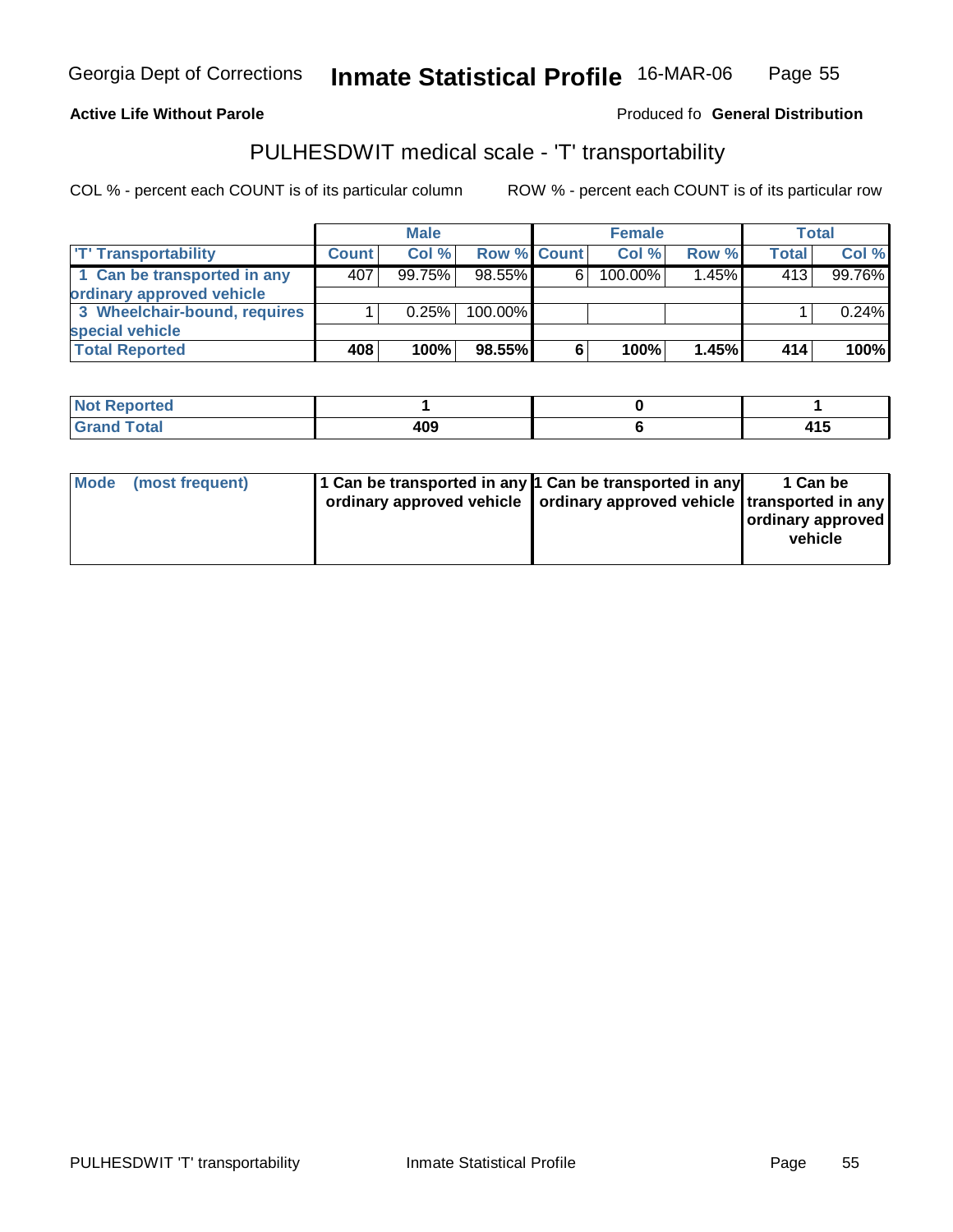### **Active Life Without Parole**

#### Produced for **General Distribution**

### Criminality in family, self-reported

|                              |              | <b>Male</b> |        |                | <b>Female</b> |       |              | Total  |
|------------------------------|--------------|-------------|--------|----------------|---------------|-------|--------------|--------|
| <b>Criminality In Family</b> | <b>Count</b> | Col %       |        | Row % Count    | Col %         | Row % | <b>Total</b> | Col %  |
| Yes, criminality in family   | 120          | 30.38%      | 98.36% |                | 40.00%        | 1.64% | 122          | 30.50% |
| No criminality in family     | 275          | 69.62%      | 98.92% | 3 <sub>1</sub> | 60.00%        | 1.08% | 278          | 69.50% |
| <b>Total Reported</b>        | 395          | 100%        | 98.75% | 5              | 100%          | 1.25% | 400          | 100%   |

| rtea                        |     |   |
|-----------------------------|-----|---|
| امەت<br><b>TULAI</b><br>--- | 409 | . |

| Mode (most frequent) | No criminality in family | No criminality in family | No criminality in<br>family |
|----------------------|--------------------------|--------------------------|-----------------------------|
|----------------------|--------------------------|--------------------------|-----------------------------|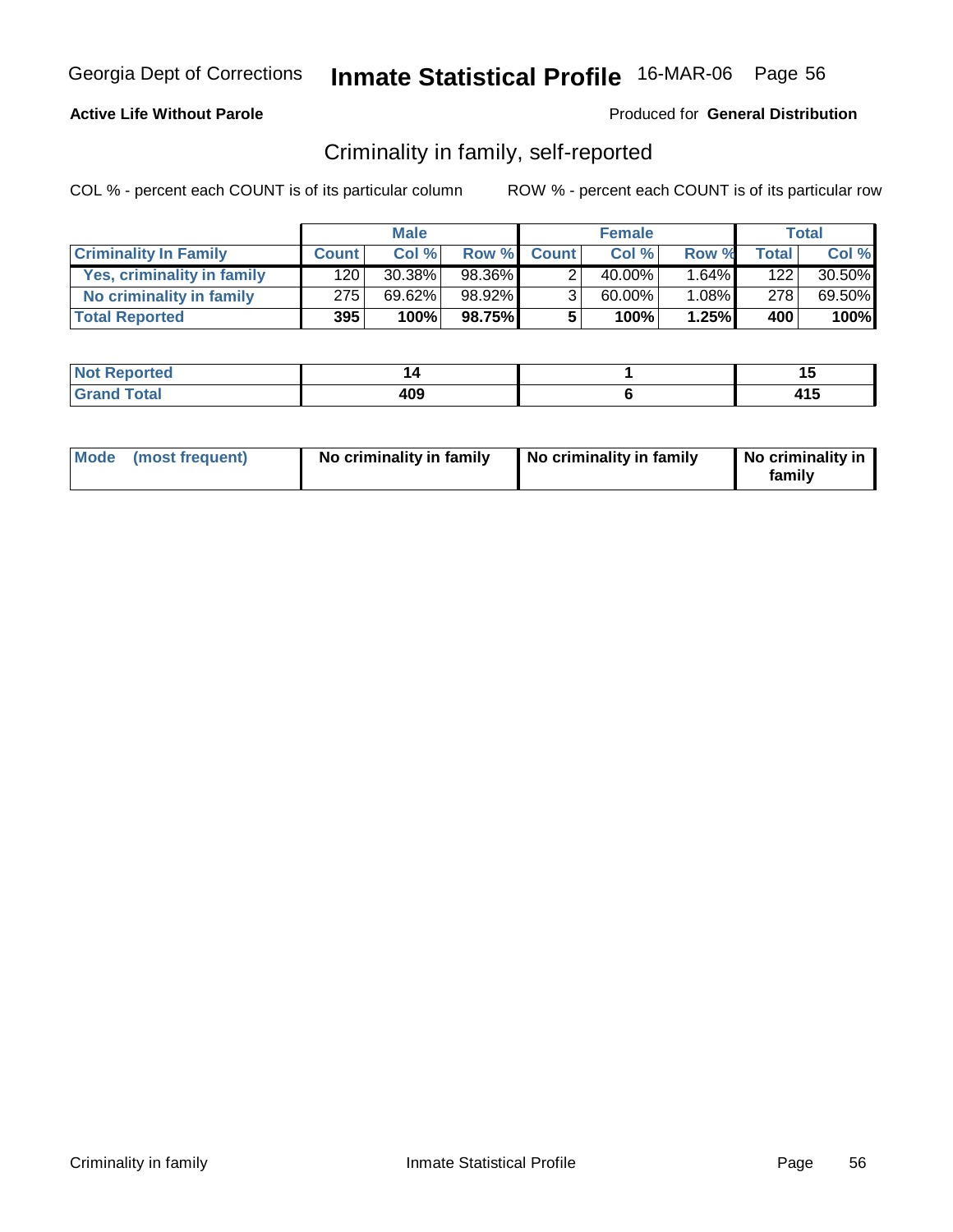### **Active Life Without Parole**

#### Produced for **General Distribution**

### Alcoholism in family, self-reported

|                             |              | <b>Male</b> |           |             | <b>Female</b> |       |              | Total  |
|-----------------------------|--------------|-------------|-----------|-------------|---------------|-------|--------------|--------|
| <b>Alcoholism In Family</b> | <b>Count</b> | Col %       |           | Row % Count | Col %         | Row % | <b>Total</b> | Col %  |
| Yes, alcoholism in family   | 85           | 21.52%      | $98.84\%$ |             | 20.00%        | 1.16% | 86 I         | 21.50% |
| No alcoholism in family     | 310          | 78.48%      | 98.73%    |             | 80.00%        | 1.27% | 314          | 78.50% |
| <b>Total Reported</b>       | 395          | 100%        | 98.75%    | 5           | 100%          | 1.25% | 400          | 100%   |

| المناسبة المسا<br>' NOT<br>ortea |     | '' |
|----------------------------------|-----|----|
| Total<br>$-$                     | 409 | .  |

| Mode (most frequent)<br>No alcoholism in family | <b>No alcoholism in family</b> | No alcoholism in<br>familv |
|-------------------------------------------------|--------------------------------|----------------------------|
|-------------------------------------------------|--------------------------------|----------------------------|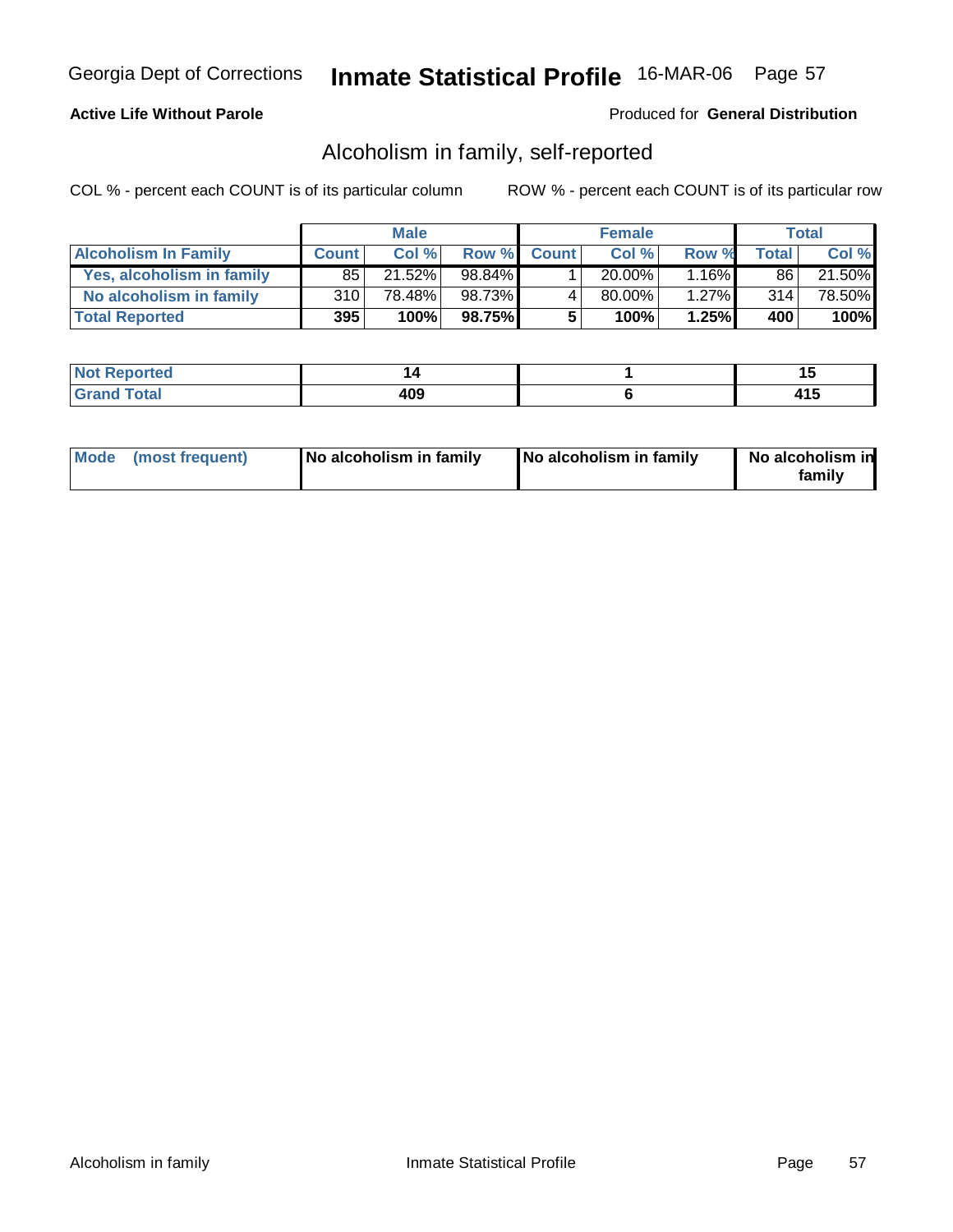### **Active Life Without Parole**

Produced for **General Distribution**

### Drug abuse in family, self-reported

|                           |                  | <b>Male</b> |           |                | <b>Female</b> |          |              | Total  |
|---------------------------|------------------|-------------|-----------|----------------|---------------|----------|--------------|--------|
| Drug Abuse In Family      | <b>Count</b>     | Col %       |           | Row % Count    | Col %         | Row %    | <b>Total</b> | Col %  |
| Yes, drug abuse in family | 51               | $12.91\%$   | $96.23\%$ |                | 40.00%        | $3.77\%$ | 531          | 13.25% |
| No drug abuse in family   | 344 <sub>1</sub> | 87.09%      | 99.14%    | 3 <sub>1</sub> | 60.00%        | $0.86\%$ | 347          | 86.75% |
| <b>Total Reported</b>     | 395              | 100%        | 98.75%I   | 5              | 100%          | 1.25%    | 400          | 100%   |

| المناسبة المسا<br>' NOT<br>ortea |     | '' |
|----------------------------------|-----|----|
| Total<br>$-$                     | 409 | .  |

| Mode (most frequent) |  | No drug abuse in family | No drug abuse in family | No drug abuse in<br>familv |
|----------------------|--|-------------------------|-------------------------|----------------------------|
|----------------------|--|-------------------------|-------------------------|----------------------------|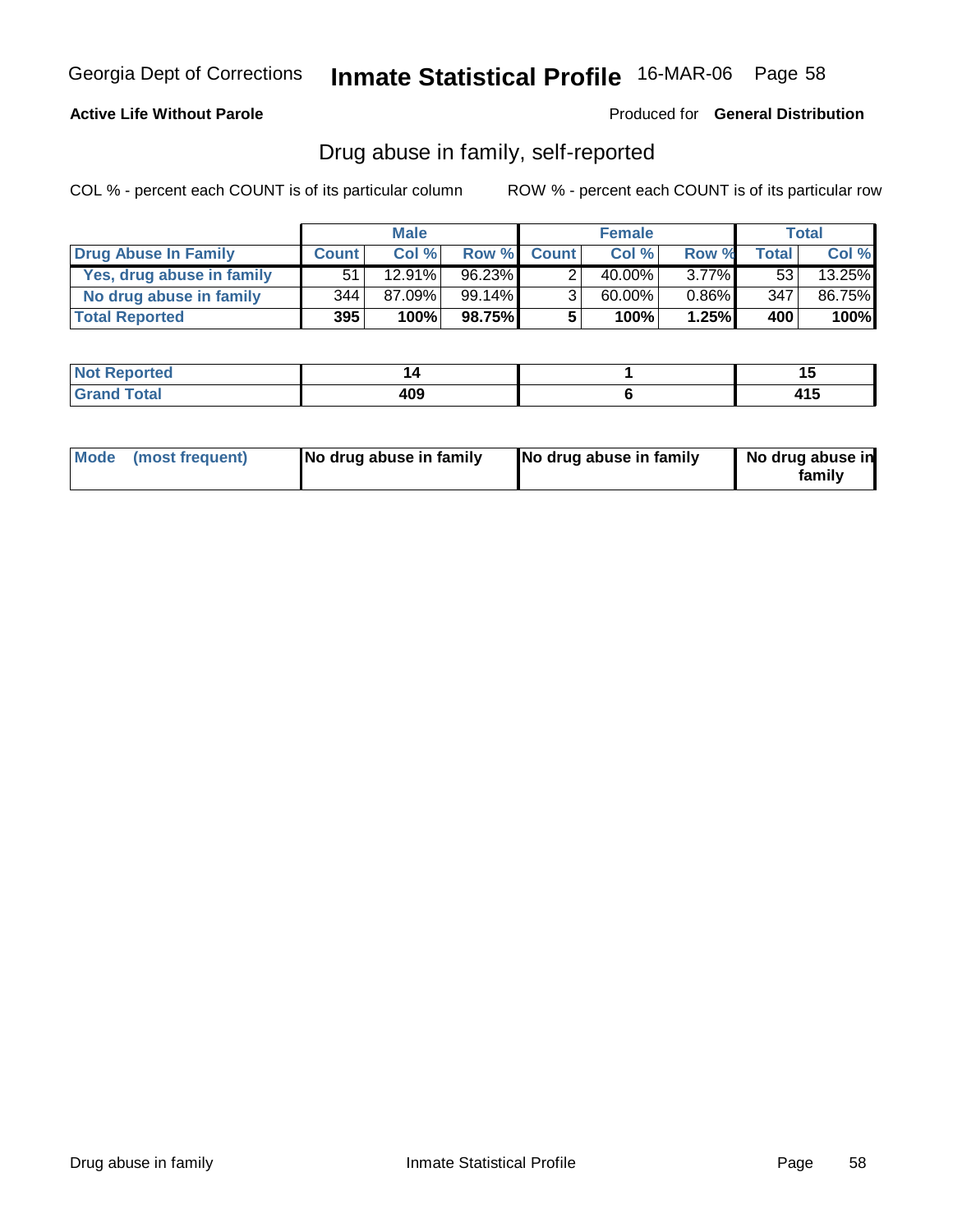### **Active Life Without Parole**

#### Produced for **General Distribution**

### Subjected to frequent beatings, self-reported

|                            |              | <b>Male</b> |           |              | <b>Female</b> |          |       | <b>Total</b> |
|----------------------------|--------------|-------------|-----------|--------------|---------------|----------|-------|--------------|
| <b>Frequent beatings</b>   | <b>Count</b> | Col%        | Row %     | <b>Count</b> | Col%          | Row %    | Total | Col %        |
| Yes, subjected to frequent | 25           | 6.33%       | $96.15\%$ |              | 20.00%        | $3.85\%$ | 26    | 6.50%        |
| beatings                   |              |             |           |              |               |          |       |              |
| Not subjected to frequent  | 370          | 93.67%      | 98.93%    | 4            | 80.00%        | $1.07\%$ | 374   | 93.50%       |
| beatings                   |              |             |           |              |               |          |       |              |
| <b>Total Reported</b>      | 395          | 100%        | 98.75%    | 5            | 100%          | 1.25%    | 400   | 100%         |

| <b>Not Reported</b><br>$\sim$ . The set of $\sim$ |     |     |
|---------------------------------------------------|-----|-----|
| <b>Total</b><br>Crot<br>$\mathbf{v}$ and          | 409 | ט ד |

| Mode | (most frequent) | Not subjected to frequent<br>beatings | Not subjected to frequent   Not subjected to  <br>beatings | <b>frequent beatings</b> |
|------|-----------------|---------------------------------------|------------------------------------------------------------|--------------------------|
|------|-----------------|---------------------------------------|------------------------------------------------------------|--------------------------|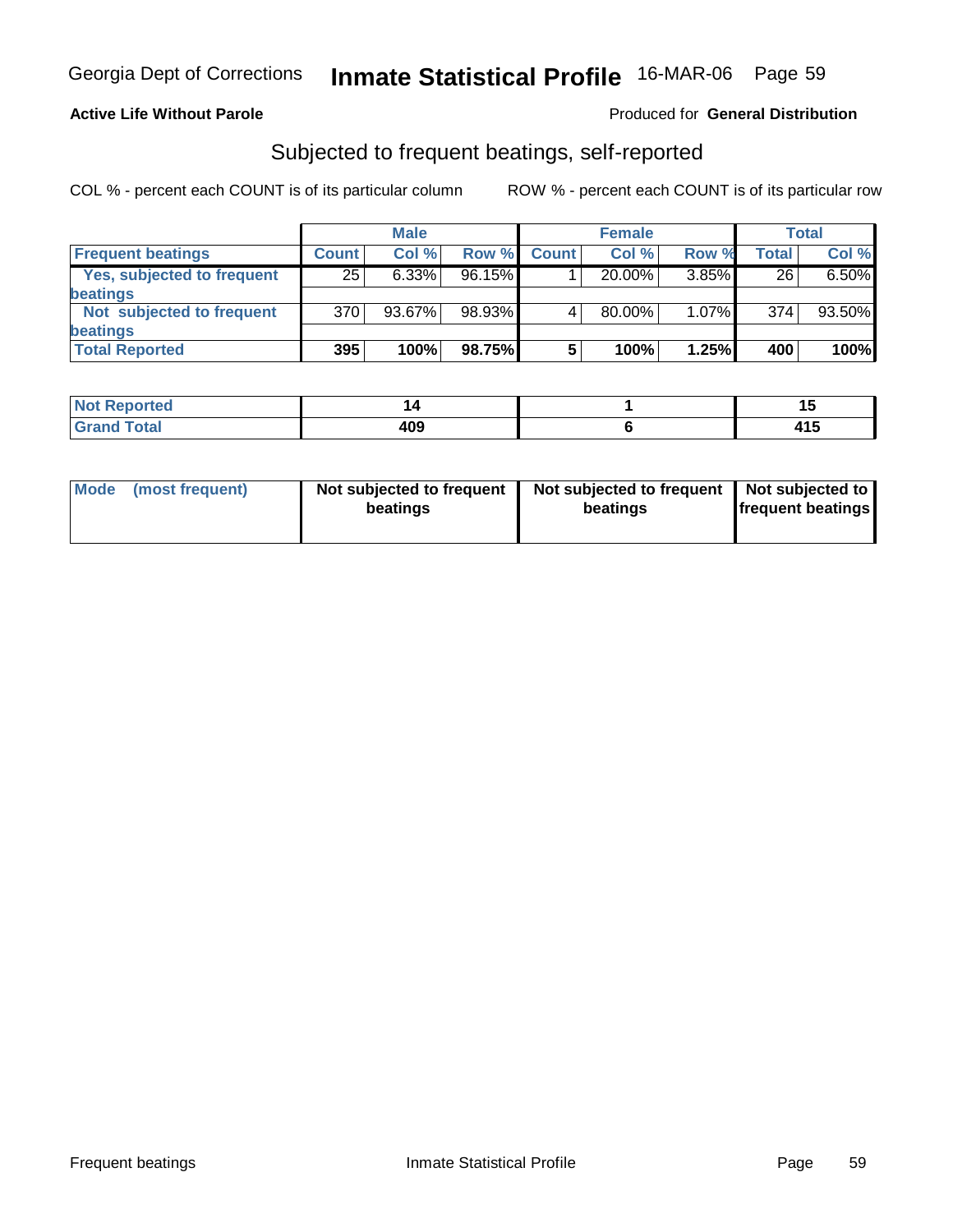### **Active Life Without Parole**

#### Produced for **General Distribution**

### Father absent during inmate's childhood

|                           |              | <b>Male</b> |           |             | <b>Female</b> |          |              | Total  |
|---------------------------|--------------|-------------|-----------|-------------|---------------|----------|--------------|--------|
| <b>Father Absent</b>      | <b>Count</b> | Col %       |           | Row % Count | Col %         | Row %    | <b>Total</b> | Col %  |
| Yes, father was absent    | 205          | 51.90%      | $99.51\%$ |             | 20.00%        | 0.49%    | 206          | 51.50% |
| No, father was not absent | 190          | 48.10%      | 97.94%    |             | 80.00%        | $2.06\%$ | 194          | 48.50% |
| <b>Total Reported</b>     | 395          | 100%        | 98.75%I   | 5           | 100%          | 1.25%    | 400          | 100%   |

| المناسبة المسا<br>' NOT<br>ortea |     | '' |
|----------------------------------|-----|----|
| Total<br>$-$                     | 409 | .  |

| Yes, father was absent<br>Mode (most frequent) | No, father was not absent | Yes, father was<br>absent |
|------------------------------------------------|---------------------------|---------------------------|
|------------------------------------------------|---------------------------|---------------------------|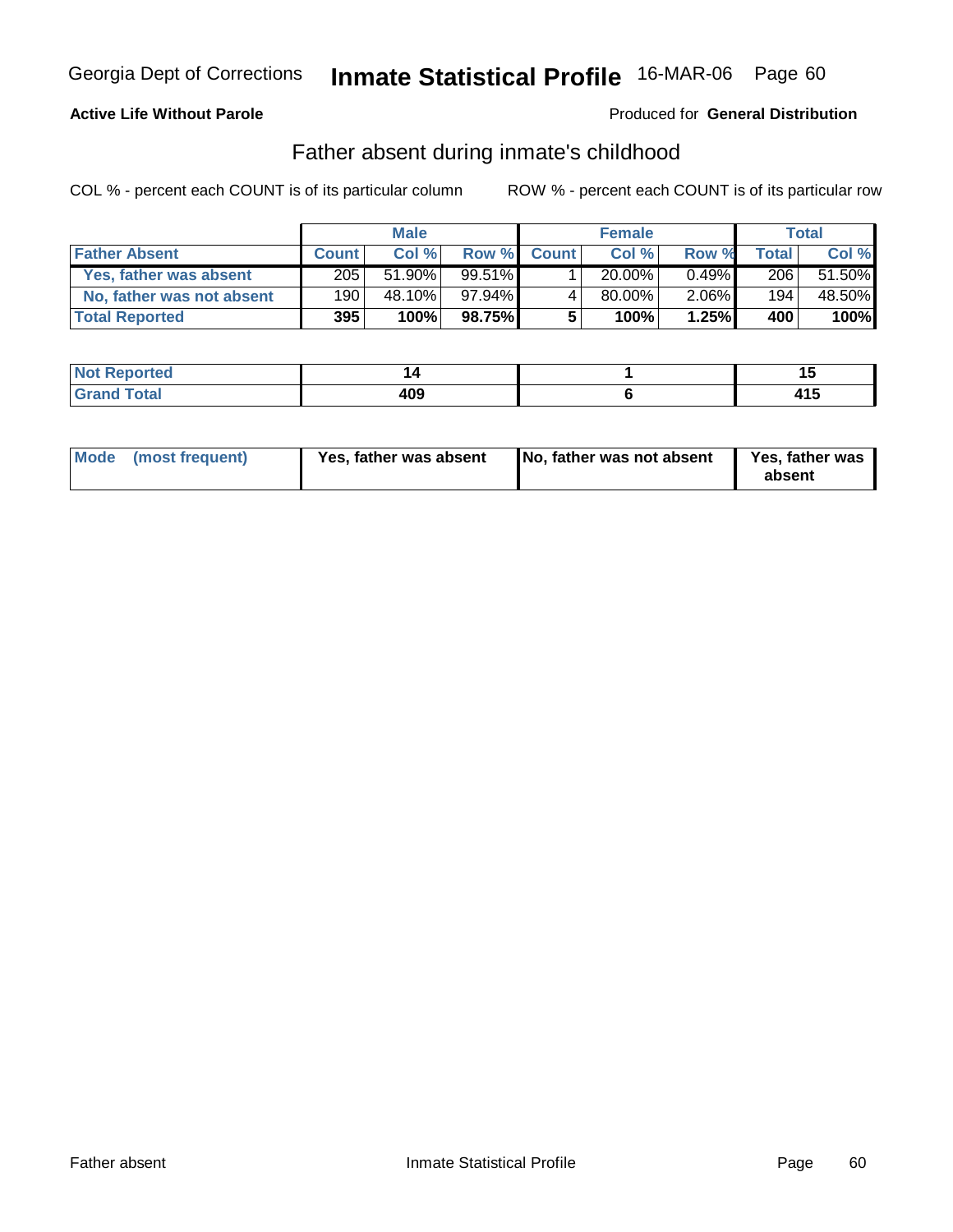### **Active Life Without Parole**

#### Produced for **General Distribution**

### Mother absent during inmate's childhood

|                           |              | <b>Male</b> |         |             | <b>Female</b> |       |              | Total  |
|---------------------------|--------------|-------------|---------|-------------|---------------|-------|--------------|--------|
| <b>Mother Absent</b>      | <b>Count</b> | Col %       |         | Row % Count | Col %         | Row % | <b>Total</b> | Col %  |
| Yes, mother was absent    | 56           | 14.18%      | 98.25%  |             | 20.00%        | 1.75% | 57           | 14.25% |
| No, mother was not absent | 339          | 85.82%      | 98.83%  |             | $80.00\%$ .   | 1.17% | 343          | 85.75% |
| <b>Total Reported</b>     | 395          | 100%        | 98.75%I | 5           | 100%          | 1.25% | 400          | 100%   |

| rtea                        |     |   |
|-----------------------------|-----|---|
| امەت<br><b>TULAI</b><br>--- | 409 | . |

| Mode (most frequent) | No, mother was not absent   No, mother was not absent   No, mother was |            |
|----------------------|------------------------------------------------------------------------|------------|
|                      |                                                                        | not absent |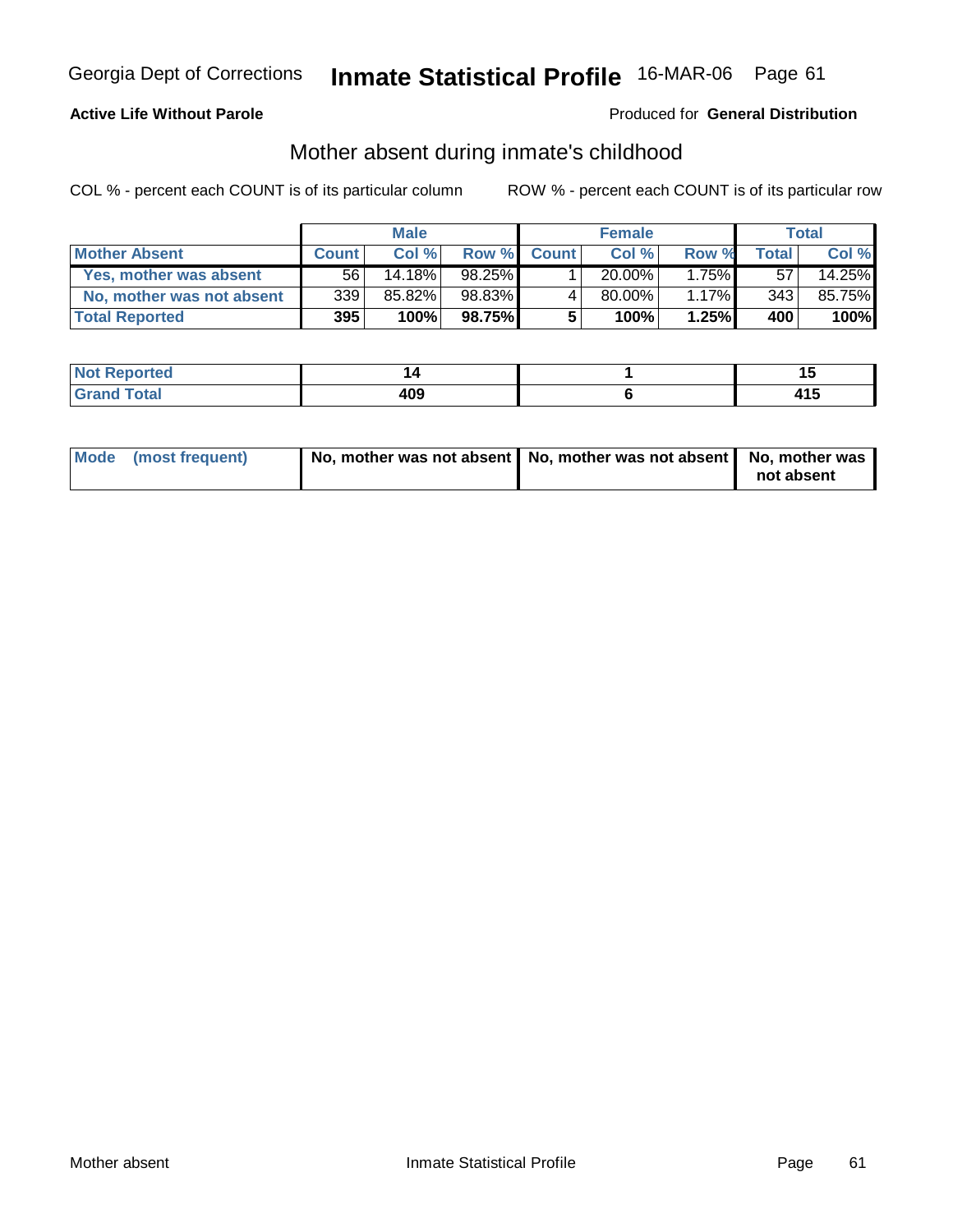### **Active Life Without Parole**

#### Produced for **General Distribution**

### Inmate diagnosed as manipulative

|                       | <b>Male</b>  |        | <b>Female</b> |              |         | Total           |              |        |
|-----------------------|--------------|--------|---------------|--------------|---------|-----------------|--------------|--------|
| <b>Manipulative</b>   | <b>Count</b> | Col %  | Row %         | <b>Count</b> | Col %   | Row %           | <b>Total</b> | Col %  |
| Yes, manipulative     | 87           | 22.08% | 100.00%       |              |         |                 | 87           | 21.80% |
| No, not manipulative  | 307          | 77.92% | 98.40%        | 5            | 100.00% | $^{\circ}$ .60% | 312          | 78.20% |
| <b>Total Reported</b> | 394          | 100%   | 98.75%        | 5            | 100%    | 1.25%           | 399          | 100%   |

| ----<br>∵NΩ1∶<br>ortea |     | ιų             |
|------------------------|-----|----------------|
| Total<br>$\sim$        | 409 | I 4 E<br>7 I J |

| Mode<br>(most frequent)<br>  No. not manipulative | No, not manipulative | No, not<br><b>Imanipulative</b> |
|---------------------------------------------------|----------------------|---------------------------------|
|---------------------------------------------------|----------------------|---------------------------------|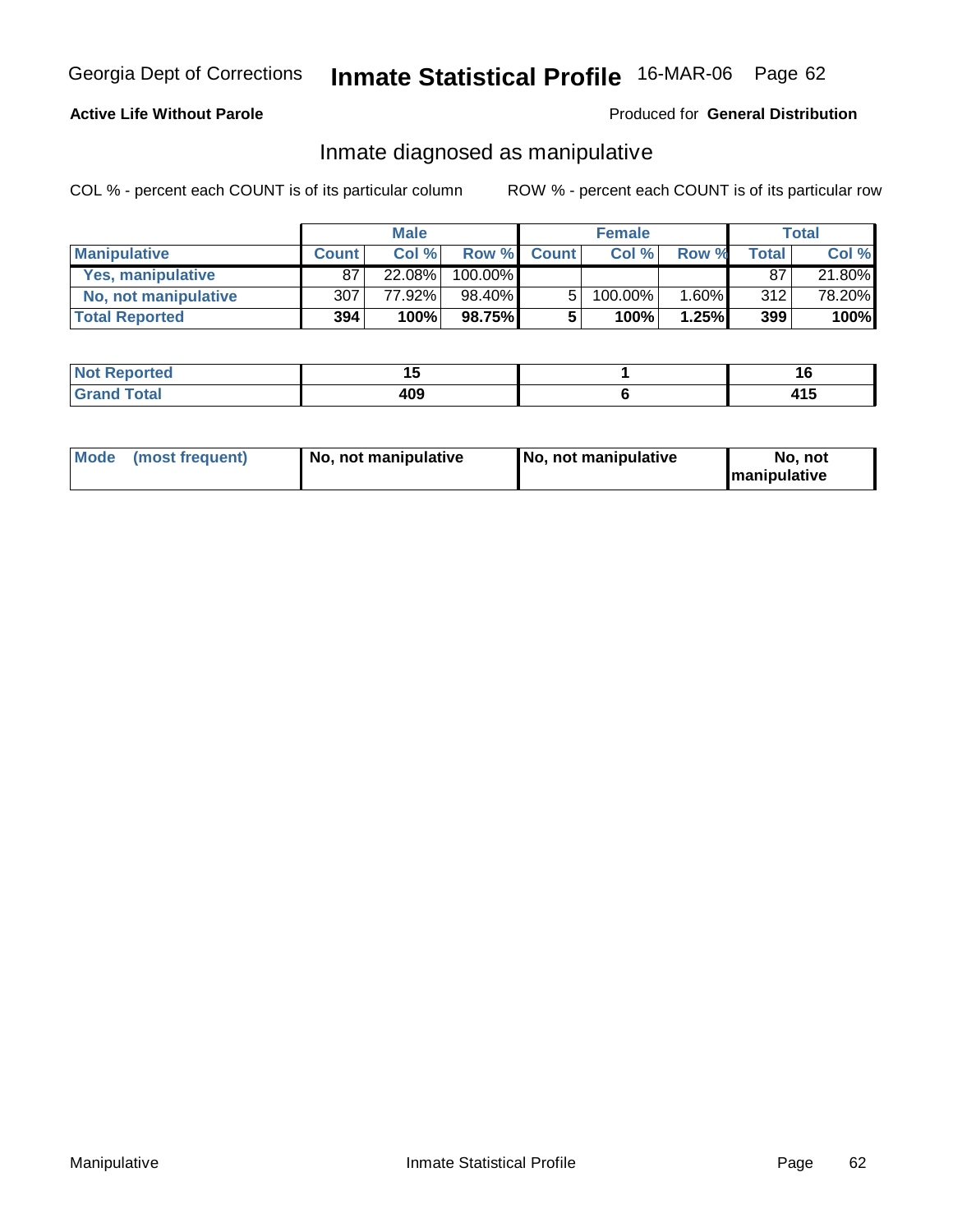### **Active Life Without Parole**

#### Produced for **General Distribution**

### Inmate diagnosed as assaultive

|                       | <b>Male</b>  |        | <b>Female</b> |              |         | Total |       |        |
|-----------------------|--------------|--------|---------------|--------------|---------|-------|-------|--------|
| <b>Assaultive</b>     | <b>Count</b> | Col %  | <b>Row %</b>  | <b>Count</b> | Col %   | Row % | Total | Col %  |
| Yes. assaultive       | 313          | 79.44% | 98.43%        | -51          | 100.00% | 1.57% | 318   | 79.70% |
| No, not assaultive    | 81           | 20.56% | 100.00%       |              |         |       | 81    | 20.30% |
| <b>Total Reported</b> | 394          | 100%   | 98.75%I       | 5            | 100%    | 1.25% | 399   | 100%   |

| Reported<br><b>NOT</b> |     | יי         |
|------------------------|-----|------------|
| <b>Total</b>           | 409 | .<br>. I v |

| <b>Mode</b><br><b>Yes, assaultive</b><br>(most frequent) | Yes, assaultive | Yes, assaultive |
|----------------------------------------------------------|-----------------|-----------------|
|----------------------------------------------------------|-----------------|-----------------|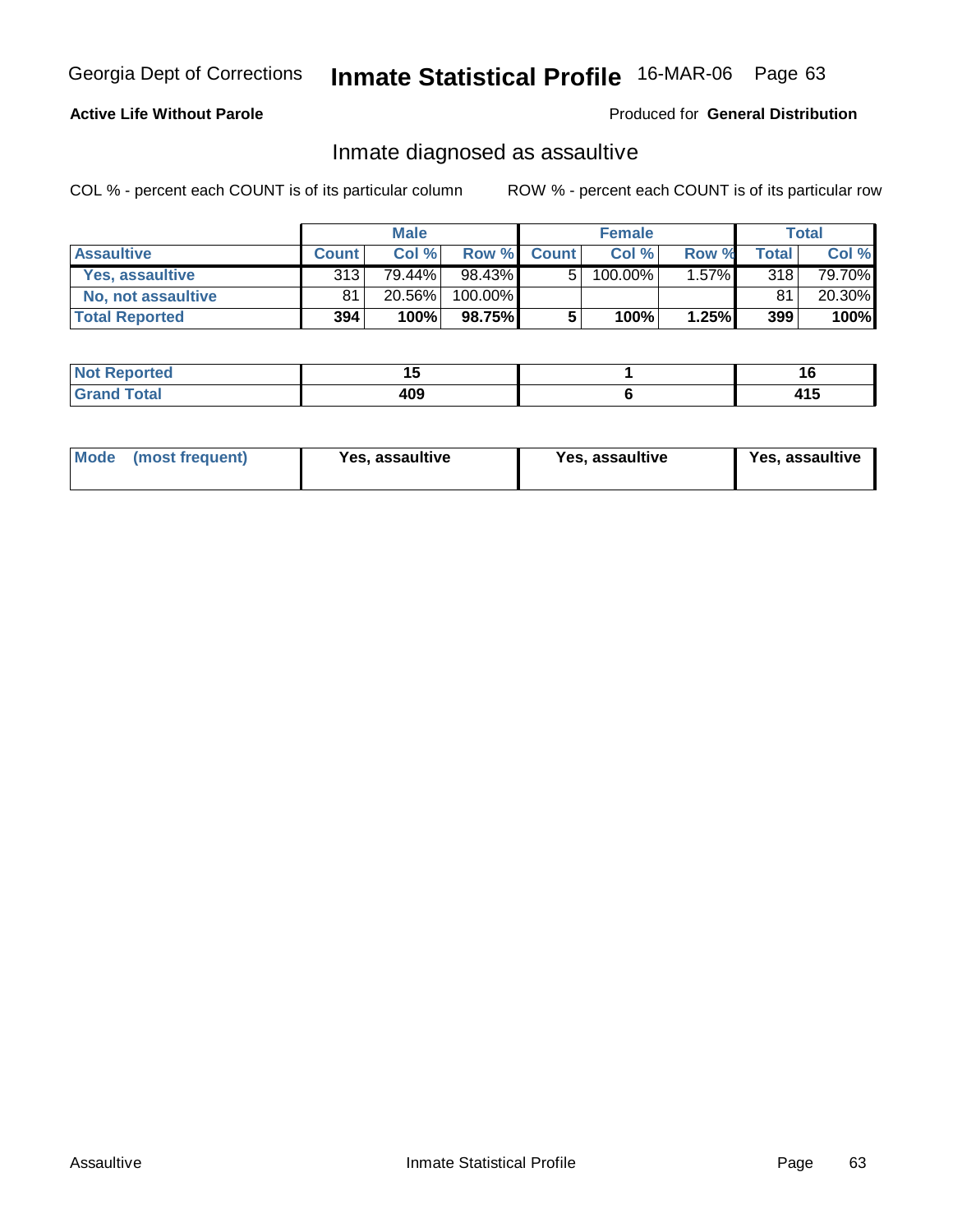**Active Life Without Parole** 

Produced for **General Distribution**

### Prison sentence in years

COL % - percent each COUNT is of its particular column ROW % - percent each COUNT is of its particular row

|                                 | <b>Male</b>  |         |                    | <b>Female</b> |            |       | <b>Total</b> |                       |
|---------------------------------|--------------|---------|--------------------|---------------|------------|-------|--------------|-----------------------|
| <b>Prison Sentence In Years</b> | <b>Count</b> | Col %   | <b>Row % Count</b> |               | Col %      | Row % | Total        | Col %                 |
| Life Without Parole             | 409          | 100.00% | 98.55%             |               | $100.00\%$ | .45%  | 415'         | $100.\overline{00\%}$ |
| <b>Total Reported</b>           | 409          | 100%    | 98.55%             |               | 100%       | 1.45% | 415          | 100%                  |

| orted<br><b>NI</b>               |     |  |
|----------------------------------|-----|--|
| <b>Total</b><br>$\mathbf{v}$ and | 409 |  |

#### **Determinate (numeric) sentences only**

| <b>Mean</b> | (average) |  |  |
|-------------|-----------|--|--|
|             |           |  |  |

**All sentences (including determinate), with life, life without parole, and death sentences figured at 45 years**

| ' Mea<br>апо      | ᠇ᡂ     |        | т.     |
|-------------------|--------|--------|--------|
| --- <i>--</i> --- | $\sim$ | $\sim$ | $\sim$ |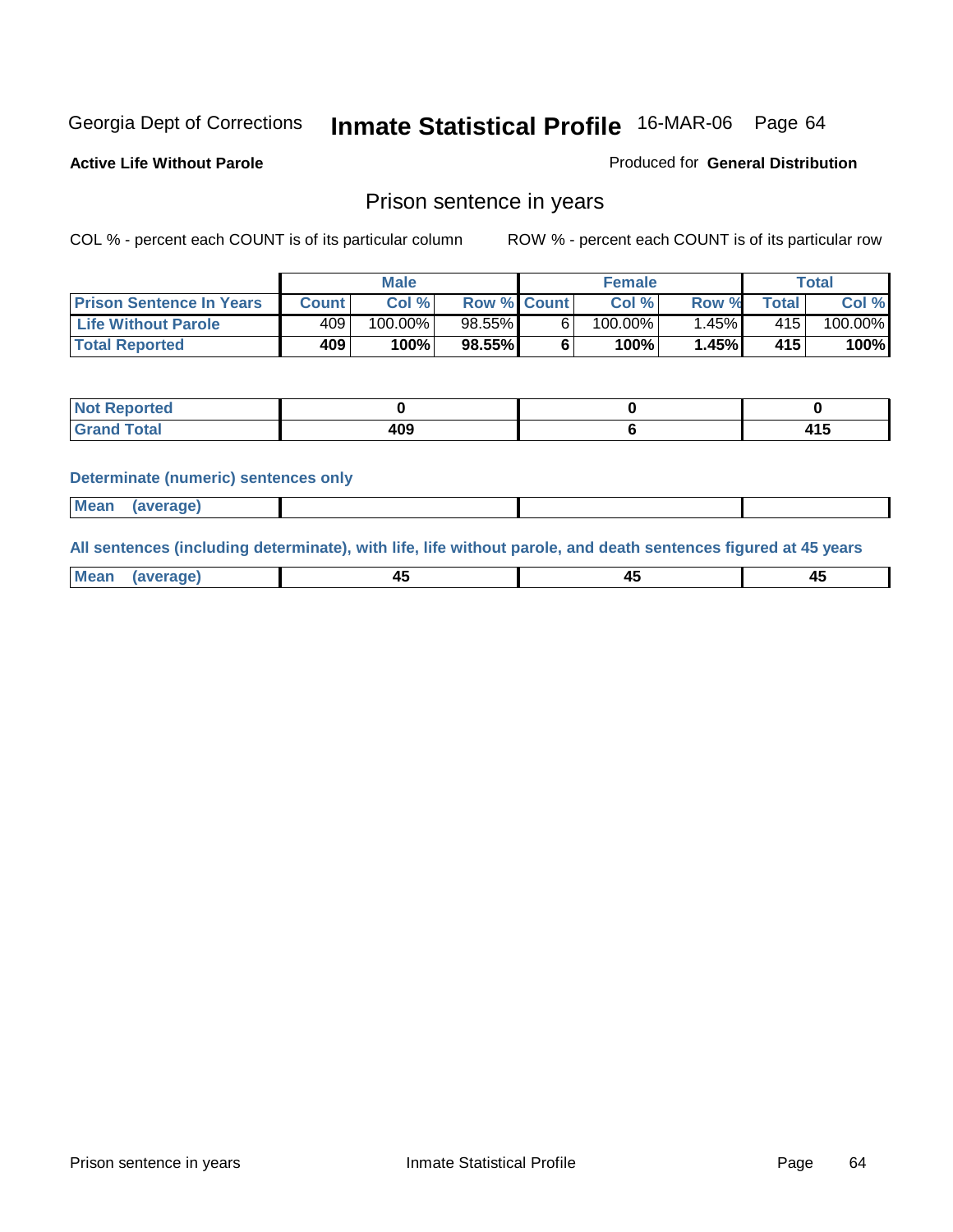#### **Active Life Without Parole**

# Primary offense, broken out into felonies vs misdemeanors

COL % - percent each COUNT is of its particular column ROW % - percent each COUNT is of its particular row

Produced for **General Distribution**

|                                  | <b>Male</b> |         | <b>Female</b>      |                |            | Total |       |         |
|----------------------------------|-------------|---------|--------------------|----------------|------------|-------|-------|---------|
| <b>Felonies and Misdemeanors</b> | Count       | Col%    | <b>Row % Count</b> |                | Col%       | Row % | Total | Col %   |
| <b>Felonies</b>                  | 409         | 100.00% | $98.55\%$          | 6 <sub>1</sub> | $100.00\%$ | .45%  | 415   | 100.00% |
| <b>Total Reported</b>            | 409         | 100%    | 98.55%             |                | 100%       | 1.45% | 415   | 100%    |

| rted.<br><b>Not</b><br>$\sim$     |     |            |          |
|-----------------------------------|-----|------------|----------|
| <b>otal</b><br>Gran<br><b>UIU</b> | "^^ | 008<br>łUЈ | .<br>ા ⊽ |

| Mo<br>requent)<br>mies<br>onies<br>.<br>.<br>. |
|------------------------------------------------|
|------------------------------------------------|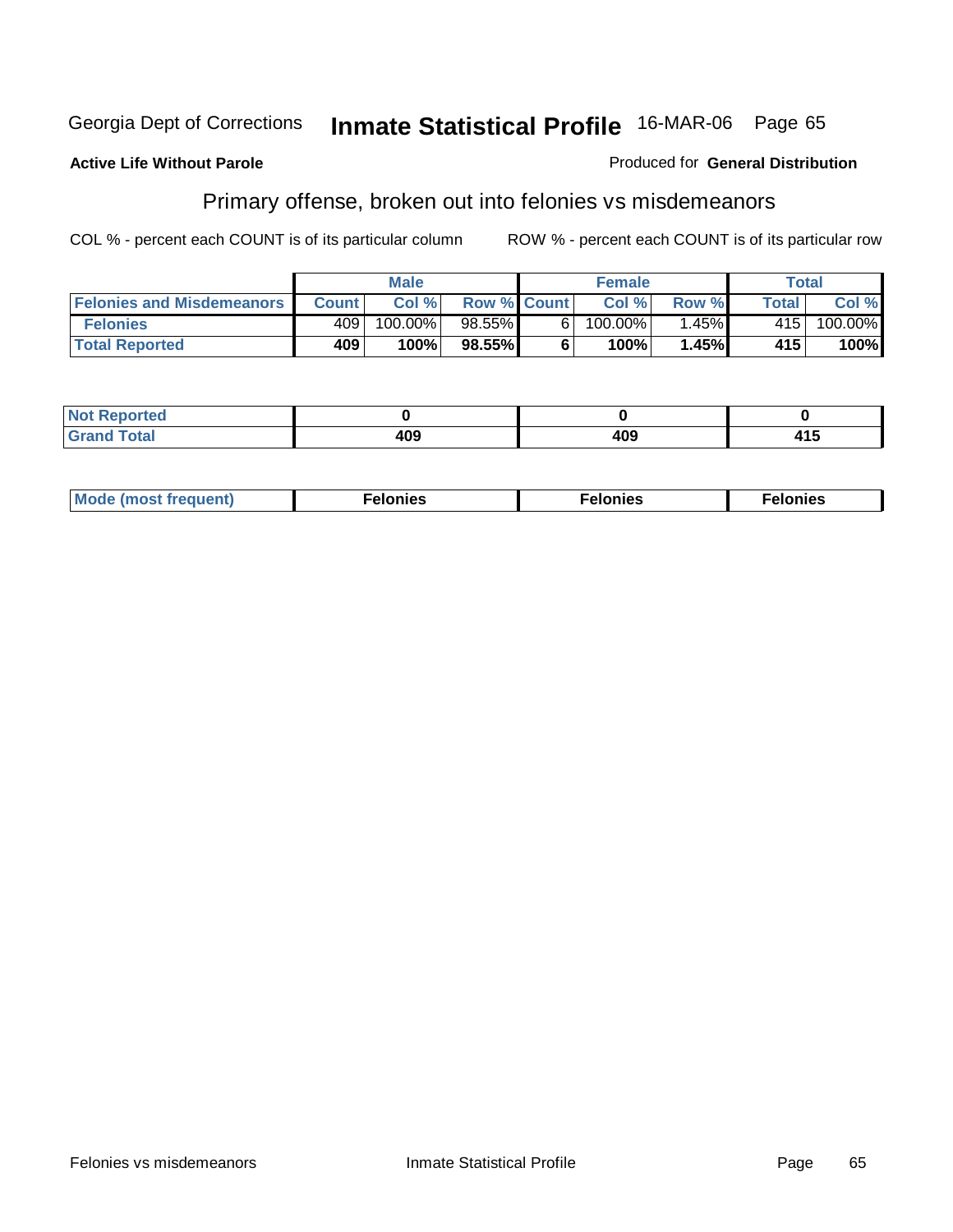### **Active Life Without Parole**

#### Produced for **General Distribution**

### Primary offense, broken out into six broad crime categories

|   |                         |                 | <b>Male</b> |             |   | <b>Female</b> |       |                 | <b>Total</b> |
|---|-------------------------|-----------------|-------------|-------------|---|---------------|-------|-----------------|--------------|
|   | <b>Crime Categories</b> | <b>Count</b>    | Col %       | Row % Count |   | Col %         | Row % | <b>Total</b>    | Col %        |
|   | <b>Violent</b>          | 344             | 84.11%      | 98.29%      | 6 | 100.00%       | 1.71% | 350             | 84.34%       |
| 2 | <b>Sex Crime</b>        | 53              | 12.96%      | 100.00%     |   | $.00\%$ $ $   |       | 53              | 12.77%       |
| 3 | <b>Property</b>         | 2               | .49%        | 100.00%     |   | .00%          |       | 2               | .48%         |
| 4 | <b>Drug</b>             | 10 <sub>1</sub> | 2.44%       | 100.00%     |   | .00%          |       | 10 <sub>1</sub> | 2.41%        |
|   | <b>Total Reported</b>   | 409             | 100%        | 98.55%      | 6 | 100%          | 1.45% | 415             | 100%         |

| ____ | ៱៱៱<br>IV.<br>$ -$ | .<br>7 I J |
|------|--------------------|------------|

| M <sub>c</sub><br>--------<br>AUAZ | .<br>Violent | วlent | --<br>lent<br>____ |
|------------------------------------|--------------|-------|--------------------|
|                                    |              |       |                    |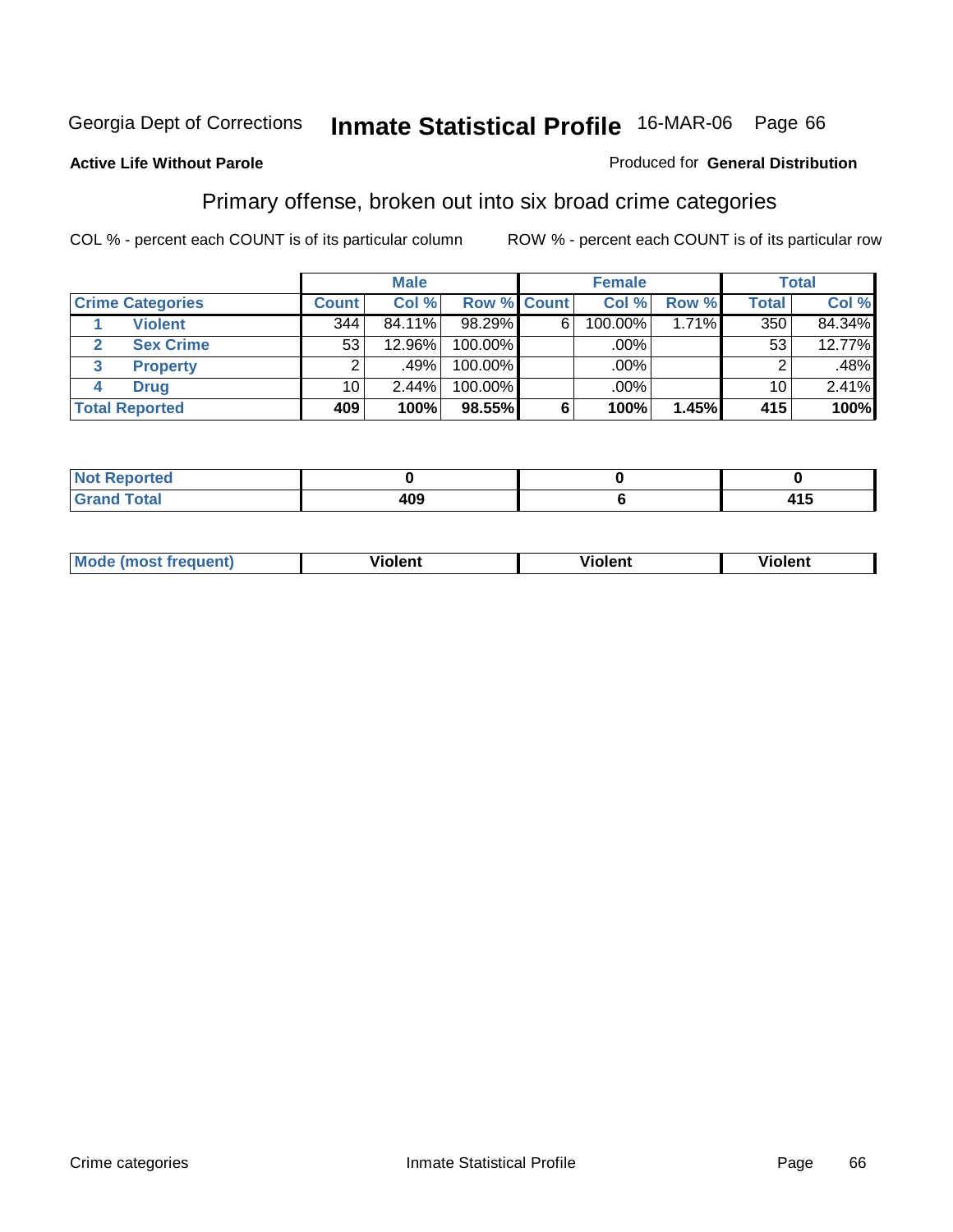#### **Active Life Without Parole**

#### Produced for **General Distribution**

# Primary offense, detailed offense code

|      |                                |              | <b>Male</b> |         |              | <b>Female</b> |       |                | <b>Total</b> |
|------|--------------------------------|--------------|-------------|---------|--------------|---------------|-------|----------------|--------------|
|      | <b>Primary Offense</b>         | <b>Count</b> | Col %       | Row %   | <b>Count</b> | Col %         | Row % | <b>Total</b>   | Col %        |
| 1101 | <b>Murder</b>                  | 243          | 59.41%      | 97.59%  | 6            | 100.00%       | 2.41% | 249            | 60.00%       |
| 1311 | <b>Kidnapping</b>              | 43           | 10.51%      | 100.00% |              |               |       | 43             | 10.36%       |
| 1601 | <b>Burglary</b>                | 2            | .49%        | 100.00% |              |               |       | 2              | .48%         |
| 1902 | <b>Armed Robbery</b>           | 57           | 13.94%      | 100.00% |              |               |       | 57             | 13.73%       |
| 1911 | <b>Hijacking Motor Vehicle</b> |              | .24%        | 100.00% |              |               |       |                | .24%         |
| 2001 | <b>Rape</b>                    | 42           | 10.27%      | 100.00% |              |               |       | 42             | 10.12%       |
| 2003 | <b>Aggrav Sodomy</b>           |              | .24%        | 100.00% |              |               |       |                | .24%         |
| 2009 | <b>Aggrav Sexual Battery</b>   | 2            | .49%        | 100.00% |              |               |       | $\overline{2}$ | .48%         |
| 2019 | <b>Child Molestation</b>       | 2            | .49%        | 100.00% |              |               |       | $\overline{2}$ | .48%         |
| 2021 | <b>Aggrav Child</b>            | 6            | 1.47%       | 100.00% |              |               |       | 6              | 1.45%        |
|      | <b>Molestation</b>             |              |             |         |              |               |       |                |              |
| 4012 | <b>Viol Ga Cntrl Sbst Act</b>  |              | .24%        | 100.00% |              |               |       |                | .24%         |
| 4018 | <b>S/D Cont Sub School</b>     |              | .24%        | 100.00% |              |               |       | 1              | .24%         |
| 4021 | <b>S/D Cocaine</b>             | 3            | .73%        | 100.00% |              |               |       | 3              | .72%         |
| 4022 | <b>Poss Of Cocaine</b>         | 4            | .98%        | 100.00% |              |               |       | 4              | .96%         |
| 4134 | <b>Att/Consprcy Commt</b>      |              | .24%        | 100.00% |              |               |       |                | .24%         |
|      | C/S/Of                         |              |             |         |              |               |       |                |              |
|      | <b>Total Rported</b>           | 409          | 100%        | 98.55%  | 6            | 100%          | 1.45% | 415            | 100%         |

| Reported                 |            |       |
|--------------------------|------------|-------|
| <b>otal</b><br>$- \cdot$ | ,,,<br>40S | 4 A C |

| <b>Mode (most frequent)</b> | 1101 Murder | 1101 Murder | 1101 Murder |
|-----------------------------|-------------|-------------|-------------|
|-----------------------------|-------------|-------------|-------------|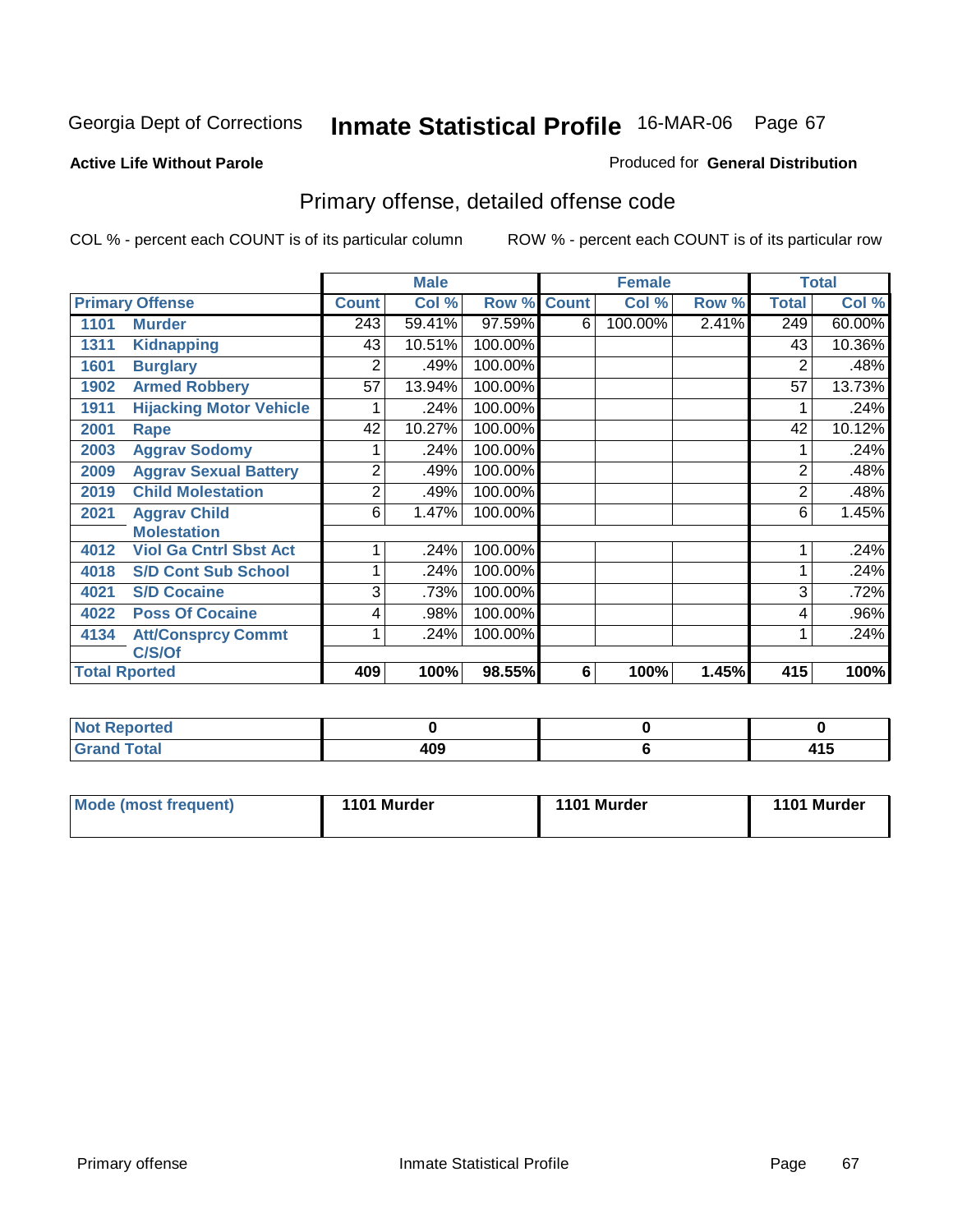Produced for **General Distribution**

#### **Active Life Without Parole**

# County of conviction of primary offense

|                         |                             |                 | <b>Male</b> |         |              | <b>Female</b> |       |                 | <b>Total</b>               |
|-------------------------|-----------------------------|-----------------|-------------|---------|--------------|---------------|-------|-----------------|----------------------------|
|                         | <b>County of Conviction</b> | <b>Count</b>    | Col %       | Row %   | <b>Count</b> | Col %         | Row % | <b>Total</b>    | $\overline{\text{Col }\%}$ |
| 1                       | <b>Appling</b>              | $\overline{2}$  | .49%        | 100.00% |              |               |       | $\overline{2}$  | .48%                       |
| $\overline{2}$          | <b>Atkinson</b>             | 1               | .24%        | 100.00% |              |               |       | $\mathbf 1$     | .24%                       |
| $\overline{\mathbf{3}}$ | <b>Bacon</b>                | 1               | .24%        | 100.00% |              |               |       | 1               | .24%                       |
| 5                       | <b>Baldwin</b>              | 6               | 1.47%       | 100.00% |              |               |       | $\overline{6}$  | 1.45%                      |
| $6\phantom{a}$          | <b>Banks</b>                | 1               | .24%        | 100.00% |              |               |       | $\mathbf{1}$    | .24%                       |
| $\overline{7}$          | <b>Barrow</b>               | $\overline{3}$  | .73%        | 100.00% |              |               |       | $\overline{3}$  | .72%                       |
| 8                       | <b>Bartow</b>               | $\overline{2}$  | .49%        | 100.00% |              |               |       | $\overline{2}$  | .48%                       |
| 9                       | <b>Ben Hill</b>             | $\overline{3}$  | .73%        | 100.00% |              |               |       | $\overline{3}$  | .72%                       |
| 10                      | <b>Berrien</b>              | 1               | .24%        | 100.00% |              |               |       | $\mathbf{1}$    | .24%                       |
| 11                      | <b>Bibb</b>                 | $\overline{15}$ | 3.67%       | 100.00% |              |               |       | $\overline{15}$ | 3.61%                      |
| 12                      | <b>Bleckley</b>             | 1               | .24%        | 100.00% |              |               |       | $\mathbf 1$     | .24%                       |
| 13                      | <b>Brantley</b>             | 1               | .24%        | 100.00% |              |               |       | $\mathbf{1}$    | .24%                       |
| 14                      | <b>Brooks</b>               | 1               | .24%        | 100.00% |              |               |       | $\mathbf{1}$    | .24%                       |
| 16                      | <b>Bulloch</b>              | 1               | .24%        | 100.00% |              |               |       | $\mathbf{1}$    | .24%                       |
| 17                      | <b>Burke</b>                | 5               | 1.22%       | 100.00% |              |               |       | $\overline{5}$  | 1.20%                      |
| 18                      | <b>Butts</b>                | $\overline{3}$  | .73%        | 100.00% |              |               |       | $\overline{3}$  | .72%                       |
| 20                      | <b>Camden</b>               | 1               | .24%        | 100.00% |              |               |       | $\mathbf{1}$    | .24%                       |
| 22                      | <b>Carroll</b>              | $\overline{2}$  | .49%        | 100.00% |              |               |       | $\overline{c}$  | .48%                       |
| 23                      | <b>Catoosa</b>              | 1               | .24%        | 100.00% |              |               |       | $\mathbf{1}$    | .24%                       |
| 24                      | <b>Charlton</b>             | 1               | .24%        | 100.00% |              |               |       | $\mathbf{1}$    | .24%                       |
| 25                      | <b>Chatham</b>              | $\overline{15}$ | 3.67%       | 100.00% |              |               |       | $\overline{15}$ | 3.61%                      |
| 28                      | <b>Cherokee</b>             | $\overline{2}$  | .49%        | 100.00% |              |               |       | $\overline{2}$  | .48%                       |
| 29                      | <b>Clarke</b>               | $\overline{11}$ | 2.69%       | 100.00% |              |               |       | $\overline{11}$ | 2.65%                      |
| 31                      | <b>Clayton</b>              | $\overline{15}$ | 3.67%       | 100.00% |              |               |       | $\overline{15}$ | 3.61%                      |
| 33                      | <b>Cobb</b>                 | 11              | 2.69%       | 100.00% |              |               |       | 11              | 2.65%                      |
| 34                      | <b>Coffee</b>               | $\overline{c}$  | .49%        | 100.00% |              |               |       | $\overline{c}$  | .48%                       |
| 35                      | <b>Colquitt</b>             | $\overline{3}$  | .73%        | 100.00% |              |               |       | $\overline{3}$  | .72%                       |
| 36                      | <b>Columbia</b>             | 4               | .98%        | 100.00% |              |               |       | $\overline{4}$  | .96%                       |
| 37                      | <b>Cook</b>                 | 3               | .73%        | 100.00% |              |               |       | $\overline{3}$  | .72%                       |
| 38                      | <b>Coweta</b>               | $\overline{2}$  | .49%        | 100.00% |              |               |       | $\overline{2}$  | .48%                       |
| 40                      | <b>Crisp</b>                | 1               | .24%        | 100.00% |              |               |       | 1               | .24%                       |
| 41                      | <b>Dade</b>                 | 1               | .24%        | 100.00% |              |               |       | 1               | .24%                       |
| 43                      | <b>Decatur</b>              | 1               | .24%        | 100.00% |              |               |       | $\mathbf{1}$    | .24%                       |
| 44                      | <b>Dekalb</b>               | $\overline{31}$ | 7.58%       | 96.88%  | $\mathbf{1}$ | 16.67%        | 3.13% | $\overline{32}$ | 7.71%                      |
| 45                      | <b>Dodge</b>                | 1               | .24%        | 100.00% |              |               |       | 1               | .24%                       |
| 47                      | <b>Dougherty</b>            | $\overline{12}$ | 2.93%       | 100.00% |              |               |       | $\overline{12}$ | 2.89%                      |
| 48                      | <b>Douglas</b>              | $\overline{13}$ | 3.18%       | 92.86%  | 1            | 16.67%        | 7.14% | $\overline{14}$ | 3.37%                      |
| 49                      | <b>Early</b>                | 1               | .24%        | 100.00% |              |               |       | 1               | .24%                       |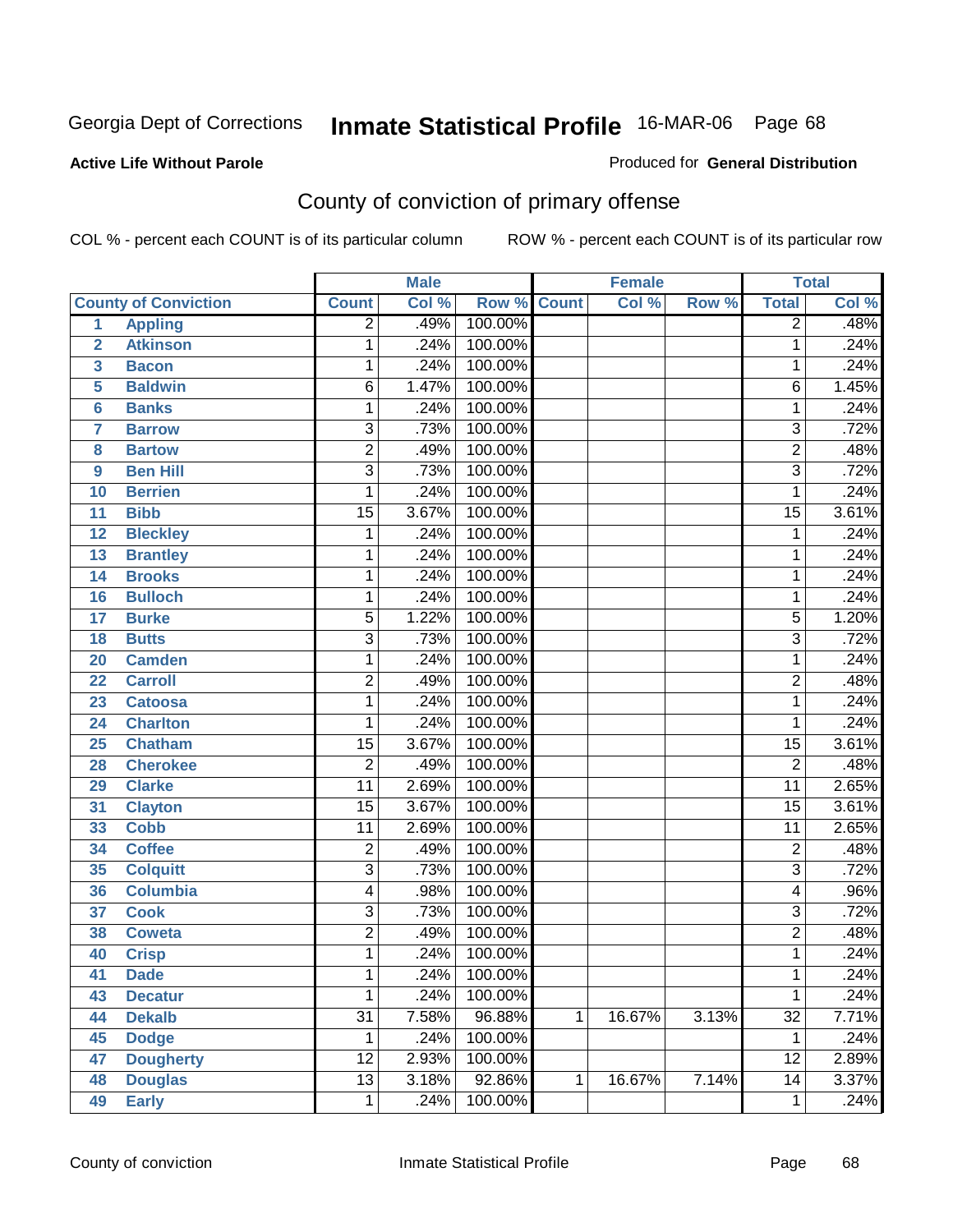Produced for **General Distribution**

### **Active Life Without Parole**

# County of conviction of primary offense

|     |                             |                 | <b>Male</b> |         |              | <b>Female</b> |        |                         | <b>Total</b> |
|-----|-----------------------------|-----------------|-------------|---------|--------------|---------------|--------|-------------------------|--------------|
|     | <b>County of Conviction</b> | <b>Count</b>    | Col %       | Row %   | <b>Count</b> | Col %         | Row %  | <b>Total</b>            | Col %        |
| 51  | <b>Effingham</b>            | $\overline{2}$  | .49%        | 100.00% |              |               |        | $\overline{2}$          | .48%         |
| 52  | <b>Elbert</b>               | $\overline{2}$  | .49%        | 100.00% |              |               |        | $\overline{2}$          | .48%         |
| 53  | <b>Emanuel</b>              | 1               | .24%        | 100.00% |              |               |        | 1                       | .24%         |
| 56  | <b>Fayette</b>              | $\overline{3}$  | .73%        | 100.00% |              |               |        | $\overline{3}$          | .72%         |
| 57  | <b>Floyd</b>                | $\overline{5}$  | 1.22%       | 100.00% |              |               |        | $\overline{5}$          | 1.20%        |
| 58  | <b>Forsyth</b>              | 1               | .24%        | 100.00% |              |               |        | 1                       | .24%         |
| 59  | <b>Franklin</b>             | 1               | .24%        | 100.00% |              |               |        | 1                       | .24%         |
| 60  | <b>Fulton</b>               | $\overline{39}$ | 9.54%       | 100.00% |              |               |        | $\overline{39}$         | 9.40%        |
| 61  | <b>Gilmer</b>               | 1               | .24%        | 100.00% |              |               |        | 1                       | .24%         |
| 63  | <b>Glynn</b>                | $\overline{12}$ | 2.93%       | 100.00% |              |               |        | $\overline{12}$         | 2.89%        |
| 66  | <b>Greene</b>               | 1               | .24%        | 100.00% |              |               |        | 1                       | .24%         |
| 67  | <b>Gwinnett</b>             | $\overline{7}$  | 1.71%       | 100.00% |              |               |        | $\overline{7}$          | 1.69%        |
| 68  | <b>Habersham</b>            | 1               | .24%        | 100.00% |              |               |        | 1                       | .24%         |
| 69  | <b>Hall</b>                 | $\overline{6}$  | 1.47%       | 100.00% |              |               |        | $\overline{6}$          | 1.45%        |
| 72  | <b>Harris</b>               | 1               | .24%        | 100.00% |              |               |        | 1                       | .24%         |
| 73  | <b>Hart</b>                 | 4               | .98%        | 100.00% |              |               |        | $\overline{\mathbf{4}}$ | .96%         |
| 75  | <b>Henry</b>                | 8               | 1.96%       | 100.00% |              |               |        | 8                       | 1.93%        |
| 76  | <b>Houston</b>              | 6               | 1.47%       | 100.00% |              |               |        | 6                       | 1.45%        |
| 78  | <b>Jackson</b>              | 7               | 1.71%       | 100.00% |              |               |        | $\overline{7}$          | 1.69%        |
| 79  | <b>Jasper</b>               | 1               | .24%        | 100.00% |              |               |        | 1                       | .24%         |
| 80  | <b>Jeff Davis</b>           | 1               | .24%        | 100.00% |              |               |        | 1                       | .24%         |
| 81  | <b>Jefferson</b>            | 1               | .24%        | 100.00% |              |               |        | 1                       | .24%         |
| 84  | <b>Jones</b>                | 1               | .24%        | 100.00% |              |               |        | 1                       | .24%         |
| 87  | <b>Laurens</b>              | $\overline{2}$  | .49%        | 100.00% |              |               |        | $\overline{2}$          | .48%         |
| 88  | <b>Lee</b>                  | 1               | .24%        | 100.00% |              |               |        | 1                       | .24%         |
| 89  | <b>Liberty</b>              | $\overline{5}$  | 1.22%       | 100.00% |              |               |        | $\overline{5}$          | 1.20%        |
| 91  | Long                        | $\overline{3}$  | .73%        | 100.00% |              |               |        | $\overline{3}$          | .72%         |
| 92  | <b>Lowndes</b>              | $\overline{3}$  | .73%        | 100.00% |              |               |        | $\overline{3}$          | .72%         |
| 95  | <b>Madison</b>              | 1               | .24%        | 100.00% |              |               |        | 1                       | .24%         |
| 96  | <b>Marion</b>               | 1               | .24%        | 100.00% |              |               |        | 1                       | .24%         |
| 98  | <b>Mcintosh</b>             | 1               | .24%        | 100.00% |              |               |        | 1                       | .24%         |
| 100 | <b>Miller</b>               | 1               | .24%        | 100.00% |              |               |        | 1                       | .24%         |
| 102 | <b>Monroe</b>               | $\overline{2}$  | .49%        | 100.00% |              |               |        | $\overline{2}$          | .48%         |
| 106 | <b>Muscogee</b>             | $\overline{15}$ | 3.67%       | 100.00% |              |               |        | $\overline{15}$         | 3.61%        |
| 107 | <b>Newton</b>               | $\overline{3}$  | .73%        | 75.00%  | 1            | 16.67%        | 25.00% | $\overline{\mathbf{4}}$ | .96%         |
| 109 | <b>Oglethorpe</b>           | 1               | .24%        | 100.00% |              |               |        | 1                       | .24%         |
| 110 | <b>Paulding</b>             | 1               | .24%        | 100.00% |              |               |        | 1                       | .24%         |
| 113 | <b>Pierce</b>               | $\overline{3}$  | .73%        | 100.00% |              |               |        | $\overline{3}$          | .72%         |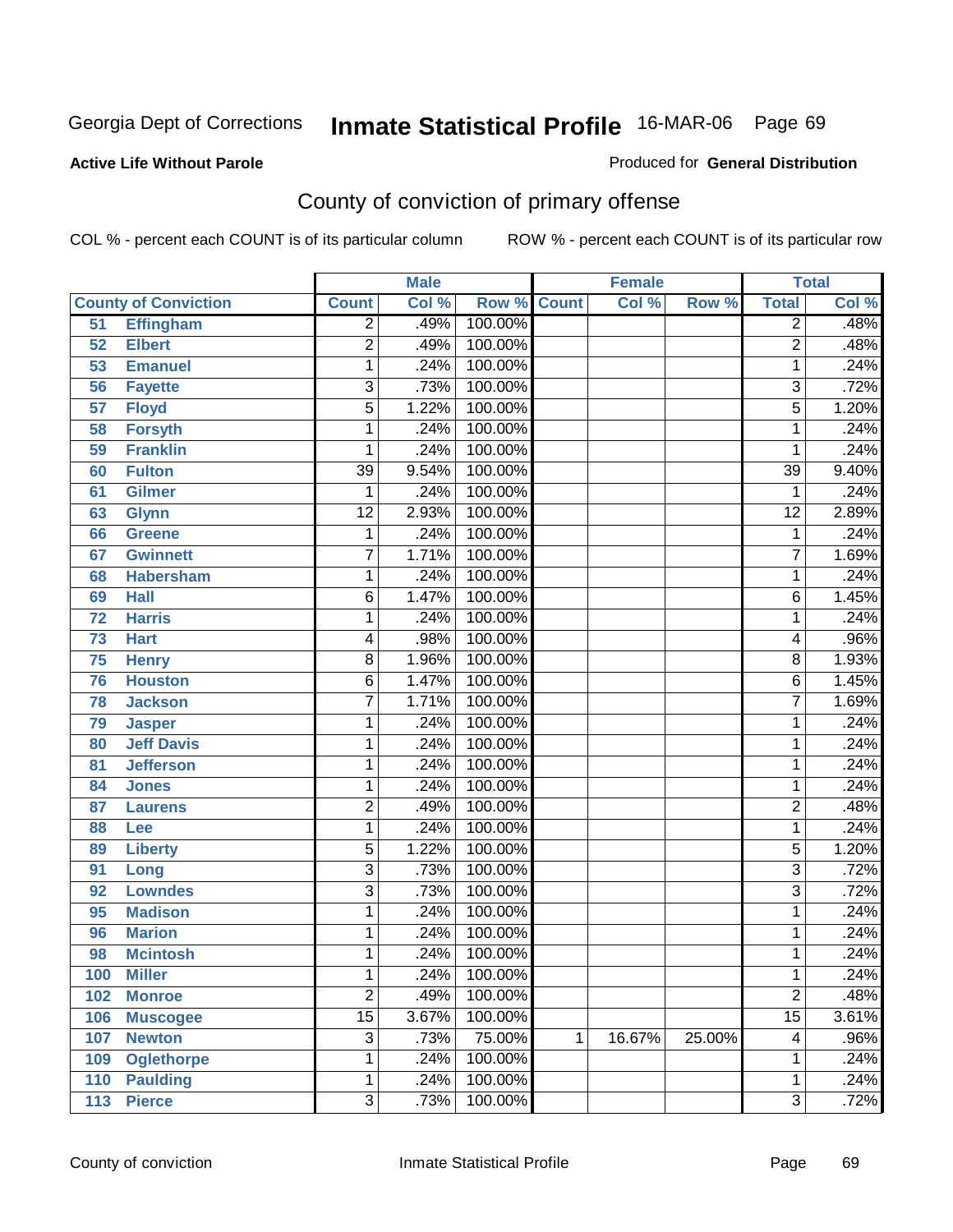#### **Active Life Without Parole**

#### Produced for **General Distribution**

# County of conviction of primary offense

|                             |                 | <b>Male</b> |         |              | <b>Female</b> |        |                 | <b>Total</b> |
|-----------------------------|-----------------|-------------|---------|--------------|---------------|--------|-----------------|--------------|
| <b>County of Conviction</b> | <b>Count</b>    | Col %       | Row %   | <b>Count</b> | Col %         | Row %  | <b>Total</b>    | Col %        |
| <b>Pike</b><br>114          | $\overline{3}$  | .73%        | 75.00%  | $\mathbf 1$  | 16.67%        | 25.00% | 4               | .96%         |
| 115<br><b>Polk</b>          | 1               | .24%        | 100.00% |              |               |        | 1               | .24%         |
| <b>Pulaski</b><br>116       | 1               | .24%        | 100.00% |              |               |        | 1               | .24%         |
| 117<br><b>Putnam</b>        | 4               | .98%        | 100.00% |              |               |        | 4               | .96%         |
| <b>Rabun</b><br>119         | 1               | .24%        | 100.00% |              |               |        | 1               | .24%         |
| 120<br><b>Randolph</b>      | 1               | .24%        | 100.00% |              |               |        | 1               | .24%         |
| <b>Richmond</b><br>121      | $\overline{17}$ | 4.16%       | 94.44%  | 1            | 16.67%        | 5.56%  | $\overline{18}$ | 4.34%        |
| <b>Rockdale</b><br>122      | 4               | .98%        | 100.00% |              |               |        | 4               | .96%         |
| 126<br><b>Spalding</b>      | 5               | 1.22%       | 100.00% |              |               |        | 5               | 1.20%        |
| <b>Stephens</b><br>127      | $\overline{2}$  | .49%        | 100.00% |              |               |        | $\overline{2}$  | .48%         |
| 129<br><b>Sumter</b>        | 1               | .24%        | 100.00% |              |               |        | 1               | .24%         |
| <b>Terrell</b><br>135       | 1               | .24%        | 100.00% |              |               |        | 1               | .24%         |
| 136<br><b>Thomas</b>        | $\overline{2}$  | .49%        | 100.00% |              |               |        | $\overline{2}$  | .48%         |
| <b>Tift</b><br>137          | $\overline{2}$  | .49%        | 100.00% |              |               |        | $\overline{2}$  | .48%         |
| <b>Toombs</b><br>138        | $\overline{3}$  | .73%        | 100.00% |              |               |        | $\overline{3}$  | .72%         |
| 139<br><b>Towns</b>         | 1               | .24%        | 100.00% |              |               |        | 1               | .24%         |
| 141<br><b>Troup</b>         | 1               | .24%        | 100.00% |              |               |        | 1               | .24%         |
| <b>Union</b><br>144         | 1               | .24%        | 100.00% |              |               |        | 1               | .24%         |
| 145<br><b>Upson</b>         | 1               | .24%        | 100.00% |              |               |        | 1               | .24%         |
| <b>Walker</b><br>146        | $\overline{2}$  | .49%        | 66.67%  | 1            | 16.67%        | 33.33% | $\overline{3}$  | .72%         |
| <b>Walton</b><br>147        | $\overline{2}$  | .49%        | 100.00% |              |               |        | $\overline{2}$  | .48%         |
| <b>Ware</b><br>148          | 7               | 1.71%       | 100.00% |              |               |        | $\overline{7}$  | 1.69%        |
| <b>Washington</b><br>150    | $\overline{2}$  | .49%        | 100.00% |              |               |        | $\overline{2}$  | .48%         |
| 151<br><b>Wayne</b>         | 2               | .49%        | 100.00% |              |               |        | $\overline{c}$  | .48%         |
| <b>Whitfield</b><br>155     | 5               | 1.22%       | 100.00% |              |               |        | 5               | 1.20%        |
| <b>Wilkes</b><br>157        | 1               | .24%        | 100.00% |              |               |        | 1               | .24%         |
| <b>Total Rported</b>        | 409             | 100%        | 98.55%  | 6            | 100%          | 1.45%  | 415             | 100%         |

| the seat of the<br>prted<br>$\sim$ |     |         |
|------------------------------------|-----|---------|
| Coto!                              | 409 | .<br>__ |

| <b>Mode</b><br><b>auent)</b> | ulton | Dekalb<br>____ | ·ulton |
|------------------------------|-------|----------------|--------|
|                              |       |                |        |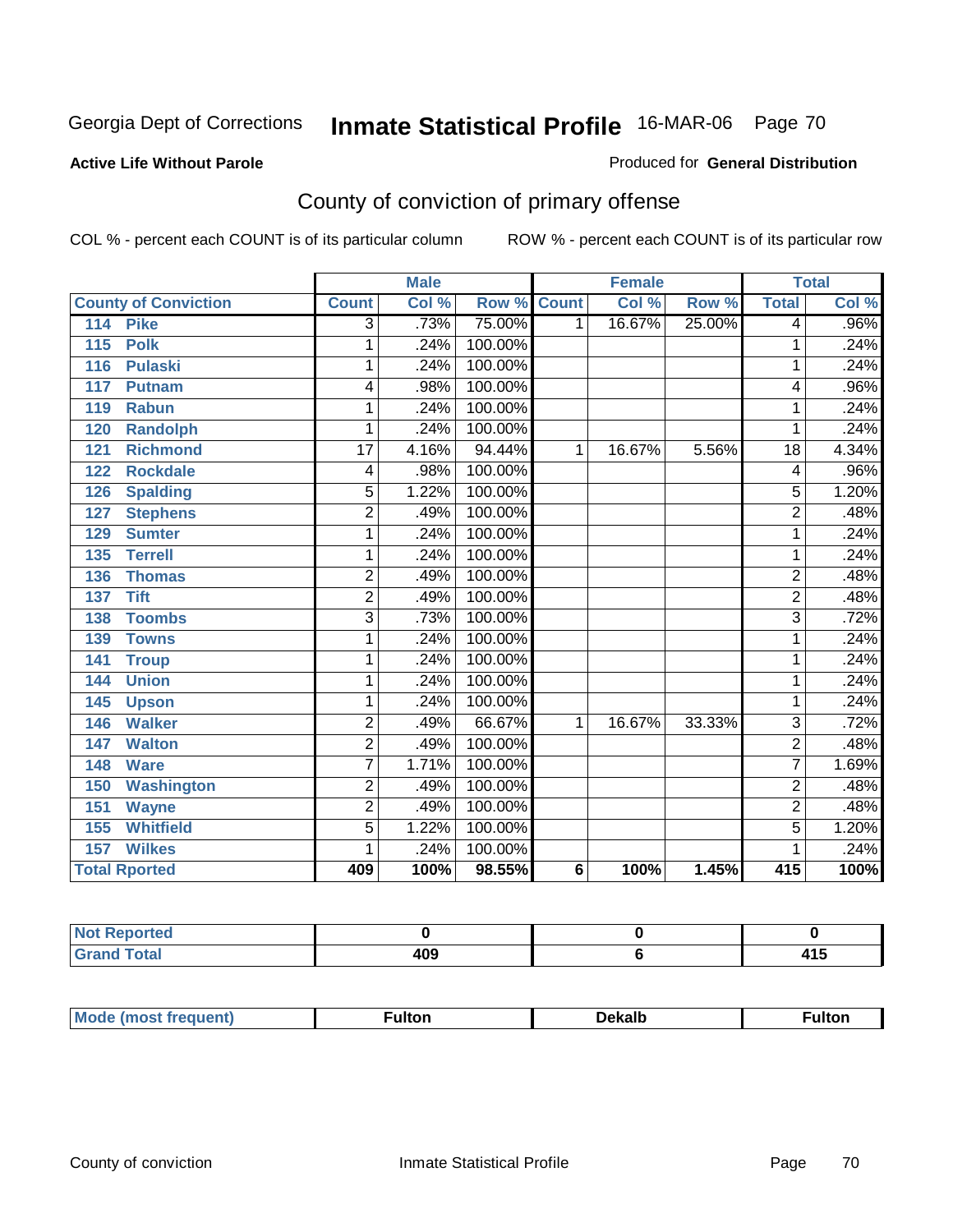#### **Active Life Without Parole**

#### Produced for **General Distribution**

# Circuit of conviction of primary offense

|                         |                               | <b>Male</b>     |       | Female  |              |        | <b>Total</b> |                 |                            |
|-------------------------|-------------------------------|-----------------|-------|---------|--------------|--------|--------------|-----------------|----------------------------|
|                         | <b>Circuit of Conviction</b>  | <b>Count</b>    | Col % | Row %   | <b>Count</b> | Col %  | Row %        | <b>Total</b>    | $\overline{\text{Col }^9}$ |
| 1                       | <b>Alapaha Circuit</b>        | 5               | 1.22% | 100.00% |              |        |              | 5               | 1.20%                      |
| $\overline{2}$          | <b>Alcovy Circuit</b>         | 5               | 1.22% | 83.33%  | $\mathbf{1}$ | 16.67% | 16.67%       | $\overline{6}$  | 1.45%                      |
| $\overline{\mathbf{3}}$ | <b>Atlanta Circuit</b>        | $\overline{39}$ | 9.54% | 100.00% |              |        |              | $\overline{39}$ | 9.40%                      |
| 4                       | <b>Atlantic Circuit</b>       | 9               | 2.20% | 100.00% |              |        |              | $\overline{9}$  | 2.17%                      |
| 5                       | <b>Augusta Circuit</b>        | $\overline{26}$ | 6.36% | 96.30%  | 1            | 16.67% | 3.70%        | $\overline{27}$ | 6.51%                      |
| $6\phantom{a}6$         | <b>Blue Ridge Circuit</b>     | $\overline{2}$  | .49%  | 100.00% |              |        |              | $\overline{2}$  | .48%                       |
| 7                       | <b>Brunswick Circuit</b>      | $\overline{18}$ | 4.40% | 100.00% |              |        |              | $\overline{18}$ | 4.34%                      |
| 8                       | <b>Chattahoochee Circuit</b>  | $\overline{17}$ | 4.16% | 100.00% |              |        |              | $\overline{17}$ | 4.10%                      |
| 9                       | <b>Cherokee Circuit</b>       | $\overline{2}$  | .49%  | 100.00% |              |        |              | $\overline{2}$  | .48%                       |
| 10                      | <b>Clayton Circuit</b>        | $\overline{15}$ | 3.67% | 100.00% |              |        |              | $\overline{15}$ | 3.61%                      |
| 11                      | <b>Cobb Circuit</b>           | 11              | 2.69% | 100.00% |              |        |              | 11              | 2.65%                      |
| 12                      | <b>Conasauga Circuit</b>      | 5               | 1.22% | 100.00% |              |        |              | 5               | 1.20%                      |
| 13                      | <b>Cordele Circuit</b>        | 4               | .98%  | 100.00% |              |        |              | 4               | .96%                       |
| 14                      | <b>Coweta Circuit</b>         | 5               | 1.22% | 100.00% |              |        |              | $\overline{5}$  | 1.20%                      |
| 15                      | <b>Dougherty Circuit</b>      | $\overline{12}$ | 2.93% | 100.00% |              |        |              | $\overline{12}$ | 2.89%                      |
| 16                      | <b>Dublin Circuit</b>         | $\overline{2}$  | .49%  | 100.00% |              |        |              | $\overline{2}$  | .48%                       |
| 17                      | <b>Eastern Circuit</b>        | $\overline{15}$ | 3.67% | 100.00% |              |        |              | 15              | 3.61%                      |
| 18                      | <b>Flint Circuit</b>          | 8               | 1.96% | 100.00% |              |        |              | 8               | 1.93%                      |
| 19                      | <b>Griffin Circuit</b>        | $\overline{12}$ | 2.93% | 92.31%  | 1            | 16.67% | 7.69%        | $\overline{13}$ | 3.13%                      |
| 20                      | <b>Gwinnett Circuit</b>       | $\overline{7}$  | 1.71% | 100.00% |              |        |              | $\overline{7}$  | 1.69%                      |
| 21                      | <b>Houston Circuit</b>        | 6               | 1.47% | 100.00% |              |        |              | $\overline{6}$  | 1.45%                      |
| 22                      | <b>Lookout Mountain</b>       | 4               | .98%  | 80.00%  | $\mathbf{1}$ | 16.67% | 20.00%       | $\overline{5}$  | 1.20%                      |
|                         | <b>Circuit</b>                |                 |       |         |              |        |              |                 |                            |
| 23                      | <b>Macon Circuit</b>          | 15              | 3.67% | 100.00% |              |        |              | 15              | 3.61%                      |
| 24                      | <b>Middle Circuit</b>         | 7               | 1.71% | 100.00% |              |        |              | $\overline{7}$  | 1.69%                      |
| 25                      | <b>Mountain Circuit</b>       | 4               | .98%  | 100.00% |              |        |              | 4               | .96%                       |
| 26                      | <b>Northeastern Circuit</b>   | 6               | 1.47% | 100.00% |              |        |              | 6               | 1.45%                      |
| 27                      | <b>Northern Circuit</b>       | 9               | 2.20% | 100.00% |              |        |              | 9               | 2.17%                      |
| 28                      | <b>Ocmulgee Circuit</b>       | $\overline{13}$ | 3.18% | 100.00% |              |        |              | $\overline{13}$ | 3.13%                      |
| 29                      | <b>Oconee Circuit</b>         | $\overline{3}$  | .73%  | 100.00% |              |        |              | $\overline{3}$  | .72%                       |
| 30                      | <b>Ogeechee Circuit</b>       | $\overline{3}$  | .73%  | 100.00% |              |        |              | $\overline{3}$  | .72%                       |
| $\overline{31}$         | <b>Pataula Circuit</b>        | $\overline{4}$  | .98%  | 100.00% |              |        |              | $\overline{4}$  | .96%                       |
| 32                      | <b>Piedmont Circuit</b>       | 11              | 2.69% | 100.00% |              |        |              | $\overline{11}$ | 2.65%                      |
| 33                      | <b>Rome Circuit</b>           | 5               | 1.22% | 100.00% |              |        |              | 5               | 1.20%                      |
| 34                      | <b>South Georgia Circuit</b>  | 1               | .24%  | 100.00% |              |        |              | $\mathbf{1}$    | .24%                       |
| 35                      | <b>Southern Circuit</b>       | $\overline{9}$  | 2.20% | 100.00% |              |        |              | $\overline{9}$  | 2.17%                      |
| 36                      | <b>Southwestern Circuit</b>   | $\overline{2}$  | .49%  | 100.00% |              |        |              | $\overline{2}$  | .48%                       |
| 37                      | <b>Stone Mountain Circuit</b> | $\overline{31}$ | 7.58% | 96.88%  | $\mathbf{1}$ | 16.67% | 3.13%        | $\overline{32}$ | 7.71%                      |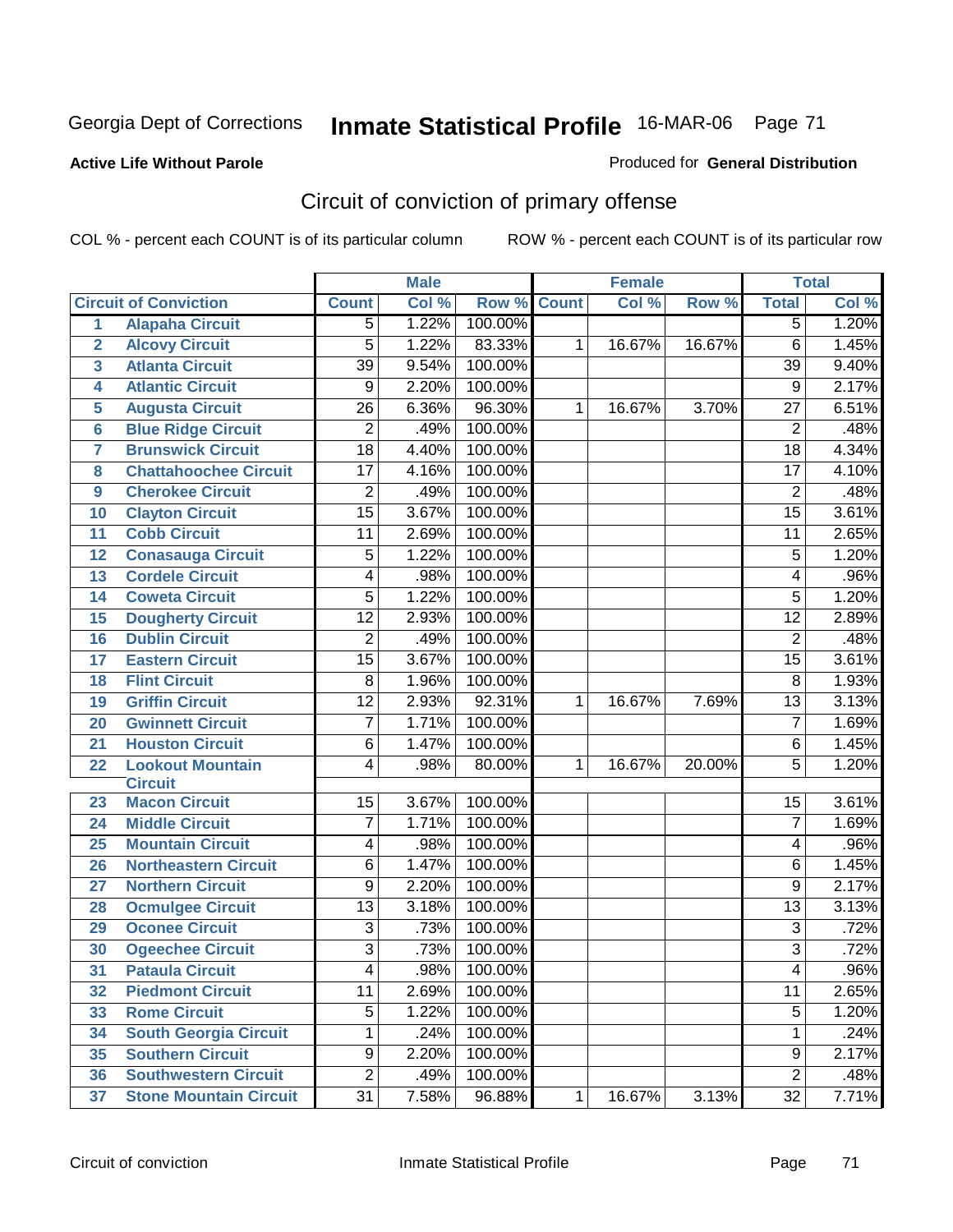**Active Life Without Parole** 

#### Produced for **General Distribution**

# Circuit of conviction of primary offense

|    |                              |              | <b>Male</b> |             |   | <b>Female</b> |       |                | <b>Total</b> |
|----|------------------------------|--------------|-------------|-------------|---|---------------|-------|----------------|--------------|
|    | <b>Circuit of Conviction</b> | <b>Count</b> | Col %       | Row % Count |   | Col %         | Row % | <b>Total</b>   | Col %        |
| 38 | <b>Tallapoosa Circuit</b>    |              | .24%        | 100.00%     |   |               |       |                | $.24\%$      |
| 39 | <b>Tifton Circuit</b>        | 2            | .49%        | 100.00%     |   |               |       | 2              | .48%         |
| 40 | <b>Toombs Circuit</b>        |              | .24%        | 100.00%     |   |               |       |                | .24%         |
| 41 | <b>Waycross Circuit</b>      | 15           | 3.67%       | 100.00%     |   |               |       | 15             | 3.61%        |
| 42 | <b>Western Circuit</b>       | 11           | 2.69%       | 100.00%     |   |               |       | 11             | 2.65%        |
| 43 | <b>Rockdale Circuit</b>      | 4            | .98%        | 100.00%     |   |               |       | 4              | $.96\%$      |
| 44 | <b>Douglas Circuit</b>       | 13           | 3.18%       | 92.86%      |   | 16.67%        | 7.14% | 14             | 3.37%        |
| 45 | <b>Appalachian Circuit</b>   |              | .24%        | 100.00%     |   |               |       |                | .24%         |
| 46 | <b>Enotah Circuit</b>        | 2            | .49%        | 100.00%     |   |               |       | $\overline{2}$ | .48%         |
| 47 | <b>Bell-Forsyth Circuit</b>  |              | .24%        | 100.00%     |   |               |       |                | .24%         |
| 48 | <b>Towaliga Circuit</b>      | 5            | 1.22%       | 100.00%     |   |               |       | 5              | 1.20%        |
| 49 | <b>Paulding Circuit</b>      |              | .24%        | 100.00%     |   |               |       |                | .24%         |
|    | <b>Total Rported</b>         | 409          | 100%        | 98.55%      | 6 | 100%          | 1.45% | 415            | 100%         |

| <b>NOT Reported</b>                  |     |     |
|--------------------------------------|-----|-----|
| $f \wedge f \wedge f$<br><b>Utal</b> | 409 | - - |

| М<br>. | Atlanta | `ow,<br>$ -$ | Atlanta |
|--------|---------|--------------|---------|
|        |         |              |         |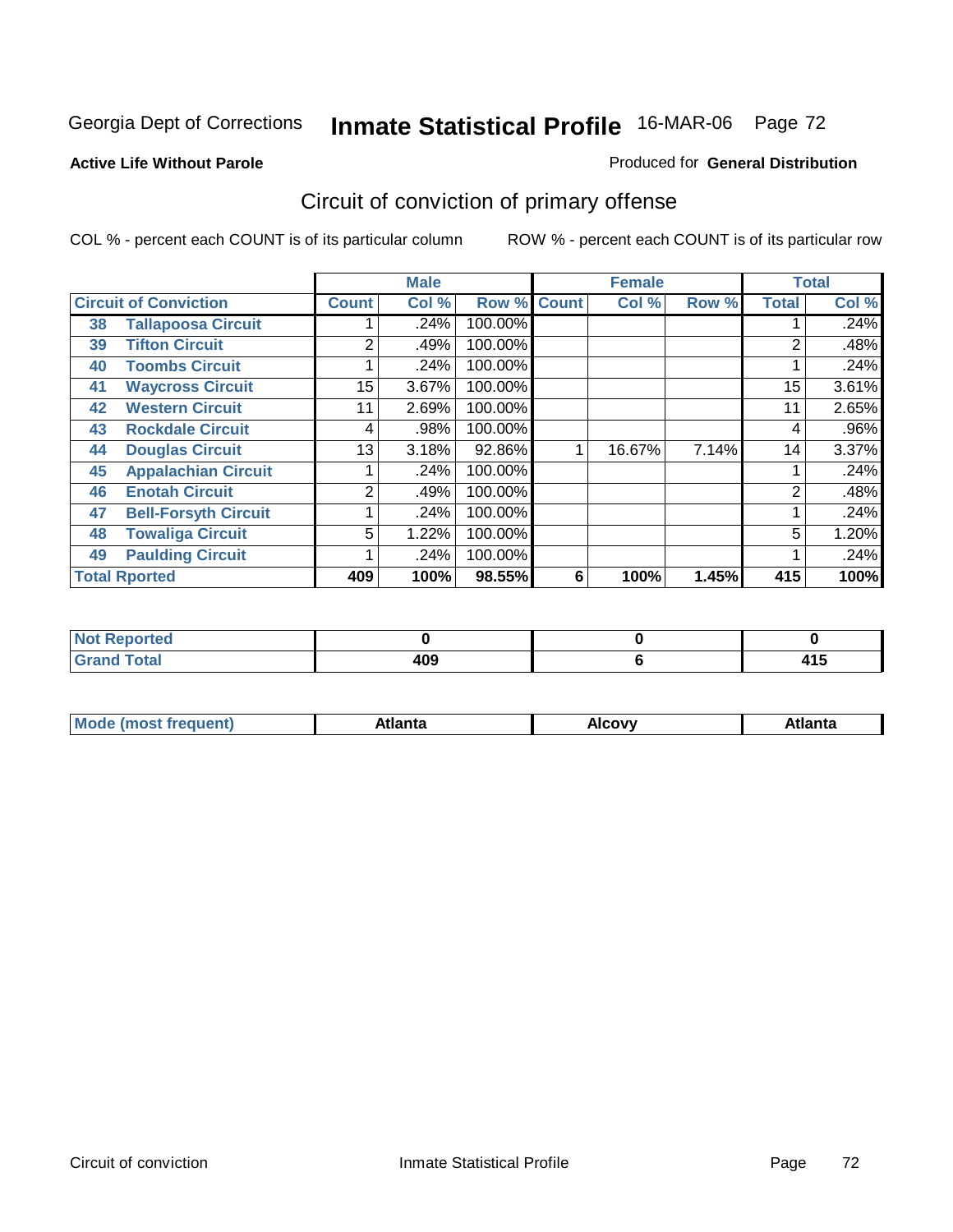### **Active Life Without Parole**

### Produced for **General Distribution**

## Years served (jail + prison) in this incarceration

|                              |                 | <b>Male</b> |         |                | <b>Female</b> | <b>Total</b> |                 |        |
|------------------------------|-----------------|-------------|---------|----------------|---------------|--------------|-----------------|--------|
| <b>Years Served</b>          | <b>Count</b>    | Col %       | Row %   | <b>Count</b>   | Col %         | Row %        | <b>Total</b>    | Col %  |
| Less than one year           | 3               | 0.74%       | 100.00% |                |               |              | 3               | 0.73%  |
| 1 to 1.99 years              | $\overline{13}$ | 3.20%       | 100.00% |                |               |              | $\overline{13}$ | 3.16%  |
| 2 to 2.99 years              | 19              | 4.68%       | 100.00% |                |               |              | 19              | 4.61%  |
| 3 to 3.99 years              | 40              | 9.85%       | 90.91%  | 4              | 66.67%        | 9.09%        | 44              | 10.68% |
| $4$ to $4.99$ years          | 40              | 9.85%       | 100.00% |                |               |              | 40              | 9.71%  |
| $\overline{5}$ to 5.99 years | 42              | 10.34%      | 100.00% |                |               |              | 42              | 10.19% |
| 6 to 6.99 years              | 40              | 9.85%       | 100.00% |                |               |              | 40              | 9.71%  |
| 7 to 7.99 years              | 33              | 8.13%       | 97.06%  | $\mathbf{1}$   | 16.67%        | 2.94%        | 34              | 8.25%  |
| 8 to 8.99 years              | 43              | 10.59%      | 97.73%  | 1              | 16.67%        | 2.27%        | 44              | 10.68% |
| 9 to 9.99 years              | 43              | 10.59%      | 100.00% |                |               |              | 43              | 10.44% |
| 10 to 10.99 years            | 27              | 6.65%       | 100.00% |                |               |              | 27              | 6.55%  |
| 11 to 11.99 years            | 19              | 4.68%       | 100.00% |                |               |              | 19              | 4.61%  |
| 12 to 12.99 years            | 18              | 4.43%       | 100.00% |                |               |              | 18              | 4.37%  |
| 13 to 13.99 years            | $\overline{5}$  | 1.23%       | 100.00% |                |               |              | $\overline{5}$  | 1.21%  |
| 14 to 14.99 years            | 6               | 1.48%       | 100.00% |                |               |              | $\overline{6}$  | 1.46%  |
| 16 to 16.99 years            | $\overline{3}$  | 0.74%       | 100.00% |                |               |              | $\overline{3}$  | 0.73%  |
| 17 to 17.99 years            | $\overline{3}$  | 0.74%       | 100.00% |                |               |              | $\overline{3}$  | 0.73%  |
| 18 to 18.99 years            | $\overline{1}$  | 0.25%       | 100.00% |                |               |              | $\overline{1}$  | 0.24%  |
| 19 to 19.99 years            | $\overline{2}$  | 0.49%       | 100.00% |                |               |              | $\overline{2}$  | 0.49%  |
| 22 to 22.99 years            | 1               | 0.25%       | 100.00% |                |               |              | 1               | 0.24%  |
| 25 to 25.99 years            | 1               | 0.25%       | 100.00% |                |               |              | 1               | 0.24%  |
| 27 to 27.99 years            | $\overline{1}$  | 0.25%       | 100.00% |                |               |              | $\overline{1}$  | 0.24%  |
| 28 to 28.99 years            | 1               | 0.25%       | 100.00% |                |               |              | $\mathbf{1}$    | 0.24%  |
| 29 to 29.99 years            | $\overline{2}$  | 0.49%       | 100.00% |                |               |              | $\overline{2}$  | 0.49%  |
| <b>Total Reported</b>        | 406             | 100%        | 98.54%  | $6\phantom{1}$ | 100%          | 1.46%        | 412             | 100%   |

| للمستقصاء<br>w |     |     |
|----------------|-----|-----|
| Coto"          | ,,, | .   |
| ----           | __  | טוד |

| Mean<br>(average)    | 7.64            |                 | 7.61              |  |  |
|----------------------|-----------------|-----------------|-------------------|--|--|
| Median (middle)      | 7.275           | 3.65            | 7.26              |  |  |
| Mode (most frequent) | 3 to 3.99 years | 3 to 3.99 years | $3$ to 3.99 years |  |  |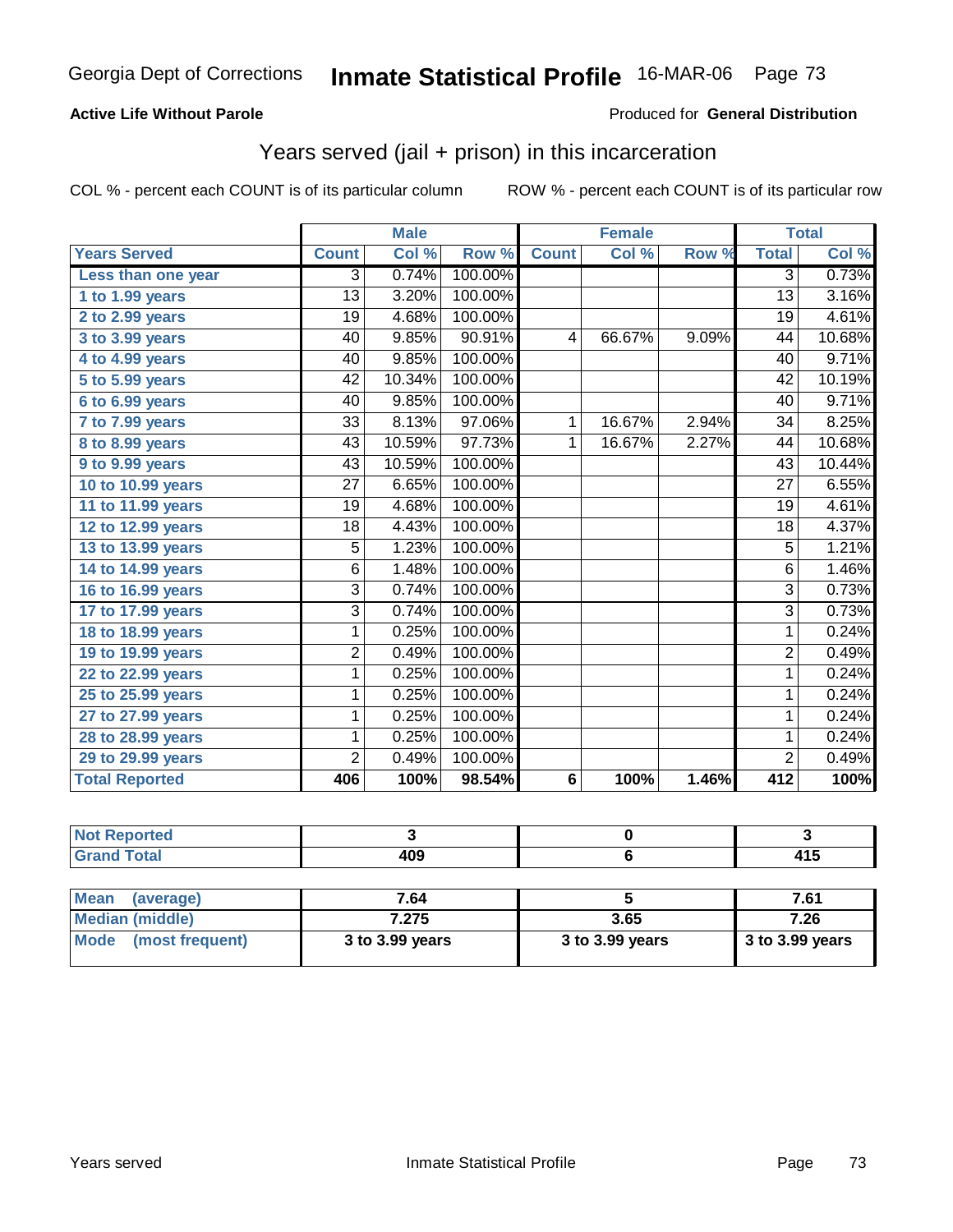### **Active Life Without Parole**

Produced for **General Distribution**

### Results of most recent HIV tests

|                         | <b>Male</b>  |           |        | <b>Female</b> |        |        | <b>Total</b> |        |
|-------------------------|--------------|-----------|--------|---------------|--------|--------|--------------|--------|
| <b>HIV Test Results</b> | <b>Count</b> | Col %     | Row %  | <b>Count</b>  | Col %  | Row %  | Total        | Col %  |
| <b>Positive</b>         |              | 0.98%     | 80.00% |               | 16.67% | 20.00% |              | 1.21%  |
| <b>Negative</b>         | 404          | $99.02\%$ | 98.78% |               | 83.33% | 1.22%  | 409          | 98.79% |
| <b>Total Reported</b>   | 408          | 100%      | 98.55% |               | 100%   | 1.45%  | 414          | 100%   |

| <b>Not Reported</b>        |     |            |
|----------------------------|-----|------------|
| <b>Total</b><br><b>Gra</b> | 409 | .<br>4 I J |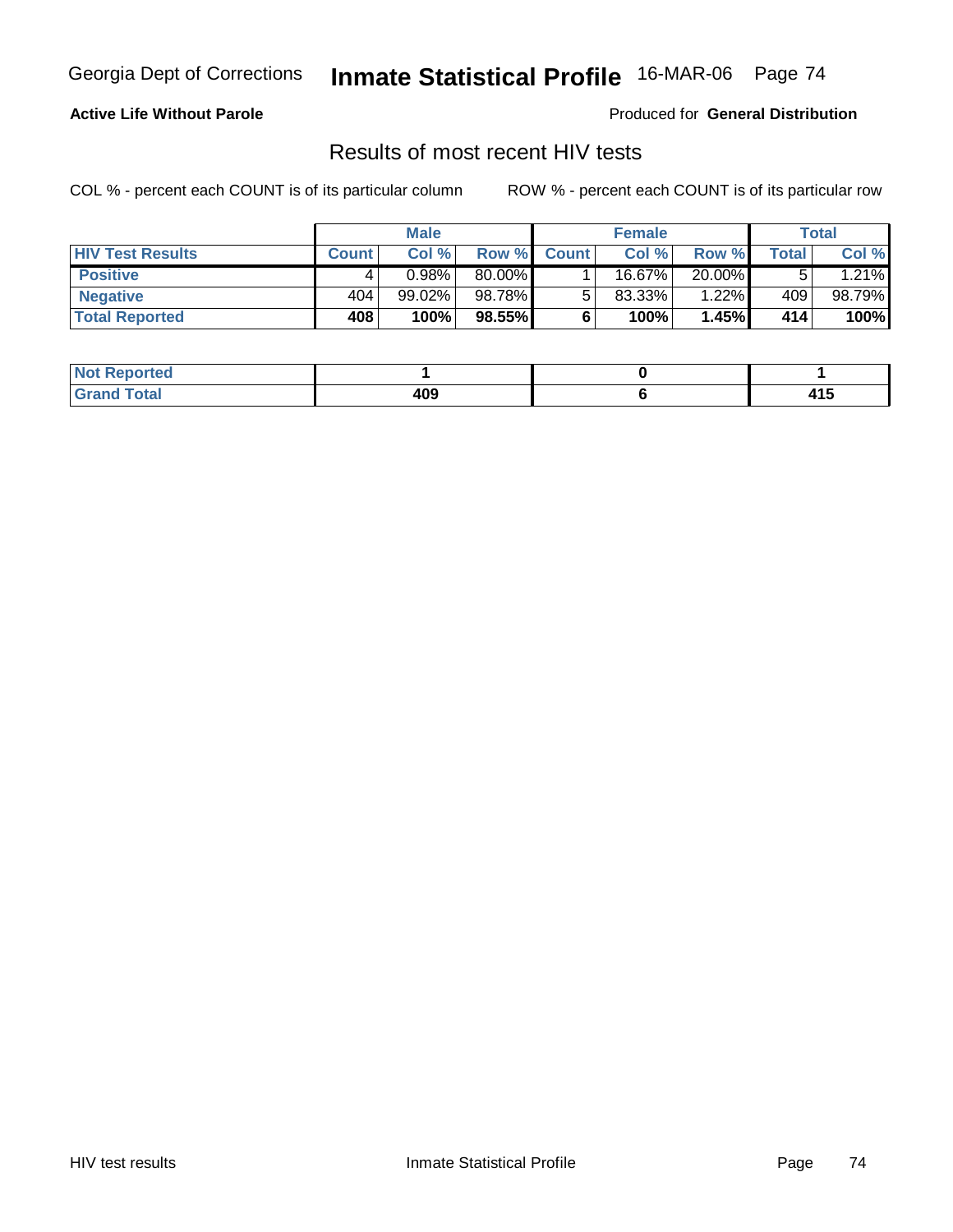### **Active Life Without Parole**

### Produced for **General Distribution**

## Results of most recent tuberculosis test

|                                  | <b>Male</b>  |           |         | <b>Female</b> | <b>Total</b> |       |       |          |
|----------------------------------|--------------|-----------|---------|---------------|--------------|-------|-------|----------|
| <b>Tuberculosis Test Results</b> | <b>Count</b> | Col%      | Row %   | <b>Count</b>  | Col %        | Row % | Total | Col %    |
| <b>Positive on current test</b>  | 21           | 5.19%     | 100.00% |               |              |       | 21    | $5.11\%$ |
| <b>Positive on previous test</b> | 69           | $17.04\%$ | 100.00% |               |              |       | 69    | 16.79%   |
| <b>Negative</b>                  | 315          | 77.78%    | 98.13%  | 6.            | 100.00%      | 1.87% | 321   | 78.10%   |
| <b>Total Reported</b>            | 405          | 100%      | 98.54%  |               | 100%         | 1.46% | 411   | 100%     |

| <b>Reported</b><br><b>NOT</b> |     |             |
|-------------------------------|-----|-------------|
| <b>Total</b>                  | 409 | 84 E<br>413 |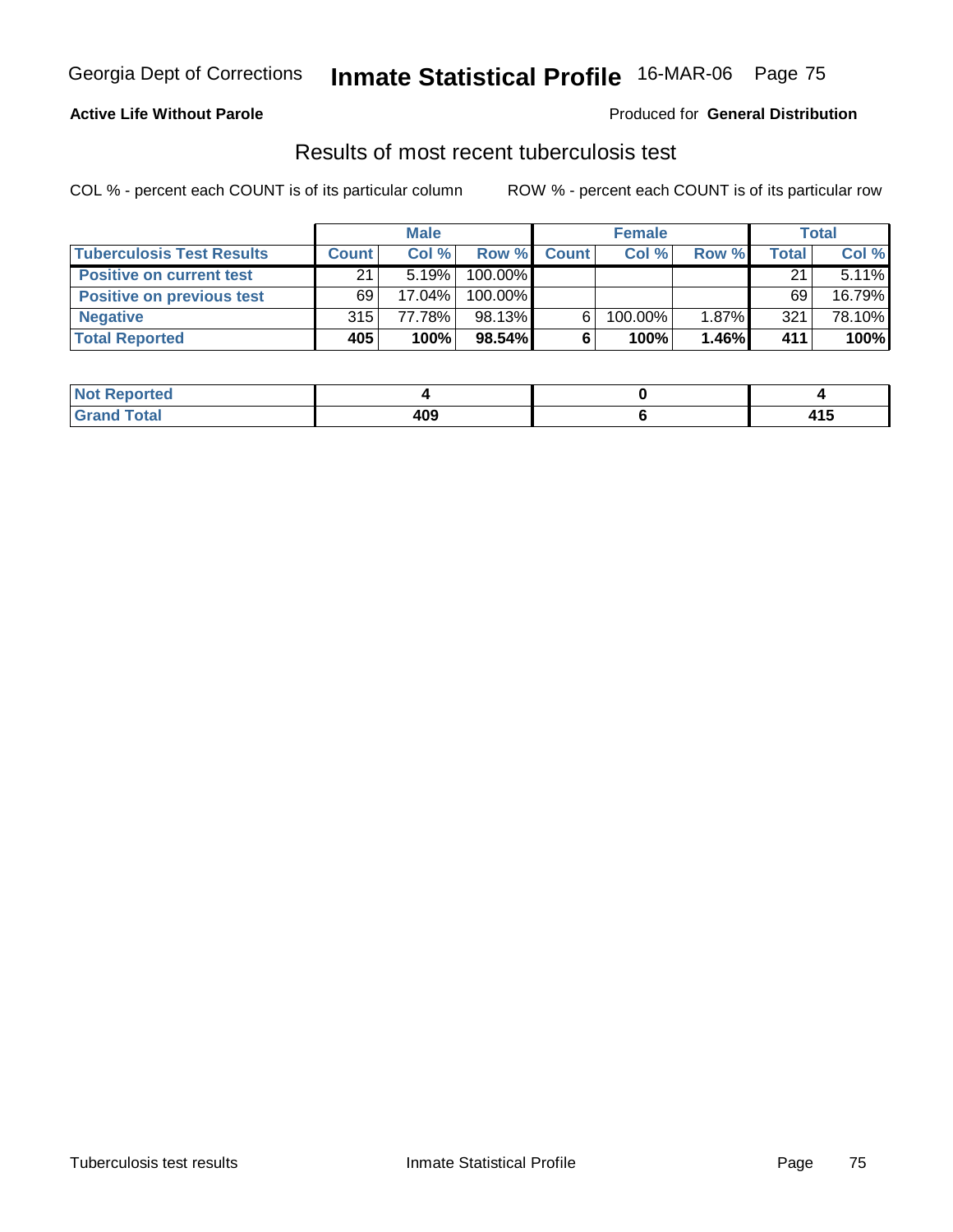### **Active Life Without Parole**

#### Produced for **General Distribution**

## Results of most recent syphilis test

|                                 | <b>Male</b>     |           | <b>Female</b> |              |         | Total    |              |          |
|---------------------------------|-----------------|-----------|---------------|--------------|---------|----------|--------------|----------|
| <b>Syphilis Test Results</b>    | <b>Count</b>    | Col%      | Row %         | <b>Count</b> | Col %   | Row %    | <b>Total</b> | Col %    |
| <b>Positive on current test</b> | 10 <sup>1</sup> | 2.48%     | 100.00%       |              |         |          | 10           | $2.44\%$ |
| <b>Negative</b>                 | 393             | $97.52\%$ | 98.50%        |              | 100.00% | 1.50%1   | 399          | 97.56%   |
| <b>Total Reported</b>           | 403             | 100%      | 98.53%        |              | 100%    | $1.47\%$ | 409          | 100%     |

| <b>Not Reported</b> |     |            |
|---------------------|-----|------------|
| <b>Fotal</b>        | 409 | .<br>7 I J |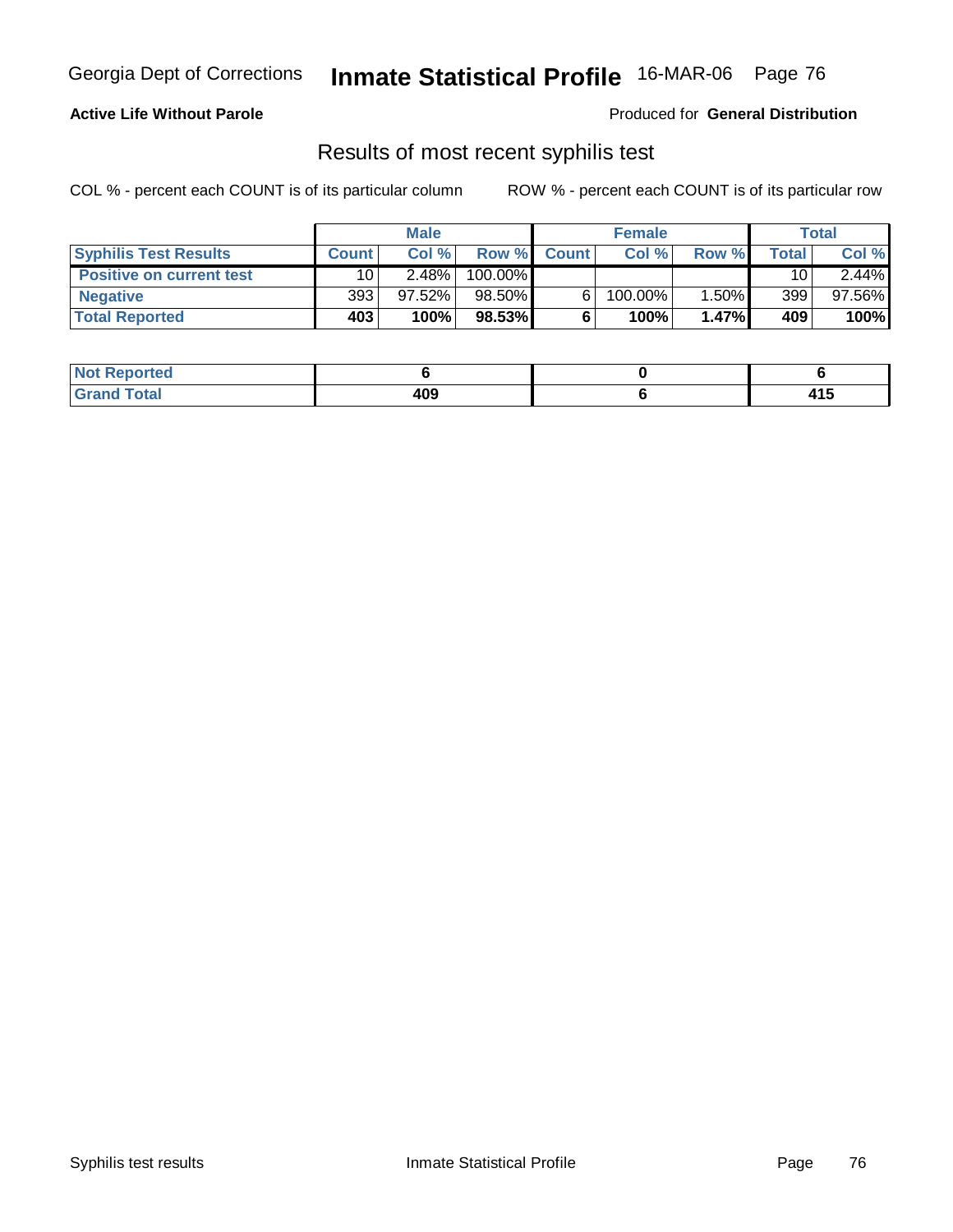### **Active Life Without Parole**

Produced for **General Distribution**

## Results of most recent Hepatitis-C test

|                                 | <b>Male</b>  |           | <b>Female</b> |                    |      | Total    |              |        |
|---------------------------------|--------------|-----------|---------------|--------------------|------|----------|--------------|--------|
| <b>Hepatitis-C Test Results</b> | <b>Count</b> | Col %     |               | <b>Row % Count</b> | Col% | Row %    | <b>Total</b> | Col %  |
| <b>Positive on current test</b> |              | $33.33\%$ | 100.00%       |                    |      |          |              | 33.33% |
| <b>Negative</b>                 |              | 66.67%    | 100.00%       |                    |      |          |              | 66.67% |
| <b>Total Reported</b>           |              | 100%      | 100.00%       |                    | %    | $0.00\%$ |              | 100%   |

| Not l<br>Reported    | 406 | 14 C<br>T 14 |
|----------------------|-----|--------------|
| <b>Total</b><br>. Gr | 409 | .<br>4 וט    |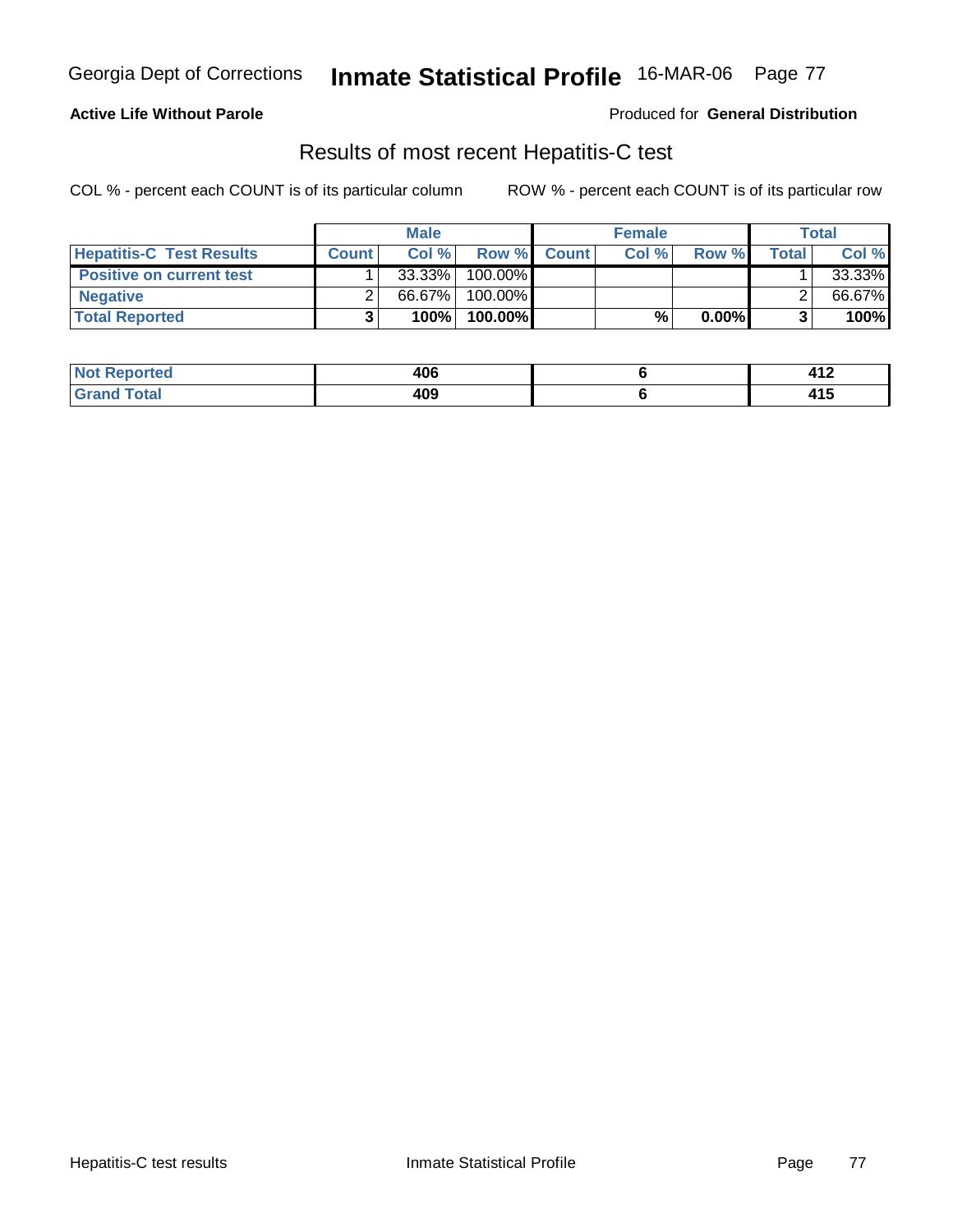### **Active Life Without Parole**

Produced for **General Distribution**

### Results of most recent pregnancy test

|                               | <b>Male</b>  |       | <b>Female</b> |             |            | Total      |              |         |
|-------------------------------|--------------|-------|---------------|-------------|------------|------------|--------------|---------|
| <b>Pregnancy Test Results</b> | <b>Count</b> | Col % |               | Row % Count | Col %      | Row %      | <b>Total</b> | Col %   |
| <b>Negative</b>               |              |       |               |             | $100.00\%$ | $100.00\%$ |              | 100.00% |
| <b>Total Reported</b>         |              | %     | $0.00\%$      |             | 100%       | 100.00%    |              | 100%    |

| :ported<br>NOT     | 409 | 409          |
|--------------------|-----|--------------|
| <i>i</i> otal<br>. | 409 | 4.4 F<br>413 |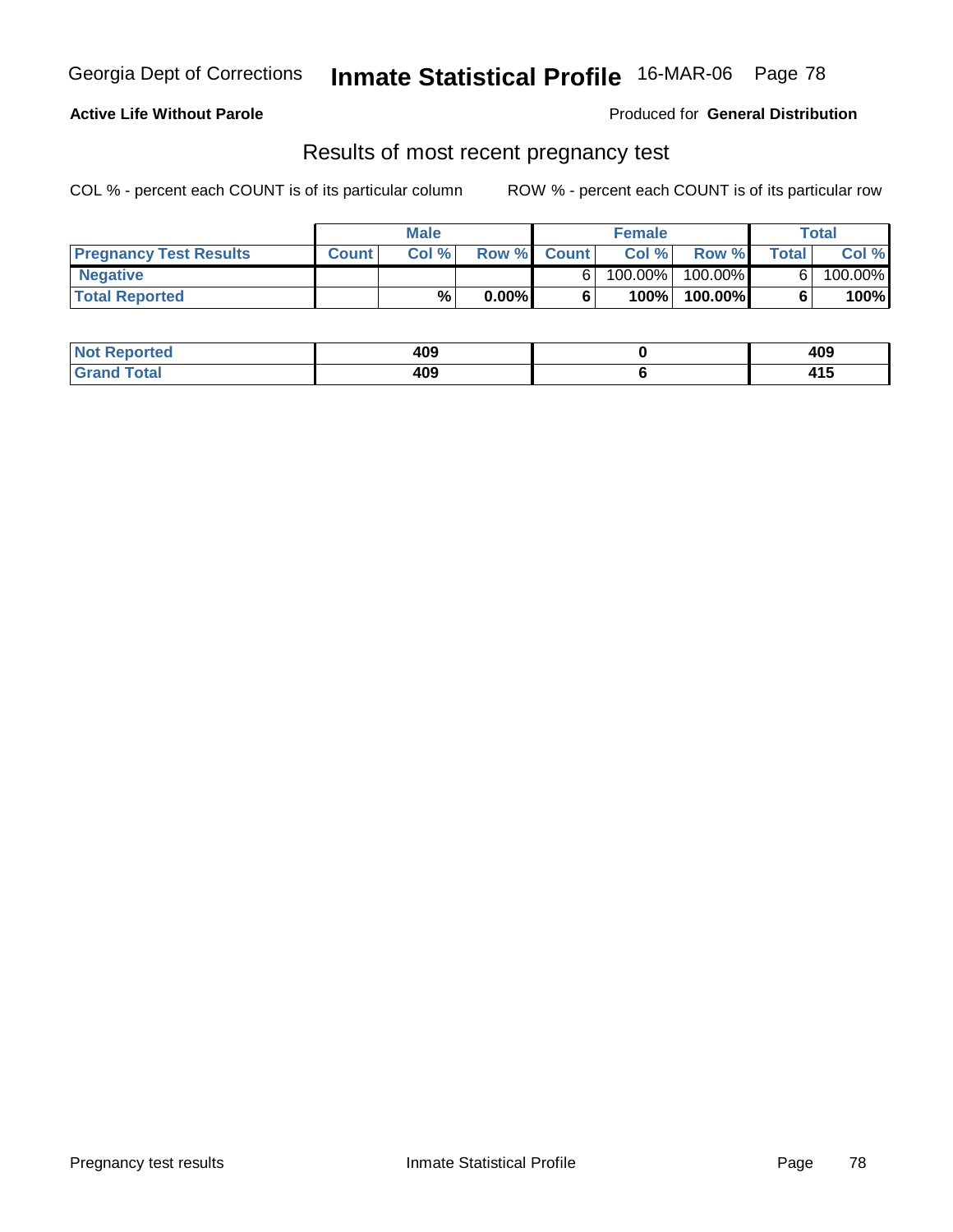### **Active Life Without Parole**

### Produced for **General Distribution**

## Results of most recent diabetes test

|                                 | <b>Male</b>  |            |                    | <b>Female</b> |       |          | Total   |         |
|---------------------------------|--------------|------------|--------------------|---------------|-------|----------|---------|---------|
| Diabetes Test Results           | <b>Count</b> | Col %      | <b>Row % Count</b> |               | Col % | Row %    | Total l | Col %   |
| <b>Positive on current test</b> |              | $100.00\%$ | 100.00% I          |               |       |          |         | 100.00% |
| <b>Total Reported</b>           |              | 100%       | 100.00%            |               | %     | $0.00\%$ |         | 100%    |

| ırted<br>N | 407 | $\overline{A}$<br>7 I J |
|------------|-----|-------------------------|
| Total      | 409 | 4 A F<br>7 I J          |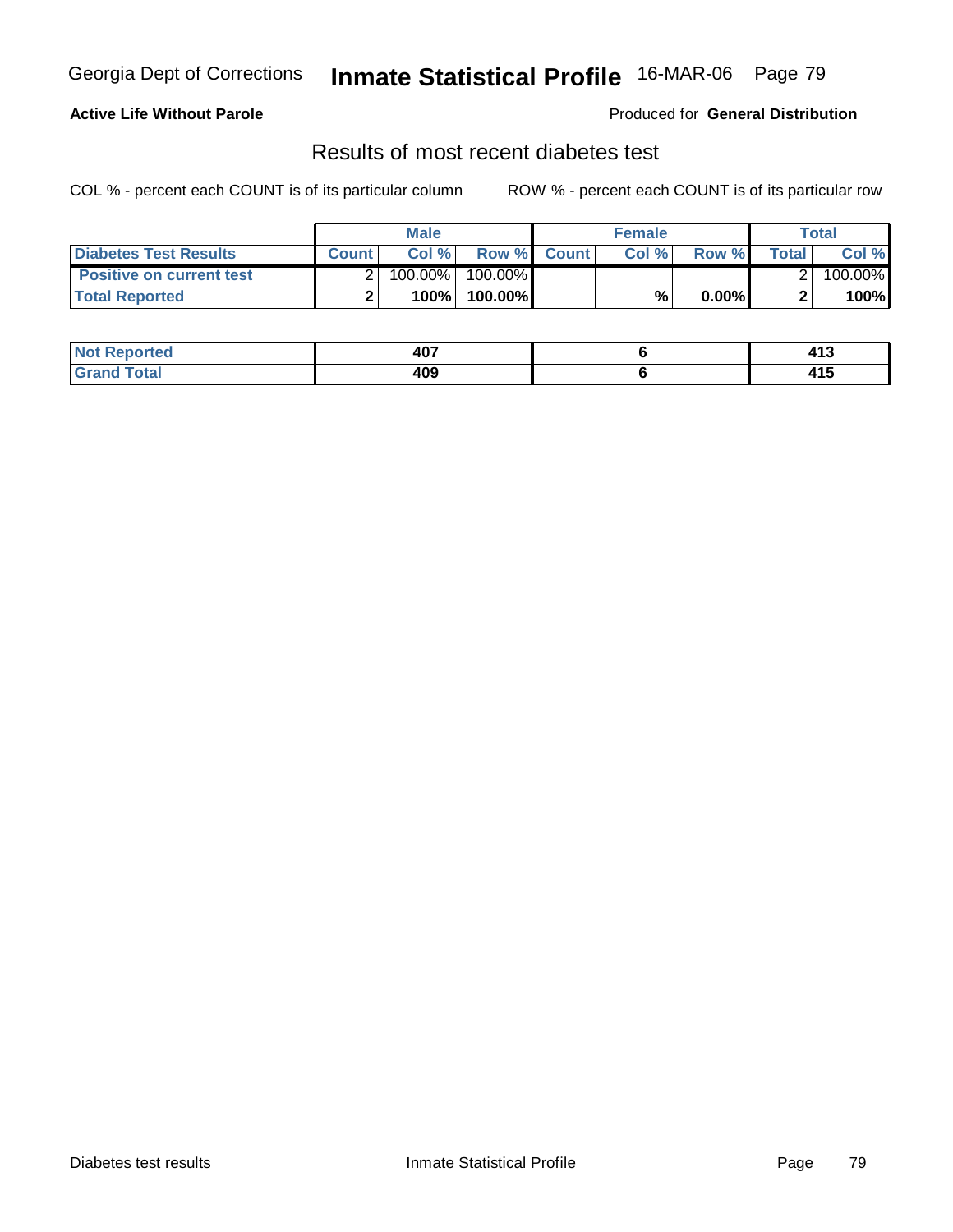### **Active Life Without Parole**

Produced for **General Distribution**

### Results of most recent hypertension test

|                                  | <b>Male</b>  |            |           | <b>Female</b> |      |          | Total |         |
|----------------------------------|--------------|------------|-----------|---------------|------|----------|-------|---------|
| <b>Hypertension Test Results</b> | <b>Count</b> | Col %      |           | Row % Count   | Col% | Row %    | Total | Col %   |
| <b>Positive on current test</b>  |              | $100.00\%$ | 100.00% I |               |      |          |       | 100.00% |
| <b>Total Reported</b>            |              | 100%       | 100.00%   |               | %    | $0.00\%$ |       | 100%    |

| eported | 403 | 409        |
|---------|-----|------------|
| `otal   | 409 | .<br>4 I J |